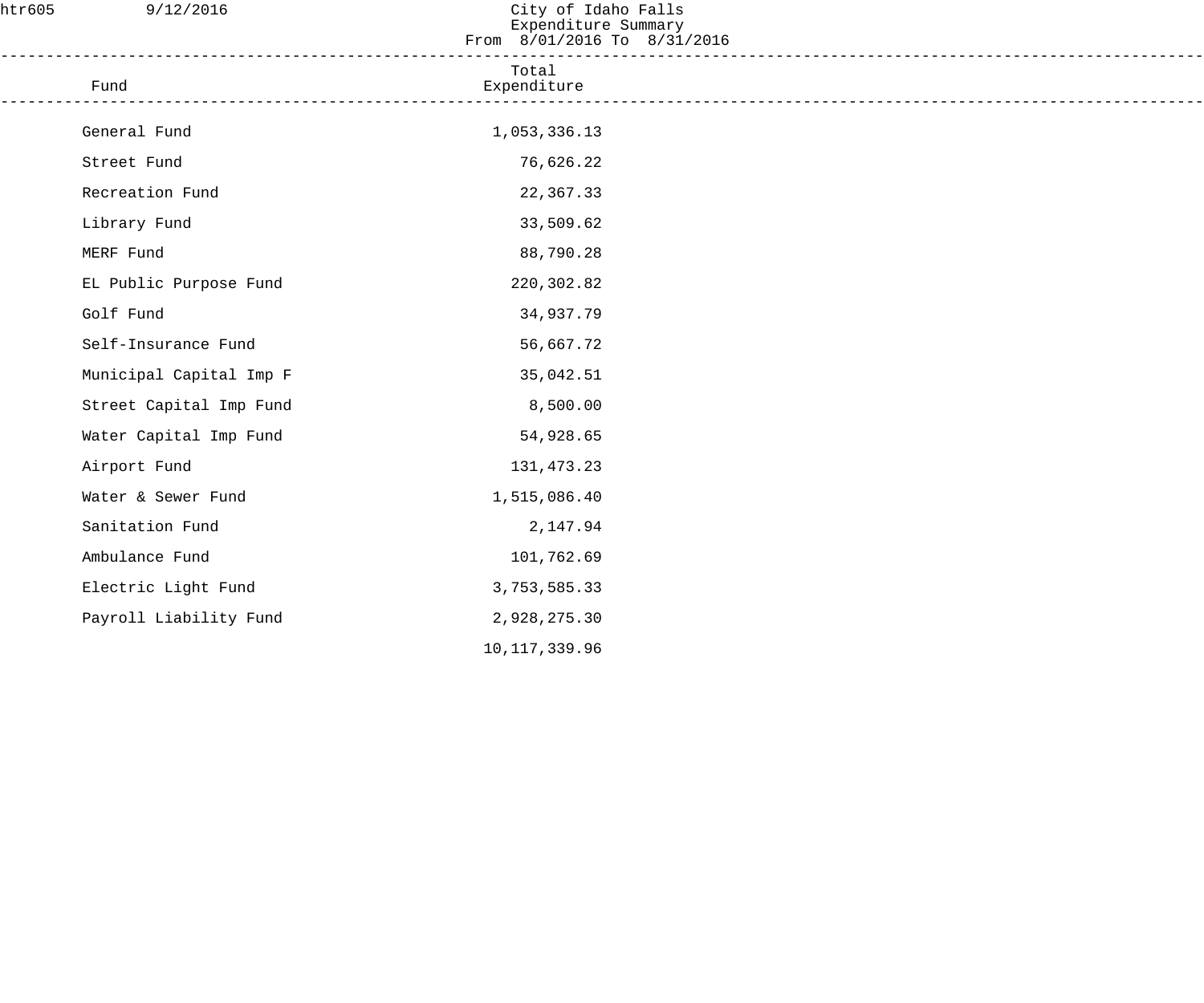# Htr603 9/12/16 City Of Idaho Falls Page 1 OPERATING EXPENSES PAID From 8/01/2016 To 8/31/2016

| Check<br>Number | Vendor<br>Name                                                     |           | Amount Description        | Fund |  |
|-----------------|--------------------------------------------------------------------|-----------|---------------------------|------|--|
|                 |                                                                    |           |                           |      |  |
| 0000112         | DELTA DENTAL PLAN OF IDAHO INC 61,816.37 DENTAL INSURANCE AUG 2016 |           |                           | 080  |  |
| 0000113         | UNITED WAY OF IDAHO FALLS                                          | 79.00     | EMPLOYEE CONTR 8-12-16    | 080  |  |
| 0000114         | AMERICAN FUNDS SERVICE COMPANY 325.00                              |           | 457 CONTRIBUTIONS 8-12-16 | 080  |  |
| 0000115         | AMERICAN INSURANCE SERVICE                                         | 2,279.95  | FSA CONTRIBUTIONS 8-12-16 | 080  |  |
| 0000115         | AMERICAN INSURANCE SERVICE                                         | 144.00    | FSA MNTHLY FEES 8-12-16   | 080  |  |
| 0000116         | DATAPATH FINANCIAL SERVICES, INC                                   | 3,509.61  | HSA EMPLOYEE CNTR 8-12-16 | 080  |  |
| 0000117         | LINE CONSTRUCTION BENEFIT FUND                                     | 6,080.00  | IBEW EMPLYE CNTR SEPT-16  | 080  |  |
| 0000118         | VARIABLE ANNUITY LIFE                                              | 23,140.95 | 457 CONTRIBUTIONS 8-12-16 | 080  |  |
| 0000118         | VARIABLE ANNUITY LIFE                                              | 1,115.00  | 457 ROTH CONTRBS 8-12-16  | 080  |  |
| 0000119         | LINE CONSTRUCTION BENEFIT FUND                                     | 43,374.72 | ELCTRC HLTH INS SEPT 2016 | 080  |  |
| 0000120         | SCENIC FALLS FEDERAL CREDIT                                        | 53,080.04 | CREDIT UNION DED 8-12-16  | 080  |  |
| 0000120         | SCENIC FALLS FEDERAL CREDIT                                        | 292.00    | MEA DUES DED 8-12-16      | 080  |  |
| 0000121         | UNITED WAY OF IDAHO FALLS                                          | 79.00     | EMPLOYEE CONTR 08-26-16   | 080  |  |
| 0000122         | AMERICAN FUNDS SERVICE COMPANY                                     | 325.00    | 457 CONTR. 08-26-16       | 080  |  |
| 0000123         | AMERICAN INSURANCE SERVICE                                         | 2,279.95  | FSA CONTR FOR 8-26-16     | 080  |  |
| 0000124         | DATAPATH FINANCIAL SERVICES, INC                                   | 3,509.61  | HSA-EMPLOYEE CNTR 8-26-16 | 080  |  |
| 0000125         | VARIABLE ANNUITY LIFE                                              | 21,941.15 | 457 CONTR FOR 8-26-16     | 080  |  |
| 0000125         | VARIABLE ANNUITY LIFE                                              | 1,115.00  | 457 ROTH FOR 8-26-16      | 080  |  |
| 0000126         | SCENIC FALLS FEDERAL CREDIT                                        | 53,836.04 | DEDUCTIONS FOR 8-26-16    | 080  |  |
| 0000127         | WNEBCO                                                             | 2.60      | RLR LIFE INS FOR SEPT'16  | 080  |  |
| 0000128         | IDAHO NCPERS GROUP LIFE INS                                        | 1,392.00  | SEPT'16<br>PERS LIFE INS  | 080  |  |
| 0000129         | IDAHO FALLS FOP LODGE #6                                           | 2,580.00  | POLICE UNION DUES SEPT'16 | 080  |  |
| 0000130         | LIFEMAP ASSURANCE COMPANY                                          | 3,002.36  | SUPPL LIFE INS SEPT'16    | 080  |  |
| 0000131         | IBEW LOCAL NO. 57                                                  | 3,286.73  | ELCTRC UNION DUES SEPT'16 | 080  |  |
| 0000132         | INT'L ASSN OF FIREFIGHTERS                                         | 7,417.00  | UNION DUES FOR SEPT'16    | 080  |  |
| 0000133         | LIFEMAP ASSURANCE COMPANY                                          | 11,226.46 | EMPLOYEE LIFE INS SEPT'16 | 080  |  |
|                 |                                                                    |           |                           |      |  |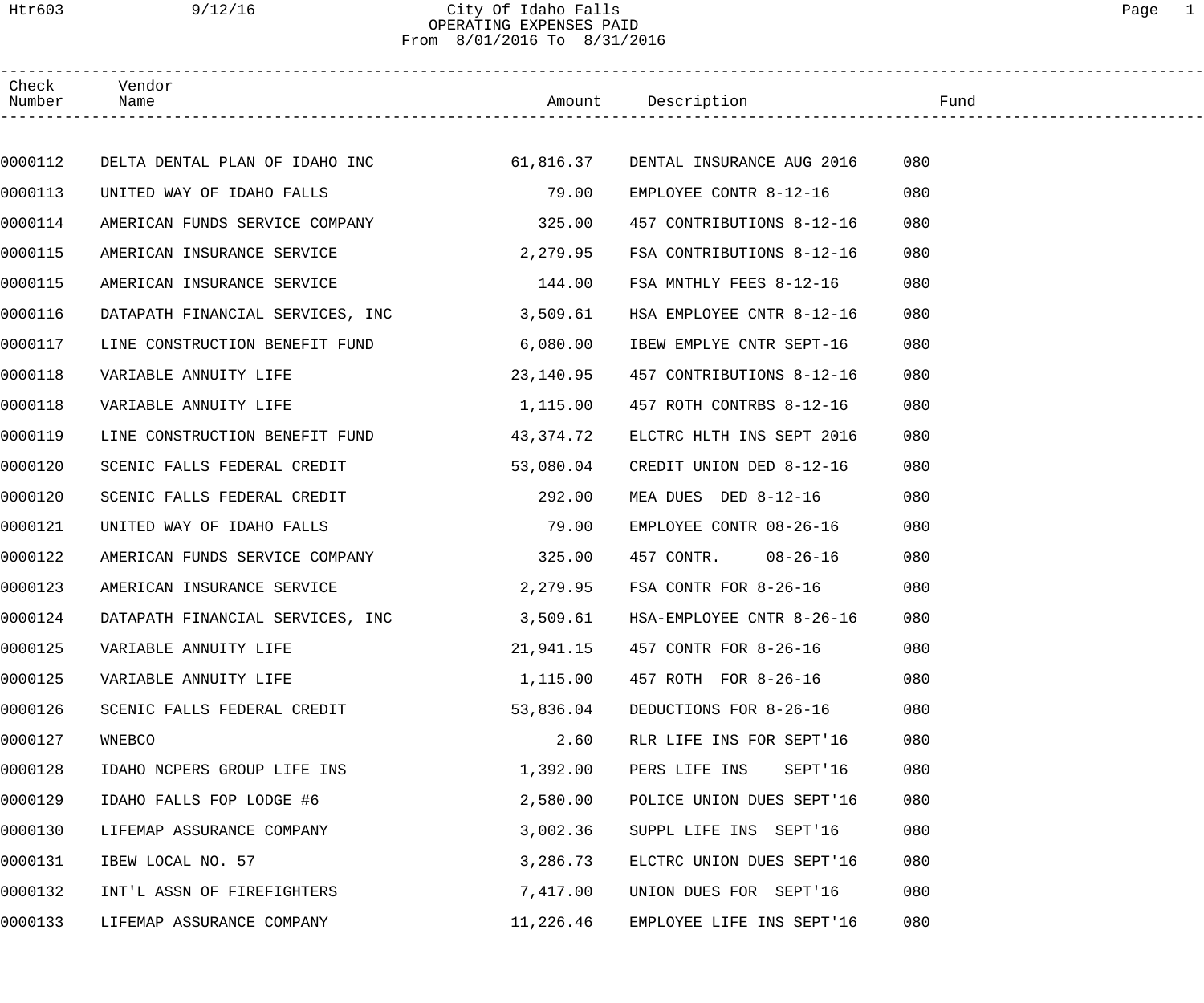# Htr603 9/12/16 City Of Idaho Falls Page 2 OPERATING EXPENSES PAID From 8/01/2016 To 8/31/2016

| Check<br>Number | Vendor<br>Name                           |             |                            |     |
|-----------------|------------------------------------------|-------------|----------------------------|-----|
|                 |                                          |             |                            |     |
| 0000134         | AFLAC                                    | 11,272.12   | SECTION 125 DEDUCTBL 8'16  | 080 |
| 0000134         | AFLAC                                    | 1,533.00    | SHORT TRM DISABILITY 8'16  | 080 |
| 0000135         | DELTA DENTAL PLAN OF IDAHO INC 61,911.46 |             | DNTL INS FOR SEPT'2016     | 080 |
| 0000136         | BLUE CROSS OF IDAHO                      | 788,191.20  | HLTH INS FOR SEPT'2016     | 080 |
| 0010038         | IDAHO FALLS CITY-PAYROLL                 | 2,856.17    | POLICE VEHICLE BNFT 81216  | 080 |
| 0010039         | IDAHO FALLS CITY-PAYROLL                 | 50,915.76   | WRKS COMP FOR 8-12-16      | 080 |
| 0010040         | IDAHO FALLS CITY-PAYROLL                 | 144,880.55  | FED $W/H$ FOR 8-12-16      | 080 |
| 0010040         | IDAHO FALLS CITY-PAYROLL                 | 78,380.33   | FICA $W/H$ FOR 8-12-16     | 080 |
| 0010040         | IDAHO FALLS CITY-PAYROLL                 | 78,380.33   | FICA W/H-CITY FOR 8-12-16  | 080 |
| 0010040         | IDAHO FALLS CITY-PAYROLL                 | 23,646.67   | MED $W/H$ FOR 8-12-16      | 080 |
| 0010040         | IDAHO FALLS CITY-PAYROLL                 | 23,646.67   | MED-CITY W/H FOR 8-12-16   | 080 |
| 0010041         | IDAHO STATE TAX COMMISSION               | 64,464.00   | STATE TAX W/H FOR 8-12-16  | 080 |
| 0010042         | IDAHO FALLS CITY-PAYROLL                 | 115,899.65  | PERS-EMPLOYEE 8-12-16      | 080 |
| 0010042         | IDAHO FALLS CITY-PAYROLL                 | 198,353.12  | PERS-CITY SHARE 8-12-16    | 080 |
| 0010042         | IDAHO FALLS CITY-PAYROLL                 | 93,234.02   | 401K/FIRE FOR 8-12-16      | 080 |
| 0010042         | IDAHO FALLS CITY-PAYROLL                 | 4,130.79    | PERSI LOAN 8-12-16         | 080 |
| 0010043         | IDAHO FALLS CITY-PAYROLL                 | 117,198.52  | PERS EMPLOYEE FOR 8-26-16  | 080 |
| 0010043         | IDAHO FALLS CITY-PAYROLL                 | 200, 267.08 | FOR $8-26-16$<br>PERS CITY | 080 |
| 0010043         | IDAHO FALLS CITY-PAYROLL                 | 95,203.27   | 401 K/FIRE DFFRD 8-26-16   | 080 |
| 0010043         | IDAHO FALLS CITY-PAYROLL                 | 4,130.79    | PERSI LOAN PAYDY 8-26-16   | 080 |
| 0010044         | IDAHO FALLS CITY-PAYROLL                 | 49,951.80   | WRKRS COMP PAYDY 8-26-16   | 080 |
| 0010045         | IDAHO STATE TAX COMMISSION               | 64,418.00   | STATE TAX $W/H$ 8-26-16    | 080 |
| 0010046         | IDAHO FALLS CITY-PAYROLL                 | 144,729.24  | FED<br>TAX W/H 8-26-16     | 080 |
| 0010046         | IDAHO FALLS CITY-PAYROLL                 | 77,534.88   | FICA TAX $W/H$ 8-26-16     | 080 |
| 0010046         | IDAHO FALLS CITY-PAYROLL                 | 77,534.88   | $FIGA-CITY W/H 8-26-16$    | 080 |
| 0010046         | IDAHO FALLS CITY-PAYROLL                 | 24,190.73   | $MED$ $W/H$ 8-26-16        | 080 |
|                 |                                          |             |                            |     |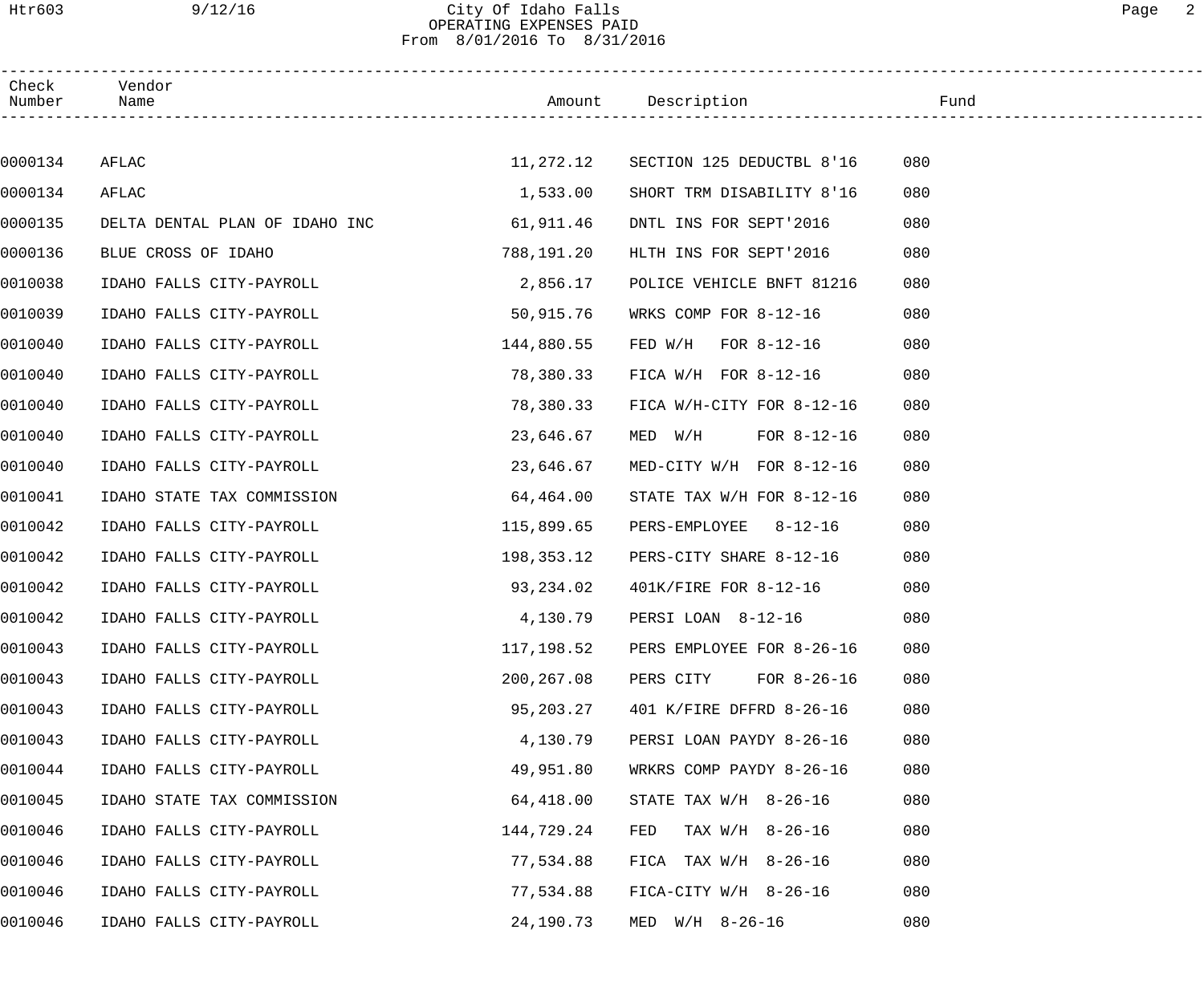## Htr603 9/12/16 City Of Idaho Falls Page 3 OPERATING EXPENSES PAID From 8/01/2016 To 8/31/2016

| Check<br>Number | Vendor<br>Name                 |            | Amount Description             |     | Fund                 |
|-----------------|--------------------------------|------------|--------------------------------|-----|----------------------|
|                 |                                |            |                                |     |                      |
| 0010046         | IDAHO FALLS CITY-PAYROLL       |            | 24,190.73 MED-CITY W/H 8-26-16 | 080 |                      |
| 0040260         | IDAHO FALLS (UTILITY), CITY OF | 44,903.53  | BOOK 97 FOR JULY 2016          |     | 001 Non Departmental |
| 0040260         | IDAHO FALLS (UTILITY), CITY OF | 39.37      | BOOK 97 FOR JULY 2016          |     | 001 Parks            |
| 0040260         | IDAHO FALLS (UTILITY), CITY OF | 136.06     | BOOK 97 FOR JULY 2016          |     | 001 Cemeteries       |
| 0040260         | IDAHO FALLS (UTILITY), CITY OF | 3,365.93   | BOOK 97 FOR JULY 2016          | 010 | Streets              |
| 0040260         | IDAHO FALLS (UTILITY), CITY OF | 6,603.41   | BOOK 97 FOR JULY 2016          |     | 060 Airport          |
| 0040260         | IDAHO FALLS (UTILITY), CITY OF | 321.45     | BOOK 97 FOR JULY 2016          |     | 061 Water            |
| 0040260         | IDAHO FALLS (UTILITY), CITY OF | 144,856.55 | BOOK 97 FOR JULY 2016          |     | 061 Water            |
| 0040260         | IDAHO FALLS (UTILITY), CITY OF | 346.94     | BOOK 97 FOR JULY 2016          | 061 | Sewer                |
| 0040260         | IDAHO FALLS (UTILITY), CITY OF | 16,097.37  | BOOK 97 FOR JULY 2016          | 061 | Sewer                |
| 0040260         | IDAHO FALLS (UTILITY), CITY OF | 2,265.92   | BOOK 97 FOR JULY 2016          | 061 | Sewer                |
| 0040260         | IDAHO FALLS (UTILITY), CITY OF | 5,617.08   | BOOK 97 FOR JULY 2016          | 061 | Sewer                |
| 0040260         | IDAHO FALLS (UTILITY), CITY OF | 872.59     | BOOK 97 FOR JULY 2016          | 064 | Electric             |
| 0040260         | IDAHO FALLS (UTILITY), CITY OF | 1,365.35   | BOOK 97 FOR JULY 2016          |     | 064 Electric         |
| 0040260         | IDAHO FALLS (UTILITY), CITY OF | 428.33     | BOOK 97 FOR JULY 2016          |     | 062 Sanitation       |
| 0040260         | IDAHO FALLS (UTILITY), CITY OF | 5,084.21   | BOOK 97 FOR JULY 2016          |     | 011 Recreation       |
| 0040260         | IDAHO FALLS (UTILITY), CITY OF | 2,879.76   | BOOK 97 FOR JULY 2016          |     | 012 Library          |
| 0040260         | IDAHO FALLS (UTILITY), CITY OF | 269.40     | BOOK 97 FOR JULY 2016          |     | 018 Golf Courses     |
| 0040260         | IDAHO FALLS (UTILITY), CITY OF | 1,292.08   | BOOK 97 FOR JULY 2016          |     | 018 Golf Courses     |
| 0040260         | IDAHO FALLS (UTILITY), CITY OF | 2,194.47   | BOOK 97 FOR JULY 2016          |     | 018 Golf Courses     |
| 0040260         | IDAHO FALLS (UTILITY), CITY OF | 527.62     | BOOK 97 FOR JULY 2016          |     | 018 Golf Courses     |
| 0040260         | IDAHO FALLS (UTILITY), CITY OF | 2,403.56   | BOOK 97 FOR JULY 2016          |     | 018 Golf Courses     |
| 0040261         | EICAP/EASTERN IDAHO COMMUNITY  | 1,167.01   | UTILITY DONATIONS JUNE'16      | 001 |                      |
| 0040262         | DUSTIN COOK                    | 146.00     | TA#PD549--TRVL ADVANCE         | 001 |                      |
| 0040263         | JOSH ROOS                      | 150.00     | TA#IFP-762 TRVL ADVANCE        | 001 |                      |
| 0040264         | RICHARD MALLOY                 | 222.00     | TA#IFP-778 TRVL ADVANCE        | 001 |                      |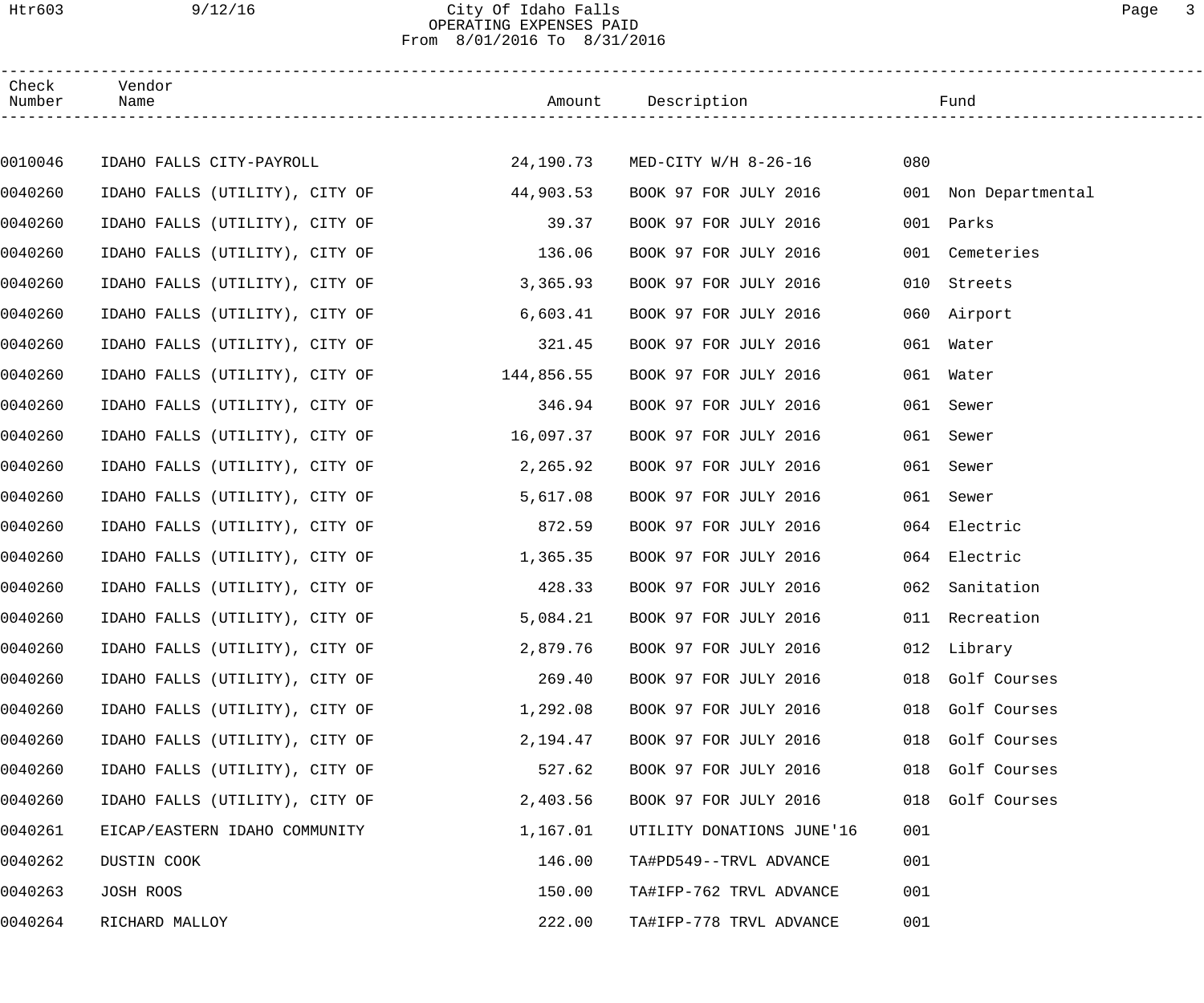# Htr603 9/12/16 City Of Idaho Falls Page 4 OPERATING EXPENSES PAID From 8/01/2016 To 8/31/2016

| Check<br>Number | Vendor<br>Name                      |           | Amount Description        | Fund         |  |
|-----------------|-------------------------------------|-----------|---------------------------|--------------|--|
|                 |                                     |           |                           |              |  |
| 0040265         | <b>BEN JENKINS</b>                  | 413.82    | TA#IFP-793 TRVL RMBRSMNT  | 001          |  |
| 0040266         | JARED LERWILL +1                    | 1,639.00  | TA#IFP-749 TRVL ADVANCE   | 001          |  |
| 0040267         | DAVE HANNEMAN                       | 2,112.00  | TA#FD-234 TRVL ADVANCE    | 001          |  |
| 0040268         | DAVE HANNEMAN +2                    | 4,832.00  | TA#FD-230 TRVL ADVANCE    | 001          |  |
| 0040269         | JOELYN HANSEN                       | 600.00    | COMMUNITY NIGHT PRIZES    | 001 Police   |  |
| 0040270         | FARRIS, TYLER                       | 1,000.00  | PRFSNL SRVS WAR BONNET    | 001 Parks    |  |
| 0040271         | WRIGHT, JOHN E.                     | 1,350.00  | PRFSSNL SRVS WAR BONNET16 | 001<br>Parks |  |
| 0040272         | SEARLE, KYLE R.                     | 1,500.00  | PRFSSNL SRVS WAR BONNET16 | 001<br>Parks |  |
| 0040273         | IDAHO FALLS CITY/PETTY CASH         | 1,620.00  | CASH PY TRIBES WAR BONNET | 001<br>Parks |  |
| 0040274         | ROBERTS, JONATHAN                   | 2,000.00  | PRFSSNL SRVS WAR BONNET16 | 001<br>Parks |  |
| 0040275         | EDMONDS, ROBERT                     | 2,000.00  | PRFSSNL SRVS WAR BONNET16 | 001<br>Parks |  |
| 0040276         | SHEARER, JEFFREY W.                 | 2,001.00  | PRFSSNL SRVS WAR BONNET16 | 001<br>Parks |  |
| 0040277         | KATHERINE SELVESTER                 | 2,250.00  | PRFSSNL SRVS WAR BONNET16 | 001<br>Parks |  |
| 0040278         | DAVIS, DEBI                         | 2,500.00  | PRFSSNL SRVS WAR BONNET16 | 001<br>Parks |  |
| 0040279         | HUNT, QUIRT                         | 2,550.00  | PRFSSNL SRVS WAR BONNET16 | 001 Parks    |  |
| 0040280         | WINKLEPLECK, JAMES WILLIAM          | 3,150.00  | PRFSSNL SRVS WAR BONNET16 | 001 Parks    |  |
| 0040281         | CIRILO GARCIA                       | 3,550.00  | PRFSSNL SRVS WAR BONNET16 | 001 Parks    |  |
| 0040282         | PROFESSIONAL WILD HORSE RACERS ASSC | 4,050.00  | PRFSSNL SRVS WAR BONNET16 | Parks<br>001 |  |
| 0040283         | KAUFMAN TIMBER, LLC                 | 4,100.00  | PRFSSNL SRVS WAR BONNET16 | 001<br>Parks |  |
| 0040284         | BROKE HORN D CATTLE CO., LLC        | 4,790.50  | PRFSSNL SRVS WAR BONNET16 | Parks<br>001 |  |
| 0040285         | WOMEN'S PROFESSIONAL RODEO ASSOC.   | 5,000.00  | PRFSSNL SRVS WAR BONNET16 | Parks<br>001 |  |
| 0040286         | BUCKING BULLS INC                   | 5,000.00  | PRFSSNL SRVS WAR BONNET16 | 001<br>Parks |  |
| 0040287         | HONG, MICHAEL                       | 5,527.20  | PRFSSNL SRVS WAR BONNET16 | 001<br>Parks |  |
| 0040288         | CLEMENS, JASON                      | 6, 175.00 | PRFSSNL SRVS WAR BONNET16 | Parks<br>001 |  |
| 0040289         | ROCKY MOUNTAIN BULL BASH PRODUCTION | 7,500.00  | PRFSSNL SRVS WAR BONNET16 | 001<br>Parks |  |
| 0040290         | PROFESSIONAL RODEO COWBOYS ASSOC.   | 35,000.00 | PRFSSNL SRVS WAR BONNET16 | 001 Parks    |  |
|                 |                                     |           |                           |              |  |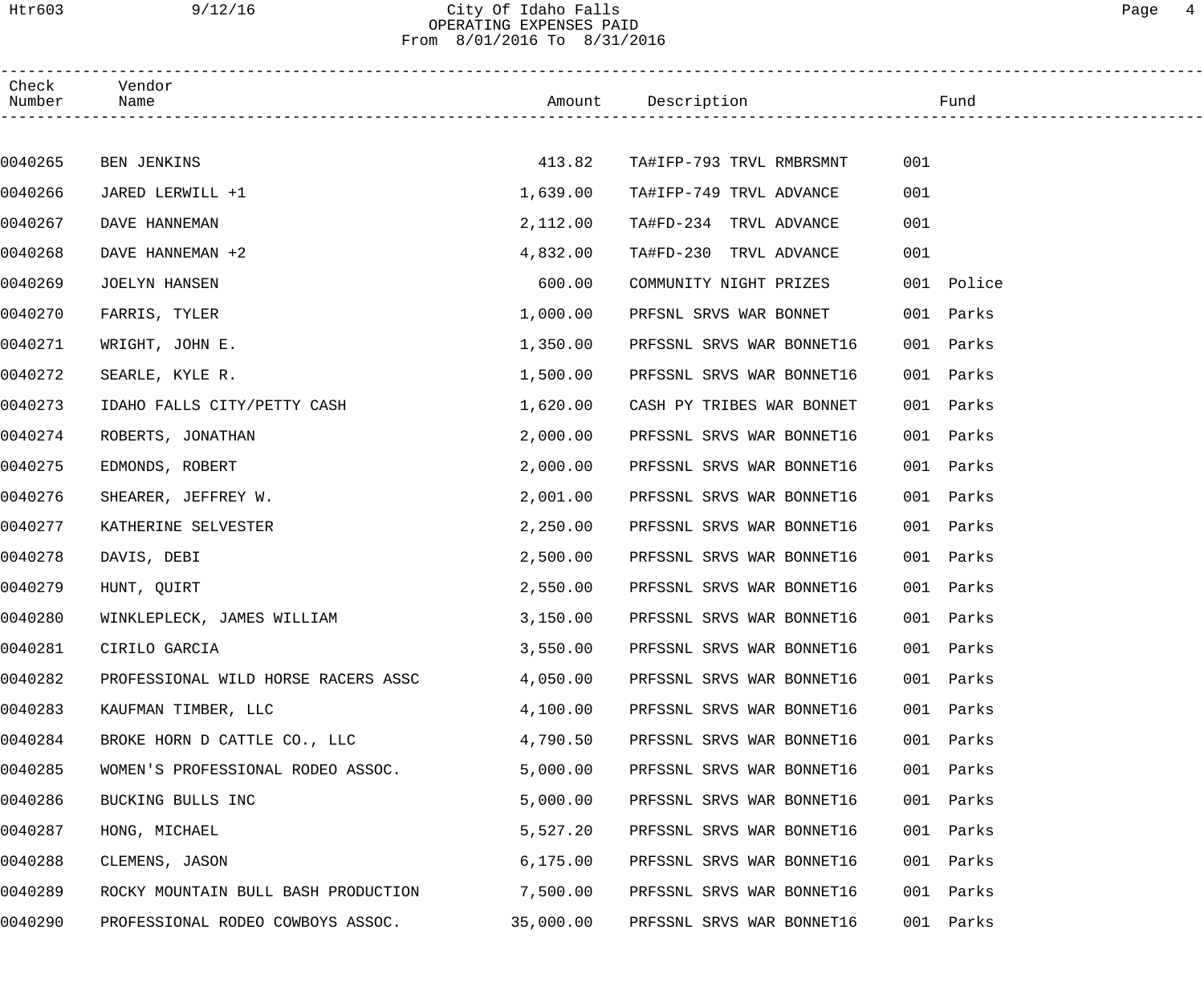Htr603 9/12/16 City Of Idaho Falls Page 5

OPERATING EXPENSES PAID From 8/01/2016 To 8/31/2016

| Check<br>Number | Vendor<br>Name                             |             | Amount Description                               |     | Fund               |  |
|-----------------|--------------------------------------------|-------------|--------------------------------------------------|-----|--------------------|--|
|                 |                                            |             |                                                  |     |                    |  |
| 0040291         | ROBINSON PROPERTY MANAGEMENT, LLC 8,500.00 |             | EXCTD RGHT OF WAY AGGRMNT 042 Street Capital Imp |     |                    |  |
| 0040292         | SAM'S CLUB                                 | 957.77      | FOOD                                             |     | 001 Police         |  |
| 0040293         | IDAHO STATE TAX COMMISSION                 | 29,996.54   | ID SALES & USE TAX JULY16                        | 001 |                    |  |
| 0040294         | REBECCA CASPER                             | 54.59       | TA#MO-151 TRVL RMBRSMNT                          | 001 |                    |  |
| 0040295         | ENTERPRISE RENT-A-CAR                      | 202.07      | TA#AP-39 RENTAL CAR                              | 001 |                    |  |
| 0040296         | TOM HALLY                                  | 304.24      | TA#IFP-769 TRVL RMBRSMNT                         | 001 |                    |  |
| 0040297         | IDAHO FALLS CITY/PETTY CASH                | 1,238.94    | REIMBURSE PETTY CASH                             | 001 |                    |  |
| 0040298         | UAMPS                                      | 163,631.99  | UAMPS POWER BILL JUNE2016                        | 064 |                    |  |
| 0040299         | DAVE COFFEY                                | 86.40       | TA#FD-236 LODGING RMBRSMN                        | 001 |                    |  |
| 0040300         | BOISE HOTEL MANAGEMENT, INC.               | 178.00      | TA#FD-235 LODGING                                | 001 |                    |  |
| 0040301         | RJF SERVICES LLC                           | $1,800.00-$ | PARKS & RECREATION MISC.                         |     | 001 Parks          |  |
| 0040301         | RJF SERVICES LLC                           | 12,000.00   | PROFESSIONAL/PERSONAL SRV                        |     | 001 Parks          |  |
| 0040302         | MARK MCBRIDE                               | 34.22       | TA#PD-550 TRVL RMBRSMNT                          | 001 |                    |  |
| 0040303         | CAMERON WARD                               | 131.50      | TA#MS-18 TRVL RMBRSMNT                           | 001 |                    |  |
| 0040304         | DEREK WOOD                                 | 148.68      | TA#MS-177 TRVL RMBRSMNT                          | 001 |                    |  |
| 0040305         | PACIFICAD INC.                             | 1,336.50    | TA#PW-159 REGISTRATION                           | 001 |                    |  |
| 0040306         | CENTURYLINK                                | 260.13      | DID PHONE CHRGS JULY10'16                        | 001 |                    |  |
| 0040307         | CENTURYLINK                                | 700.00      | JULY 19'16 PHONE CHRGS                           | 001 |                    |  |
| 0040308         | WELLS FARGO BANK                           | 9,899.49    | WELLS FARGO CC PAY JULY16                        | 001 |                    |  |
| 0040308         | WELLS FARGO BANK                           | 12.59       | WELLS FARGO CC PAY JULY16                        | 001 | Municipal Services |  |
| 0040308         | WELLS FARGO BANK                           | 12.00       | WELLS FARGO CC PAY JULY16                        | 001 | Data Processing    |  |
| 0040308         | WELLS FARGO BANK                           | 358.84      | WELLS FARGO CC PAY JULY16                        | 001 | Finance            |  |
| 0040308         | WELLS FARGO BANK                           | 206.50      | WELLS FARGO CC PAY JULY16                        | 001 | Finance            |  |
| 0040308         | WELLS FARGO BANK                           | 395.56      | WELLS FARGO CC PAY JULY16                        | 001 | Non Departmental   |  |
| 0040308         | WELLS FARGO BANK                           | 195.00      | WELLS FARGO CC PAY JULY16                        | 001 | Non Departmental   |  |
| 0040308         | WELLS FARGO BANK                           | 70.97       | WELLS FARGO CC PAY JULY16                        | 001 | Parks              |  |
|                 |                                            |             |                                                  |     |                    |  |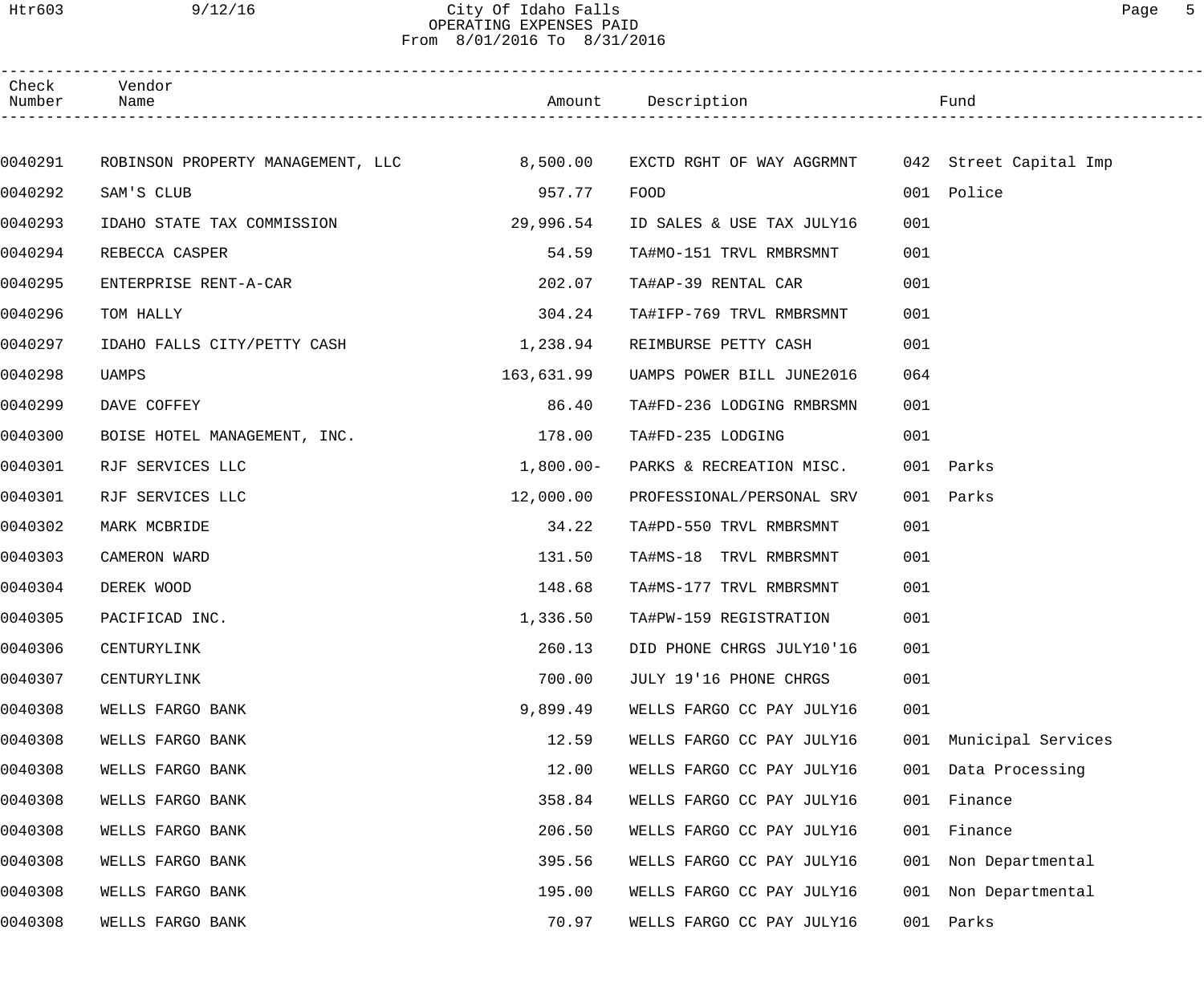# Htr603 9/12/16 City Of Idaho Falls Page 6 OPERATING EXPENSES PAID From 8/01/2016 To 8/31/2016

| Check<br>Number | Vendor<br>Name                        |           |                                     |              |  |
|-----------------|---------------------------------------|-----------|-------------------------------------|--------------|--|
|                 |                                       |           |                                     |              |  |
| 0040308         | WELLS FARGO BANK                      | 272.11    | WELLS FARGO CC PAY JULY16           | 001 Parks    |  |
| 0040308         | WELLS FARGO BANK                      | 555.50    | WELLS FARGO CC PAY JULY16           | 001 Parks    |  |
| 0040308         | WELLS FARGO BANK                      | 16.00     | WELLS FARGO CC PAY JULY16           | 064 Electric |  |
| 0040308         | WELLS FARGO BANK                      | 74.03     | WELLS FARGO CC PAY JULY16           | 012 Library  |  |
| 0040308         | WELLS FARGO BANK                      | 1,320.68  | WELLS FARGO CC PAY JULY16           | 012 Library  |  |
| 0040308         | WELLS FARGO BANK                      | 89.97     | WELLS FARGO CC PAY JULY16           | 012 Library  |  |
| 0040309         | FARRIS, TYLER                         | 1,000.00  | PRFSSNL SRVCS WAR BONNET            | 001 Parks    |  |
| 0040310         | BUCKING BULLS INC                     | 29,100.00 | PRFSSNL SRVCS WAR BONNET            | 001 Parks    |  |
| 0040311         | IDAHO FALLS CITY/PETTY CASH           | 1,384.62  | REIMBURSE PETTY CASH                | 001          |  |
| 0040312         | CENTURYLINK                           | 1,307.89  | (3) T1 LINES AUG' 2016              | 001          |  |
| 0040313         | IDAHO FALLS CITY/PETTY CASH           | 150.00    | PRFSSNL SRVS WAR BONNET             | 001 Parks    |  |
| 0040314         | IDAHO FALLS CITY/PETTY CASH           | 300.00    | PRFSSNL SRVS WAR BONNET             | 001 Parks    |  |
| 0040315         | IDAHO FALLS CITY/PETTY CASH           | 450.00    | PRFSSNL SRVS WAR BONNET             | 001 Parks    |  |
| 0040317         | IDAHO FALLS CITY/PETTY CASH           | 1,492.32  | REIMBURSE PETTY CASH                | 001          |  |
| 0040318         | BONNEVILLE POWER ADMIN.-IF 215,595.00 |           | BPA TRNS BILL JULY 2016             | 064          |  |
| 0040319         | BONNEVILLE POWER ADMIN.-IF            |           | 2,070,244.00 BPA PWR BILL JULY 2016 | 064          |  |
| 0040320         | IDAHO FALLS CITY/PETTY CASH           | 204.00    | RMBRSMNT ACC#05100088020            | 001          |  |
| 0040321         | CENTURYLINK                           | 253.02    | DID CHARGES AUG 10, 2016            | 001          |  |
| 0040322         | WRIGHT, JOHN E.                       | 1,000.00  | PRFSSNL SRVCS WAR BONNET            | 001 Parks    |  |
| 0040323         | LOWE'S COMMERCIAL SERVICES            | 250.00    | PRCHS GIFT PWR OPEN HOUSE           | 064 Electric |  |
| 0040325         | DENNINGS SHOWKASE                     | 500.00    | PRCHS GIFT PWR OPEN HOUSE           | 064 Electric |  |
| 0040326         | IDAHO FALLS CITY/PETTY CASH           | 1,461.71  | REIMBURSE PETTY CASH                | 001          |  |
| 0040327         | ENTERPRISE RENT-A-CAR                 | 283.64    | TA#CDS-9 RENTAL CAR                 | 001          |  |
| 0040328         | KERI WHEELER                          | 998.00    | TA#PL-59 TRAVEL ADVANCE             | 001          |  |
| 0040329         | SUNNY KATSEANES                       | 1,665.00  | TA#PRD-172 TRVL ADVANCE             | 001          |  |
| 0040330         | FUTURA SYSTEMS, INC.                  | 1,975.00  | TA#IFP-776 REGISTRATION             | 001          |  |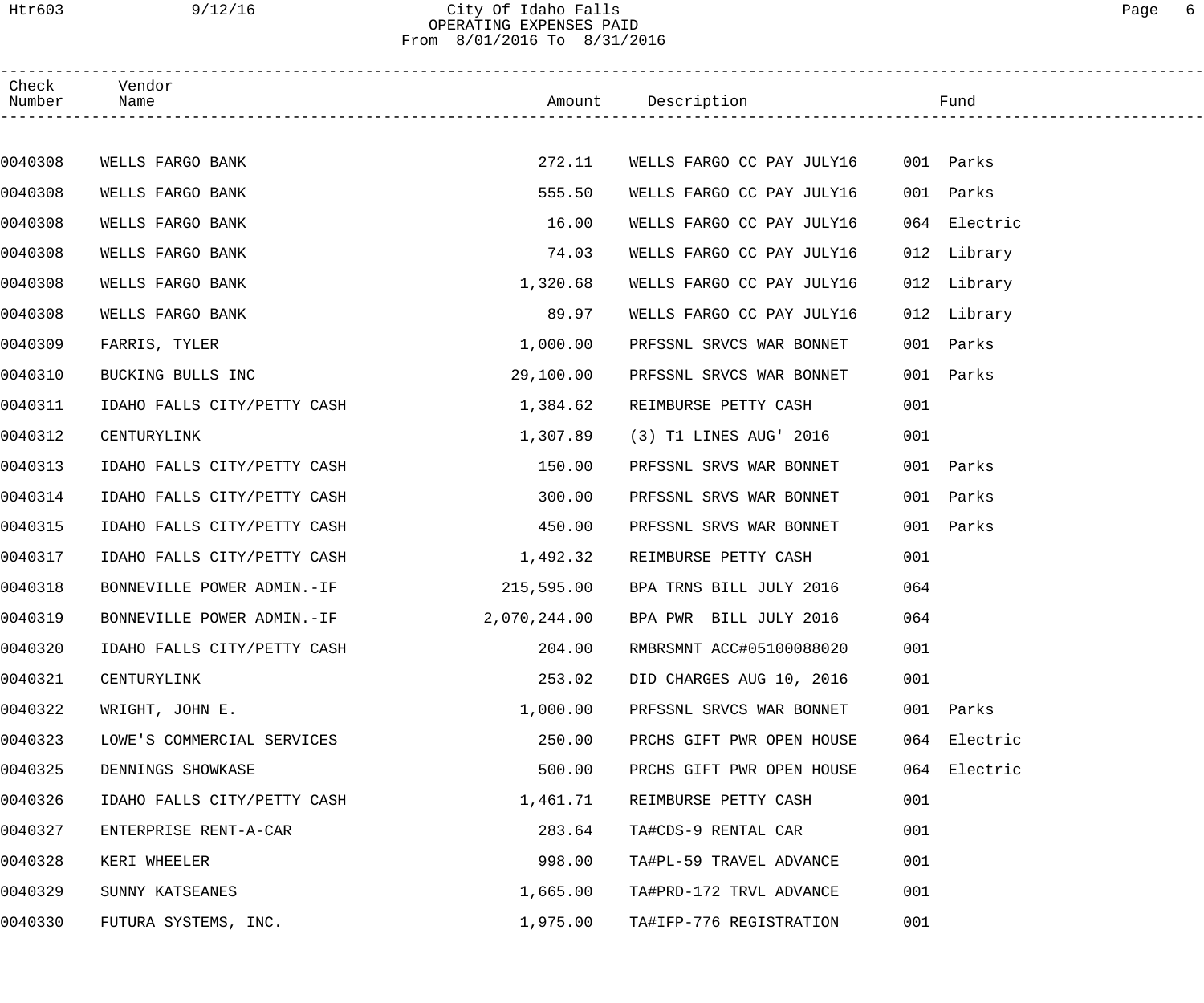# Htr603 9/12/16 City Of Idaho Falls Page 7 OPERATING EXPENSES PAID From 8/01/2016 To 8/31/2016

| Check<br>Number | Vendor<br>Name                 |          | Amount Description                |     | Fund         |
|-----------------|--------------------------------|----------|-----------------------------------|-----|--------------|
|                 |                                |          |                                   |     |              |
| 0040331         | SCOTT WETZEL                   |          | 6,596.00 TA#FD-242 TRAVEL ADVANCE | 001 |              |
| 0040332         | SEARS ROEBUCK & COMPANY        | 250.00   | GFT CRD POWER OPEN HOUSE          |     | 064 Electric |
| 0040333         | DUSTIN COOK                    | 25.00    | TA#PD-549 TRVL RMBRSMNT           | 001 |              |
| 0040334         | REBECCA CASPER                 | 35.34    | TA#IFP-779 TRVL RMBRSMNT          | 001 |              |
| 0040335         | DARIN MOULTON                  | 48.66    | TA#PD-527 TRVL RMBRSMNT           | 001 |              |
| 0040336         | LEXIE JOHNSON                  | 189.00   | CS#201608441 BC#1131491           | 001 |              |
| 0040337         | MICHELLE ZIEL-DINGMAN          | 234.84   | TA#IFP-785 TRVL RMBRSMNT          | 001 |              |
| 0040338         | TOM HALLY                      | 234.84   | TA#IFP-782 TRVL RMBRSMNT          | 001 |              |
| 0040339         | JOHN MARLEY                    | 358.00   | TA#PD-545 TRVL RMBRSMNT           | 001 |              |
| 0040340         | TRAVIS PRAIRIE                 | 2,033.72 | TA#IFP-788,773 TRVL RMBRS         | 001 |              |
| 0040341         | HELENA REGIONAL AIRPORT        | 6,825.00 | TA#FD-243 REGISTRATION(7)         | 001 |              |
| 0040342         | BONNEVILLE COUNTY DISTRICT CRT | 136.00   | POLICE LAWSUIT                    |     | 001 Police   |
| 0040343         | IDAHO UCC/DIG LINE, INC        | 130.00   | TA#PW-160 REGISTRATION            | 001 |              |
| 0040344         | DAVID PENNOCK                  | 1,990.00 | TA#PRD-171 TRVL ADVANCE           | 001 |              |
| 0040345         | EICAP/EASTERN IDAHO COMMUNITY  | 831.26   | UTILITY DONATIONS JULY'16         | 001 |              |
| 0040346         | DEREK WOOD                     | 171.00   | TA#MS-180 TRVL ADVANCE            | 001 |              |
| 0040347         | JOSEPH NILSSON                 | 221.00   | TA#MS-179 TRVL ADVANCE            | 001 |              |
| 0040348         | BRIAN TRIMBLE                  | 750.00   | TA#PD-546 TRVL ADVANCE            | 001 |              |
| 0040349         | VAN ASHTON                     | 763.00   | TA#IFP-798 TRVL ADVCE             | 001 |              |
| 0040350         | MATT EVANS                     | 763.00   | TA#IFP-797 TRVL ADVCE             | 001 |              |
| 0040351         | JACKIR FLOWERS                 | 889.41   | TA#IFP-777,795 TRVL RMBRS         | 001 |              |
| 0040352         | GABE MADRID                    | 1,190.00 | TA#CDS-10 TRVL ADVANCE            | 001 |              |
| 0040353         | DAVID RICHARDS                 | 1,503.00 | TA#PW-158 TRVL ADVANCE            | 001 |              |
| 0040354         | RICK BATES +3                  | 1,576.00 | TA#FD-243 TRVL ADVANCE            | 001 |              |
| 0040355         | GEPFORD, AARON                 | 200.00   | SERVICES/MISCELLANEOUS            |     | 012 Library  |
| 0040356         | IDAHO FALLS CITY/PETTY CASH    | 1,309.43 | REIMBURSE PETTY CASH              | 001 |              |
|                 |                                |          |                                   |     |              |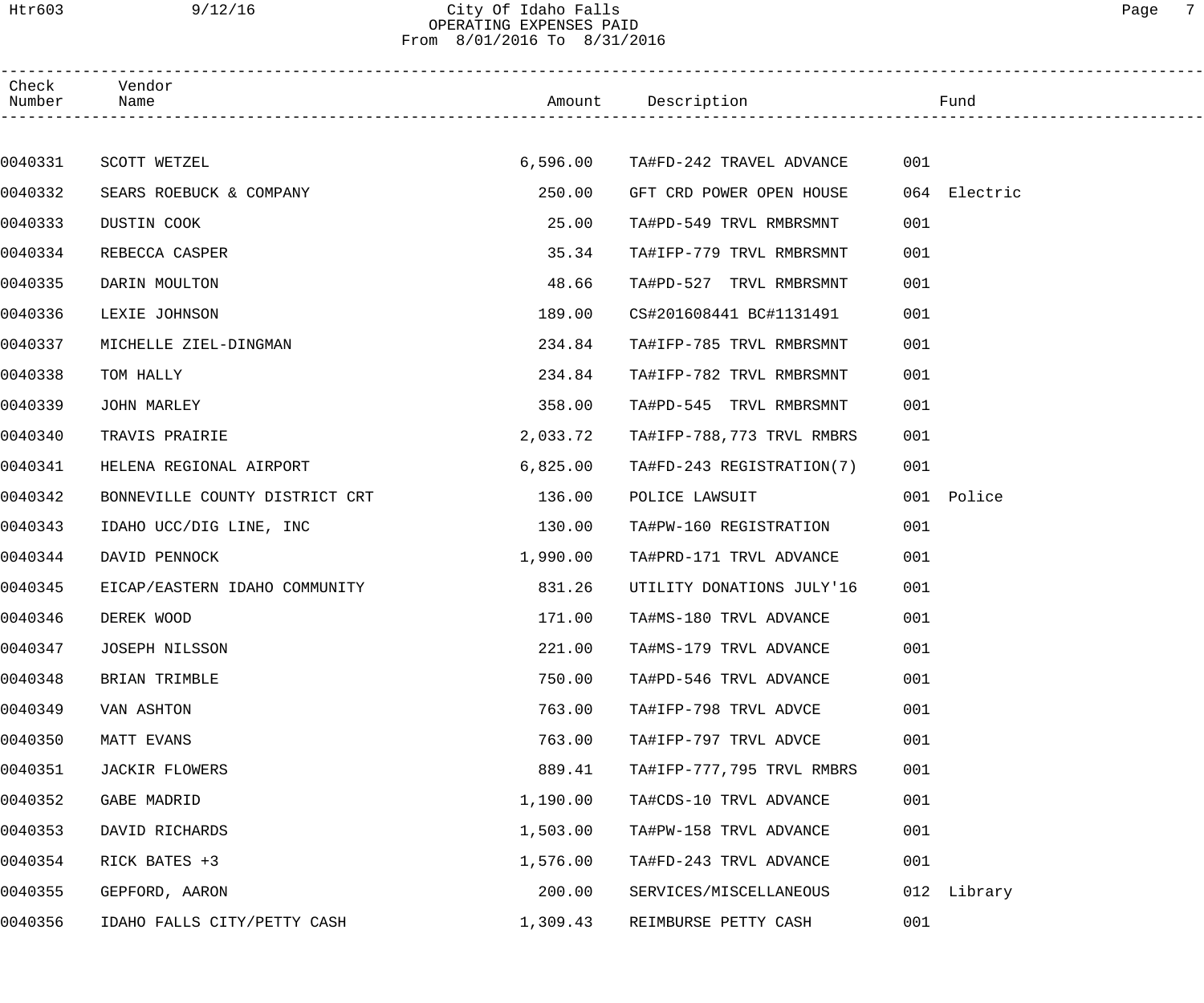| Htr603          | 9/12/16        | City Of Idaho Falls<br>OPERATING EXPENSES PAID<br>From 8/01/2016 To 8/31/2016 | 8 <sup>8</sup><br>Page |  |
|-----------------|----------------|-------------------------------------------------------------------------------|------------------------|--|
| Check<br>Number | Vendor<br>Name | Description<br>Fund<br>Amount                                                 |                        |  |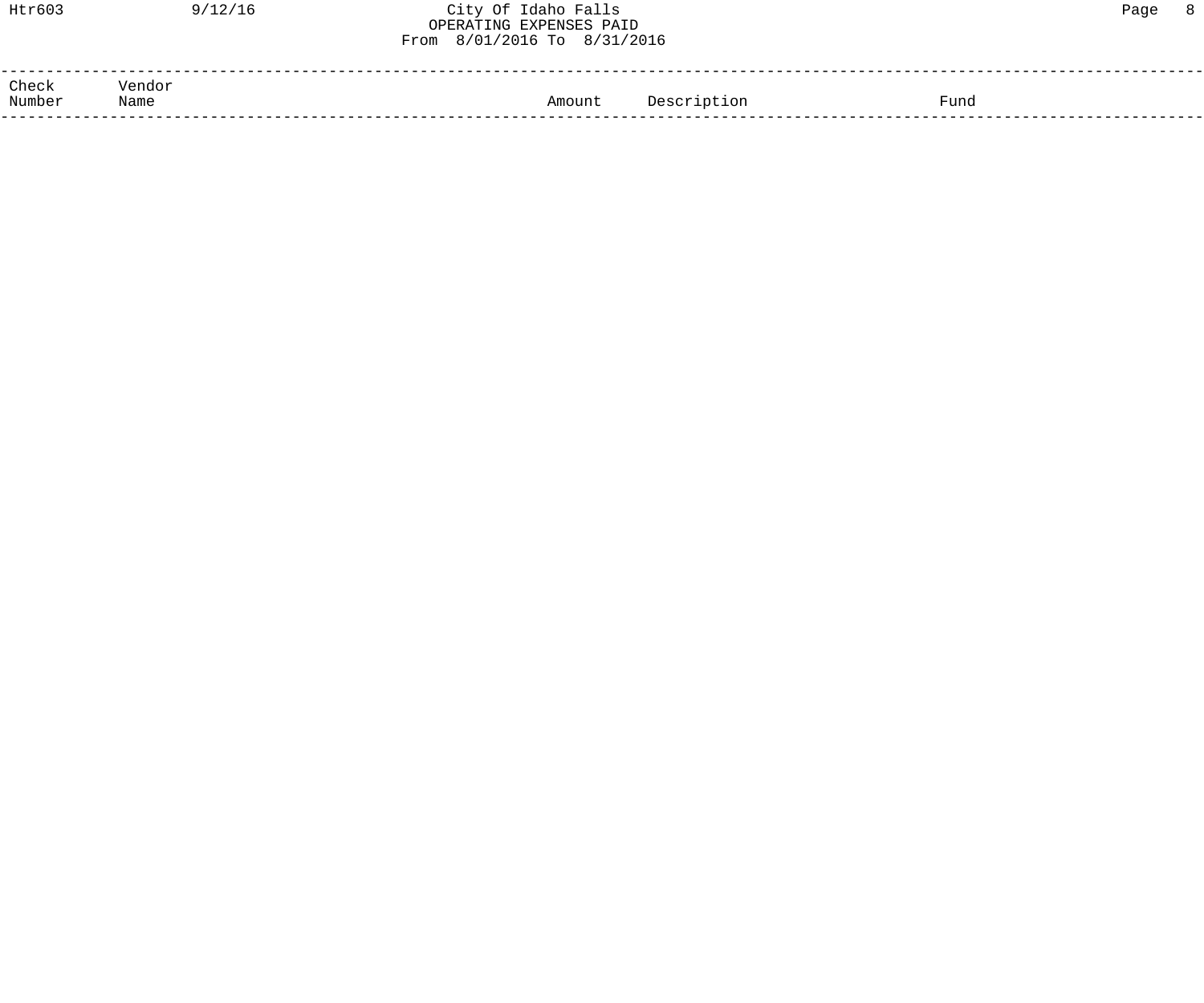#### City Of Idaho Falls Summary of Operating Expenses By Fund From 8/01/2016 To 8/31/2016 ------------------------------------------------------------------------------------------------------------------------------------

| $\mathbf 1$ | General Fund            | 288,611.33     |
|-------------|-------------------------|----------------|
| 10          | Street Fund             | 3,365.93       |
| 11          | Recreation Fund         | 5,084.21       |
| 12          | Library Fund            | 4,564.44       |
| 18          | Golf Fund               | 6,687.13       |
| 42          | Street Capital Imp Fund | 8,500.00       |
| 60          | Airport Fund            | 6,603.41       |
| 61          | Water & Sewer Fund      | 169,505.31     |
| 62          | Sanitation Fund         | 428.33         |
| 64          | Electric Light Fund     | 2, 452, 724.93 |
| 80          | Payroll Liability Fund  | 2,928,275.30   |
|             |                         | 5,874,350.32   |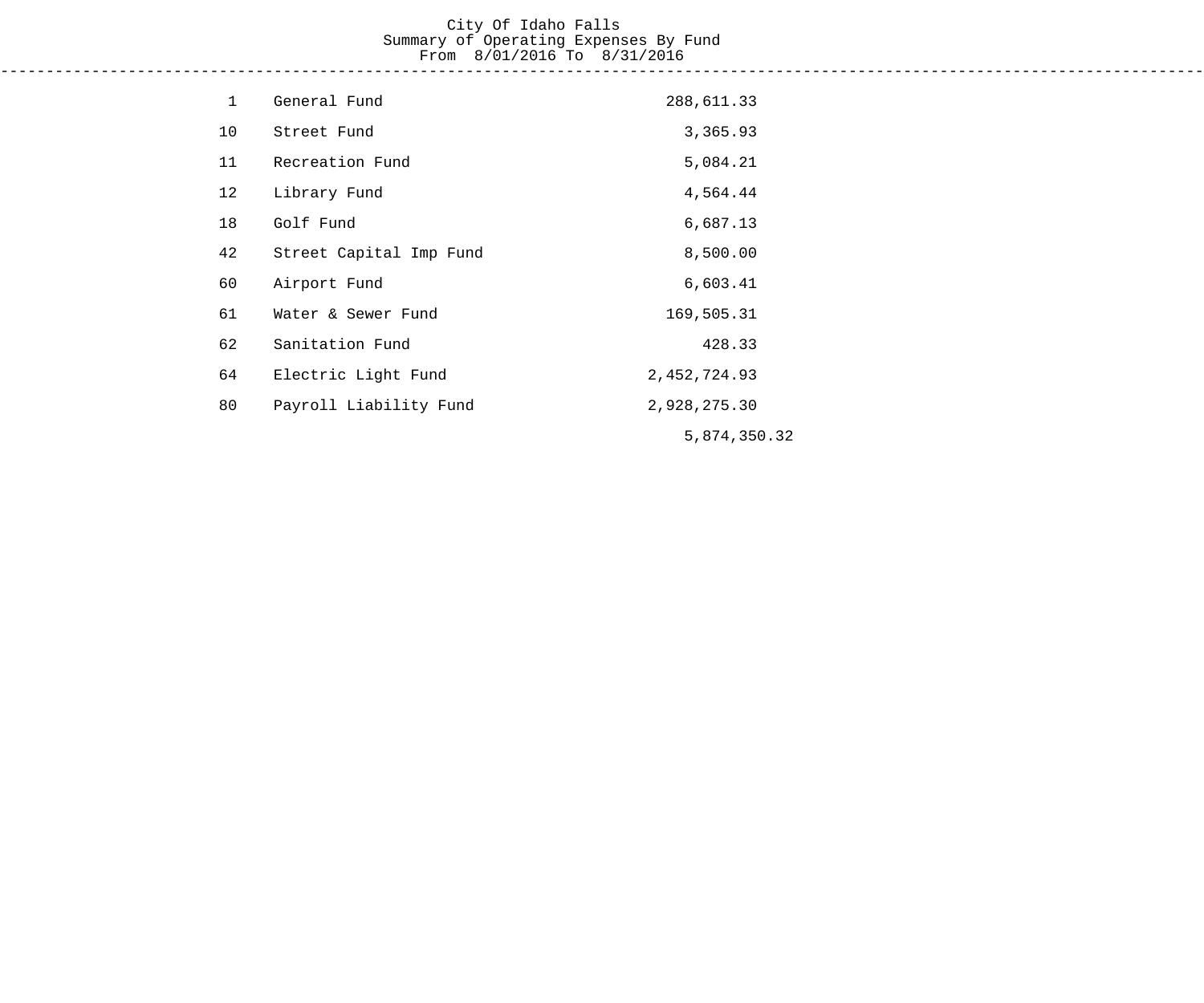# Htr606 9/12/16 City Of Idaho Falls Page 1 ELECTRONIC FUND TRANSFERS From 8/01/2016 To 8/31/2016

| Check<br>Number | Vendor<br>Name                 |           | Amount Description         |     | Fund                         |
|-----------------|--------------------------------|-----------|----------------------------|-----|------------------------------|
|                 |                                |           |                            |     |                              |
| 0014437         | ADVANCED INDUSTRIAL SUPPLY     | 16.29     | CLOTHING & APPAREL         |     | 001 Police                   |
| 0014438         | BEARING & INDUSTRIAL SALES INC | 146.72    | EQ REPAIR AND MAINT        |     | 001 General Services         |
| 0014439         | BONNEVILLE BLUEPRINT SUPPLY    | 867.90    | PRINTING                   |     | 001 Fire                     |
| 0014439         | BONNEVILLE BLUEPRINT SUPPLY    | 150.00    | RENTAL OF LEICA CS20 ROBO  |     | 001 Public Works Engineering |
| 0014439         | BONNEVILLE BLUEPRINT SUPPLY    | 53.50     | 24" STAKE BAG HVYDUTY      | 001 | Public Works Engineering     |
| 0014439         | BONNEVILLE BLUEPRINT SUPPLY    | 71.28     | ARCTIC ORANGE FLAGGING (3) | 001 | Public Works Engineering     |
| 0014439         | BONNEVILLE BLUEPRINT SUPPLY    | 23.76     | ARCTIC WHITE FLAGGING (12  | 001 | Public Works Engineering     |
| 0014439         | BONNEVILLE BLUEPRINT SUPPLY    | 71.28     | ARCTIC GREEN FLAGGING (36  | 001 | Public Works Engineering     |
| 0014439         | BONNEVILLE BLUEPRINT SUPPLY    | 23.76     | ARCTIC YELLOW FLAGGING (1  | 001 | Public Works Engineering     |
| 0014440         | BUG COMPANY, THE               | 22.75     | FEED/BEDDING (ANIMALS)     | 001 | Parks                        |
| 0014440         | BUG COMPANY, THE               | 31.37     | FREIGHT                    | 001 | Parks                        |
| 0014440         | BUG COMPANY, THE               | 22.75     | FEED/BEDDING (ANIMALS)     | 001 | Parks                        |
| 0014440         | BUG COMPANY, THE               | 31.37     | FREIGHT                    | 001 | Parks                        |
| 0014441         | CAL RANCH STORES               | 110.66    | CUT OFF WHEEL, LINKS, TIE  | 001 | Parks                        |
| 0014442         | CONRAD & BISCHOFF, INC.        | 13,770.70 | FUEL AND ADDITIVES         | 001 |                              |
| 0014442         | CONRAD & BISCHOFF, INC.        | 14,197.25 | FUEL AND ADDITIVES         | 001 |                              |
| 0014442         | CONRAD & BISCHOFF, INC.        | 237.60    | FUEL AND ADDITIVES         | 001 |                              |
| 0014443         | ELECTRICAL WHOLESALE SUPPLY CO | 7.90      | CONNECTOR- INS FEM DISC 2  |     | 061 Sewer                    |
| 0014444         | FALLS PRINTING COMPANY, LLC    | 190.00    | 11TH ST BROCHURE           |     | 001 Planning & Building      |
| 0014445         | H-K CONTRACTORS, INC.          | 869.77    | ROAD/HWY MATERIAL ASPHALT  | 010 | Streets                      |
| 0014445         | H-K CONTRACTORS, INC.          | 620.77    | ROAD/HWY MATERIAL ASPHALT  | 010 | Streets                      |
| 0014445         | H-K CONTRACTORS, INC.          | 839.21    | ROAD/HWY MATERIAL ASPHALT  | 010 | Streets                      |
| 0014446         | HD FOWLER COMPANY              | 3.36      | IRRIGATION EQUIP/SUPPLIES  | 018 | Golf Courses                 |
| 0014446         | HD FOWLER COMPANY              | 279.80    | CALV PIPE, 2" ROMAC BARRE  |     | 001 Cemeteries               |
| 0014447         | HENRY SCHEIN, INC.             | 18.80     | AMBULANCE SUPPLIES         | 063 | Ambulance                    |
| 0014447         | HENRY SCHEIN, INC.             | 117.97    | AMBULANCE SUPPLIES         |     | 063 Ambulance                |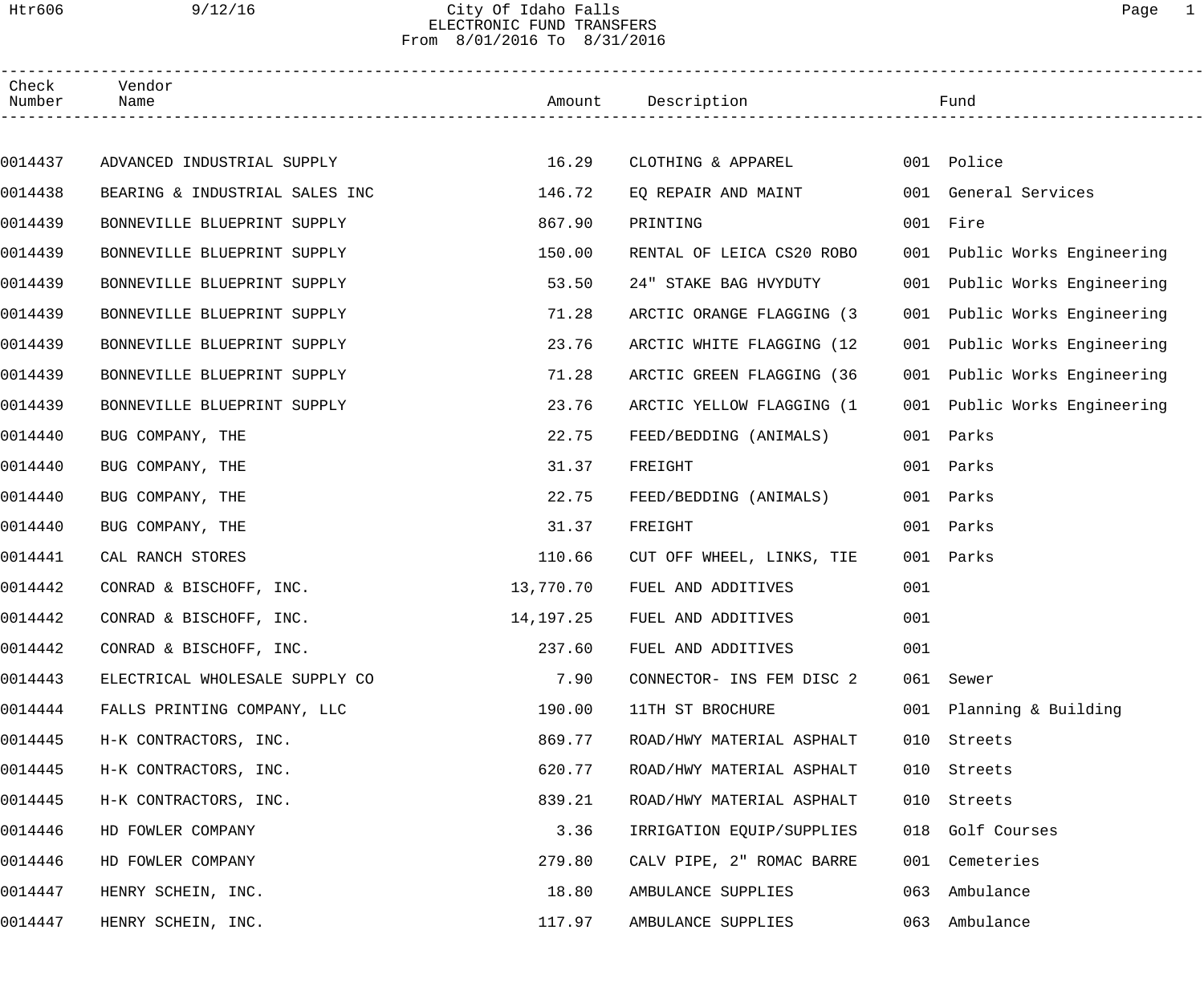## Htr606 9/12/16 City Of Idaho Falls Page 2 ELECTRONIC FUND TRANSFERS From 8/01/2016 To 8/31/2016

| Check<br>Number | Vendor<br>Name                 |            | Amount Description        |     | Fund                 |
|-----------------|--------------------------------|------------|---------------------------|-----|----------------------|
|                 |                                |            |                           |     |                      |
| 0014447         | HENRY SCHEIN, INC.             | 497.48     | AMBULANCE SUPPLIES        |     | 063 Ambulance        |
| 0014447         | HENRY SCHEIN, INC.             | 637.58     | AMBULANCE SUPPLIES        |     | 063 Ambulance        |
| 0014448         | INDUSTRIAL HOSE & FITTINGS INC | 113.98     | HARDWARE MISCELLANEOUS    |     | 064 Electric         |
| 0014448         | INDUSTRIAL HOSE & FITTINGS INC | 12.92      | PARKS & RECREATION MISC.  | 001 | Parks                |
| 0014449         | JACK'S TIRE & OIL, INC.        | 4,014.94   | EQ REPAIR AND MAINT       | 001 |                      |
| 0014449         | JACK'S TIRE & OIL, INC.        | 659.44     | EQ REPAIR AND MAINT       |     | 001 General Services |
| 0014449         | JACK'S TIRE & OIL, INC.        | 80.00      | EQ REPAIR AND MAINT       |     | 001 General Services |
| 0014449         | JACK'S TIRE & OIL, INC.        | 95.00      | EQ REPAIR AND MAINT       |     | 001 General Services |
| 0014449         | JACK'S TIRE & OIL, INC.        | 10.00      | VEHICLE AND EQUIP. MAINT. |     | 001 General Services |
| 0014449         | JACK'S TIRE & OIL, INC.        | 1,445.76   | EQ REPAIR AND MAINT       | 001 |                      |
| 0014450         | LEONARD PETROLEUM EQUIP, INC.  | 225.91     | GARAGE SHOP SUPPLIES      |     | 001 General Services |
| 0014450         | LEONARD PETROLEUM EQUIP, INC.  | 290.59     | GARAGE SHOP SUPPLIES      |     | 001 General Services |
| 0014451         | MATERIALS TESTING & INSPECTION | 1,252.60   | PROFESSIONAL/PERSONAL SRV |     | 001 Fire             |
| 0014452         | METROQUIP, INC.                | 297.22     | EQ REPAIR AND MAINT       |     | 001 General Services |
| 0014452         | METROQUIP, INC.                | 833.12     | EQ REPAIR AND MAINT       |     | 001 General Services |
| 0014452         | METROQUIP, INC.                | 11.68      | FREIGHT                   |     | 001 General Services |
| 0014452         | METROQUIP, INC.                | 90.19      | EO REPAIR AND MAINT       |     | 001 General Services |
| 0014452         | METROQUIP, INC.                | 15.51      | FREIGHT                   |     | 001 General Services |
| 0014452         | METROQUIP, INC.                | 1,295.85   | EQ REPAIR AND MAINT       | 001 | General Services     |
| 0014452         | METROQUIP, INC.                | 177.42     | FREIGHT                   |     | 001 General Services |
| 0014452         | METROQUIP, INC.                | 1,359.68   | EO REPAIR AND MAINT       |     | 001 General Services |
| 0014452         | METROQUIP, INC.                | 12.69      | FREIGHT                   | 001 | General Services     |
| 0014452         | METROQUIP, INC.                | $675.29 -$ | EQ REPAIR AND MAINT       |     | 001 General Services |
| 0014452         | METROQUIP, INC.                | 1,295.85   | EQ REPAIR AND MAINT       |     | 001 General Services |
| 0014452         | METROQUIP, INC.                | 127.82     | FREIGHT                   |     | 001 General Services |
| 0014453         | MORGAN CONSTRUCTION, INC.      | 161,252.58 | CONSTRUCTION JOB/CONTRACT |     | 001 Fire             |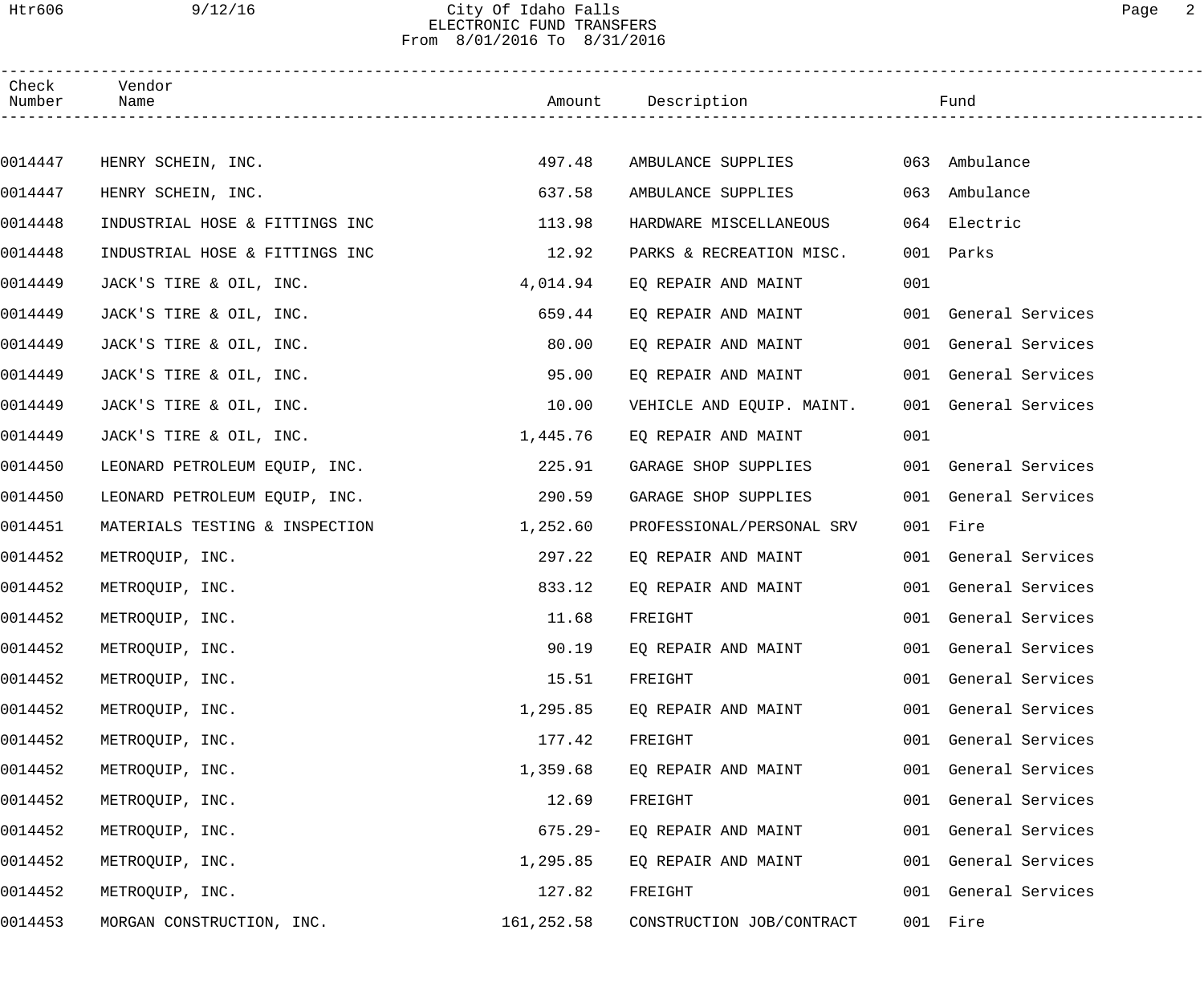# Htr606 9/12/16 City Of Idaho Falls Page 3 ELECTRONIC FUND TRANSFERS From 8/01/2016 To 8/31/2016

| Check<br>Number | Vendor<br>Name                 |          | Amount Description        | Fund                 |
|-----------------|--------------------------------|----------|---------------------------|----------------------|
|                 |                                |          |                           |                      |
| 0014454         | NUMBER ONE PRINTING & SIGN     | 60.00    | PRINTING                  | 001 Treasurer        |
| 0014455         | PARAMOUNT SUPPLY COMPANY, INC. | 29.88    | HS-112V SEAL              | 061 Sewer            |
| 0014456         | PORTER'S OFFICE PRODUCTS       | 80.80    | OFFICE SUPPLIES           | 011 Recreation       |
| 0014456         | PORTER'S OFFICE PRODUCTS       | 89.15    | OFFICE SUPPLIES           | 001 Parks            |
| 0014457         | RESPOND FIRST AID SYSTEMS      | 145.80   | FIRST AID SUPPLY REFILL   | 001 Police           |
| 0014458         | ROCKY MOUNTAIN TURF & IND.     | 25.52    | EQ REPAIR AND MAINT       | 001 General Services |
| 0014458         | ROCKY MOUNTAIN TURF & IND.     | 11.54    | FREIGHT                   | 001 General Services |
| 0014458         | ROCKY MOUNTAIN TURF & IND.     | 6.39     | EQ REPAIR AND MAINT       | 001 General Services |
| 0014458         | ROCKY MOUNTAIN TURF & IND.     | 10.51    | FREIGHT                   | 001 General Services |
| 0014458         | ROCKY MOUNTAIN TURF & IND.     | 173.20   | EQ REPAIR AND MAINT       | 001 General Services |
| 0014458         | ROCKY MOUNTAIN TURF & IND.     | 13.37    | FREIGHT                   | 001 General Services |
| 0014458         | ROCKY MOUNTAIN TURF & IND.     | 243.58   | EQ REPAIR AND MAINT       | 001 General Services |
| 0014458         | ROCKY MOUNTAIN TURF & IND.     | 14.51    | FREIGHT                   | 001 General Services |
| 0014458         | ROCKY MOUNTAIN TURF & IND.     | 192.56   | EQ REPAIR AND MAINT       | 001 General Services |
| 0014458         | ROCKY MOUNTAIN TURF & IND.     | 10.51    | FREIGHT                   | 001 General Services |
| 0014459         | SILVER CREEK SUPPLY, LLC       | 168.40   | HUNT PGP-04 ULTRA ROTOR W | 061 Water            |
| 0014460         | SNAKE RIVER AUTO GLASS         | 170.00   | VEHICLE AND EQUIP. MAINT. | 001 General Services |
| 0014461         | SNAKE RIVER RAPID WASH         | 1,191.93 | VEHICLE AND EQUIP. MAINT. | 001 General Services |
| 0014462         | STAN'S PAINT CLINIC, INC.      | 259.88   | TRAYS, LINERS, SCAPERS, B | 001 Parks            |
| 0014463         | TACOMA SCREW PRODUCTS, INC.    | 1.41     | GARAGE SHOP SUPPLIES      | 001 General Services |
| 0014463         | TACOMA SCREW PRODUCTS, INC.    | 18.03    | EQ REPAIR AND MAINT       | 001 General Services |
| 0014463         | TACOMA SCREW PRODUCTS, INC.    | 16.89    | EQ REPAIR AND MAINT       | 001 General Services |
| 0014463         | TACOMA SCREW PRODUCTS, INC.    | 57.59    | BOLTS, WASHERS, NUTS      | 001 Parks            |
| 0014463         | TACOMA SCREW PRODUCTS, INC.    | 7.16     | BOLTS, WASHERS, NUTS      | 001 Parks            |
| 0014464         | TETON COMMUNICATIONS, INC.     | 216.00   | BATTERY 12 V 7.0 AMP      | 061 Sewer            |
| 0014464         | TETON COMMUNICATIONS, INC.     | 461.90   | VEHICLE AND EQUIP. MAINT. | 001 General Services |
|                 |                                |          |                           |                      |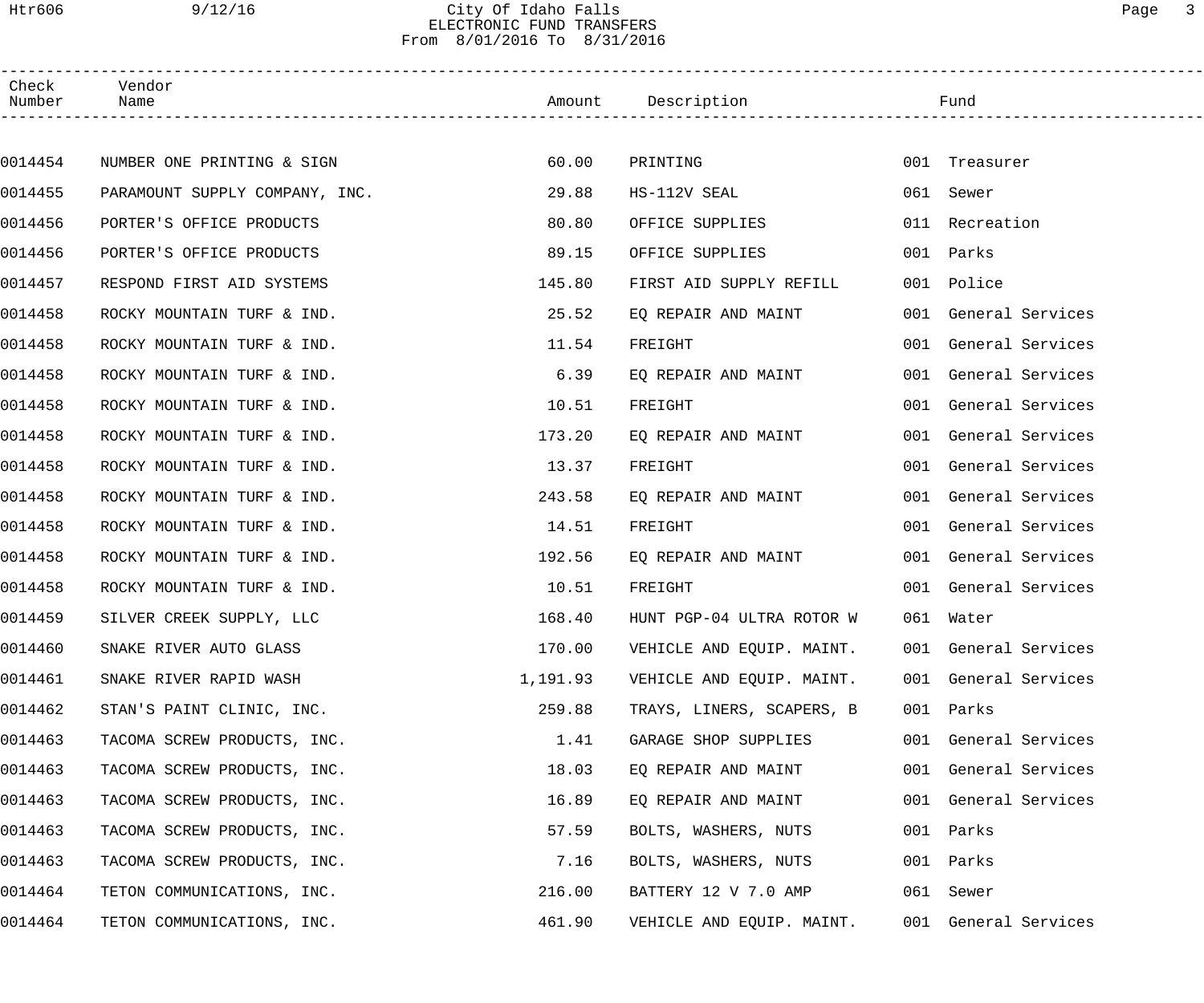# Htr606 9/12/16 City Of Idaho Falls Page 4 ELECTRONIC FUND TRANSFERS From 8/01/2016 To 8/31/2016

| Check<br>Number | Vendor<br>Name                 |           | Amount Description                             |     | Fund                         |  |
|-----------------|--------------------------------|-----------|------------------------------------------------|-----|------------------------------|--|
|                 |                                |           |                                                |     |                              |  |
| 0014464         | TETON COMMUNICATIONS, INC.     | 226.50    | VEHICLE AND EQUIP. MAINT. 001 General Services |     |                              |  |
| 0014465         | THATCHER COMPANY               | 2,664.00  | GASES / TREATMENTS                             |     | 061 Water                    |  |
| 0014465         | THATCHER COMPANY               | 3,991.04  | GASES / TREATMENTS                             |     | 061 Sewer                    |  |
| 0014466         | TOP HAT, INC.                  | 2,850.90  | ACCIDENT REPAIRS, FLEET                        |     | 001 General Services         |  |
| 0014467         | WORK WEARHOUSE                 | 80.95     | CLOTHING & APPAREL                             | 061 | Sewer                        |  |
| 0014467         | WORK WEARHOUSE                 | 189.55    | CLOTHING & APPAREL                             | 061 | Sewer                        |  |
| 0014468         | ARNOLD MACHINERY CO., INC.     | 136.40    | EO REPAIR AND MAINT                            |     | 001 General Services         |  |
| 0014468         | ARNOLD MACHINERY CO., INC.     | 12.35     | FREIGHT                                        |     | 001 General Services         |  |
| 0014469         | BEARING & INDUSTRIAL SALES INC | 14.28     | A22,31.240 BFIT                                |     | 061 Water                    |  |
| 0014470         | BONNEVILLE BLUEPRINT SUPPLY    | 44.85     | 1" X 25' TAPE 10THS & INC                      |     | 001 Public Works Engineering |  |
| 0014470         | BONNEVILLE BLUEPRINT SUPPLY    | 167.00    | 24" SMARTTOOL DIGITAL LEV                      |     | 001 Public Works Engineering |  |
| 0014471         | CAL RANCH STORES               | 119.96    | RATCHET STRAPS                                 |     | 064 Electric                 |  |
| 0014471         | CAL RANCH STORES               | 15.28     | PARKS & RECREATION MISC.                       | 001 | Parks                        |  |
| 0014471         | CAL RANCH STORES               | 5.29      | PARKS & RECREATION MISC.                       | 001 | Parks                        |  |
| 0014471         | CAL RANCH STORES               | 43.43     | PARKS & RECREATION MISC.                       |     | 001 Parks                    |  |
| 0014472         | CAMPBELL'S OUALITY EXTERIORS   | 2,932.00  | BUILDING SUP/REPR/MAINT.                       |     | 001 Parks                    |  |
| 0014472         | CAMPBELL'S QUALITY EXTERIORS   | 6, 107.00 | BUILDING SUP/REPR/MAINT.                       |     | 001 Parks                    |  |
| 0014473         | CONRAD & BISCHOFF, INC.        | 9.23      | FUEL AND ADDITIVES                             |     | 001 General Services         |  |
| 0014473         | CONRAD & BISCHOFF, INC.        | 303.89    | FUEL AND ADDITIVES                             |     | 001 General Services         |  |
| 0014473         | CONRAD & BISCHOFF, INC.        | 315.00    | GARAGE SHOP SUPPLIES                           |     | 001 General Services         |  |
| 0014473         | CONRAD & BISCHOFF, INC.        | 17,881.76 | FUEL AND ADDITIVES                             | 001 |                              |  |
| 0014473         | CONRAD & BISCHOFF, INC.        | 13,244.40 | FUEL AND ADDITIVES                             | 001 |                              |  |
| 0014474         | D & S ELECTRICAL SUPPLY CO     | 17.40     | ELECTRICAL EQUIP/SUPPLIES                      |     | 001 General Services         |  |
| 0014474         | D & S ELECTRICAL SUPPLY CO     | 23.39     | ELECTRICAL EQUIP/SUPPLIES                      |     | 001 General Services         |  |
| 0014474         | D & S ELECTRICAL SUPPLY CO     | 29.91     | ELECTRICAL EQUIP/SUPPLIES                      |     | 001 General Services         |  |
| 0014474         | D & S ELECTRICAL SUPPLY CO     | 498.50    | ELECTRONIC EQUIPMENT                           |     | 001 General Services         |  |
|                 |                                |           |                                                |     |                              |  |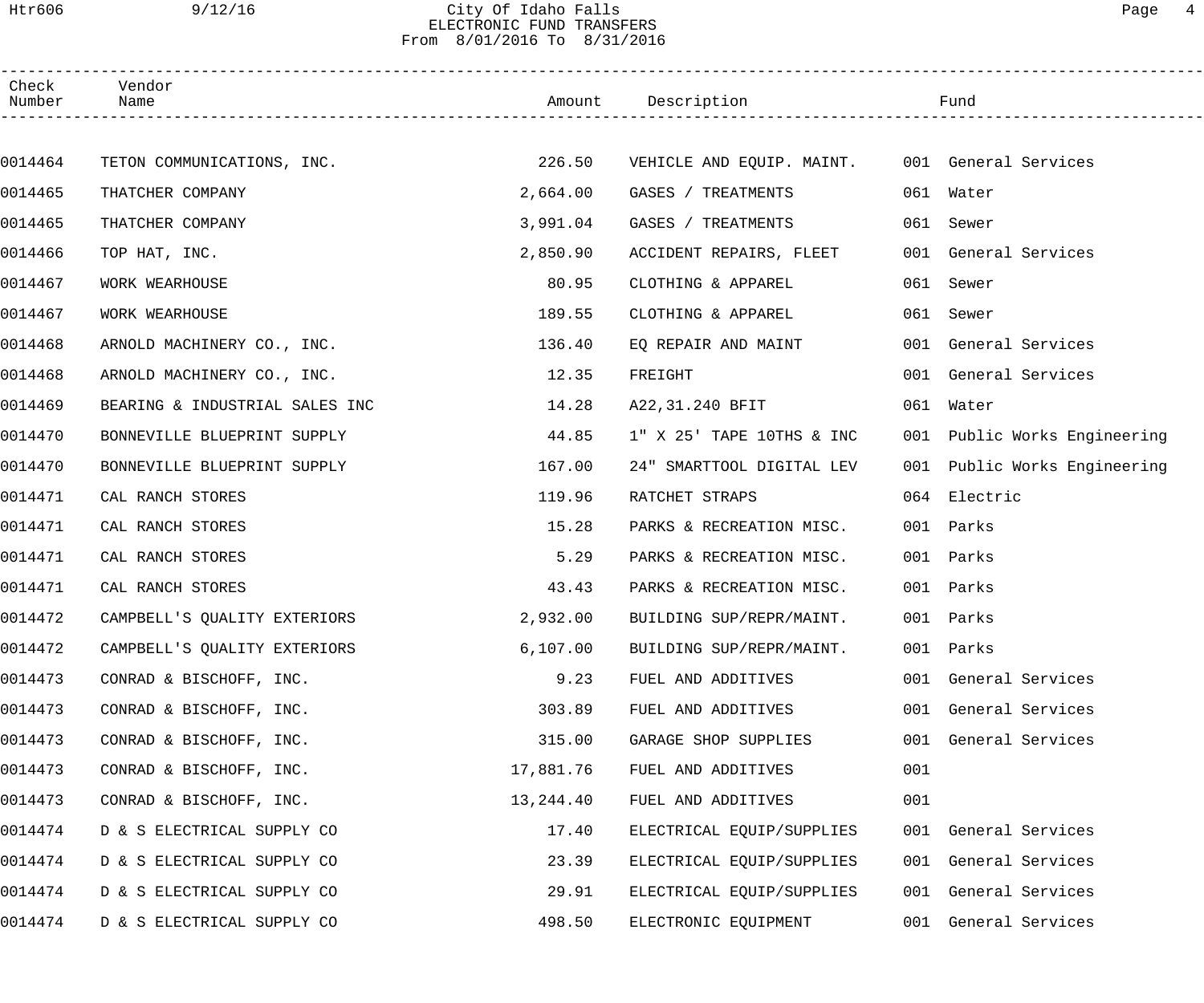## Htr606 9/12/16 City Of Idaho Falls Page 5 ELECTRONIC FUND TRANSFERS From 8/01/2016 To 8/31/2016

| Check<br>Number | Vendor<br>Name                 |           | Amount Description                             |     | Fund                 |  |
|-----------------|--------------------------------|-----------|------------------------------------------------|-----|----------------------|--|
|                 |                                |           |                                                |     |                      |  |
| 0014474         | D & S ELECTRICAL SUPPLY CO     | 166.37    | ELECTRICAL EQUIP/SUPPLIES 001 General Services |     |                      |  |
| 0014475         | ELECTRICAL WHOLESALE SUPPLY CO | 18.55     | ELECTRICAL EQUIP/SUPPLIES                      |     | 001 General Services |  |
| 0014475         | ELECTRICAL WHOLESALE SUPPLY CO | 88.81     | ELECTRICAL EQUIP/SUPPLIES                      |     | 001 General Services |  |
| 0014475         | ELECTRICAL WHOLESALE SUPPLY CO | 7.09      | ELECTRICAL EQUIP/SUPPLIES                      |     | 001 General Services |  |
| 0014475         | ELECTRICAL WHOLESALE SUPPLY CO | 25.51     | ELECTRICAL EQUIP/SUPPLIES                      |     | 001 General Services |  |
| 0014475         | ELECTRICAL WHOLESALE SUPPLY CO | 2.45      | ELECTRICAL EQUIP/SUPPLIES                      |     | 001 General Services |  |
| 0014475         | ELECTRICAL WHOLESALE SUPPLY CO | 8.62      | ELECTRICAL EQUIP/SUPPLIES                      |     | 001 General Services |  |
| 0014475         | ELECTRICAL WHOLESALE SUPPLY CO | 379.28    | ELECTRICAL EQUIP/SUPPLIES                      |     | 001 General Services |  |
| 0014475         | ELECTRICAL WHOLESALE SUPPLY CO | 22.46     | ELECTRICAL EQUIP/SUPPLIES                      |     | 001 General Services |  |
| 0014475         | ELECTRICAL WHOLESALE SUPPLY CO | 39.68     | ELECTRICAL EQUIP/SUPPLIES                      |     | 001 General Services |  |
| 0014475         | ELECTRICAL WHOLESALE SUPPLY CO | 2.20      | ELECTRICAL EQUIP/SUPPLIES                      |     | 001 General Services |  |
| 0014476         | ENVIRONMENTAL RESOURCE ASSOC.  | 21.89     | FREIGHT                                        |     | 061 Sewer            |  |
| 0014476         | ENVIRONMENTAL RESOURCE ASSOC.  | 479.00    | LABORATORY EQUIP/MATERIAL                      |     | 061 Sewer            |  |
| 0014477         | FULL FRONTAL UTILITY SERVICE   | 375.00    | TRAINING-PERSONNEL                             |     | 064 Electric         |  |
| 0014478         | H-K CONTRACTORS, INC.          | 264.31    | ROAD/HWY MATERIAL ASPHALT                      |     | 010 Streets          |  |
| 0014478         | H-K CONTRACTORS, INC.          | 103.83    | ROAD/HWY MATERIAL ASPHALT                      |     | 010 Streets          |  |
| 0014478         | H-K CONTRACTORS, INC.          | 471.08    | ROAD/HWY MATERIAL ASPHALT                      |     | 010 Streets          |  |
| 0014478         | H-K CONTRACTORS, INC.          | 659.86    | ROAD/HWY MATERIAL ASPHALT                      | 010 | Streets              |  |
| 0014479         | HANG TEN CUSTOM EMBROIDERY     | 212.95    | CLOTHING & APPAREL                             | 001 | Parks                |  |
| 0014480         | HARRIS COMPUTER CORPORATION    | 17,044.37 | TRAVEL/LODGING                                 |     | 014 Merf             |  |
| 0014481         | HARVEY, DAVE                   | 715.00    | CONTRACTED OFFICIALS                           |     | 011 Recreation       |  |
| 0014482         | HD FOWLER COMPANY              | 25.00     | FREIGHT                                        |     | 061 Sewer            |  |
| 0014482         | HD FOWLER COMPANY              | 1,372.26  | WASTE WATER TREATMENT                          | 061 | Sewer                |  |
| 0014482         | HD FOWLER COMPANY              | 198.13    | IRRIGATION EQUIP/SUPPLIES                      |     | 018 Golf Courses     |  |
| 0014483         | HENRY SCHEIN, INC.             | 1,481.59  | AMBULANCE SUPPLIES                             | 063 | Ambulance            |  |
| 0014483         | HENRY SCHEIN, INC.             | 821.64    | AMBULANCE SUPPLIES                             |     | 063 Ambulance        |  |
|                 |                                |           |                                                |     |                      |  |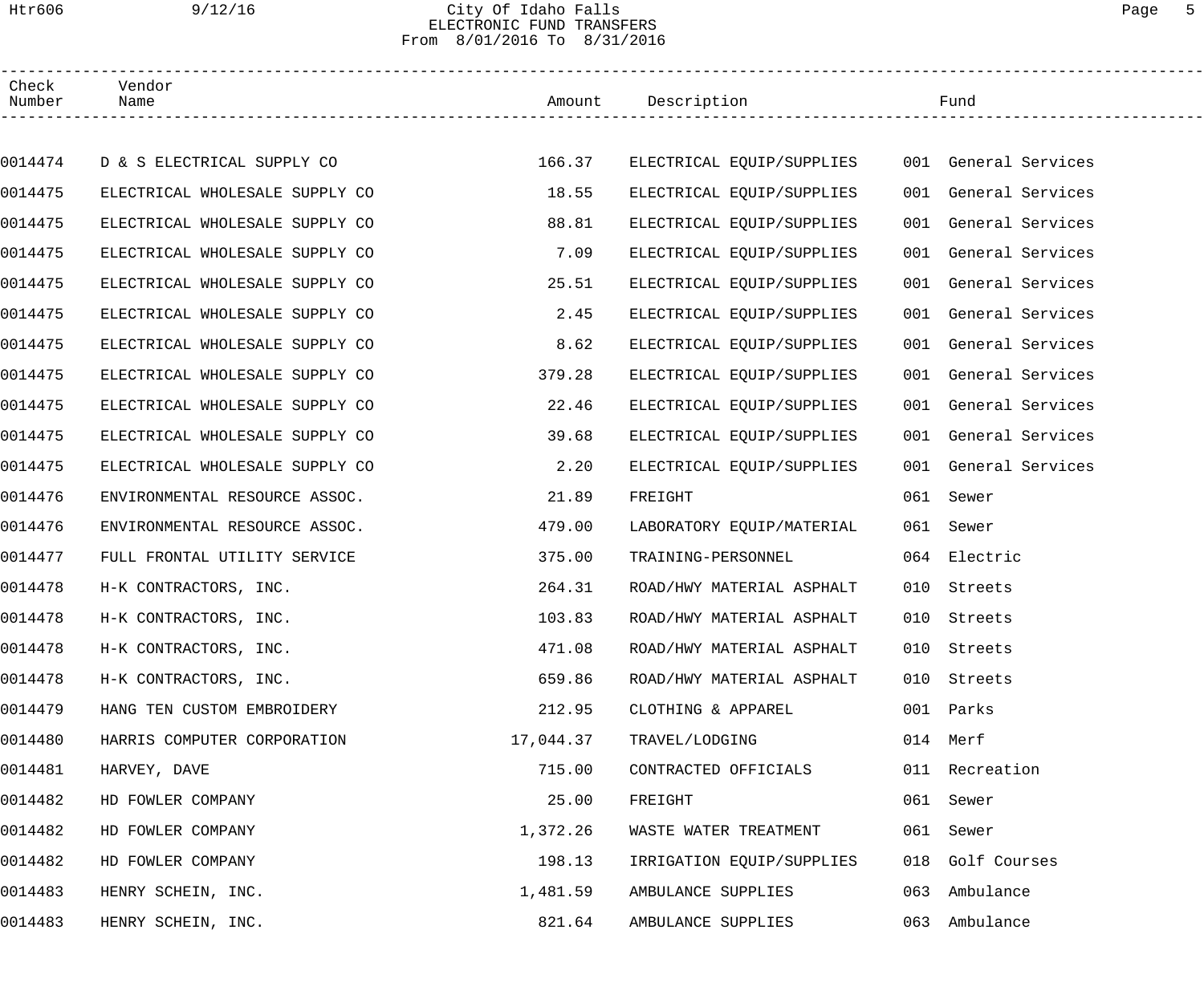### Htr606 9/12/16 City Of Idaho Falls Page 6 ELECTRONIC FUND TRANSFERS From 8/01/2016 To 8/31/2016

| Check<br>Number | Vendor<br>Name                 |           | Amount Description        |     | Fund                     |  |
|-----------------|--------------------------------|-----------|---------------------------|-----|--------------------------|--|
|                 |                                |           |                           |     |                          |  |
| 0014483         | HENRY SCHEIN, INC.             | 1,093.12  | AMBULANCE SUPPLIES        |     | 063 Ambulance            |  |
| 0014483         | HENRY SCHEIN, INC.             | 104.02    | AMBULANCE SUPPLIES        | 063 | Ambulance                |  |
| 0014483         | HENRY SCHEIN, INC.             | 28.98     | AMBULANCE SUPPLIES        | 063 | Ambulance                |  |
| 0014484         | IDAHO BUSINESS SYSTEMS, INC.   | 37.07     | MAINTENANCE CONTRACT-EQ   |     | 001 Police               |  |
| 0014484         | IDAHO BUSINESS SYSTEMS, INC.   | 214.47    | MAINTENANCE CONTRACT-EQ   |     | 001 Non Departmental     |  |
| 0014484         | IDAHO BUSINESS SYSTEMS, INC.   | 183.33    | MAINTENANCE CONTRACT-EQ   |     | 001 Fire                 |  |
| 0014484         | IDAHO BUSINESS SYSTEMS, INC.   | 81.00     | MAINTENANCE CONTRACT-EQ   |     | 061 Water                |  |
| 0014484         | IDAHO BUSINESS SYSTEMS, INC.   | 251.37    | MAINTENANCE CONTRACT-EQ   |     | 001 Parks                |  |
| 0014485         | INTERMOUNTAIN CLAIMS, INC.     | 21,922.42 | ACCT RFND 7/11-7/24/16    | 019 | Self-Insurance           |  |
| 0014486         | JACK'S TIRE & OIL, INC.        | 2,402.64  | EQ REPAIR AND MAINT       |     | 001 General Services     |  |
| 0014486         | JACK'S TIRE & OIL, INC.        | 2,442.56  | EQ REPAIR AND MAINT       |     | 001 General Services     |  |
| 0014486         | JACK'S TIRE & OIL, INC.        | 164.95    | VEHICLE AND EQUIP. MAINT. |     | 001 General Services     |  |
| 0014486         | JACK'S TIRE & OIL, INC.        | 59.95     | VEHICLE AND EQUIP. MAINT. |     | 001 General Services     |  |
| 0014486         | JACK'S TIRE & OIL, INC.        | 43.00     | VEHICLE AND EQUIP. MAINT. |     | 001 General Services     |  |
| 0014486         | JACK'S TIRE & OIL, INC.        | 120.00    | VEHICLE AND EQUIP. MAINT. |     | 001 General Services     |  |
| 0014486         | JACK'S TIRE & OIL, INC.        | 140.00    | GARAGE SHOP SUPPLIES      |     | 001 General Services     |  |
| 0014488         | K/M SERVICE COMPANY            | 37,500.00 | CONSTRUCTION JOB/CONTRACT |     | 064 Electric             |  |
| 0014489         | LASER XPRESS                   | 60.00     | SERVICE & REPAIR PRINTER  |     | 063 Ambulance            |  |
| 0014490         | MATERIALS TESTING & INSPECTION | 186.80    | PROFESSIONAL/PERSONAL SRV |     | 001 Fire                 |  |
| 0014491         | METROQUIP, INC.                | 50.00     | FREIGHT                   |     | 061 Sewer                |  |
| 0014491         | METROQUIP, INC.                | 3,956.00  | SEWER DEPARTMENT          |     | 061 Sewer                |  |
| 0014493         | PARAMOUNT SUPPLY COMPANY, INC. | 681.35    | HARDWARE MISCELLANEOUS    |     | 064 Electric             |  |
| 0014493         | PARAMOUNT SUPPLY COMPANY, INC. | 23.30     | SS THREAD PIPE            |     | 061 Sewer                |  |
| 0014494         | PORTER'S OFFICE PRODUCTS       | 404.44    | OFFICE SUPPLIES, GENERAL  |     | 001 Planning & Building  |  |
| 0014494         | PORTER'S OFFICE PRODUCTS       | 55.45     | CARD STOCK LEGAL PAPER 25 | 001 | Public Works Engineering |  |
| 0014495         | R & R PRODUCTS, INC.           | 530.20    | EQ REPAIR AND MAINT       | 001 |                          |  |
|                 |                                |           |                           |     |                          |  |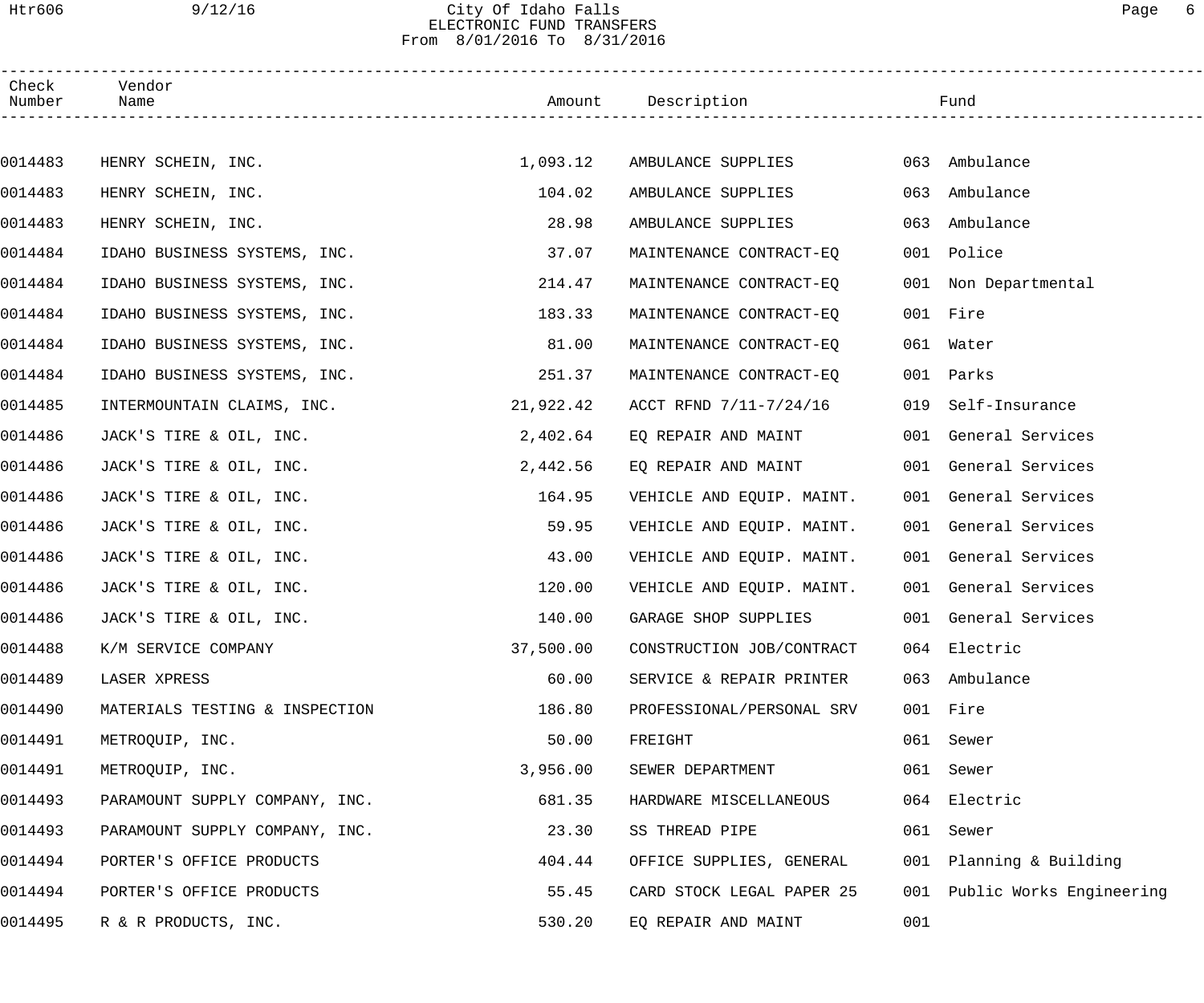# Htr606 9/12/16 City Of Idaho Falls Page 7 ELECTRONIC FUND TRANSFERS From 8/01/2016 To 8/31/2016

| Check<br>Number | Vendor<br>Name                    |          | Amount Description        |     | Fund                         |  |
|-----------------|-----------------------------------|----------|---------------------------|-----|------------------------------|--|
|                 |                                   |          |                           |     |                              |  |
| 0014496         | RESPOND FIRST AID SYSTEMS         | 20.87    | SAFETY EQUIPMENT          |     | 064 Electric                 |  |
| 0014496         | RESPOND FIRST AID SYSTEMS         | 50.02    | SAFETY EQUIPMENT          |     | 064 Electric                 |  |
| 0014496         | RESPOND FIRST AID SYSTEMS         | 57.59    | SAFETY EQUIPMENT          |     | 064 Electric                 |  |
| 0014496         | RESPOND FIRST AID SYSTEMS         | 62.69    | SAFETY EQUIPMENT          |     | 064 Electric                 |  |
| 0014497         | ROBERTSON SUPPLY, INC.            | 82.37    | PLUMBING EQUIP/SUPPLIES   |     | 001 General Services         |  |
| 0014497         | ROBERTSON SUPPLY, INC.            | 26.71    | PLUMBING EQUIP/SUPPLIES   |     | 001 General Services         |  |
| 0014497         | ROBERTSON SUPPLY, INC.            | 38.68    | PLUMBING EQUIP/SUPPLIES   |     | 001 General Services         |  |
| 0014497         | ROBERTSON SUPPLY, INC.            | 5.97     | PLUMBING EQUIP/SUPPLIES   |     | 001 General Services         |  |
| 0014498         | ROCKY MOUNTAIN TURF & IND.        | 614.86   | EQ REPAIR AND MAINT       |     | 001 General Services         |  |
| 0014498         | ROCKY MOUNTAIN TURF & IND.        | 22.55    | FREIGHT                   |     | 001 General Services         |  |
| 0014498         | ROCKY MOUNTAIN TURF & IND.        | 517.03   | EQ REPAIR AND MAINT       |     | 001 General Services         |  |
| 0014498         | ROCKY MOUNTAIN TURF & IND.        | 15.41    | FREIGHT                   |     | 001 General Services         |  |
| 0014498         | ROCKY MOUNTAIN TURF & IND.        | 386.05   | EQ REPAIR AND MAINT       |     | 001 General Services         |  |
| 0014498         | ROCKY MOUNTAIN TURF & IND.        | 17.08    | FREIGHT                   |     | 001 General Services         |  |
| 0014499         | SIXEL CONSULTING GROUP, INC.      | 1,666.00 | PROFESSIONAL/PERSONAL SRV |     | 060 Airport                  |  |
| 0014500         | SNAKE RIVER AUTO GLASS            | 180.00   | VEHICLE AND EQUIP. MAINT. |     | 001 General Services         |  |
| 0014501         | SNAKE RIVER PRINTING COMPANY      | 215.00   | VINYL LETTERS FOR SIGNS   |     | 001 Parks                    |  |
| 0014502         | SPECIALTY CONSTRUCTION SUPPLY LLC | 41.90    | MARKING STICKS (2)        |     | 001 Public Works Engineering |  |
| 0014502         | SPECIALTY CONSTRUCTION SUPPLY LLC | 17.50    | LEATHER GLOVES (1PR)      | 001 | Public Works Engineering     |  |
| 0014503         | STAN'S PAINT CLINIC, INC.         | 21.06    | PAINTING-EQUIP & PRODUCTS |     | 001 General Services         |  |
| 0014503         | STAN'S PAINT CLINIC, INC.         | 23.22    | PAINTING-EQUIP & PRODUCTS |     | 001 General Services         |  |
| 0014503         | STAN'S PAINT CLINIC, INC.         | 6.61     | MISCELLANEOUS PRODUCTS    |     | 001 General Services         |  |
| 0014503         | STAN'S PAINT CLINIC, INC.         | 144.52   | PAINTING-EQUIP & PRODUCTS |     | 001 General Services         |  |
| 0014503         | STAN'S PAINT CLINIC, INC.         | 108.84   | LATEX PAINT 4 GALS        |     | 001 Parks                    |  |
| 0014504         | TACOMA SCREW PRODUCTS, INC.       | 69.22    | SS WEDGE ANCHORS          |     | 061 Sewer                    |  |
| 0014505         | THATCHER COMPANY                  | 6,540.00 | GASES / TREATMENTS        |     | 061 Sewer                    |  |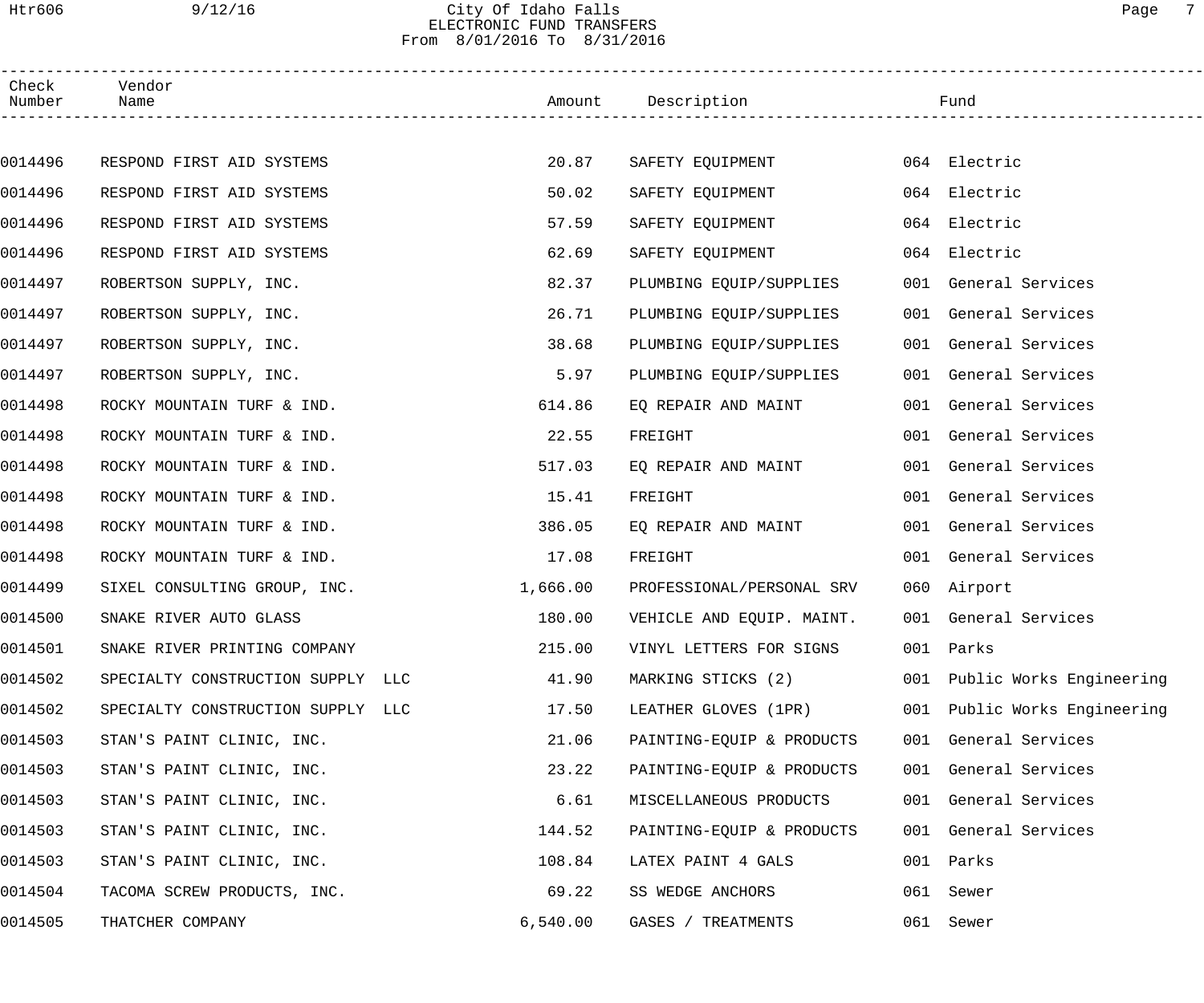### Htr606 9/12/16 City Of Idaho Falls Page 8 ELECTRONIC FUND TRANSFERS From 8/01/2016 To 8/31/2016

| Check<br>Number | Vendor<br>Name                 |            | Amount Description              |     | Fund                        |
|-----------------|--------------------------------|------------|---------------------------------|-----|-----------------------------|
|                 |                                |            |                                 |     |                             |
| 0014506         | TIGHT LINE MEDIA, LLC          | 817.50     | ELEC/IF POWER                   |     | 064 Electric                |
| 0014506         | TIGHT LINE MEDIA, LLC          | 817.50     | ELEC/IF POWER                   |     | 064 Electric                |
| 0014507         | TMC CONTRACTORS                | 392.70     | ROAD/HWY MATERIAL ASPHALT       | 010 | Streets                     |
| 0014508         | VALCOM (VLCM)                  | 50.44      | COMPUTERS, DP/WORD PROC.        |     | 001 Planning & Building     |
| 0014508         | VALCOM (VLCM)                  | 2,617.75   | COMPUTERS, DP/WORD PROC.        |     | 001 Data Processing         |
| 0014508         | VALCOM (VLCM)                  | 7,483.99   | PHOTOGRAPHIC EQ/SUPPLIES        |     | 064 Electric                |
| 0014508         | VALCOM (VLCM)                  | 1,348.01   | COMPUTERS, DP/WORD PROC.        |     | 064 Electric                |
| 0014509         | VALERIO, JAMES                 | 68.00      | CONTRACTED OFFICIALS            |     | 011 Recreation              |
| 0014510         | A-SPIDERMAN PEST CONTROL, LLC  | 350.00     | AIRPORT MAINTENANCE             |     | 060 Airport                 |
| 0014510         | A-SPIDERMAN PEST CONTROL, LLC  | $350.00 -$ | AIRPORT MAINTENANCE             |     | 060 Airport                 |
| 0014511         | AMERICAN DIVERSITY BUSINESS    | 1,009.00   | PAPER                           |     | 001 Treasurer               |
| 0014512         | BATTERIES PLUS                 | 89.95      | REPLACEMENT BATTERY/COMPU       |     | 001 Police                  |
| 0014513         | BEARING & INDUSTRIAL SALES INC | 10.96      | GARAGE SHOP SUPPLIES            |     | 001 General Services        |
| 0014514         | CAL RANCH STORES               | 1,334.06   | PARKS & RECREATION MISC.        |     | 001 Parks                   |
| 0014514         | CAL RANCH STORES               | 479.94     | OVAL HD TANKS 110 GAL 6         |     | 001 Parks                   |
| 0014514         | CAL RANCH STORES               | 5.96       | LOCK PIN 1/4" X 2 1/2" SO       |     | 061 Water                   |
| 0014514         | CAL RANCH STORES               | 7.45       | LOCK PIN $5/16$ " X 1 $3/4$ " R |     | 061 Water                   |
| 0014514         | CAL RANCH STORES               | 5.49       | ADAPTER POWER STICK 3 PC        |     | 061 Water                   |
| 0014514         | CAL RANCH STORES               | 69.98      | OVAL WATER TANKS 40 GAL         |     | 001 Parks                   |
| 0014514         | CAL RANCH STORES               | 20.98      | CHALK LINE AND STICKS           |     | 001 Parks                   |
| 0014514         | CAL RANCH STORES               | 39.98      | STARTER KIT W/PIN 2" DROP       |     | 061 Sewer                   |
| 0014514         | CAL RANCH STORES               | 8.28       | 2PC WATERING SET BLOOM FO       |     | 001 Cemeteries              |
| 0014515         | CAMPBELL'S QUALITY EXTERIORS   | 3,615.13   | WEATHERIZATION/COSENS           |     | 015 Elect Light Public Purp |
| 0014516         | CAP, LLC                       | 24,750.83  | CONSTRUCTION JOB/CONTRACT       | 010 | Streets                     |
| 0014517         | CONRAD & BISCHOFF, INC.        | 11,929.57  | FUEL AND ADDITIVES              | 001 |                             |
| 0014517         | CONRAD & BISCHOFF, INC.        | 13,408.46  | FUEL AND ADDITIVES              | 001 |                             |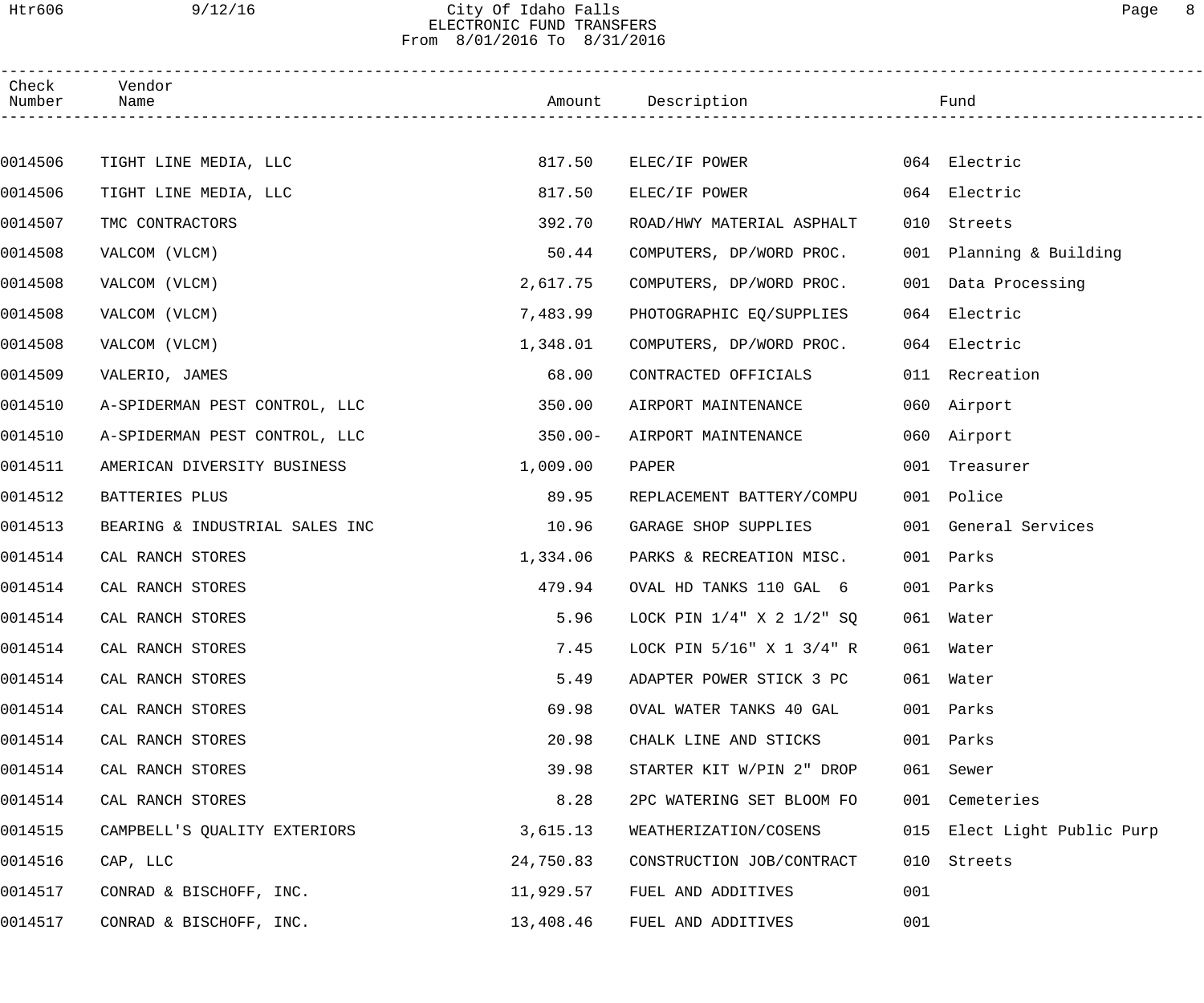### Htr606 9/12/16 City Of Idaho Falls Page 9 ELECTRONIC FUND TRANSFERS From 8/01/2016 To 8/31/2016

| Check<br>Number | Vendor<br>Name                 |          | Amount Description        |     | Fund                 |  |
|-----------------|--------------------------------|----------|---------------------------|-----|----------------------|--|
|                 |                                |          |                           |     |                      |  |
| 0014518         | D & S ELECTRICAL SUPPLY CO     | 18.22    | ELECTRICAL EQUIP/SUPPLIES |     | 001 General Services |  |
| 0014518         | D & S ELECTRICAL SUPPLY CO     | 78.68    | ELECTRICAL EQUIP/SUPPLIES |     | 001 General Services |  |
| 0014519         | DIG LINE, INC.                 | 318.78   | SERVICES/MISCELLANEOUS    | 061 | Water                |  |
| 0014519         | DIG LINE, INC.                 | 318.78   | SERVICES/MISCELLANEOUS    |     | 061 Sewer            |  |
| 0014519         | DIG LINE, INC.                 | 637.56   | SERVICES/MISCELLANEOUS    |     | 064 Electric         |  |
| 0014520         | ELECTRICAL EQUIPMENT CO., INC. | 1,991.50 | PUMPS & ACCESSORIES       |     | 064 Electric         |  |
| 0014520         | ELECTRICAL EQUIPMENT CO., INC. | 3,163.00 | PUMPS & ACCESSORIES       |     | 061 Sewer            |  |
| 0014521         | ELECTRICAL WHOLESALE SUPPLY CO | 48.96    | ELECTRICAL EQUIP/SUPPLIES |     | 001 General Services |  |
| 0014521         | ELECTRICAL WHOLESALE SUPPLY CO | 172.00   | ELECTRICAL EQUIP/SUPPLIES |     | 001 General Services |  |
| 0014521         | ELECTRICAL WHOLESALE SUPPLY CO | 61.41    | ELECTRICAL EQUIP/SUPPLIES |     | 001 General Services |  |
| 0014521         | ELECTRICAL WHOLESALE SUPPLY CO | 71.36    | ELECTRICAL EQUIP/SUPPLIES |     | 001 General Services |  |
| 0014521         | ELECTRICAL WHOLESALE SUPPLY CO | 4.13     | ELECTRICAL EQUIP/SUPPLIES |     | 001 General Services |  |
| 0014521         | ELECTRICAL WHOLESALE SUPPLY CO | 52.11    | ELECTRICAL EQUIP/SUPPLIES |     | 001 General Services |  |
| 0014521         | ELECTRICAL WHOLESALE SUPPLY CO | 16.57    | ELECTRICAL EQUIP/SUPPLIES |     | 001 General Services |  |
| 0014521         | ELECTRICAL WHOLESALE SUPPLY CO | 166.46   | ELECTRICAL EQUIP/SUPPLIES |     | 001 General Services |  |
| 0014521         | ELECTRICAL WHOLESALE SUPPLY CO | 60.66    | ELECTRICAL EQUIP/SUPPLIES |     | 001 General Services |  |
| 0014521         | ELECTRICAL WHOLESALE SUPPLY CO | 48.96    | ELECTRICAL EQUIP/SUPPLIES |     | 001 General Services |  |
| 0014522         | FALLS PRINTING COMPANY, LLC    | 1,487.50 | PRINTING                  | 001 | Parks                |  |
| 0014523         | FIRE SERVICES OF IDAHO, INC.   | 26.10    | FIRE PROTECT EQ/SUP/MAINT |     | 001 General Services |  |
| 0014523         | FIRE SERVICES OF IDAHO, INC.   | 48.00    | FIRE PROTECT EQ/SUP/MAINT |     | 001 General Services |  |
| 0014523         | FIRE SERVICES OF IDAHO, INC.   | 35.70    | FIRE PROTECT EQ/SUP/MAINT |     | 001 General Services |  |
| 0014523         | FIRE SERVICES OF IDAHO, INC.   | 75.00    | FIRE PROTECT EQ/SUP/MAINT |     | 001 General Services |  |
| 0014523         | FIRE SERVICES OF IDAHO, INC.   | 65.00    | FIRE PROTECT EQ/SUP/MAINT |     | 001 General Services |  |
| 0014523         | FIRE SERVICES OF IDAHO, INC.   | 27.90    | FIRE PROTECT EQ/SUP/MAINT |     | 001 General Services |  |
| 0014523         | FIRE SERVICES OF IDAHO, INC.   | 20.00    | FIRE PROTECT EQ/SUP/MAINT |     | 001 General Services |  |
| 0014523         | FIRE SERVICES OF IDAHO, INC.   | 65.00    | FIRE PROTECT EQ/SUP/MAINT |     | 001 General Services |  |
|                 |                                |          |                           |     |                      |  |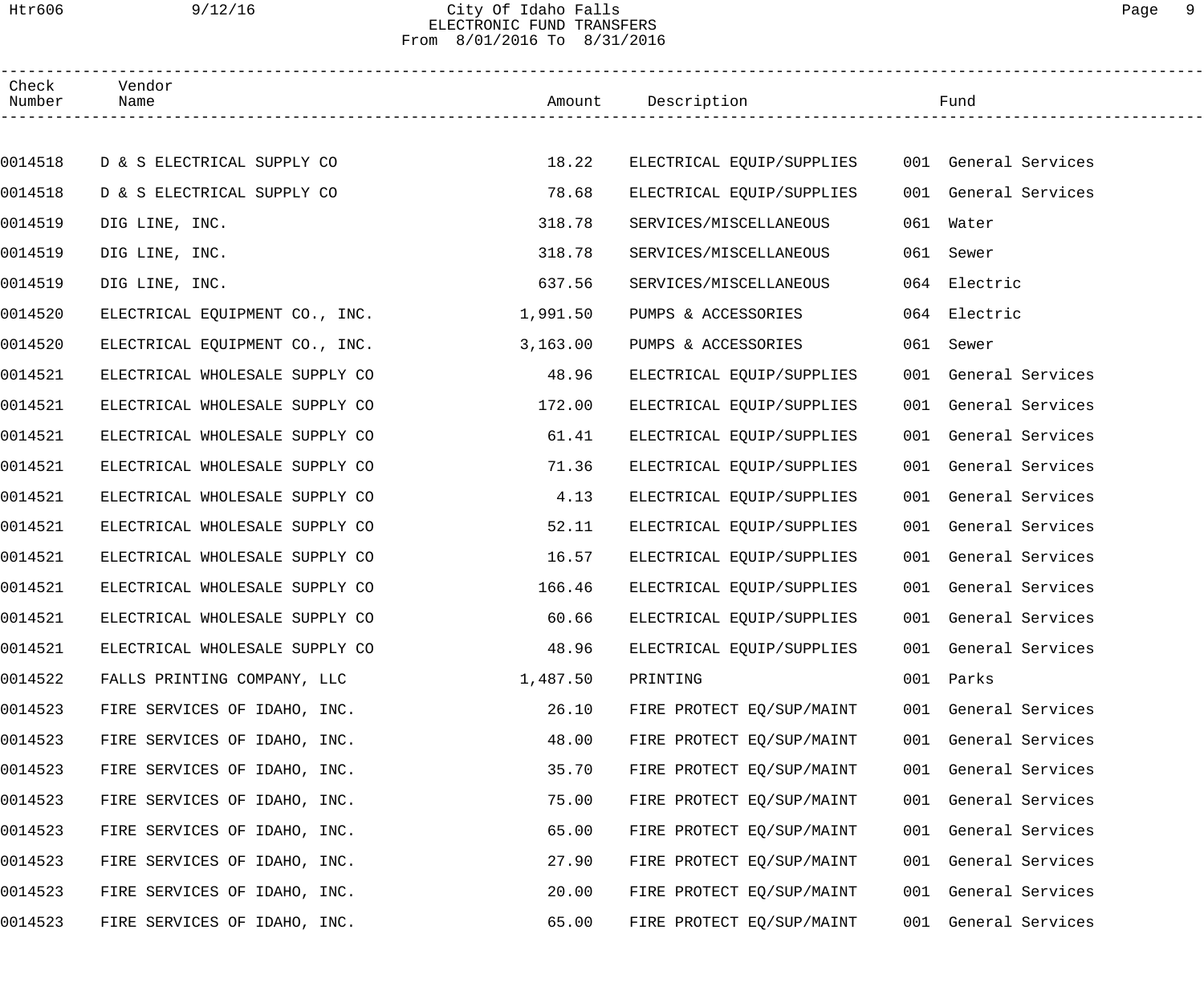# Htr606 9/12/16 City Of Idaho Falls Page 10 ELECTRONIC FUND TRANSFERS From 8/01/2016 To 8/31/2016

| Check<br>Number | Vendor<br>Name                 |           | Amount Description        |     | Fund                        |  |
|-----------------|--------------------------------|-----------|---------------------------|-----|-----------------------------|--|
|                 |                                |           |                           |     |                             |  |
| 0014523         | FIRE SERVICES OF IDAHO, INC.   | 11.70     | FIRE PROTECT EQ/SUP/MAINT |     | 001 General Services        |  |
| 0014523         | FIRE SERVICES OF IDAHO, INC.   | 30.00     | FIRE PROTECT EQ/SUP/MAINT |     | 001 General Services        |  |
| 0014523         | FIRE SERVICES OF IDAHO, INC.   | 65.00     | FIRE PROTECT EQ/SUP/MAINT |     | 001 General Services        |  |
| 0014523         | FIRE SERVICES OF IDAHO, INC.   | 5.85      | FIRE PROTECT EQ/SUP/MAINT |     | 001 General Services        |  |
| 0014524         | FIRST CALL JEWEL, INC.         | 4,975.00  | HEAT PUMP PRGM/DAVIS      |     | 015 Elect Light Public Purp |  |
| 0014525         | H-K CONTRACTORS, INC.          | 628.85    | ROAD/HWY MATERIAL ASPHALT | 010 | Streets                     |  |
| 0014525         | H-K CONTRACTORS, INC.          | 2,697.45  | ROAD/HWY MATERIAL ASPHALT | 010 | Streets                     |  |
| 0014525         | H-K CONTRACTORS, INC.          | 1,020.36  | ROAD/HWY MATERIAL ASPHALT | 010 | Streets                     |  |
| 0014525         | H-K CONTRACTORS, INC.          | 845.06    | ROAD/HWY MATERIAL ASPHALT | 010 | Streets                     |  |
| 0014525         | H-K CONTRACTORS, INC.          | 609.53    | ROAD/HWY MATERIAL ASPHALT | 010 | Streets                     |  |
| 0014526         | HADDON'S FENCING, INC.         | 625.34    | FENCING                   |     | 064 Electric                |  |
| 0014527         | HARRIS COMPUTER CORPORATION    | 4,000.00  | COMPUTERS, DP/WORD PROC.  |     | 014 Merf                    |  |
| 0014527         | HARRIS COMPUTER CORPORATION    | 680.00    | COMPUTERS, DP/WORD PROC.  |     | 014 Merf                    |  |
| 0014527         | HARRIS COMPUTER CORPORATION    | 5,100.00  | COMPUTERS, DP/WORD PROC.  |     | 014 Merf                    |  |
| 0014527         | HARRIS COMPUTER CORPORATION    | 425.00    | COMPUTERS, DP/WORD PROC.  |     | 014 Merf                    |  |
| 0014527         | HARRIS COMPUTER CORPORATION    | 20,000.00 | COMPUTERS, DP/WORD PROC.  |     | 014 Merf                    |  |
| 0014528         | IDAHO BUSINESS SYSTEMS, INC.   | .35       | MAINTENANCE CONTRACT-EQ   |     | 001 Treasurer               |  |
| 0014528         | IDAHO BUSINESS SYSTEMS, INC.   | 579.00    | OFFICE MACHINES & ACCESS. |     | 001 Treasurer               |  |
| 0014529         | INDUSTRIAL HOSE & FITTINGS INC | 6.03      | PARKS & RECREATION MISC.  |     | 001 Parks                   |  |
| 0014529         | INDUSTRIAL HOSE & FITTINGS INC | $6.03-$   | PARKS & RECREATION MISC.  |     | 001 Parks                   |  |
| 0014529         | INDUSTRIAL HOSE & FITTINGS INC | 6.03      | PARKS & RECREATION MISC.  |     | 001 Parks                   |  |
| 0014529         | INDUSTRIAL HOSE & FITTINGS INC | 116.53    | EQ REPAIR AND MAINT       |     | 001 General Services        |  |
| 0014529         | INDUSTRIAL HOSE & FITTINGS INC | 91.67     | EQ REPAIR AND MAINT       |     | 001 General Services        |  |
| 0014530         | INTERMOUNTAIN CLAIMS, INC.     | 29,945.30 | ACCT RFND 7/25-8/7/16     |     | 019 Self-Insurance          |  |
| 0014531         | JACK'S TIRE & OIL, INC.        | 10.00     | VEHICLE AND EQUIP. MAINT. |     | 001 General Services        |  |
| 0014531         | JACK'S TIRE & OIL, INC.        | 90.00     | VEHICLE AND EQUIP. MAINT. |     | 001 General Services        |  |
|                 |                                |           |                           |     |                             |  |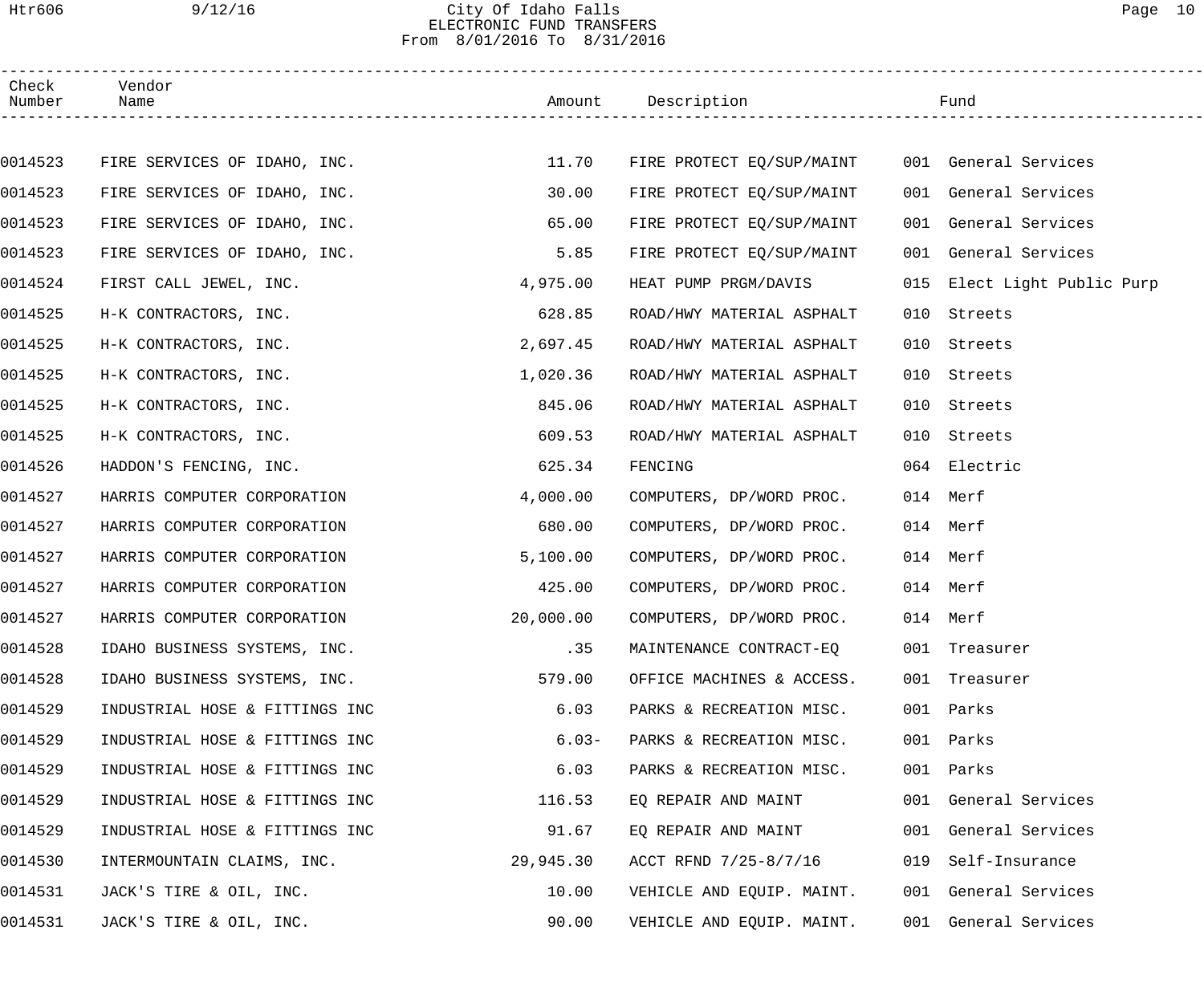## Htr606 9/12/16 City Of Idaho Falls Page 11 ELECTRONIC FUND TRANSFERS From 8/01/2016 To 8/31/2016

| Check<br>Number | Vendor<br>Name                 |           | Amount Description                             |     | Fund                 |
|-----------------|--------------------------------|-----------|------------------------------------------------|-----|----------------------|
|                 |                                |           |                                                |     |                      |
| 0014531         | JACK'S TIRE & OIL, INC.        | 59.95     | VEHICLE AND EQUIP. MAINT. 001 General Services |     |                      |
| 0014531         | JACK'S TIRE & OIL, INC.        | 59.95     | VEHICLE AND EQUIP. MAINT.                      |     | 001 General Services |
| 0014531         | JACK'S TIRE & OIL, INC.        | 20.00     | VEHICLE AND EQUIP. MAINT.                      |     | 001 General Services |
| 0014531         | JACK'S TIRE & OIL, INC.        | 1,469.18  | EQ REPAIR AND MAINT                            |     | 001 General Services |
| 0014532         | K/M SERVICE COMPANY            | 37,500.00 | CONSTRUCTION JOB/CONTRACT                      |     | 064 Electric         |
| 0014532         | K/M SERVICE COMPANY            | 4,984.00  | CONSTRUCTION JOB/CONTRACT                      |     | 064 Electric         |
| 0014533         | LASER XPRESS                   | 199.00    | OFFICE CHAIR FOR CASHIER                       |     | 001 Treasurer        |
| 0014533         | LASER XPRESS                   | 199.00    | OFFICE CHAIR FOR CASHIER                       |     | 001 Treasurer        |
| 0014533         | LASER XPRESS                   | 80.00     | CARTRIDGE YELLOW FOR FPB                       |     | 001 Fire             |
| 0014534         | LEONARD PETROLEUM EQUIP, INC.  | 118.00    | GARAGE SHOP SUPPLIES                           |     | 001 General Services |
| 0014535         | MACHINERY WEST/BOISE RIGGING   | 844.50    | EQ REPAIR AND MAINT                            | 001 |                      |
| 0014536         | PARAMOUNT SUPPLY COMPANY, INC. | 21.38     | FIRE HYDRANT WRENCH                            |     | 001 Parks            |
| 0014537         | PORTER'S OFFICE PRODUCTS       | 59.98     | COMPUTERS, DP/WORD PROC.                       |     | 061 Water            |
| 0014537         | PORTER'S OFFICE PRODUCTS       | 30.16     | OFFICE SUPPLIES, GENERAL                       |     | 064 Electric         |
| 0014537         | PORTER'S OFFICE PRODUCTS       | 33.99     | OFFICE SUPPLIES, GENERAL                       |     | 064 Electric         |
| 0014537         | PORTER'S OFFICE PRODUCTS       | 33.99     | OFFICE SUPPLIES, GENERAL                       |     | 064 Electric         |
| 0014537         | PORTER'S OFFICE PRODUCTS       | 429.34    | OFFICE SUPPLIES, GENERAL                       |     | 064 Electric         |
| 0014537         | PORTER'S OFFICE PRODUCTS       | 343.80    | OFFICE SUPPLIES, GENERAL                       |     | 064 Electric         |
| 0014537         | PORTER'S OFFICE PRODUCTS       | 49.80     | OFFICE SUPPLIES, GENERAL                       |     | 064 Electric         |
| 0014537         | PORTER'S OFFICE PRODUCTS       | 28.20     | OFFICE SUPPLIES, GENERAL                       |     | 064 Electric         |
| 0014537         | PORTER'S OFFICE PRODUCTS       | 23.99     | OFFICE SUPPLIES, GENERAL                       |     | 064 Electric         |
| 0014537         | PORTER'S OFFICE PRODUCTS       | 8.78      | CALCULATOR ROLL PAPER ITE                      |     | 001 Finance          |
| 0014537         | PORTER'S OFFICE PRODUCTS       | 10.56     | CALCULATOR RIBBON ITEM# K                      |     | 001 Finance          |
| 0014537         | PORTER'S OFFICE PRODUCTS       | 3.32      | MED CLIPS 1-1/16 BLK ITEM                      |     | 001 Finance          |
| 0014537         | PORTER'S OFFICE PRODUCTS       | 9.24      | LRG CLIPS 2 BLK ITEM#7210                      | 001 | Finance              |
| 0014537         | PORTER'S OFFICE PRODUCTS       | 3.16      | FILE TABS 1/5 ITEM#11136                       |     | 001 Finance          |
|                 |                                |           |                                                |     |                      |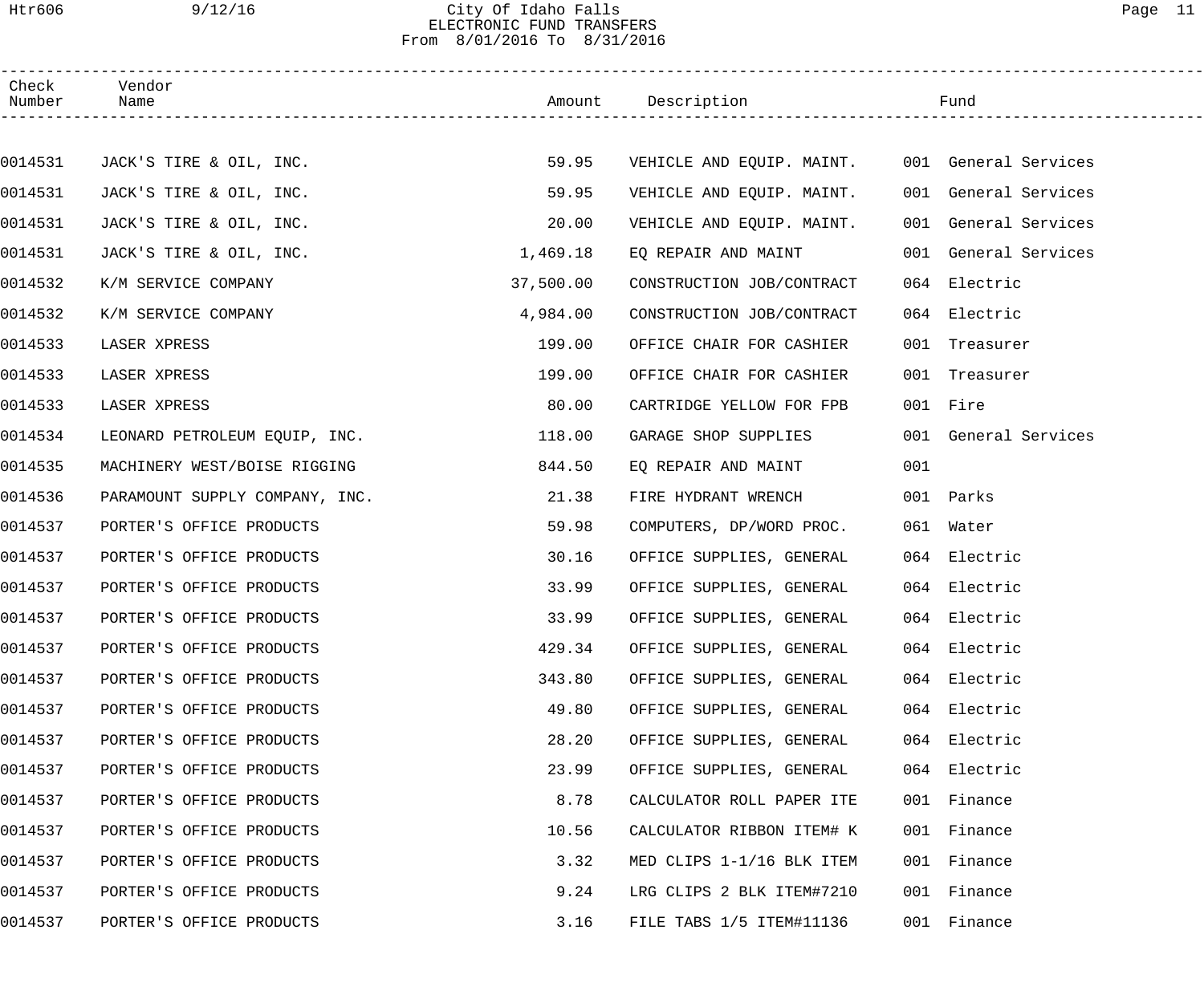# Htr606 9/12/16 City Of Idaho Falls Page 12 ELECTRONIC FUND TRANSFERS From 8/01/2016 To 8/31/2016

| Check<br>Number | Vendor<br>Name                    |          | Amount Description                    |     | Fund                         |
|-----------------|-----------------------------------|----------|---------------------------------------|-----|------------------------------|
|                 |                                   |          |                                       |     |                              |
| 0014537         | PORTER'S OFFICE PRODUCTS          | 10.73    | STAPLES HVYDTY ITEM#SB35P 001 Finance |     |                              |
| 0014537         | PORTER'S OFFICE PRODUCTS          | 182.64   | WHITE BRD, PENS, PENCILS, MA          |     | 001 Fire                     |
| 0014538         | PROTECTIVE EQUIPMENT TESTING      | 932.76   | SAFETY EQUIPMENT                      |     | 064 Electric                 |
| 0014539         | R & R PRODUCTS, INC.              | 767.50   | EQ REPAIR AND MAINT                   | 001 |                              |
| 0014540         | RESPOND FIRST AID SYSTEMS         | 46.00    | SAFETY EQUIPMENT                      |     | 064 Electric                 |
| 0014541         | ROBERTSON SUPPLY, INC.            | 25.86    | PLUMBING EQUIP/SUPPLIES               |     | 001 General Services         |
| 0014542         | ROCKY MOUNTAIN TURF & IND.        | 37.34    | EQ REPAIR AND MAINT                   |     | 001 General Services         |
| 0014542         | ROCKY MOUNTAIN TURF & IND.        | 11.19    | FREIGHT                               |     | 001 General Services         |
| 0014543         | SILVER CREEK SUPPLY, LLC          | 379.92   | S40 PVC BUSHING, ROTARY P             |     | 061 Sewer                    |
| 0014544         | SNAKE RIVER AUTO GLASS            | 180.00   | VEHICLE AND EQUIP. MAINT.             |     | 001 General Services         |
| 0014544         | SNAKE RIVER AUTO GLASS            | 170.00   | VEHICLE AND EQUIP. MAINT.             |     | 001 General Services         |
| 0014544         | SNAKE RIVER AUTO GLASS            | 20.00    | VEHICLE AND EQUIP. MAINT.             |     | 001 General Services         |
| 0014545         | SNAKE RIVER RAPID WASH            | 1,334.61 | VEHICLE AND EQUIP. MAINT.             |     | 001 General Services         |
| 0014546         | SOUTHWESTERN EQUIPMENT COMPANY    | 777.00   | EO REPAIR AND MAINT                   | 001 |                              |
| 0014547         | SPECIALTY CONSTRUCTION SUPPLY LLC | 1,152.53 | ENGINEERING EQ/SUPPLIES               |     | 001 Public Works Engineering |
| 0014547         | SPECIALTY CONSTRUCTION SUPPLY LLC | 850.00   | FREIGHT                               |     | 010 Streets                  |
| 0014547         | SPECIALTY CONSTRUCTION SUPPLY LLC | 7,644.00 | SANITARY/WATER MAINS                  |     | 010 Streets                  |
| 0014547         | SPECIALTY CONSTRUCTION SUPPLY LLC | 499.85   | DRAIN BOX SILT BARRIERS               |     | 010 Streets                  |
| 0014548         | STAN'S PAINT CLINIC, INC.         | 5.61     | PAINTING-EQUIP & PRODUCTS             |     | 001 General Services         |
| 0014548         | STAN'S PAINT CLINIC, INC.         | 2.48     | PAINTING-EQUIP & PRODUCTS             |     | 001 General Services         |
| 0014548         | STAN'S PAINT CLINIC, INC.         | 261.16   | FLAT LATEX 2EA 5 GALS @ 1             |     | 001 Parks                    |
| 0014549         | SYRINGA NETWORKS, LLC             | 450.00   | ETHERNET-INTERNET/AUG2016             | 001 |                              |
| 0014550         | TACOMA SCREW PRODUCTS, INC.       | 17.64    | EQ REPAIR AND MAINT                   |     | 001 General Services         |
| 0014550         | TACOMA SCREW PRODUCTS, INC.       | 1.51     | EQ REPAIR AND MAINT                   | 001 | General Services             |
| 0014550         | TACOMA SCREW PRODUCTS, INC.       | .47      | EQ REPAIR AND MAINT                   |     | 001 General Services         |
| 0014550         | TACOMA SCREW PRODUCTS, INC.       | 3.60     | GARAGE SHOP SUPPLIES                  |     | 001 General Services         |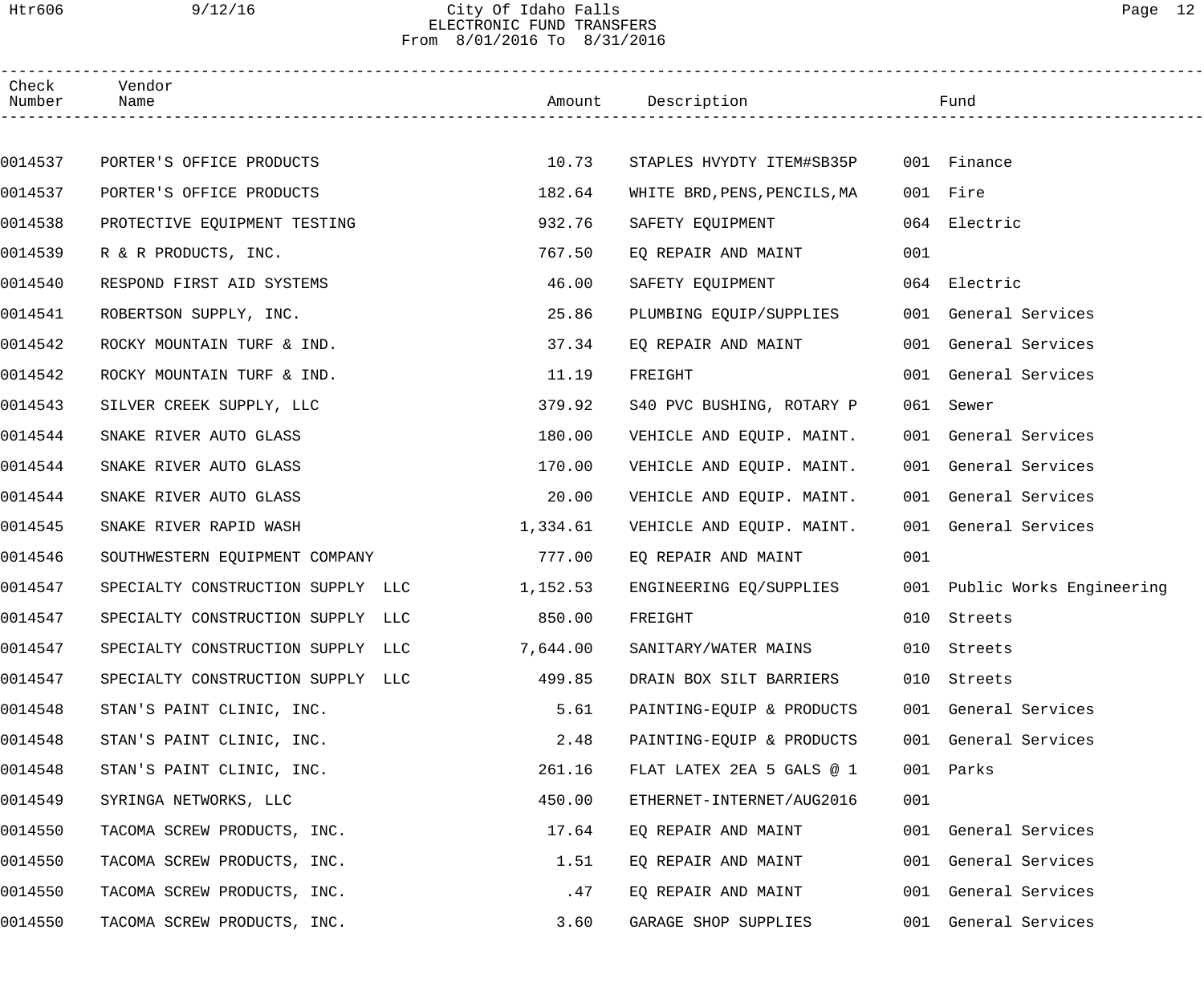# Htr606 9/12/16 City Of Idaho Falls Page 13 ELECTRONIC FUND TRANSFERS From 8/01/2016 To 8/31/2016

| Check<br>Number | Vendor<br>Name                |           | Amount Description                              |     | Fund                 |
|-----------------|-------------------------------|-----------|-------------------------------------------------|-----|----------------------|
|                 |                               |           |                                                 |     |                      |
| 0014550         | TACOMA SCREW PRODUCTS, INC.   | 11.37     | TOOLS, HAND POWER/NONPOWER 001 General Services |     |                      |
| 0014550         | TACOMA SCREW PRODUCTS, INC.   | 18.54     | HARDWARE MISCELLANEOUS                          |     | 001 General Services |
| 0014550         | TACOMA SCREW PRODUCTS, INC.   | 7.15      | MISCELLANEOUS PRODUCTS                          |     | 001 General Services |
| 0014550         | TACOMA SCREW PRODUCTS, INC.   | 3.99      | HARDWARE MISCELLANEOUS                          |     | 001 General Services |
| 0014550         | TACOMA SCREW PRODUCTS, INC.   | 10.16     | TOOLS, HAND POWER/NONPOWER                      |     | 001 General Services |
| 0014550         | TACOMA SCREW PRODUCTS, INC.   | 29.77     | HARDWARE MISCELLANEOUS                          |     | 001 General Services |
| 0014550         | TACOMA SCREW PRODUCTS, INC.   | 14.06     | HARDWARE MISCELLANEOUS                          |     | 001 General Services |
| 0014551         | TETON CLINICAL PHARMACY, INC. | 184.10    | AMBULANCE SUPPLIES                              |     | 063 Ambulance        |
| 0014552         | TETON COMMUNICATIONS, INC.    | 1,444.00  | VEHICLE AND EQUIP. MAINT.                       |     | 001 General Services |
| 0014552         | TETON COMMUNICATIONS, INC.    | 674.50    | VEHICLE AND EQUIP. MAINT.                       |     | 001 General Services |
| 0014553         | THATCHER COMPANY              | 2,664.00  | GASES / TREATMENTS                              |     | 061 Water            |
| 0014554         | ACOUSTIC SPECIALTIES, INC.    | 2,951.00  | BUILDING SUP/REPR/MAINT.                        |     | 001 General Services |
| 0014555         | B'S PORTABLE TOILETS          | 61.54     | SERVICES/MISCELLANEOUS                          | 018 | Golf Courses         |
| 0014555         | B'S PORTABLE TOILETS          | 123.08    | SERVICES/MISCELLANEOUS                          |     | 018 Golf Courses     |
| 0014555         | B'S PORTABLE TOILETS          | 61.54     | SERVICES/MISCELLANEOUS                          |     | 018 Golf Courses     |
| 0014555         | B'S PORTABLE TOILETS          | 123.08    | SERVICES/MISCELLANEOUS                          |     | 018 Golf Courses     |
| 0014556         | BATTERIES PLUS                | 39.16     | ELECTRONIC EQUIPMENT                            |     | 064 Electric         |
| 0014556         | BATTERIES PLUS                | 47.94     | ELECTRONIC EQUIPMENT                            |     | 064 Electric         |
| 0014557         | CAL RANCH STORES              | 35.96     | STRAPES AND NAIL GLUE                           | 001 | Parks                |
| 0014557         | CAL RANCH STORES              | 17.96     | ENAMEL PAINT                                    | 061 | Sewer                |
| 0014558         | CONRAD & BISCHOFF, INC.       | 11,944.40 | FUEL AND ADDITIVES                              | 001 |                      |
| 0014558         | CONRAD & BISCHOFF, INC.       | 13,558.83 | FUEL AND ADDITIVES                              | 001 |                      |
| 0014558         | CONRAD & BISCHOFF, INC.       | 89.47     | FUEL AND ADDITIVES                              |     | 001 General Services |
| 0014558         | CONRAD & BISCHOFF, INC.       | 732.00    | WASTE WATER TREATMENT                           | 061 | Sewer                |
| 0014559         | D & S ELECTRICAL SUPPLY CO    | 42,240.00 | HARDWARE                                        | 064 |                      |
| 0014559         | D & S ELECTRICAL SUPPLY CO    | 1,361.50  | TRAFFIC                                         | 064 |                      |
|                 |                               |           |                                                 |     |                      |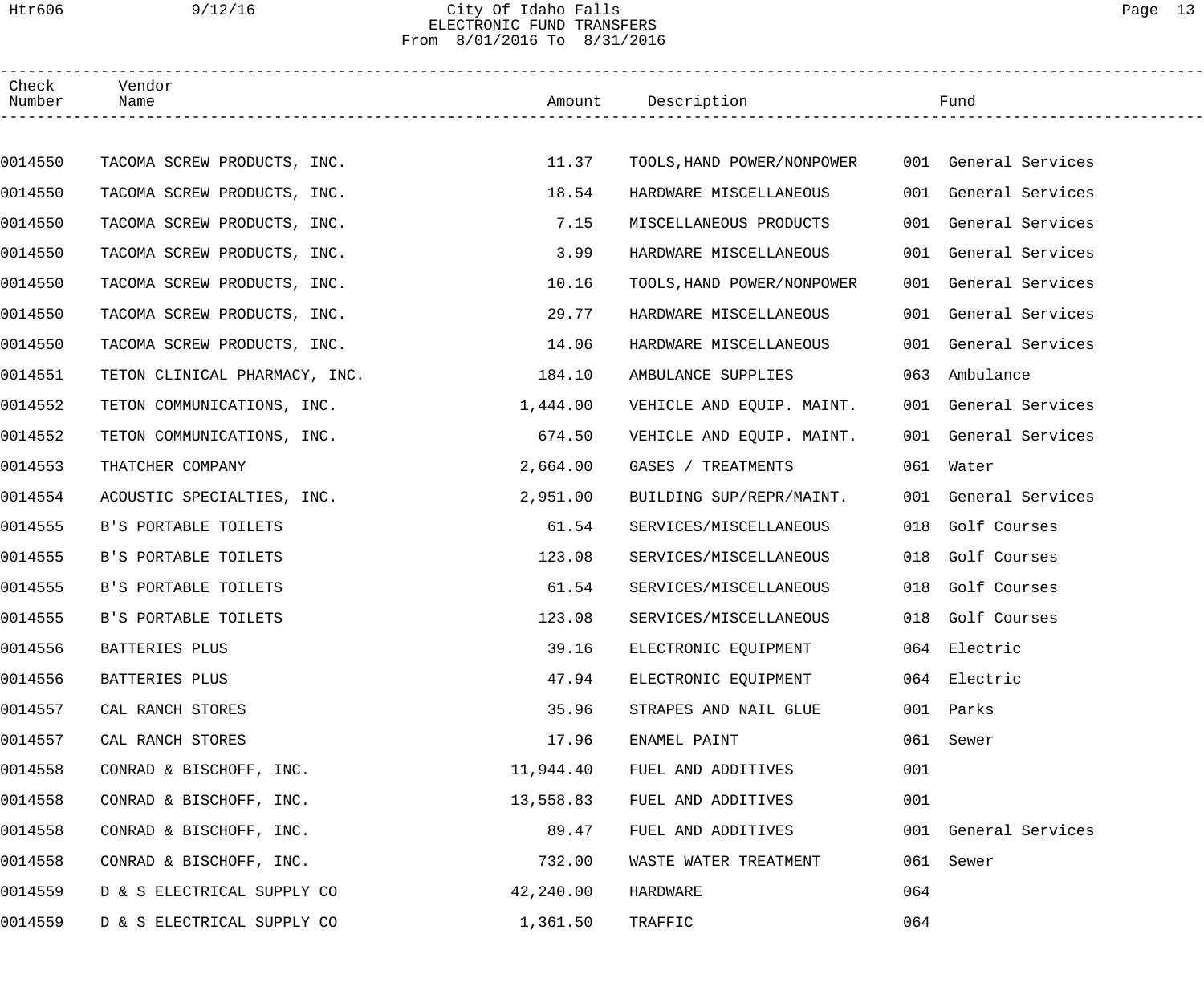# Htr606 9/12/16 City Of Idaho Falls Page 14 ELECTRONIC FUND TRANSFERS From 8/01/2016 To 8/31/2016

| Check<br>Number | Vendor<br>Name                 |          | Amount Description                    |     | Fund                 |
|-----------------|--------------------------------|----------|---------------------------------------|-----|----------------------|
|                 |                                |          |                                       |     |                      |
| 0014560         | DAVIES AQUA-CHEM SUPPLY CO.    | 31.47    | AQUATIC/WATER PRODUCTS 011 Recreation |     |                      |
| 0014561         | ELECTRICAL WHOLESALE SUPPLY CO | 39.74    | ELECTRICAL EQUIP/SUPPLIES             |     | 001 General Services |
| 0014561         | ELECTRICAL WHOLESALE SUPPLY CO | 6.97     | ELECTRICAL EQUIP/SUPPLIES             |     | 001 General Services |
| 0014561         | ELECTRICAL WHOLESALE SUPPLY CO | 28.42    | HARDWARE MISCELLANEOUS                |     | 001 General Services |
| 0014561         | ELECTRICAL WHOLESALE SUPPLY CO | 44.54    | WIRE THIN 12-GRN 19STR CU             |     | 061 Water            |
| 0014561         | ELECTRICAL WHOLESALE SUPPLY CO | 47.94    | WIRE THIN 12 BLK 19 STR C             |     | 061 Water            |
| 0014561         | ELECTRICAL WHOLESALE SUPPLY CO | 47.94    | WIRE THIN 12 WHITE 19 STR             |     | 061 Water            |
| 0014561         | ELECTRICAL WHOLESALE SUPPLY CO | 14.34    | IDEAL 30-451 YELLOW WIREC             |     | 061 Water            |
| 0014561         | ELECTRICAL WHOLESALE SUPPLY CO | 11.26    | IDEAL 30-073 ORANGE WIREC             |     | 061 Water            |
| 0014561         | ELECTRICAL WHOLESALE SUPPLY CO | $28.42-$ | ELECTRICAL EQUIP/SUPPLIES             |     | 001 General Services |
| 0014561         | ELECTRICAL WHOLESALE SUPPLY CO | 17.05    | ELECTRICAL EQUIP/SUPPLIES             |     | 001 General Services |
| 0014561         | ELECTRICAL WHOLESALE SUPPLY CO | 19.41    | ELECTRICAL EQUIP/SUPPLIES             |     | 001 General Services |
| 0014561         | ELECTRICAL WHOLESALE SUPPLY CO | 50.04    | ELECTRICAL EQUIP/SUPPLIES             |     | 001 General Services |
| 0014561         | ELECTRICAL WHOLESALE SUPPLY CO | 225.62   | ELECTRICAL EQUIP/SUPPLIES             |     | 001 General Services |
| 0014561         | ELECTRICAL WHOLESALE SUPPLY CO | 201.64   | ELECTRICAL EQUIP/SUPPLIES             |     | 001 General Services |
| 0014561         | ELECTRICAL WHOLESALE SUPPLY CO | 27.84    | ELECTRICAL EQUIP/SUPPLIES             |     | 001 General Services |
| 0014561         | ELECTRICAL WHOLESALE SUPPLY CO | 10.29    | ELECTRICAL EQUIP/SUPPLIES             |     | 001 General Services |
| 0014562         | H-K CONTRACTORS, INC.          | 658.96   | ROAD/HWY MATERIAL ASPHALT             | 010 | Streets              |
| 0014562         | H-K CONTRACTORS, INC.          | 923.72   | ROAD/HWY MATERIAL ASPHALT             | 010 | Streets              |
| 0014562         | H-K CONTRACTORS, INC.          | 1,300.85 | ROAD/HWY MATERIAL ASPHALT             | 010 | Streets              |
| 0014562         | H-K CONTRACTORS, INC.          | 717.85   | ROAD/HWY MATERIAL ASPHALT             | 010 | Streets              |
| 0014562         | H-K CONTRACTORS, INC.          | 900.00   | FREIGHT                               | 001 | Parks                |
| 0014562         | H-K CONTRACTORS, INC.          | 900.00   | FREIGHT                               | 001 | Parks                |
| 0014562         | H-K CONTRACTORS, INC.          | 1,792.16 | SEED, SOD, SOIL, ETC.                 | 001 | Parks                |
| 0014562         | H-K CONTRACTORS, INC.          | 1,792.17 | SEED, SOD, SOIL, ETC.                 | 001 | Parks                |
| 0014562         | H-K CONTRACTORS, INC.          | 2,640.00 | CONSTRUCTION JOB/CONTRACT             | 064 | Electric             |
|                 |                                |          |                                       |     |                      |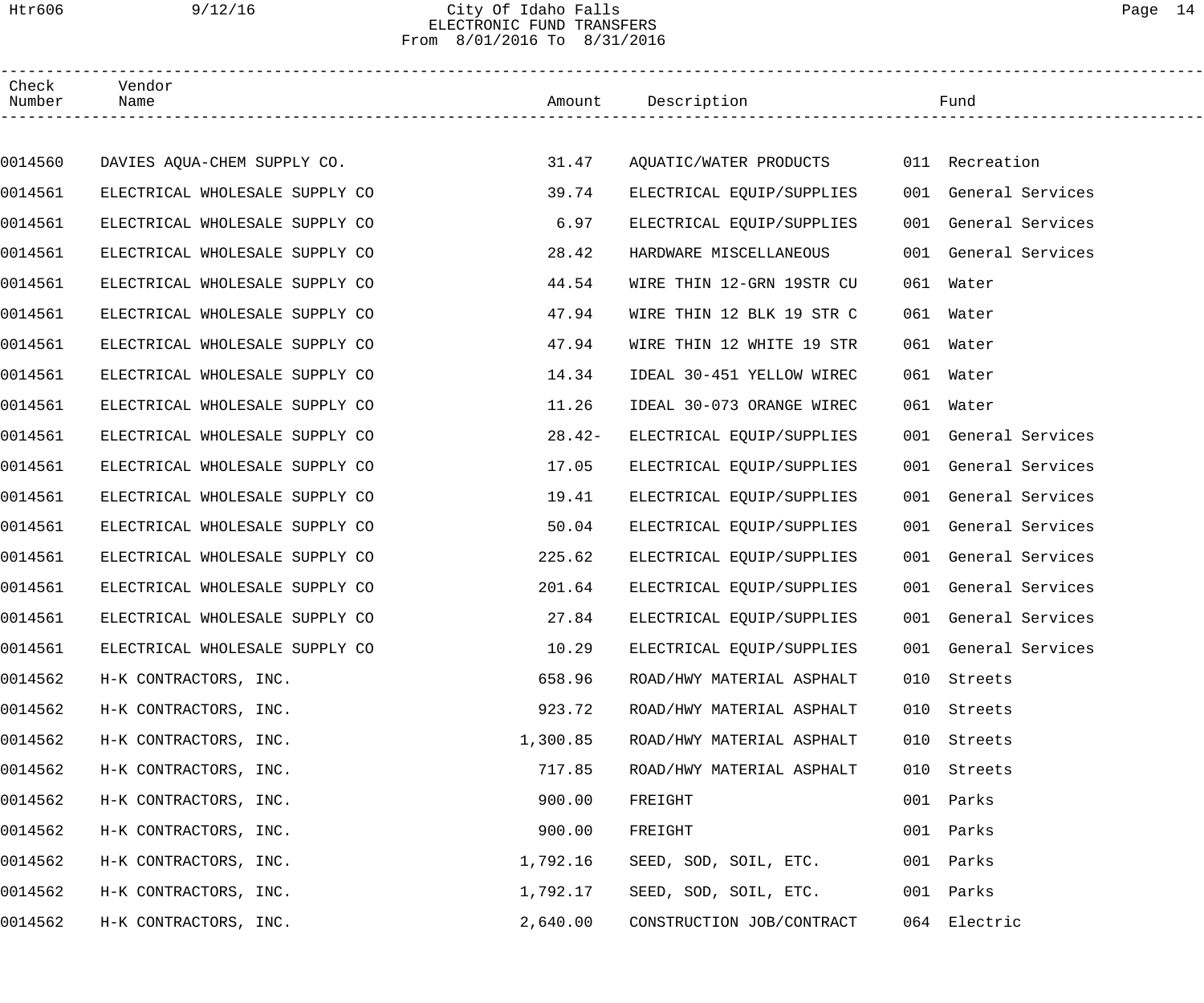### Htr606 9/12/16 City Of Idaho Falls Page 15 ELECTRONIC FUND TRANSFERS From 8/01/2016 To 8/31/2016

| Check<br>Number | Vendor<br>Name                 |          | Amount Description        |     | Fund                 |  |
|-----------------|--------------------------------|----------|---------------------------|-----|----------------------|--|
|                 |                                |          |                           |     |                      |  |
| 0014563         | HANG TEN CUSTOM EMBROIDERY     | 62.00    | CLOTHING & APPAREL        |     | 001 Parks            |  |
| 0014564         | HENRY SCHEIN, INC.             | 69.51    | AMBULANCE SUPPLIES        | 063 | Ambulance            |  |
| 0014564         | HENRY SCHEIN, INC.             | 1,911.65 | AMBULANCE SUPPLIES        | 063 | Ambulance            |  |
| 0014564         | HENRY SCHEIN, INC.             | 57.96    | AMBULANCE SUPPLIES        | 063 | Ambulance            |  |
| 0014564         | HENRY SCHEIN, INC.             | 525.00   | AMBULANCE SUPPLIES        | 063 | Ambulance            |  |
| 0014564         | HENRY SCHEIN, INC.             | 57.96    | AMBULANCE SUPPLIES        | 063 | Ambulance            |  |
| 0014565         | HERCULES INDUSTRIES, INC.      | 21.14    | HARDWARE MISCELLANEOUS    |     | 001 Parks            |  |
| 0014566         | IDAHO BUSINESS SYSTEMS, INC.   | 648.00   | SEWER DEPARTMENT          |     | 061 Sewer            |  |
| 0014567         | INDUSTRIAL HOSE & FITTINGS INC | 17.44    | NIPPLE, STRAINER, BUSHING |     | 001 Parks            |  |
| 0014567         | INDUSTRIAL HOSE & FITTINGS INC | 4.89     | BAND CLAMP SLEEVE, GASKET |     | 001 Parks            |  |
| 0014567         | INDUSTRIAL HOSE & FITTINGS INC | 71.52    | CAP, BARBS, MALE/TIP      |     | 061 Sewer            |  |
| 0014568         | JACK'S TIRE & OIL, INC.        | 60.00    | VEHICLE AND EQUIP. MAINT. |     | 001 General Services |  |
| 0014568         | JACK'S TIRE & OIL, INC.        | 10.00    | VEHICLE AND EQUIP. MAINT. |     | 001 General Services |  |
| 0014568         | JACK'S TIRE & OIL, INC.        | 246.80   | VEHICLE AND EQUIP. MAINT. |     | 001 General Services |  |
| 0014568         | JACK'S TIRE & OIL, INC.        | 83.00    | VEHICLE AND EQUIP. MAINT. |     | 001 General Services |  |
| 0014568         | JACK'S TIRE & OIL, INC.        | 43.00    | VEHICLE AND EQUIP. MAINT. |     | 001 General Services |  |
| 0014568         | JACK'S TIRE & OIL, INC.        | 40.00    | VEHICLE AND EQUIP. MAINT. |     | 001 General Services |  |
| 0014568         | JACK'S TIRE & OIL, INC.        | 813.88   | EQ REPAIR AND MAINT       |     | 001 General Services |  |
| 0014568         | JACK'S TIRE & OIL, INC.        | 159.95   | VEHICLE AND EQUIP. MAINT. |     | 001 General Services |  |
| 0014568         | JACK'S TIRE & OIL, INC.        | 120.00   | EQ REPAIR AND MAINT       |     | 001 General Services |  |
| 0014568         | JACK'S TIRE & OIL, INC.        | 10.00    | VEHICLE AND EQUIP. MAINT. |     | 001 General Services |  |
| 0014568         | JACK'S TIRE & OIL, INC.        | 10.00    | VEHICLE AND EQUIP. MAINT. |     | 001 General Services |  |
| 0014568         | JACK'S TIRE & OIL, INC.        | 2,442.56 | EQ REPAIR AND MAINT       |     | 001 General Services |  |
| 0014569         | MCROBERTS SALES COMPANY, INC.  | 1,706.36 | FEED/BEDDING (ANIMALS)    |     | 001 Parks            |  |
| 0014570         | METROQUIP, INC.                | 41.30    | EQ REPAIR AND MAINT       |     | 001 General Services |  |
| 0014570         | METROQUIP, INC.                | 13.96    | FREIGHT                   |     | 001 General Services |  |
|                 |                                |          |                           |     |                      |  |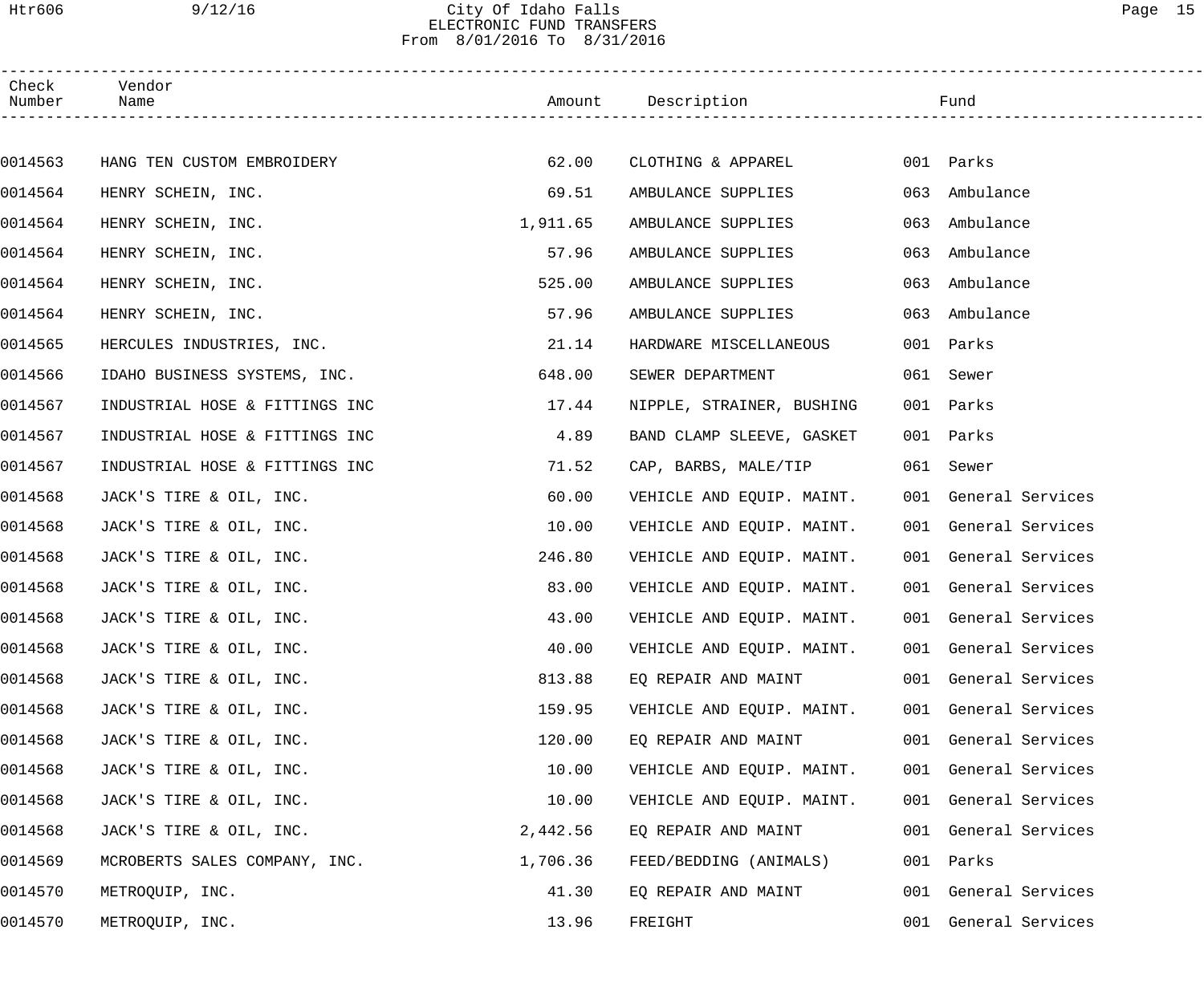# Htr606 9/12/16 City Of Idaho Falls Page 16 ELECTRONIC FUND TRANSFERS From 8/01/2016 To 8/31/2016

| Check<br>Number | Vendor<br>Name                     |          | Amount Description        |     | Fund                         |
|-----------------|------------------------------------|----------|---------------------------|-----|------------------------------|
|                 |                                    |          |                           |     |                              |
| 0014570         | METROQUIP, INC.                    | 941.71   | EQ REPAIR AND MAINT       |     | 001 General Services         |
| 0014570         | METROQUIP, INC.                    | 52.46    | FREIGHT                   |     | 001 General Services         |
| 0014570         | METROQUIP, INC.                    | 70.60    | EQ REPAIR AND MAINT       |     | 001 General Services         |
| 0014570         | METROQUIP, INC.                    | 75.97    | FREIGHT                   |     | 001 General Services         |
| 0014570         | METROQUIP, INC.                    | 916.44   | EQ REPAIR AND MAINT       |     | 001 General Services         |
| 0014570         | METROQUIP, INC.                    | 56.13    | FREIGHT                   |     | 001 General Services         |
| 0014570         | METROQUIP, INC.                    | 53.19    | EO REPAIR AND MAINT       |     | 001 General Services         |
| 0014570         | METROQUIP, INC.                    | 11.39    | FREIGHT                   |     | 001 General Services         |
| 0014571         | MISKIN'S PROFESSIONAL CLEANING LLC | 3,517.00 | PROFESSIONAL/PERSONAL SRV |     | 064 Electric                 |
| 0014572         | OMNI SECURITY SYSTEMS, INC.        | 135.00   | REPLACE BATTERY/TRANSFORM |     | 064 Electric                 |
| 0014573         | PARAMOUNT SUPPLY COMPANY, INC.     | 7.00     | HARDWARE MISCELLANEOUS    |     | 064 Electric                 |
| 0014573         | PARAMOUNT SUPPLY COMPANY, INC.     | 441.00   | HARDWARE MISCELLANEOUS    |     | 064 Electric                 |
| 0014574         | PORTER'S OFFICE PRODUCTS           | 106.78   | OFFICE SUPPLIES, GENERAL  |     | 001 Public Works Engineering |
| 0014574         | PORTER'S OFFICE PRODUCTS           | 107.15   | OFFICE SUPPLIES, GENERAL  |     | 001 Public Works Engineering |
| 0014574         | PORTER'S OFFICE PRODUCTS           | 161.85   | OFFICE SUPPLIES, GENERAL  |     | 001 Public Works GIS         |
| 0014574         | PORTER'S OFFICE PRODUCTS           | 101.63   | OFFICE SUPPLIES           |     | 001 Parks                    |
| 0014575         | PROTECTIVE EQUIPMENT TESTING       | 497.28   | SAFETY EQUIPMENT          |     | 064 Electric                 |
| 0014576         | R & R PRODUCTS, INC.               | 211.30   | EQ REPAIR AND MAINT       |     | 001 General Services         |
| 0014576         | R & R PRODUCTS, INC.               | 13.07    | FREIGHT                   |     | 001 General Services         |
| 0014577         | RESPOND FIRST AID SYSTEMS          | 48.74    | FIRST AID SUPPLY REFILL   |     | 001 Police                   |
| 0014578         | ROCKY MOUNTAIN TURF & IND.         | 209.51   | EQ REPAIR AND MAINT       |     | 001 General Services         |
| 0014578         | ROCKY MOUNTAIN TURF & IND.         | 11.81    | FREIGHT                   | 001 | General Services             |
| 0014578         | ROCKY MOUNTAIN TURF & IND.         | 310.00   | EQ REPAIR AND MAINT       | 001 | General Services             |
| 0014578         | ROCKY MOUNTAIN TURF & IND.         | 14.04    | FREIGHT                   | 001 | General Services             |
| 0014579         | SNAKE RIVER PRINTING COMPANY       | 155.20   | PRINTING                  | 001 | Non Departmental             |
| 0014579         | SNAKE RIVER PRINTING COMPANY       | 1,845.00 | PRINTING                  | 001 | Non Departmental             |
|                 |                                    |          |                           |     |                              |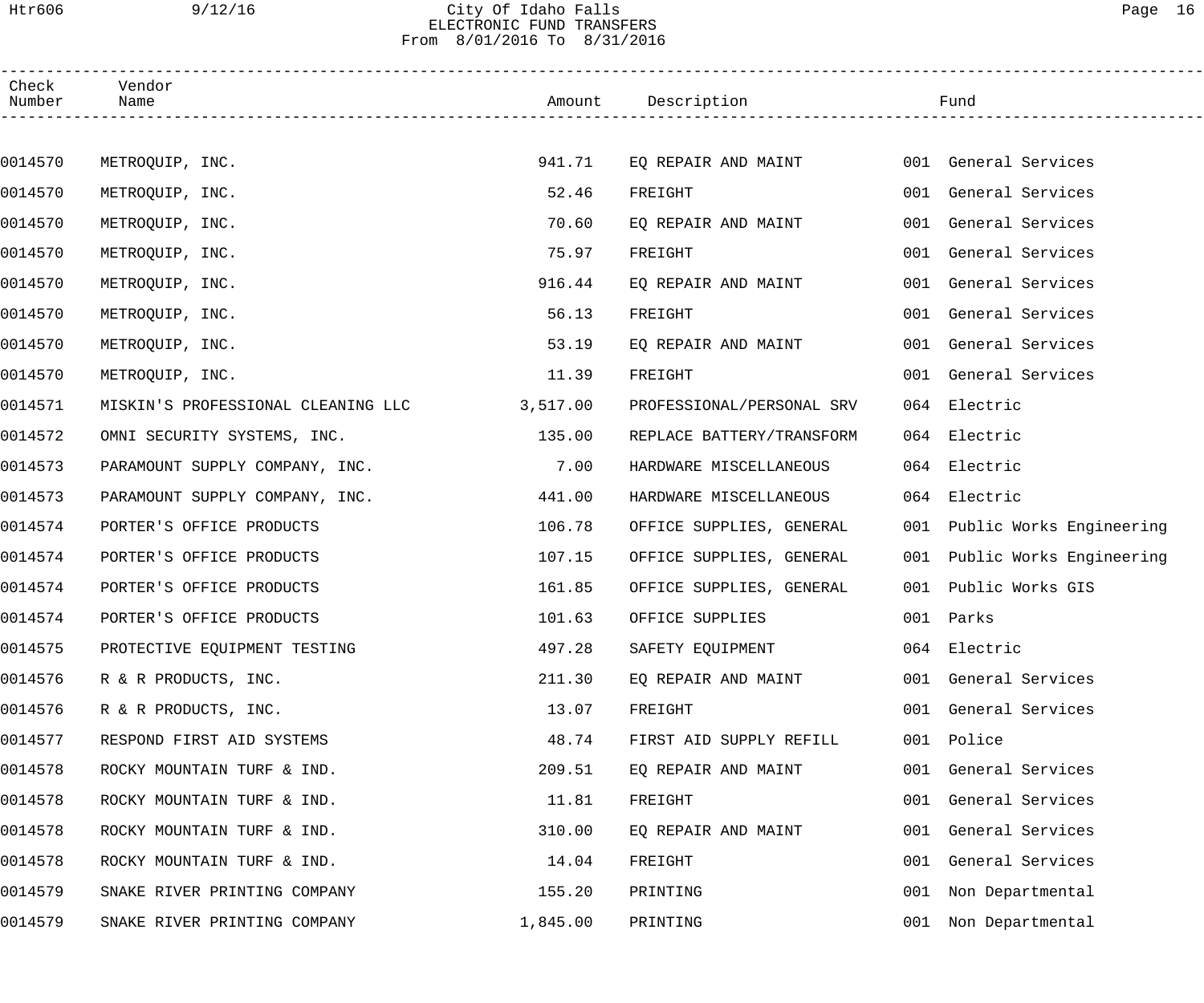# Htr606 9/12/16 City Of Idaho Falls Page 17 ELECTRONIC FUND TRANSFERS From 8/01/2016 To 8/31/2016

| Check<br>Number | Vendor<br>Name                 |          | Amount Description        |     | Fund                 |  |
|-----------------|--------------------------------|----------|---------------------------|-----|----------------------|--|
|                 |                                |          |                           |     |                      |  |
| 0014580         | SOUTHWESTERN EQUIPMENT COMPANY | 288.50   | EQ REPAIR AND MAINT       |     | 001 General Services |  |
| 0014580         | SOUTHWESTERN EQUIPMENT COMPANY | 12.78    | EQ REPAIR AND MAINT       |     | 001 General Services |  |
| 0014580         | SOUTHWESTERN EQUIPMENT COMPANY | 125.50   | EQ REPAIR AND MAINT       |     | 001 General Services |  |
| 0014580         | SOUTHWESTERN EQUIPMENT COMPANY | 20.21    | FREIGHT                   |     | 001 General Services |  |
| 0014581         | STAN'S PAINT CLINIC, INC.      | 4.06     | PAINTING-EQUIP & PRODUCTS |     | 001 General Services |  |
| 0014581         | STAN'S PAINT CLINIC, INC.      | 38.75    | PAINTING-EQUIP & PRODUCTS |     | 001 General Services |  |
| 0014581         | STAN'S PAINT CLINIC, INC.      | 773.09   | PARKS & RECREATION MISC.  |     | 001 Parks            |  |
| 0014581         | STAN'S PAINT CLINIC, INC.      | 1,097.36 | PARKS & RECREATION MISC.  |     | 001 Parks            |  |
| 0014581         | STAN'S PAINT CLINIC, INC.      | 763.07   | PAINTING-EQUIP & PRODUCTS |     | 064 Electric         |  |
| 0014581         | STAN'S PAINT CLINIC, INC.      | 155.28   | PAINTING-EQUIP & PRODUCTS |     | 064 Electric         |  |
| 0014581         | STAN'S PAINT CLINIC, INC.      | 12.30    | SANDPAPER                 |     | 011 Recreation       |  |
| 0014582         | T. J. SPORTS                   | 2,458.40 | SERVICES/MISCELLANEOUS    |     | 001 Parks            |  |
| 0014583         | TACOMA SCREW PRODUCTS, INC.    | 33.34    | GARAGE SHOP SUPPLIES      |     | 001 General Services |  |
| 0014583         | TACOMA SCREW PRODUCTS, INC.    | 5.31     | EQ REPAIR AND MAINT       |     | 001 General Services |  |
| 0014583         | TACOMA SCREW PRODUCTS, INC.    | 14.79    | EQ REPAIR AND MAINT       |     | 001 General Services |  |
| 0014583         | TACOMA SCREW PRODUCTS, INC.    | 8.01     | EQ REPAIR AND MAINT       |     | 001 General Services |  |
| 0014583         | TACOMA SCREW PRODUCTS, INC.    | 4.70     | STEEL HEX CAP SCREW       |     | 018 Golf Courses     |  |
| 0014583         | TACOMA SCREW PRODUCTS, INC.    | 106.86   | RIVETS                    |     | 018 Golf Courses     |  |
| 0014584         | TETON COMMUNICATIONS, INC.     | 1,771.50 | SERVICES/MISCELLANEOUS    | 063 | Ambulance            |  |
| 0014585         | THATCHER COMPANY               | 6,540.00 | GASES / TREATMENTS        |     | 061 Sewer            |  |
| 0014585         | THATCHER COMPANY               | 4,379.59 | GASES / TREATMENTS        |     | 061 Sewer            |  |
| 0014586         | TMC CONTRACTORS                | 1,532.48 | ROAD/HWY MATERIAL ASPHALT |     | 010 Streets          |  |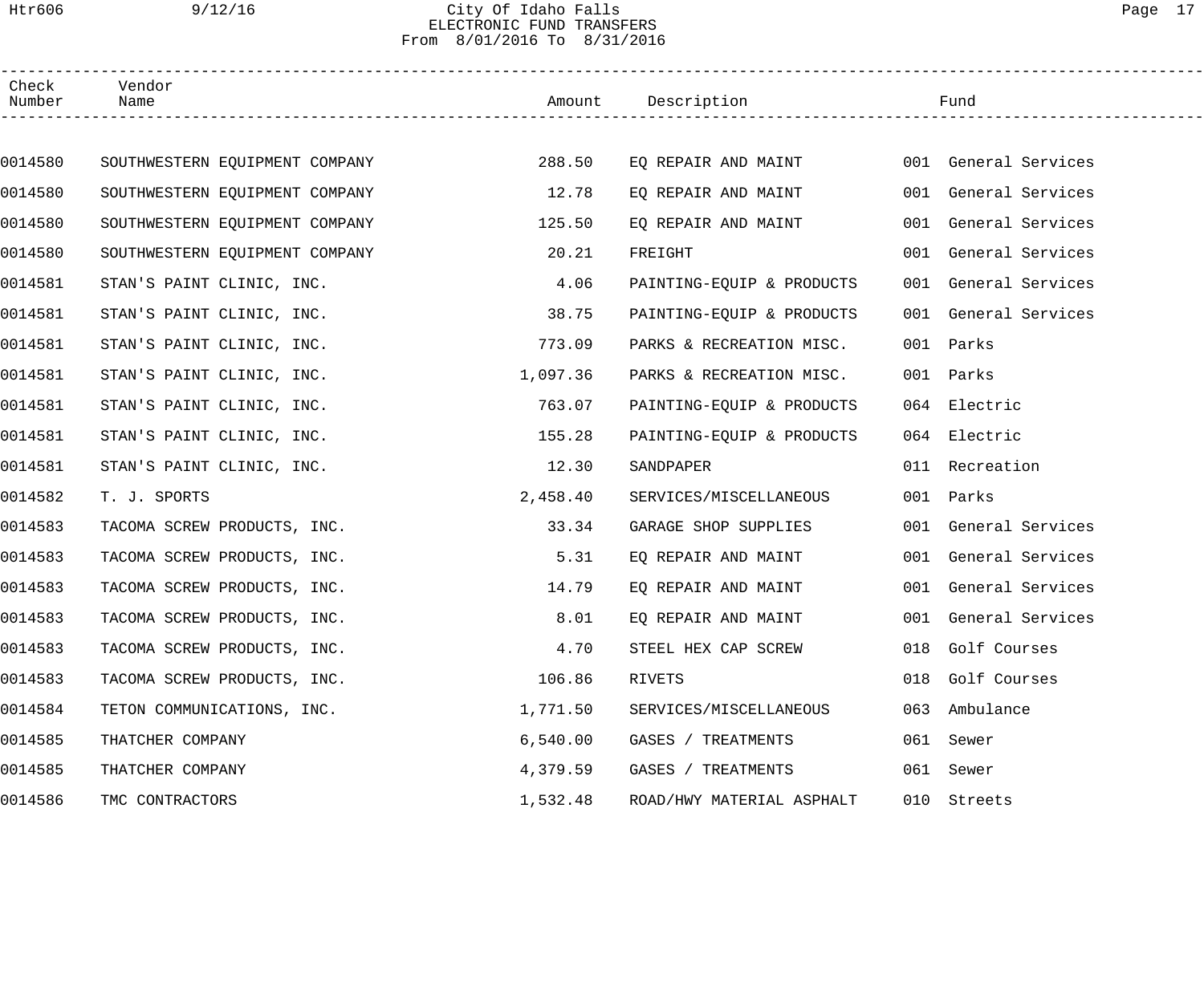#### City Of Idaho Falls Summary of Electronic Transfers by Fund From 8/01/2016 To 8/31/2016 ------------------------------------------------------------------------------------------------------------------------------------

| $\mathbf 1$ | General Fund           | 359,481.28 |  |
|-------------|------------------------|------------|--|
| 10          | Street Fund            | 48,901.32  |  |
| 11          | Recreation Fund        | 907.57     |  |
| 14          | MERF Fund              | 47, 249.37 |  |
| 15          | EL Public Purpose Fund | 8,590.13   |  |
| 18          | Golf Fund              | 682.29     |  |
| 19          | Self-Insurance Fund    | 51,867.72  |  |
| 60          | Airport Fund           | 1,666.00   |  |
| 61          | Water & Sewer Fund     | 39,498.10  |  |
| 63          | Ambulance Fund         | 9,438.86   |  |
| 64          | Electric Light Fund    | 148,983.12 |  |
|             |                        | 717,265.76 |  |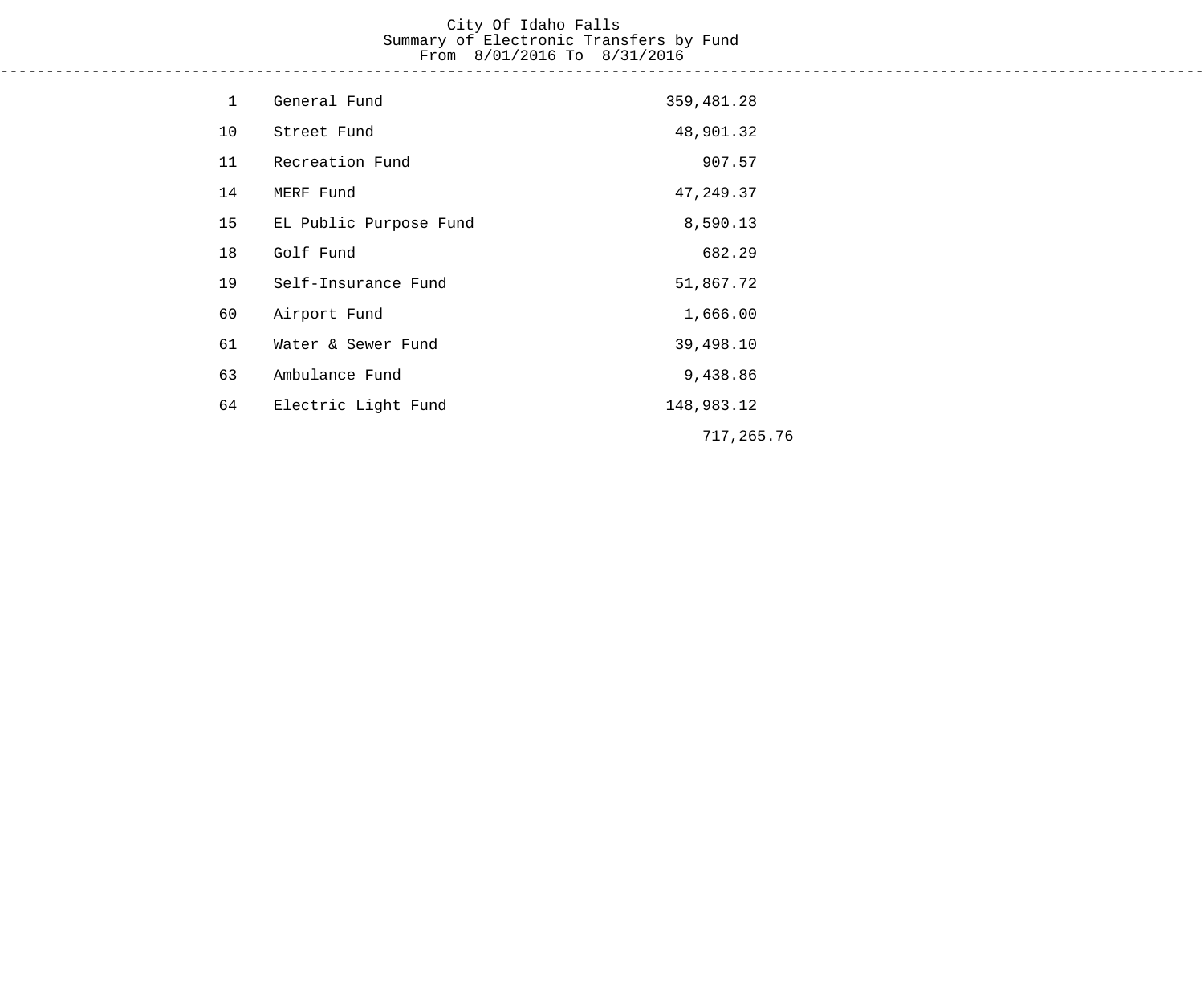------------------------------------------------------------------------------------------------------------------------------------

| Check<br>Number Name | Vendor                      |                           |                                                                                                                                                                                                                                                                                                                                                                                                                                                                                                                            |                                                |
|----------------------|-----------------------------|---------------------------|----------------------------------------------------------------------------------------------------------------------------------------------------------------------------------------------------------------------------------------------------------------------------------------------------------------------------------------------------------------------------------------------------------------------------------------------------------------------------------------------------------------------------|------------------------------------------------|
|                      |                             | 5,804.88                  |                                                                                                                                                                                                                                                                                                                                                                                                                                                                                                                            |                                                |
|                      |                             |                           | 0201295 AG-WEST DISTRIBUTING COMPANY 193.01 PARKS & RECREATION MISC. 001 Parks                                                                                                                                                                                                                                                                                                                                                                                                                                             |                                                |
|                      | 0201296 ALL AMERICAN SPORTS | 2,352.90                  | 450.00 CLOTHING & APPAREL<br>282.40 VOLLEYBALL NETS/BALLS/TEN 001 Parks<br>313.50 CLOTHING & APPAREL 018 Golf Courses<br>313.50 CLOTHING & APPAREL 018 Golf Courses<br>323.00 CLOTHING & APPAREL 018 Golf Courses<br>33.64 CLOTHING & AP                                                                                                                                                                                                                                                                                   |                                                |
|                      |                             |                           | 0201297 ALLIED BUSINESS SOLUTIONS 103.13 MAINTENANCE CONTRACT-EQ                                                                                                                                                                                                                                                                                                                                                                                                                                                           |                                                |
|                      |                             | 169.09 PRINTING<br>943.43 | 0201298 ALPHAGRAPHICS OF IDAHO FALLS<br>001 Parks<br>26.73 PROMOTION ITEMS<br>26.73 PROMOTION ITEMS<br>262.39 BANNERS - DIRECTIONAL BA<br>262.39 BANNERS - DIRECTIONAL BA<br>262.39 BANNERS - DIRECTIONAL (001 Parks<br>262.39 BANNERS - DI<br>1991 Darks                                                                                                                                                                                                                                                                  |                                                |
|                      |                             | 942.96                    | 0201299 ALSCO (AMERICAN LINEN DIV) 213.53 LAUNDRY/CLOTHING REPAIRS FOR IDAHO FALLS 001 General Services<br>156.56 LAUNDRY/CLOTHING REPAIRS FOR IDAHO FALLS 001 General Services<br>185.47 LAUNDRY/CLOTHING REPAIRS FOR IDAHO FALLS 001 General Services<br>158.97 LAUNDRY/CLOTHING REPAIRS FOR IDAHO FALLS 001 General Services<br>110.34 CLOTHING & APPAREL<br>18.39 SUPPLIES AS REQUESTED BY PINECREST GOLF 018 Golf Courses<br>47.77 LAUNDRY SERVICE FOR SEWER DEPARTMENT<br>51.93 LAUNDRY SERVICE FOR SEWER DEPARTMENT | 001 General Services<br>061 Sewer<br>061 Sewer |
|                      | 0201300 AMMON, CITY OF      | 148.00                    | 68.00 LICENSES/MAY 2016<br>80.00 LICENSES/JUNE 2016                                                                                                                                                                                                                                                                                                                                                                                                                                                                        | 001<br>001                                     |
|                      | 0201301 ANIXTER INC.        | 756.10                    | 570.00 HARDWARE<br>186.10 TOOLS, HAND POWER/NONPOWER                                                                                                                                                                                                                                                                                                                                                                                                                                                                       | 064<br>064 Electric                            |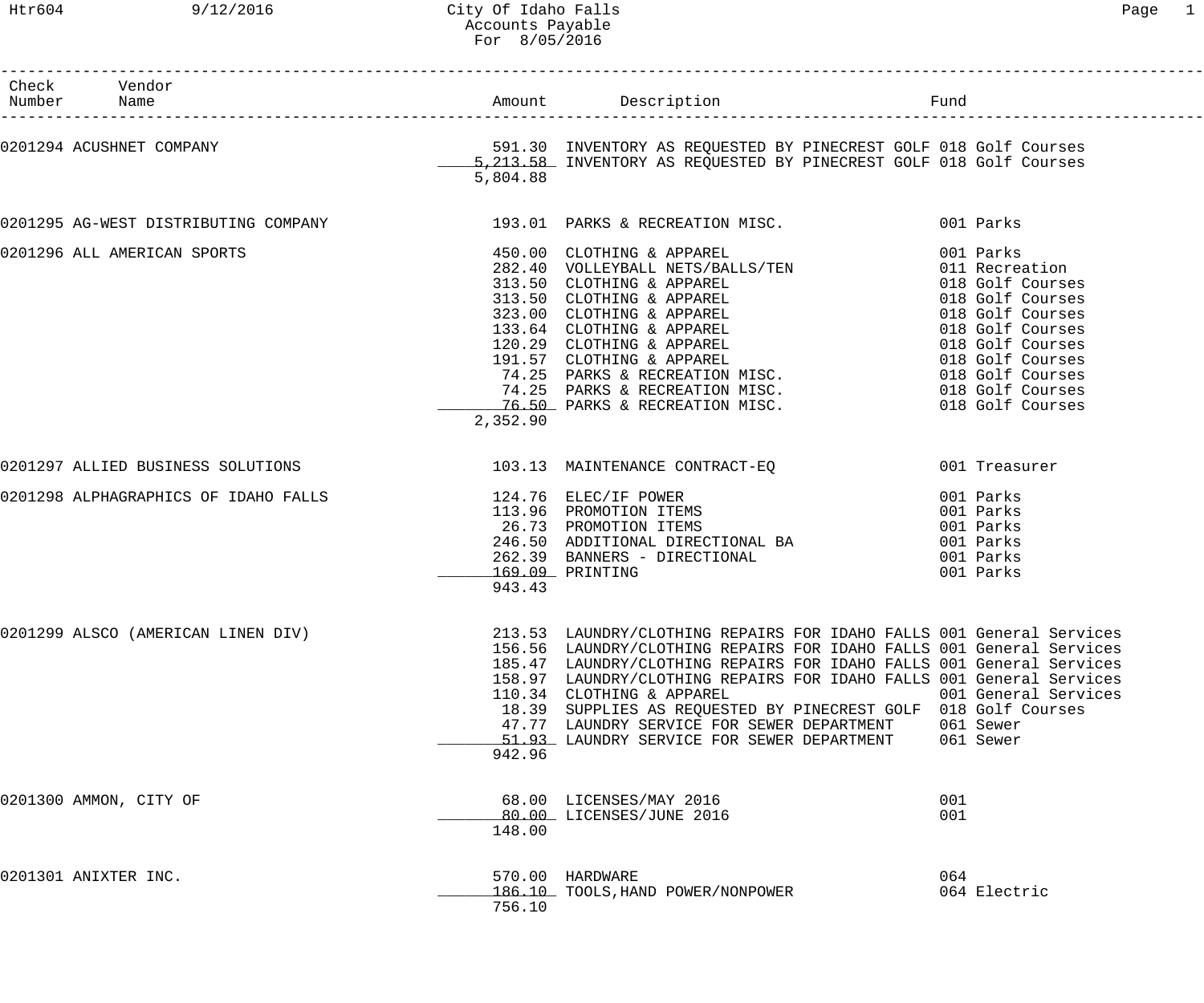Htr604 9/12/2016 City Of Idaho Falls Page 2 Accounts Payable For 8/05/2016

| Check Vendor<br>Number Name          |                               | Amount Description                                                                                                                                                                                                                                                                    | Fund                                                                                         |
|--------------------------------------|-------------------------------|---------------------------------------------------------------------------------------------------------------------------------------------------------------------------------------------------------------------------------------------------------------------------------------|----------------------------------------------------------------------------------------------|
|                                      |                               |                                                                                                                                                                                                                                                                                       |                                                                                              |
|                                      |                               | 0201302 ANTECH DIAGNOSTICS 600 CONTROL 469.49 LAB SERVICES AS REQUESTED BY TAUTPHAUS P 001 Parks                                                                                                                                                                                      |                                                                                              |
|                                      | 1,455.00                      | 0201303 ARCHITECTURAL BUILDING SUPPLY 645.00 MISCELLANEOUS PURCHASES AS REQUESTED BY 001 General Services<br>810.00 MISCELLANEOUS PURCHASES AS REQUESTED BY 001 General Services                                                                                                      |                                                                                              |
|                                      |                               | 0201304 AUTO TRIM DESIGN / TRIM LINE 10.00 PARTS AND MINOR SUBLET REPAIRS AS REQUES 001 General Services                                                                                                                                                                              |                                                                                              |
|                                      |                               | 0201305 AUTOMOTIVE CHARGING & STARTING LLC 31.05 PARTS AND MINOR SUBLET REPAIRS AS REQUES 001 General Services                                                                                                                                                                        |                                                                                              |
| 0201306 BONNEVILLE COUNTY            | 316.00                        | 115.00 LICENSES/MAY 2016 526-556<br>201.00 LICENSES/JUNE 2016                                                                                                                                                                                                                         | 001<br>001                                                                                   |
| 0201307 BONNEVILLE INDUSTRIAL SUPPLY | 316.77                        | 9.07 SW117 DAKURA SAFETY EYEWE                               001 Public Works Engineering<br>68.80 HARDWARE MISCELLANEOUS<br>90.42 HARDWARE MISCELLANEOUS<br>54.25 HARDWARE MISCELLANEOUS<br>63.52 HARDWARE MISCELLANEOUS<br>16.50 CLOTHING & APPAREL<br>14.21 HARDWARE MISCELLANEOUS | 064 Electric<br>064 Electric<br>064 Electric<br>064 Electric<br>064 Electric<br>064 Electric |
|                                      |                               | 0201308 BRADLEY ENGINEERING/CHARTERED 2,900.00 PROFESSIONAL/PERSONAL SRV 001 General Services                                                                                                                                                                                         |                                                                                              |
| 0201309 BRADY INDUSTRIES LLC         |                               | 212.36 CUSTODIAL SUPPLIES/EQUIP                                                                                                                                                                                                                                                       | 064 Electric                                                                                 |
| 0201310 BROADWAY FORD, INC.          | 318.88                        | 108.88 PARTS AND MINOR SUBLET REPAIRS AS REQUES 001 General Services<br>90.00 PARTS AND MINOR SUBLET REPAIRS AS REQUES 001 General Services<br>120.00 PARTS AND MINOR SUBLET REPAIRS AS REQUES 001 General Services                                                                   |                                                                                              |
| 0201311 BURNS CONCRETE, INC.         |                               | 1,202.13 CONCRETE DELIVERED AS REQUESTED BY WATER 061 Water                                                                                                                                                                                                                           |                                                                                              |
| 0201312 BUSHNELL OUTDOOR PRODUCTS    |                               | 1,310.96 INVENTORY AS REQUESTED BY PINECREST GOLF 018 Golf Courses                                                                                                                                                                                                                    |                                                                                              |
| 0201313 CALLAWAY GOLF SALES COMPANY  |                               | 607.74 INVENTORY AS REQUESTED BY SAND CREEK GOL 018 Golf Courses                                                                                                                                                                                                                      |                                                                                              |
| 0201314 CODALE ELECTRIC SUPPLY, INC. | 1,115.76 HARDWARE<br>1,428.76 | 79.00 HARDWARE<br>234.00 HARDWARE                                                                                                                                                                                                                                                     | 064<br>064 Electric<br>064 Electric                                                          |
| 0201315 Darrell Markum               |                               | 120.00 GE HOTPOINT REFRIGERATOR                                                                                                                                                                                                                                                       | 001 Parks                                                                                    |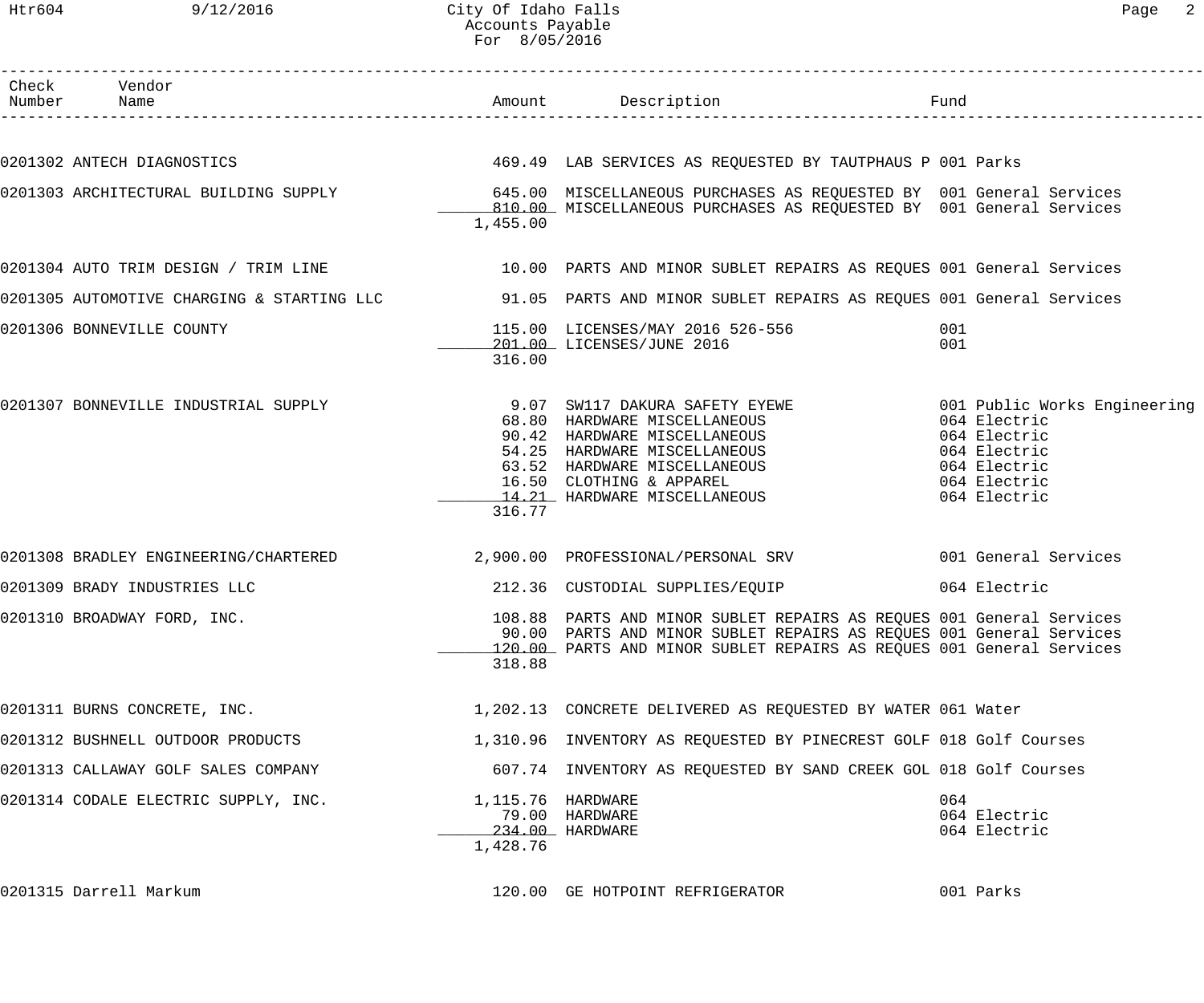### Htr604 9/12/2016 City Of Idaho Falls Page 3 Accounts Payable For 8/05/2016

| Check Vendor<br>Number Name         |          | Amount Description                                                                                                                                                                                                                                                                                                                                                                                                                                                                                                                                                                                                                                                                                                                                                                                                                                                                                                                                                                                                                                                                                                                                                                                                                                                                                                                                                   | Fund |            |
|-------------------------------------|----------|----------------------------------------------------------------------------------------------------------------------------------------------------------------------------------------------------------------------------------------------------------------------------------------------------------------------------------------------------------------------------------------------------------------------------------------------------------------------------------------------------------------------------------------------------------------------------------------------------------------------------------------------------------------------------------------------------------------------------------------------------------------------------------------------------------------------------------------------------------------------------------------------------------------------------------------------------------------------------------------------------------------------------------------------------------------------------------------------------------------------------------------------------------------------------------------------------------------------------------------------------------------------------------------------------------------------------------------------------------------------|------|------------|
| 0201316 DYNA SYSTEMS                | 465.44   | 260.88 HARDWARE MISCELLANEOUS                              001 General Services<br>204.56 TOOLS, HAND POWER/NONPOWER                        001 General Services                                                                                                                                                                                                                                                                                                                                                                                                                                                                                                                                                                                                                                                                                                                                                                                                                                                                                                                                                                                                                                                                                                                                                                                                     |      |            |
| 0201317 EVCO HOUSE OF HOSE - IDAHO  | 127.08   | 7.09 PARTS AS REQUESTED BY CITY OF IDAHO FALL 001 General Services<br>36.15 PARTS AS REQUESTED BY CITY OF IDAHO FALL 001 General Services<br>83.84 PARTS AS REQUESTED BY CITY OF IDAHO FALL 001 General Services                                                                                                                                                                                                                                                                                                                                                                                                                                                                                                                                                                                                                                                                                                                                                                                                                                                                                                                                                                                                                                                                                                                                                     |      |            |
| 0201318 FALLS PLUMBING SUPPLY, INC. | 1,955.33 | 75.71 MISCELLANEOUS PLUMBING SUPPLIES FOR BLDG 001 General Services<br>11.17 MISCELLANEOUS PLUMBING SUPPLIES FOR BLDG 001 General Services<br>111.27 MISCELLANEOUS PLUMBING SUPPLIES FOR BLDG 001 General Services<br>100.00 MISCELLANEOUS PLUMBING SUPPLIES FOR BLDG 001 General Services<br>707.00 MISCELLANEOUS PLUMBING SUPPLIES FOR BLDG 001 General Services<br>128.03 MISCELLANEOUS PLUMBING SUPPLIES FOR BLDG 001 General Services<br>20.80 MISCELLANEOUS PLUMBING SUPPLIES FOR BLDG 001 General Services<br>46.43 MISCELLANEOUS PLUMBING SUPPLIES FOR BLDG 001 General Services<br>80.23 MISCELLANEOUS PLUMBING SUPPLIES FOR BLDG 001 General Services<br>12.26 MISCELLANEOUS PLUMBING SUPPLIES FOR BLDG 001 General Services<br>50.44 MISCELLANEOUS PLUMBING SUPPLIES FOR BLDG 001 General Services<br>4.62- MISCELLANEOUS PLUMBING SUPPLIES FOR BLDG 001 General Services<br>290.49 MISCELLANEOUS PLUMBING SUPPLIES FOR BLDG 001 General Services<br>24.29- MISCELLANEOUS PLUMBING SUPPLIES FOR BLDG 001 General Services<br>69.50 MISCELLANEOUS PLUMBING SUPPLIES FOR BLDG 001 General Services<br>9.91 MISCELLANEOUS PLUMBING SUPPLIES FOR BLDG 001 General Services<br>198.06 MISCELLANEOUS PLUMBING SUPPLIES FOR BLDG 001 General Services<br>45.20 IRRIGATION SHOVEL 1001 Public Works Engineering<br>27.74 TORQUE WRENCH, SWIVEL GA 1001 Cemeteries |      |            |
| 0201319 FERGUSON ENTERPRISES, INC.  | 413.33   | 41.08 MISCELLANEOUS PLUMBING SUPPLIES FOR BLDG 001 General Services<br>28.63 MISCELLANEOUS PLUMBING SUPPLIES FOR BLDG 001 General Services<br>138.50 MISCELLANEOUS PLUMBING SUPPLIES FOR BLDG 001 General Services<br>24.65 MISCELLANEOUS PLUMBING SUPPLIES FOR BLDG 001 General Services<br>9.38 MISCELLANEOUS PLUMBING SUPPLIES FOR BLDG 001 General Services<br>62.98 MISCELLANEOUS PLUMBING SUPPLIES FOR BLDG 001 General Services<br>15.68 MISCELLANEOUS PLUMBING SUPPLIES FOR BLDG 001 General Services<br>26.93 MISCELLANEOUS PLUMBING SUPPLIES FOR BLDG 001 General Services<br>16.06 MISCELLANEOUS PLUMBING SUPPLIES FOR BLDG 001 General Services<br>49.44 MISCELLANEOUS PLUMBING SUPPLIES FOR BLDG 001 General Services                                                                                                                                                                                                                                                                                                                                                                                                                                                                                                                                                                                                                                   |      |            |
| 0201320 FIRST RESPONDERS            | 155.25   | 28.00 ALTERATIONS AND/OR EMBROIDERY TO POLICE 001 Police<br>4.00 ALTERATIONS AND/OR EMBROIDERY TO POLICE 001 Police<br>123.25 POLICE EQUIP & SUPPLIES                                                                                                                                                                                                                                                                                                                                                                                                                                                                                                                                                                                                                                                                                                                                                                                                                                                                                                                                                                                                                                                                                                                                                                                                                |      | 001 Police |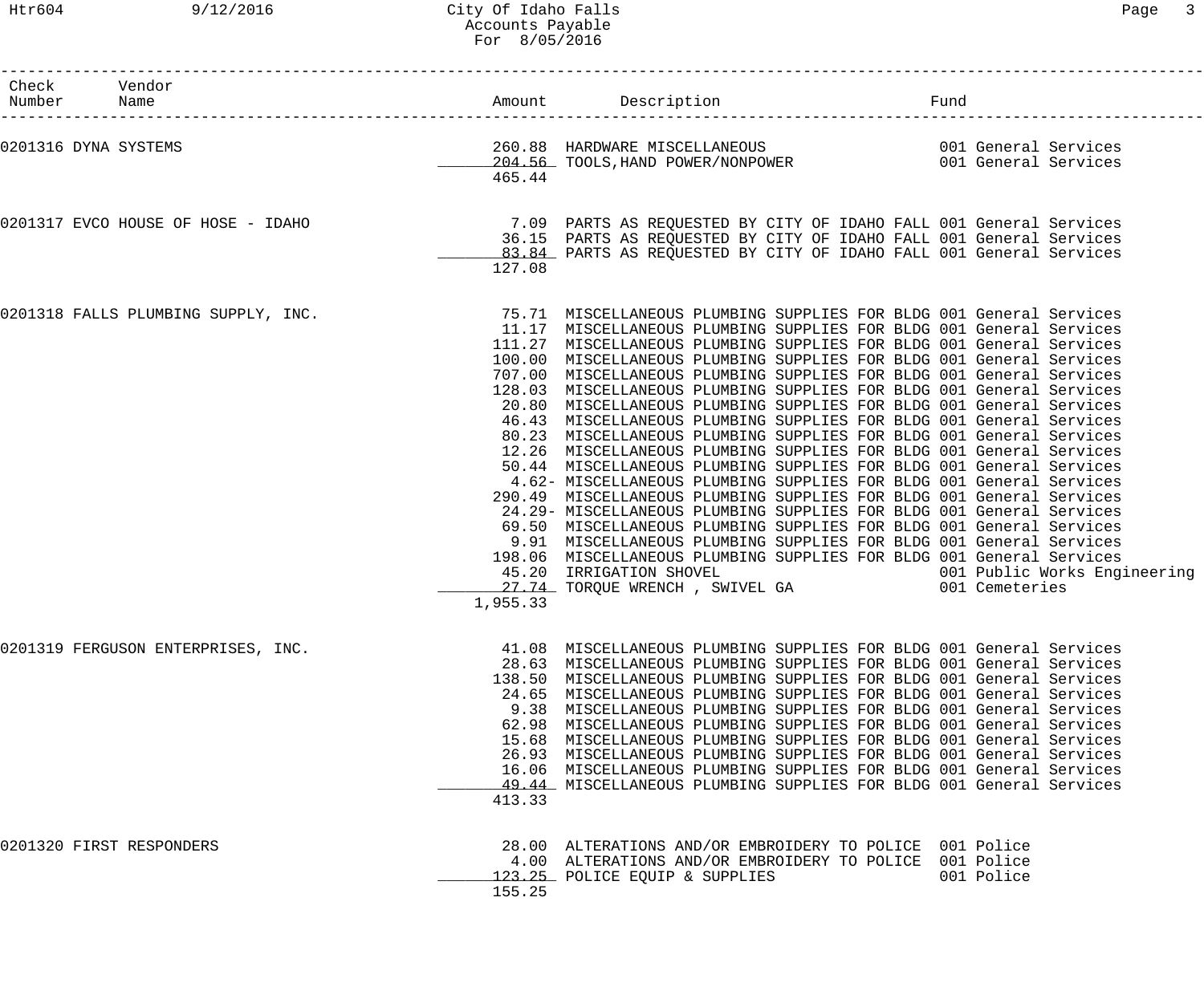| Check Vendor<br>Number Name                                              |               |                                                                                                                                               |                                      |
|--------------------------------------------------------------------------|---------------|-----------------------------------------------------------------------------------------------------------------------------------------------|--------------------------------------|
|                                                                          |               |                                                                                                                                               |                                      |
| 0201321 FIRST STREET WELDING, INC. 63.60 EQ REPAIR AND MAINT             |               |                                                                                                                                               | 001                                  |
| 0201322 FLEETPRIDE, INC.                                                 |               | 248.12 PARTS AS REQUESTED BY CITY OF IDAHO FALL 001 General Services<br>140.00 PARTS AS REQUESTED BY CITY OF IDAHO FALL 001 General Services  |                                      |
|                                                                          |               | 140.00 PARTS AS REQUESTED BY CITY OF IDAHO FALL 001 General Services<br>140.00- PARTS AS REQUESTED BY CITY OF IDAHO FALL 001 General Services |                                      |
|                                                                          |               | 181.94 EQ REPAIR AND MAINT                                                                                                                    | 001                                  |
|                                                                          |               | 17.69 PARTS AS REQUESTED BY CITY OF IDAHO FALL 001 General Services                                                                           |                                      |
|                                                                          |               | 25.63 PARTS AS REQUESTED BY CITY OF IDAHO FALL 001 General Services                                                                           |                                      |
|                                                                          |               | 9.75 PARTS AS REQUESTED BY CITY OF IDAHO FALL 001 General Services<br>19.04 PARTS AS REQUESTED BY CITY OF IDAHO FALL 001 General Services     |                                      |
|                                                                          | 502.17        |                                                                                                                                               |                                      |
| 0201323 FREMONT COMMUNICATIONS LLC                                       |               |                                                                                                                                               |                                      |
|                                                                          |               | 40.36 SEPARATELY BILLED LINES                                                                                                                 | 001 Police                           |
|                                                                          |               | 40.66 SEPARATELY BILLED LINES<br>42.73 SEPARATELY BILLED LINES<br>37.66 SEPARATELY BILLED LINES<br>40.36 SEPARATELY BILLED LINES              | 001 Police                           |
|                                                                          |               |                                                                                                                                               | 001 Police                           |
|                                                                          |               |                                                                                                                                               | 001 Parks                            |
|                                                                          |               | 40.36 SEPARATELY BILLED LINES                                                                                                                 | 001 Parks<br>001 Parks               |
|                                                                          |               | 37.66 SEPARATELY BILLED LINES                                                                                                                 | 001 Parks                            |
|                                                                          |               | 40.36 SEPARATELY BILLED LINES                                                                                                                 | 001 Parks                            |
|                                                                          |               | 37.66 SEPARATELY BILLED LINES                                                                                                                 | 001 Parks                            |
|                                                                          |               | 41.55 SEPARATELY BILLED LINES                                                                                                                 | 001 Cemeteries                       |
|                                                                          |               | 37.66 SEPARATELY BILLED LINES<br>40.72 SEPARATELY BILLED LINES                                                                                | 018 Golf Courses<br>018 Golf Courses |
|                                                                          |               | 40.36 SEPARATELY BILLED LINES                                                                                                                 | 018 Golf Courses                     |
|                                                                          |               | 40.36 SEPARATELY BILLED LINES                                                                                                                 | 060 Airport                          |
|                                                                          |               | 40.36 SEPARATELY BILLED LINES                                                                                                                 | 064 Electric                         |
|                                                                          |               | 40.36 SEPARATELY BILLED LINES                                                                                                                 | 064 Electric                         |
|                                                                          |               | 40.36 SEPARATELY BILLED LINES                                                                                                                 | 064 Electric                         |
|                                                                          | 760.26        | 40.36 SEPARATELY BILLED LINES                                                                                                                 | 064 Electric                         |
| 0201324 G & R AG PRODUCTS, INC. 4.4 (2013) 9,922.00 EQUIPMENT-LRG & TURF |               |                                                                                                                                               | 001 Parks                            |
| 0201325 GEISLER GRAPHICS                                                 | 320.00 SHIRTS |                                                                                                                                               | 001 Parks                            |
| 0201326 GOODE MOTOR FORD, LLC                                            |               | 25,142.40 EQUIPMENT-LRG & TURF                                                                                                                | 014 Merf                             |
| 0201327 HENDRICKSONS TOWING, INC.                                        |               | 75.00 TOW SERVICE - CITY VEHICLES AS REQUESTED 001 General Services                                                                           |                                      |
|                                                                          |               | 0201328 HILL'S PET NUTRITION SALES, INC 139.40 SHIPPING CHARGES FOR DONATED ANIMAL FOOD 001 Police                                            |                                      |
| 0201329 HOME DEPOT                                                       |               |                                                                                                                                               | 001 Parks                            |
|                                                                          |               | 107.41 FRAME ANCHARS, POWER BIT<br>71.52 HOSES 3 EA, BUCKETS 4 EA                                                                             | 001 Cemeteries                       |
|                                                                          |               | 33.60 HANDRAILS                                                                                                                               | 001 Parks                            |
|                                                                          |               | 49.57 WIRE BRUSH, PT REMOVER, K                                                                                                               | 001 Parks                            |
|                                                                          |               | 194.06 HOOKS, RAILS, STEEL 4-SHE                                                                                                              | 001 Cemeteries                       |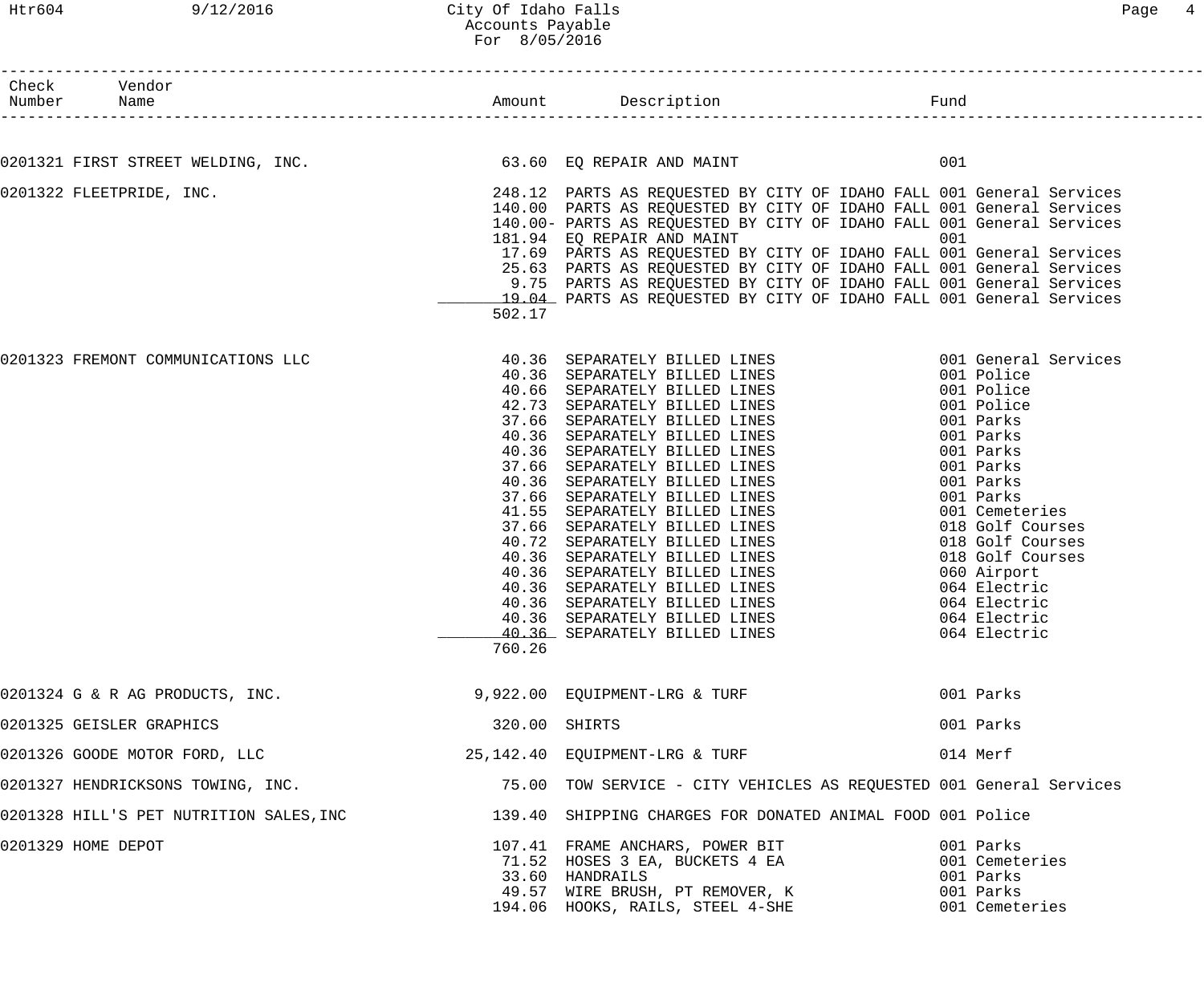# Htr604 9/12/2016 City Of Idaho Falls Page 5 Accounts Payable For 8/05/2016

| Number | Check Vendor<br>Name                     |          | Amount Description                                                                                                                                                                                                                                                                                                                      | Fund              |                                                                    |
|--------|------------------------------------------|----------|-----------------------------------------------------------------------------------------------------------------------------------------------------------------------------------------------------------------------------------------------------------------------------------------------------------------------------------------|-------------------|--------------------------------------------------------------------|
|        | 0201329 HOME DEPOT                       | 1,488.45 | 123.43 LATTICE, CABLE STRIPPERS, 001 Parks<br>29.04 WASTE WATER TREATMENT 061 Sewer<br>35.92 WASTE WATER TREATMENT 061 Sewer<br>698.00 WASTE WATER TREATMENT 061 Sewer<br>54.94 RYOBI REPLACEMENT HEAD & 061 Water<br>90.96 2X2 STRIPS,                                                                                                 |                   |                                                                    |
|        | 0201330 HOWARD EQUIPMENT & SUPPLY        | 1,111.57 | 58.73 PURCHASE OF ANIMAL FOOD AND SUPPLIES FOR 001 Parks<br>1,052.84 PURCHASE OF ANIMAL FOOD AND SUPPLIES FOR 001 Parks                                                                                                                                                                                                                 |                   |                                                                    |
|        | 0201331 IDAHO BUREAU OF OCCUPATIONAL     | 90.00    | 30.00 WATER OPERATOR'S CERTIFICATION LICENSE R 061 Water<br>30.00 LICENSE/REGISTRATION RENEWAL FOR SEWER E 061 Sewer<br>30.00 LICENSE/REGISTRATION RENEWAL FOR SEWER E 061 Sewer                                                                                                                                                        |                   |                                                                    |
|        | 0201332 IDAHO DEPT OF LABOR              | 9,801.27 | 8,805.65 2ND QUARTER<br>146.00 2ND QUARTER<br>21.28 2ND QUARTER<br>828.34 2ND QUARTER                                                                                                                                                                                                                                                   |                   | 001 Non Departmental<br>018 Golf Courses<br>061 Sewer<br>061 Sewer |
|        | 0201333 IDAHO FALLS PETERBILT            | 228.06   | 168.97 EQ REPAIR AND MAINT<br>37.44 EQ REPAIR AND MAINT<br>21.65 EQ REPAIR AND MAINT                                                                                                                                                                                                                                                    | 001<br>001<br>001 |                                                                    |
|        | 0201334 IDAHO NURSERY & LANDSCAPE ASSOC. |          | 50.00 MEMBERSHIPS                                                                                                                                                                                                                                                                                                                       |                   | 001 Parks                                                          |
|        | 0201335 IDAHO SOD                        | 579.18   | 3.38 SOD FOR REPAIRS TO BASEBALL FIELDS AND P 001 Parks<br>176.00- SOD FOR REPAIRS TO BASEBALL FIELDS AND P 001 Parks<br>488.00 SOD FOR REPAIRS TO BASEBALL FIELDS AND P 001 Parks<br>19.80 SOD FOR REPAIRS TO BASEBALL FIELDS AND P 001 Parks<br>122.00 SOD FOR COVERING GRAVES AT THE CEMETERY 001 Cemeteries<br>122.00 SOD 600 SO FT |                   | 001 Parks                                                          |
|        | 0201336 IES CUSTOM STAFFING, LLC         |          | 519.43 PROFESSIONAL/PERSONAL SRV                                                                                                                                                                                                                                                                                                        |                   | 010 Streets                                                        |
|        | 0201337 INT'L PUBLIC MANAGEMENT          |          | 2,912.25 PROFESSIONAL/PERSONAL SRV                                                                                                                                                                                                                                                                                                      |                   | 001 Non Departmental                                               |
|        | 0201338 INTERMOUNTAIN CLAIMS, INC.       |          | 4,800.00 PROFESSIONAL/PERSONAL SRV                                                                                                                                                                                                                                                                                                      |                   | 019 Self-Insurance                                                 |
|        | 0201339 IONA, CITY OF                    |          | 70.00 LICENSES/2ND QUARTER                                                                                                                                                                                                                                                                                                              | 001               |                                                                    |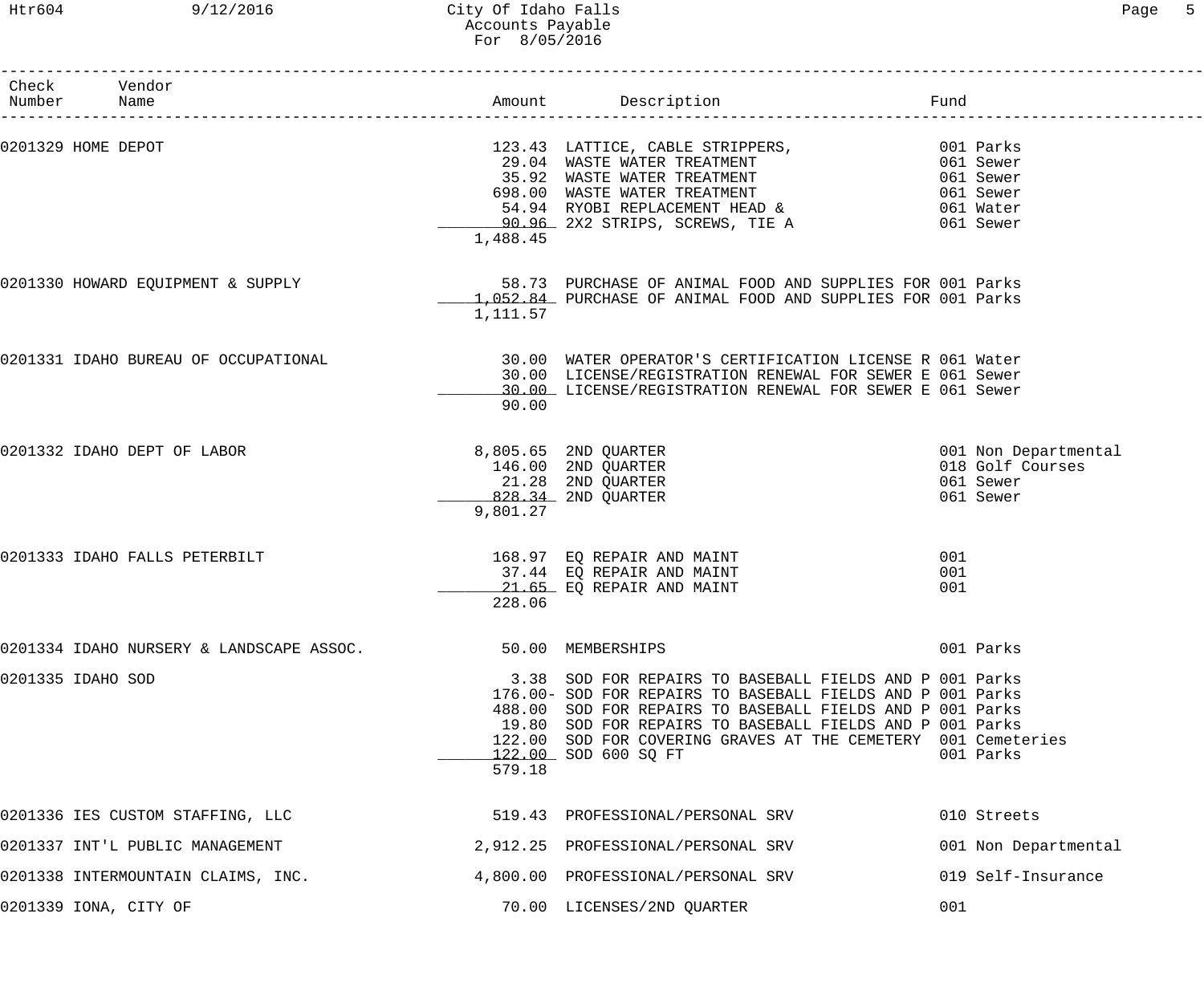Htr604 9/12/2016 City Of Idaho Falls Page 6 Accounts Payable

| ٢аαе |  |
|------|--|
|------|--|

|                                                                                                                 | For 8/05/2016 |                                                                                                                                                                                                                                                                                                                                                                                                                                                                                                                                                                                                                                                                                                                                                                                   |     |                                                  |
|-----------------------------------------------------------------------------------------------------------------|---------------|-----------------------------------------------------------------------------------------------------------------------------------------------------------------------------------------------------------------------------------------------------------------------------------------------------------------------------------------------------------------------------------------------------------------------------------------------------------------------------------------------------------------------------------------------------------------------------------------------------------------------------------------------------------------------------------------------------------------------------------------------------------------------------------|-----|--------------------------------------------------|
| Check Vendor                                                                                                    |               |                                                                                                                                                                                                                                                                                                                                                                                                                                                                                                                                                                                                                                                                                                                                                                                   |     |                                                  |
| 0201340 K & M INTERNATIONAL, INC. 375.61 RESALE ITEMS                                                           |               |                                                                                                                                                                                                                                                                                                                                                                                                                                                                                                                                                                                                                                                                                                                                                                                   |     | 001 Parks                                        |
|                                                                                                                 |               |                                                                                                                                                                                                                                                                                                                                                                                                                                                                                                                                                                                                                                                                                                                                                                                   |     |                                                  |
| 0201341 KELLER ASSOCIATES, INC.                                                                                 |               | 1,083.56 PROFESSIONAL/PERSONAL SRV 6001 Planning & Building                                                                                                                                                                                                                                                                                                                                                                                                                                                                                                                                                                                                                                                                                                                       |     |                                                  |
| 0201342 KENWORTH SALES COMPANY, INC. THE REAST SERVERTS AS REQUESTED BY CITY OF IDAHO FALL 001 General Services | 59.50         | 33.94 PARTS AS REQUESTED BY CITY OF IDAHO FALL 001 General Services                                                                                                                                                                                                                                                                                                                                                                                                                                                                                                                                                                                                                                                                                                               |     |                                                  |
| 0201343 KEY-LINE AUTOMOTIVE WAREHOUSE                                                                           | 367.06        | 13.21 PARTS AS REQUESTED BY CITY OF IDAHO FALL 001 General Services<br>23.39 PARTS AS REQUESTED BY CITY OF IDAHO FALL 001 General Services<br>34.44 PARTS AS REQUESTED BY CITY OF IDAHO FALL 001 General Services<br>28.59 PARTS AS REQUESTED BY CITY OF IDAHO FALL 001 General Services<br>7.43 PARTS AS REQUESTED BY CITY OF IDAHO FALL 001 General Services<br>45.06 PARTS AS REQUESTED BY CITY OF IDAHO FALL 001 General Services<br>165.95 PARTS AS REQUESTED BY CITY OF IDAHO FALL 001 General Services<br>22.00- PARTS AS REQUESTED BY CITY OF IDAHO FALL 001 General Services<br>12.80 PARTS AS REQUESTED BY CITY OF IDAHO FALL 001 General Services<br>21.83 PARTS AS REQUESTED BY CITY OF IDAHO FALL 001 General Services<br>36.36 LAWN & GARDEN BATTERIES 1 (001 Parks |     |                                                  |
| 0201344 KING GEORGE'S ROYAL FLUSH                                                                               | 248.00        | 124.00 SERVICES/MISCELLANEOUS 001 General Services<br>124.00 SERVICES/MISCELLANEOUS                                                                                                                                                                                                                                                                                                                                                                                                                                                                                                                                                                                                                                                                                               |     | 001 General Services                             |
| 0201345 KONE, INC.                                                                                              | 945.99        | 330.00 SERVICES/MISCELLANEOUS<br>285.99 SERVICES/MISCELLANEOUS<br>330.00 SERVICES/MISCELLANEOUS                                                                                                                                                                                                                                                                                                                                                                                                                                                                                                                                                                                                                                                                                   |     | 001 General Services<br>001 Parks<br>012 Library |
| 0201346 MEL'S LOCK & KEY                                                                                        |               | 11.25 MAKE KEYS AND REPAIR LOCKS AS REQUESTED 001 General Services                                                                                                                                                                                                                                                                                                                                                                                                                                                                                                                                                                                                                                                                                                                |     |                                                  |
| 0201347 MOUNTAIN WEST, LLC                                                                                      | 1, 113. 25    | 337.00 FREIGHT<br>776.25 PARKS & RECREATION MISC.                                                                                                                                                                                                                                                                                                                                                                                                                                                                                                                                                                                                                                                                                                                                 |     | 001 Parks<br>001 Parks                           |
| 0201348 MURRAY, SMITH & ASSOC, INC.                                                                             |               |                                                                                                                                                                                                                                                                                                                                                                                                                                                                                                                                                                                                                                                                                                                                                                                   |     |                                                  |
| 0201349 MUSSELMAN EQUIPMENT CO., INC.                                                                           |               | 387.74 PARTS AND MINOR SUBLET REPAIRS AS REQUES 001 General Services                                                                                                                                                                                                                                                                                                                                                                                                                                                                                                                                                                                                                                                                                                              |     |                                                  |
| 0201350 NAPA AUTO PARTS                                                                                         |               | 356.41 EQ REPAIR AND MAINT<br>4.04 PARTS AS REQUESTED BY CITY OF IDAHO FALL 001 General Services<br>39.75 PARTS AS REQUESTED BY CITY OF IDAHO FALL 001 General Services<br>117.55 PARTS AS REQUESTED BY CITY OF IDAHO FALL 001 General Services<br>4.10 PARTS AS REQUESTED BY CITY OF IDAHO FALL 001 General Services                                                                                                                                                                                                                                                                                                                                                                                                                                                             | 001 |                                                  |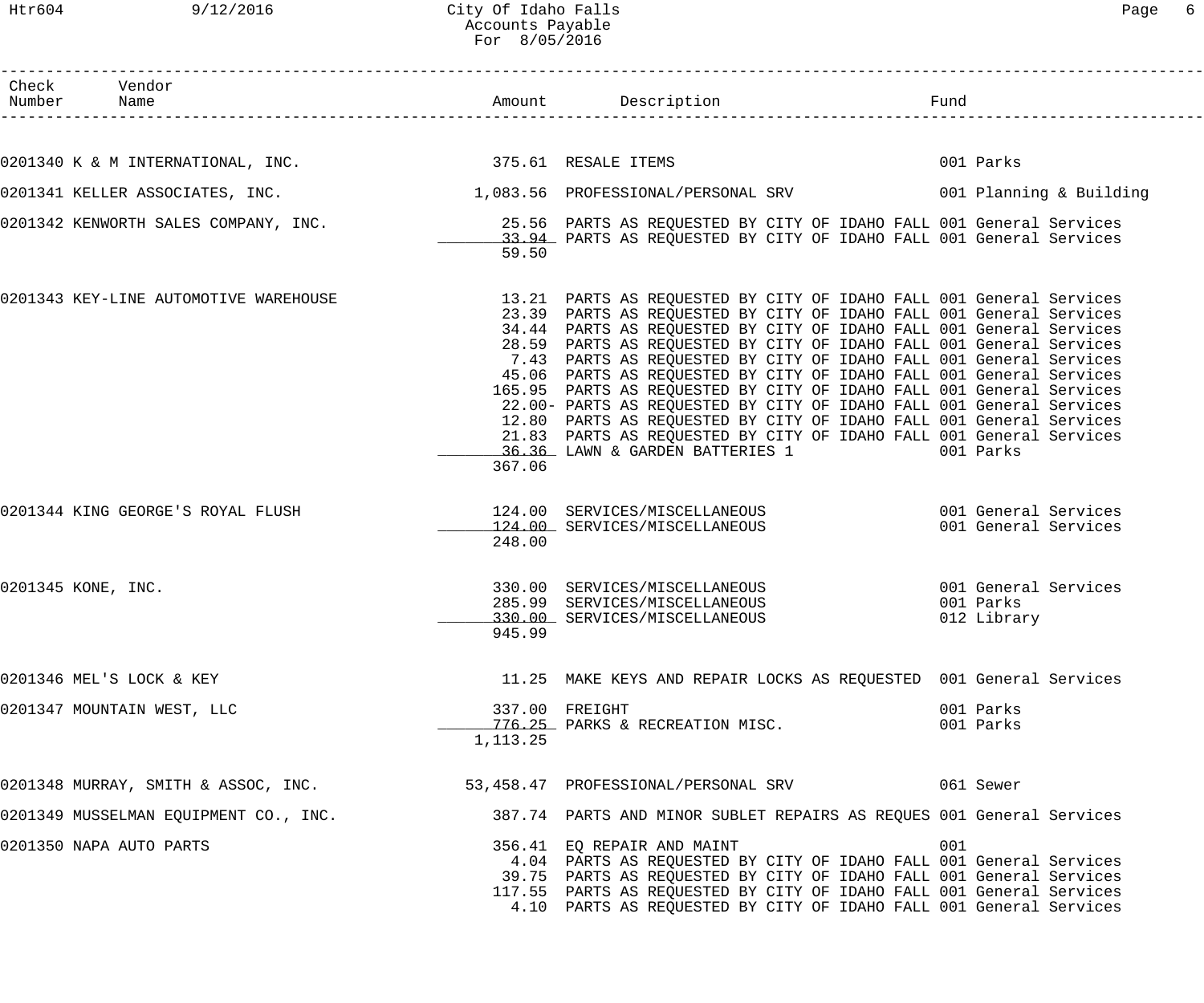# Htr604 9/12/2016 City Of Idaho Falls Page 7 Accounts Payable For 8/05/2016

| Check Vendor<br>Number Name                                                                     |          |                                                                                                                                                                                                                                                                                                                                                                  |                                                  |
|-------------------------------------------------------------------------------------------------|----------|------------------------------------------------------------------------------------------------------------------------------------------------------------------------------------------------------------------------------------------------------------------------------------------------------------------------------------------------------------------|--------------------------------------------------|
| 0201350 NAPA AUTO PARTS                                                                         | 523.82   | 22.68 PARTS AS REQUESTED BY CITY OF IDAHO FALL 001 General Services<br>115.23- PARTS AS REQUESTED BY CITY OF IDAHO FALL 001 General Services<br>31.16 PARTS AS REQUESTED BY CITY OF IDAHO FALL 001 General Services<br>4.16 PARTS AS REQUESTED BY CITY OF IDAHO FALL 001 General Services<br>59.20 PARTS AS REQUESTED BY CITY OF IDAHO FALL 001 General Services |                                                  |
| 0201351 OLDCASTLE PRECAST / AMCOR, INC. $1,340.00$ METER-WATER<br>1,500.00 SANITARY/WATER MAINS | 2,840.00 |                                                                                                                                                                                                                                                                                                                                                                  | 061 Water<br>061 Water                           |
| 0201352 PACIFIC STEEL & RECYCLING 3,699.00 CHAIN LINK WIRE                                      | 4,110.00 | 411.00 CHAIN LINK WIRE                                                                                                                                                                                                                                                                                                                                           | 001 Parks<br>001 Parks                           |
|                                                                                                 | 410.00   | 0201353 PHIL'S SMALL ENGINE AND REPAIR 395.00 TOOLS, HAND POWER/NONPOWER 018 Golf Courses<br>15.00 TOOLS, HAND POWER/NONPOWER                                                                                                                                                                                                                                    | 018 Golf Courses                                 |
| 0201354 PHYSIO-CONTROL, INC.                                                                    |          | 64,598.38 AMBULANCE SUPPLIES                                                                                                                                                                                                                                                                                                                                     | 063 Ambulance                                    |
| 0201355 PING GOLF COMPANY, INC.                                                                 | 537.03   | 362.36 INVENTORY AS REQUESTED BY PINECREST GOLF 018 Golf Courses<br>174.67 INVENTORY AS REQUESTED BY SAND CREEK GOL 018 Golf Courses                                                                                                                                                                                                                             |                                                  |
| 0201356 PIONEER EQUIPMENT COMPANY                                                               |          | 98.45 PARTS AND MINOR SUBLET REPAIRS AS REQUES 001 General Services                                                                                                                                                                                                                                                                                              |                                                  |
| 0201357 PLATT ELECTRIC / REXEL, INC.                                                            | 4,208.29 | 30.37 MISCELLANEOUS ELECTRICAL SUPPLIES FOR BL 001 General Services<br>45.07 MISCELLANEOUS ELECTRICAL SUPPLIES FOR BL 001 General Services<br>578.98 MISCELLANEOUS ELECTRICAL SUPPLIES FOR BL 001 General Services<br>2,369.25 HARDWARE MISCELLANEOUS<br>1,184.62 HARDWARE MISCELLANEOUS                                                                         | 064 Electric<br>064 Electric                     |
| 0201358 POST REGISTER, THE                                                                      |          | 1,000.00 ELEC/IF POWER                                                                                                                                                                                                                                                                                                                                           | 064 Electric                                     |
| 0201359 PRO RENTALS/PRO EQUIP, LLC                                                              | 2,246.87 | 341.90 EQUIPMENT-LRG & TURF<br>329.95 EQUIPMENT-LRG & TURF<br>210.90 EOUIPMENT-LRG & TURF<br>1,319.80 EQUIPMENT-LRG & TURF<br>255.22 LABOR/SHOP CHARGE, 2 WHEEL                                                                                                                                                                                                  | 001 Parks<br>001 Parks<br>001 Parks<br>001 Parks |
| 0201360 PYROGUYS, INC.                                                                          |          | 4,600.00 PROFESSIONAL/PERSONAL SRV                                                                                                                                                                                                                                                                                                                               | 001 Parks                                        |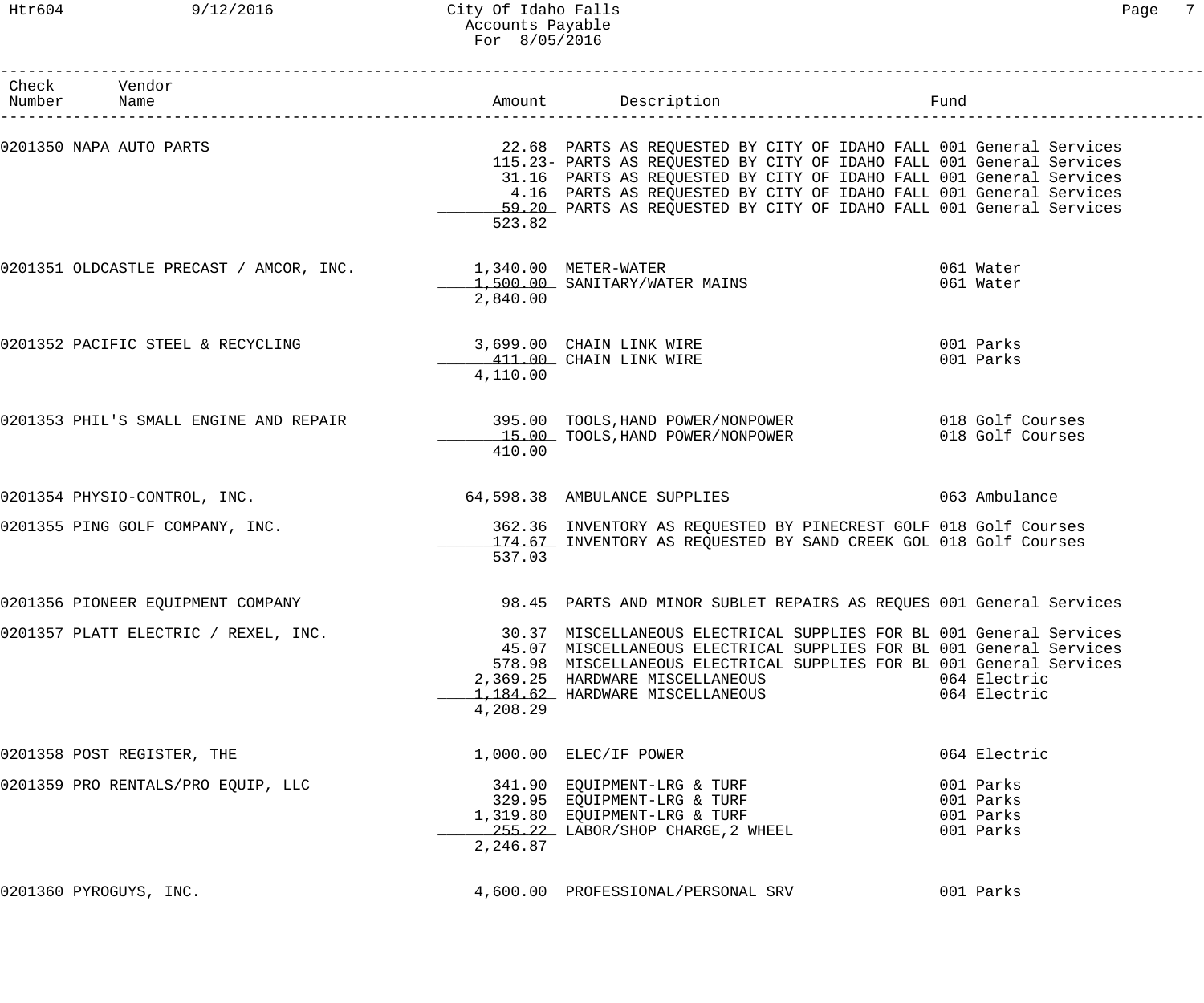| Check<br>Number | Vendor<br>Name                       |           | Amount Description Description                                                                                                                                                                                                                                                                                                                                    |                                                                                                                                                                                              |
|-----------------|--------------------------------------|-----------|-------------------------------------------------------------------------------------------------------------------------------------------------------------------------------------------------------------------------------------------------------------------------------------------------------------------------------------------------------------------|----------------------------------------------------------------------------------------------------------------------------------------------------------------------------------------------|
|                 |                                      | 37,825.01 | 0201361 ROCK SOLID LANDSCAPE DESIGN & $\begin{array}{cc} 4,454.09 & \text{SERVICES/MISCELLANEOUS} \end{array}$<br>4,454.09 SERVICES/MISCELLANEOUS<br>254.50 SERVICES/MISCELLANEOUS<br>14,203.91 SERVICES/MISCELLANEOUS<br>4,454.09 SERVICES/MISCELLANEOUS<br>254.50 SERVICES/MISCELLANEOUS<br>14,203.92 SERVICES/MISCELLANEOUS                                    | 001 Parks<br>001 Parks<br>001 Parks<br>041 Municipal Capital Imp<br>041 Municipal Capital Imp<br>041 Municipal Capital Imp                                                                   |
|                 | 0201362 ROCKNAKS HARDWARE PLUS, INC. | 190.64    | 94.20 HARDWARE MISCELLANEOUS<br>001 Parks<br>47.97 SPRINKLER WHIRLS<br>61.98- MISCELLANEOUS TOOL, HARDWARE & IRRIGATIO 001 Cemeteries<br>13.99 MISCELLANEOUS TOOL, HARDWARE & IRRIGATIO 001 Cemeteries<br>96.46 MISCELLANEOUS TOOL, HARDWARE & IRRIGATIO 001 Cemeteries                                                                                           | 001 Parks                                                                                                                                                                                    |
|                 | 0201363 ROCKY MOUNTAIN POWER         | 7,071.16  | 2,304.69 UTILITIES AUGUST 2016<br>1,679.98 UTILITIES AUGUST 2016<br>668.70 UTILITIES AUGUST 2016<br>557.37 UTILITIES AUGUST 2016<br>1,133.48 UTILITIES AUGUST 2016<br>225.08 UTILITIES AUGUST 2016<br>41.76 UTILITIES AUGUST 2016<br>24.26 UTILITIE                                                                                                               | 001 Parks<br>001 Parks<br>001 Cemeteries<br>001 Fire<br>001 Cemeteries<br>061 Sewer<br>061 Sewer<br>064 Electric<br>064 Electric<br>064 Electric                                             |
|                 | 0201364 RON SAYER DODGE, INC.        | 1,138.02  | 10.19 PARTS AND MINOR SUBLET REPAIRS AS REQUES 001 General Services<br>231.07 PARTS AND MINOR SUBLET REPAIRS AS REQUES 001 General Services<br>211.25 PARTS AND MINOR SUBLET REPAIRS AS REQUES 001 General Services<br>2.81 PARTS AND MINOR SUBLET REPAIRS AS REQUES 001 General Services<br>682.70 PARTS AND MINOR SUBLET REPAIRS AS REQUES 001 General Services |                                                                                                                                                                                              |
|                 | 0201365 RON'S TIRE INC.              |           | 8.94 REPAIRS AND SUPPLIES AS REQUESTED BY HOR 001 Parks                                                                                                                                                                                                                                                                                                           |                                                                                                                                                                                              |
|                 | 0201366 RUSTIC LUMBER CO.            |           | 748.20 LUMBER & RELATED PRODUCTS                                                                                                                                                                                                                                                                                                                                  | 001 Parks                                                                                                                                                                                    |
|                 | 0201367 SHERWIN-WILLIAMS COMPANY     | 358.75    | 146.55 25 GAL CUSTOM BLEACHER OR<br>34.47 15 GMT GRAY W LID TINT<br>5.17- DISCOUNT<br>175.00 50 X 3/8 SPRAYER HOSE<br>9.29 5 GAL STRAINER ELAST<br>1.39- DISCOUNT                                                                                                                                                                                                 | 001 Public Works Engineering<br>001 Public Works Engineering<br>001 Public Works Engineering<br>001 Public Works Engineering<br>001 Public Works Engineering<br>001 Public Works Engineering |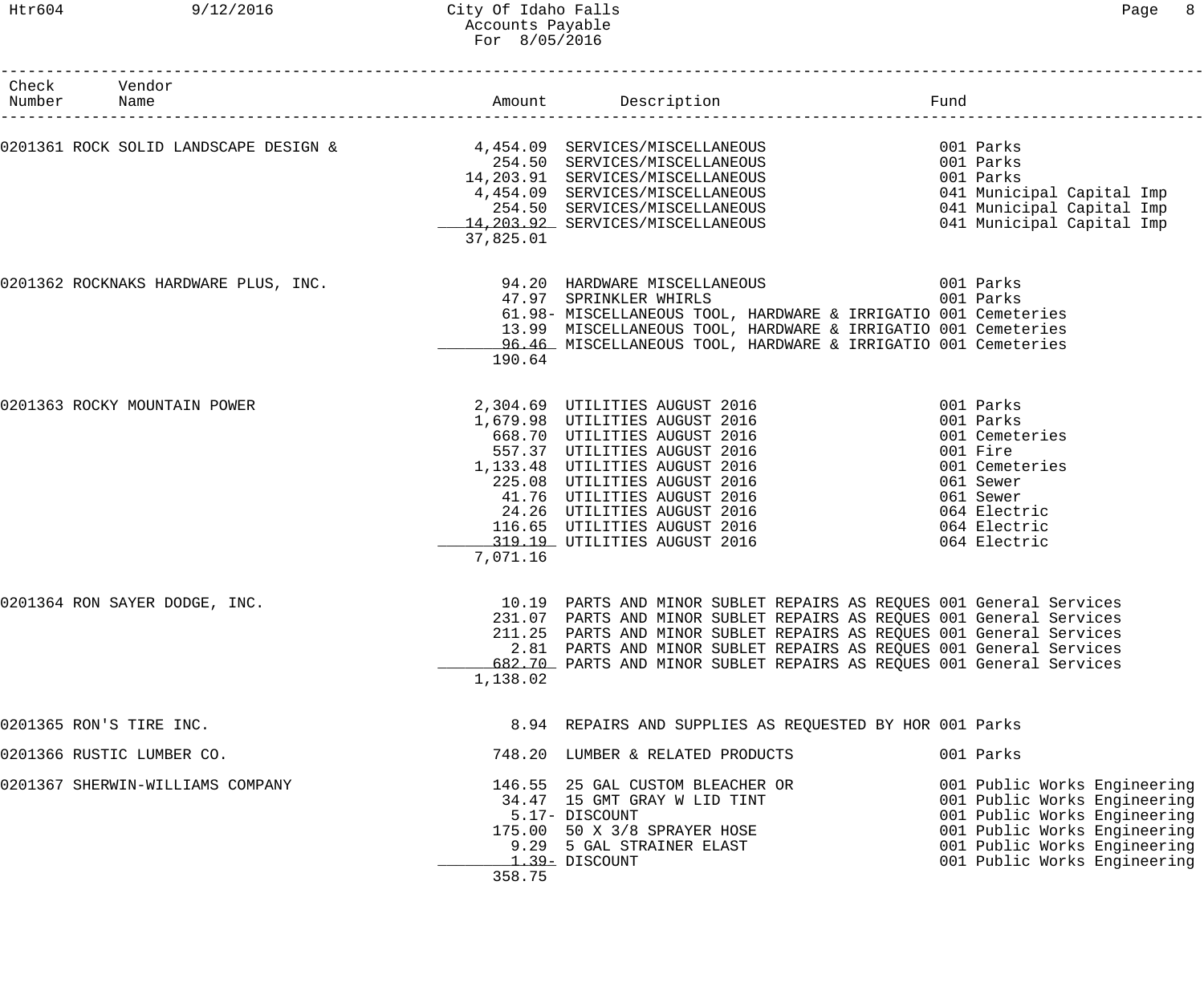|                                                                                                   | ACCOUNTS Payable<br>For 8/05/2016 |                                                                                                                                                                                                                                                                                                                                                                                                                                         |                                     |               |  |
|---------------------------------------------------------------------------------------------------|-----------------------------------|-----------------------------------------------------------------------------------------------------------------------------------------------------------------------------------------------------------------------------------------------------------------------------------------------------------------------------------------------------------------------------------------------------------------------------------------|-------------------------------------|---------------|--|
| Check Vendor<br>Number Name                                                                       |                                   |                                                                                                                                                                                                                                                                                                                                                                                                                                         |                                     |               |  |
| 0201368 STATE OF ID FED SURPLUS PROP 698.50 FIRE DEPARTMENT MISC.                                 |                                   |                                                                                                                                                                                                                                                                                                                                                                                                                                         |                                     | 063 Ambulance |  |
| 0201369 STATE TRAILER SUPPLY                                                                      |                                   | 11.68 PARTS AS REQUESTED BY CITY OF IDAHO FALL 001 General Services                                                                                                                                                                                                                                                                                                                                                                     |                                     |               |  |
| 0201370 T-O ENGINEERS                                                                             |                                   | 11,129.60 PROFESSIONAL/PERSONAL SRV                                                                                                                                                                                                                                                                                                                                                                                                     |                                     | 060 Airport   |  |
| 0201371 TEREX UTILITIES, INC.                                                                     |                                   | 295.00 PARTS AND MINOR SUBLET REPAIRS AS REQUES 001 General Services                                                                                                                                                                                                                                                                                                                                                                    |                                     |               |  |
| 0201372 TETON MICROBIOLOGY LAB                                                                    |                                   | 270.00 LABORATORY ANALYSIS FOR WATER SAMPLES 061 Water                                                                                                                                                                                                                                                                                                                                                                                  |                                     |               |  |
| 0201373 THOMSON REUTERS WEST                                                                      | 713.31                            | 113.33 MONTHLY WESTLAW SUBSCRIPTION AND BOOKS F 001 City Prosecuting Attorney<br>599.98 MONTHLY WESTLAW SUBSCRIPTION AND BOOKS F 001 City Prosecuting Attorney                                                                                                                                                                                                                                                                          |                                     |               |  |
| 0201374 TURF EQUIP & IRRIGATION, INC.                                                             | 500.53                            | 150.00 TURF DC PARTS AS REQUESTED BY CITY OF IF 001 General Services<br>11.99 TURF DC PARTS AS REQUESTED BY CITY OF IF 001 General Services<br>321.14 TURF DC PARTS AS REQUESTED BY CITY OF IF 001 General Services<br>17.40 TURF DC PARTS AS REQUESTED BY CITY OF IF 001 General Services                                                                                                                                              |                                     |               |  |
| 0201375 U-HAUL INTERNATIONAL INC.                                                                 | 88.70                             | 48.16 PROPANE AS NEEDED FOR EQUIPMENT AND SHOP 001 General Services<br>40.54 PROPANE AS NEEDED FOR EQUIPMENT AND SHOP 001 General Services                                                                                                                                                                                                                                                                                              |                                     |               |  |
| 0201376 VALLEY OFFICE SYSTEMS                                                                     |                                   | 4,325.00 OFFICE MACHINES & ACCESS. 001 Treasurer                                                                                                                                                                                                                                                                                                                                                                                        |                                     |               |  |
| 0201377 WACKERLI AUTO CENTER                                                                      |                                   | 50.61 PARTS AS REQUESTED BY CITY OF IDAHO FALL 001 General Services                                                                                                                                                                                                                                                                                                                                                                     |                                     |               |  |
| 0201378 WITTMAN ENTERPRISES, LLC 11,374.83 MONTHLY CHARGES FOR AMBULANCE BILLING SE 063 Ambulance |                                   |                                                                                                                                                                                                                                                                                                                                                                                                                                         |                                     |               |  |
| 0201379 WRISTBANDS ID BANDS                                                                       | 145.80                            | 27.87 FREIGHT<br>64.96 OFFICE SUPPLIES, GENERAL<br>52.97 PRINTING                                                                                                                                                                                                                                                                                                                                                                       | 001 Parks<br>001 Parks<br>001 Parks |               |  |
| 0201380 ZIP PRINT                                                                                 | 43.25                             | 32.75 PHOTOCOPIES AND POSTERS AS NEEDED BY AQU 011 Recreation<br>10.50 PHOTOCOPIES AND POSTERS AS NEEDED BY AOU 011 Recreation                                                                                                                                                                                                                                                                                                          |                                     |               |  |
| 0201381 2M COMPANY, INC.                                                                          |                                   | 132.00- REPAIRS AND SUPPLIES AS REQUESTED BY PAR 001 Parks<br>459.29 REPAIRS AND SUPPLIES AS REQUESTED BY PAR 001 Parks<br>148.41 REPAIRS AND SUPPLIES AS REQUESTED BY PAR 001 Parks<br>32.40 REPAIRS AND SUPPLIES AS REQUESTED BY PAR 001 Parks<br>157.78 REPAIRS AND SUPPLIES AS REQUESTED BY PAR 001 Parks<br>488.89 REPAIRS AND SUPPLIES AS REQUESTED BY PAR 001 Parks<br>232.56 REPAIRS AND SUPPLIES AS REQUESTED BY PAR 001 Parks |                                     |               |  |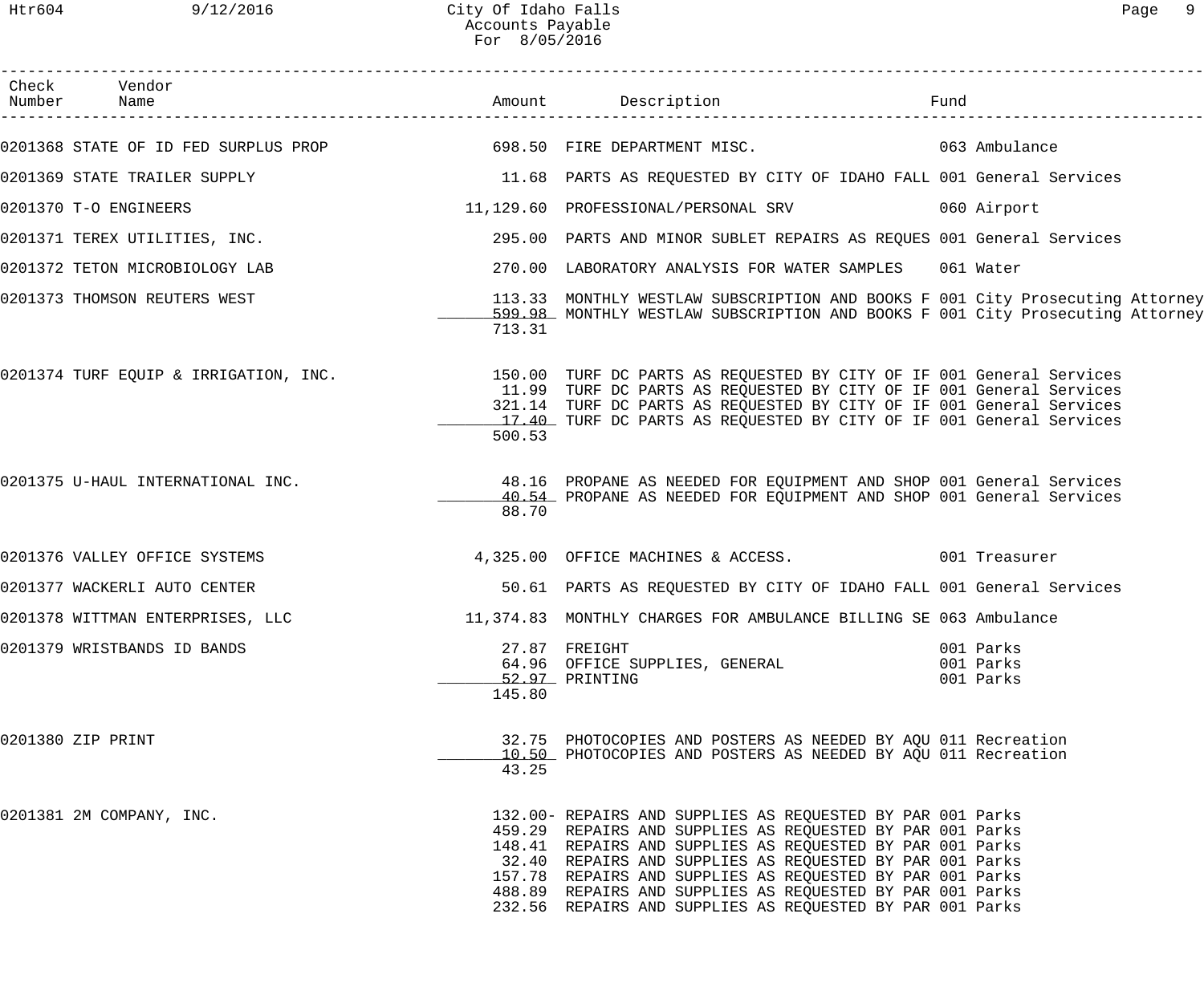|                 |                          | $\frac{1}{2}$ $\frac{1}{2}$ $\frac{1}{2}$ $\frac{1}{2}$ $\frac{1}{2}$ $\frac{1}{2}$ $\frac{1}{2}$ $\frac{1}{2}$ $\frac{1}{2}$ $\frac{1}{2}$ $\frac{1}{2}$ $\frac{1}{2}$ $\frac{1}{2}$ $\frac{1}{2}$ $\frac{1}{2}$ $\frac{1}{2}$ $\frac{1}{2}$ $\frac{1}{2}$ $\frac{1}{2}$ $\frac{1}{2}$ $\frac{1}{2}$ $\frac{1}{2}$ |             |                                                                                                                       |  |
|-----------------|--------------------------|---------------------------------------------------------------------------------------------------------------------------------------------------------------------------------------------------------------------------------------------------------------------------------------------------------------------|-------------|-----------------------------------------------------------------------------------------------------------------------|--|
| Check<br>Number | Vendor<br>Name           | Amount                                                                                                                                                                                                                                                                                                              | Description | Fund                                                                                                                  |  |
|                 | 0201381 2M COMPANY, INC. | 1,815.32                                                                                                                                                                                                                                                                                                            |             | 90.72 REPAIRS AND SUPPLIES AS REQUESTED BY PAR 001 Parks<br>337.27 REPAIRS AND SUPPLIES AS REQUESTED BY PAR 001 Parks |  |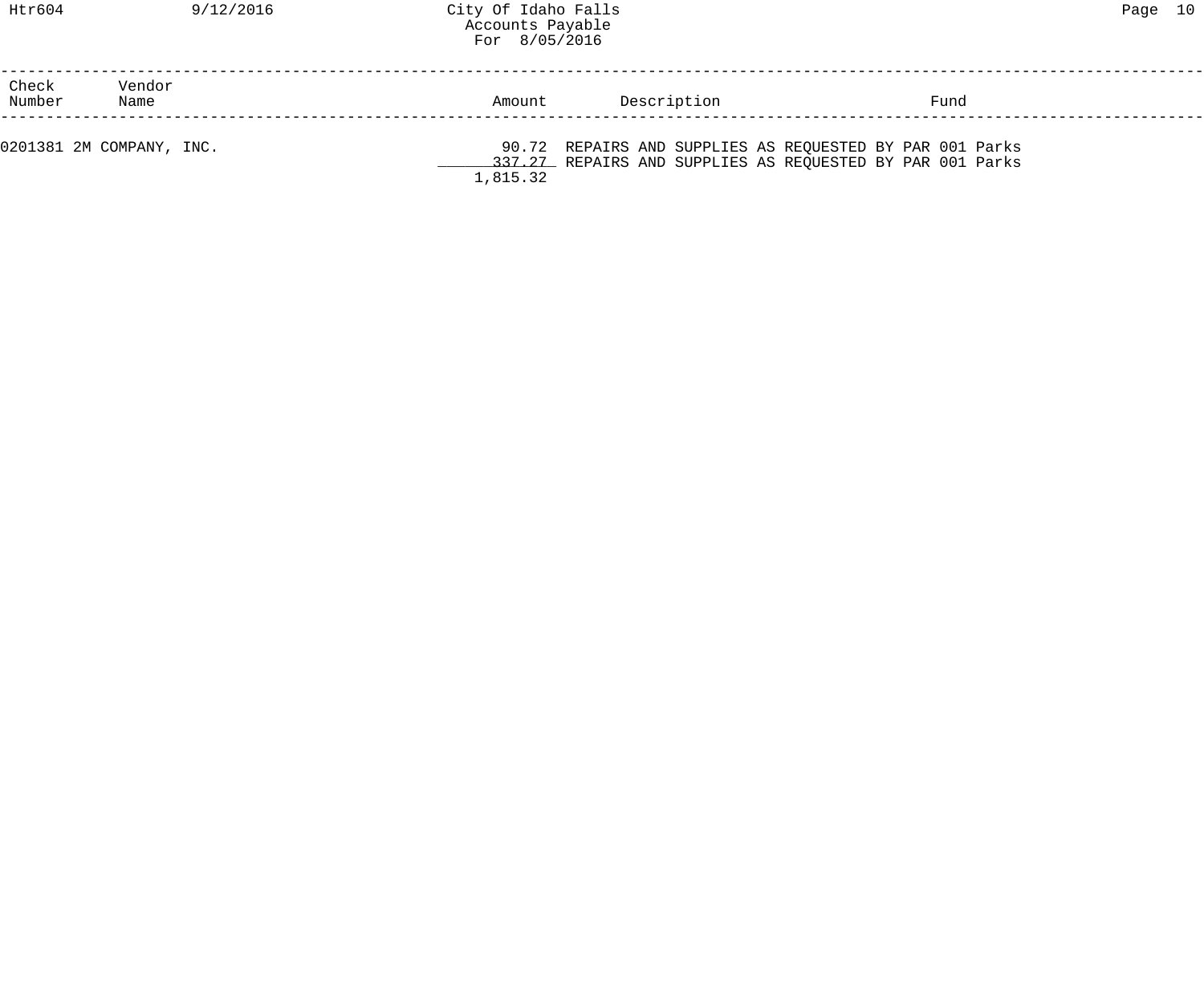Htr604 9/12/2016 City Of Idaho Falls Page 11 Accounts Payable For 8/12/2016

| Check Vendor<br>Number Name           |                        |                                                                                                                                                                                                                                                                                                                                                                                         | Fund                           |
|---------------------------------------|------------------------|-----------------------------------------------------------------------------------------------------------------------------------------------------------------------------------------------------------------------------------------------------------------------------------------------------------------------------------------------------------------------------------------|--------------------------------|
|                                       |                        | 0201382 A-CORE OF IDAHO, INC.                               375.00 SERVICES/MISCELLANEOUS                   001 General Services                                                                                                                                                                                                                                                        |                                |
| 0201383 A-1 RENTAL, INC.              | 96.70 RENTAL<br>161.70 | 65.00 PORT-A-POTTY SERVICE FOR SAND CREEK GOLF 018 Golf Courses                                                                                                                                                                                                                                                                                                                         | 011 Recreation                 |
| 0201384 ACOM SOLUTIONS, INC.          |                        | 1,699.00 SOFTWARE ANNL RENEW/F1343 6001 Data Processing                                                                                                                                                                                                                                                                                                                                 |                                |
| 0201385 ACUSHNET COMPANY              | 1,778.94               | 890.78 INVENTORY AS NEEDED BY SAND CREEK GOLF C 018 Golf Courses<br>888.16 INVENTORY AS REQUESTED BY PINECREST GOLF 018 Golf Courses                                                                                                                                                                                                                                                    |                                |
| 0201386 AIRGAS USA, LLC               | 601.06                 | 28.66 NITROGEN AND HAZMAT CHARG 6001 General Services<br>156.57 PURCHASE OF OXYGEN SUPPLIES FOR CITY AMB 063 Ambulance<br>22.50 PURCHASE OF OXYGEN SUPPLIES FOR CITY AMB 063 Ambulance<br>140.99 PURCHASE OF OXYGEN SUPPLIES FOR CITY AMB 063 Ambulance<br>247.84 PURCHASE OF OXYGEN SUPPLIES FOR CITY AMB 063 Ambulance<br>4.50 PURCHASE OF OXYGEN SUPPLIES FOR CITY AMB 063 Ambulance |                                |
| 0201387 ALL AMERICAN SPORTS           |                        | 60.00 EMBROIDERY ON SHIRTS                                                                                                                                                                                                                                                                                                                                                              | 018 Golf Courses               |
| 0201388 ALPHAGRAPHICS OF IDAHO FALLS  |                        | 326.00 PRINTING                                                                                                                                                                                                                                                                                                                                                                         | 001 City Prosecuting Attorney  |
|                                       | 280.97                 | 0201389 ALSCO (AMERICAN LINEN DIV) 31.44 WEEKLY DELIVERY AND CHANGE OUT OF ENTRAN 060 Airport<br>91.26 WEEKLY DELIVERY AND CHANGE OUT OF ENTRAN 060 Airport<br>47.60 LAUNDRY SERVICE FOR SEWER DEPARTMENT 061 Sewer<br>48.35 LAUNDRY SERVICE FOR SEWER DEPARTMENT 061 Sewer<br>2.32 CLOTHING & APPAREL                                                                                  | 064 Electric                   |
| 0201390 AMERICAN CONSTRUCTION SUPPLY  | 16,500.00 CONCRETE     |                                                                                                                                                                                                                                                                                                                                                                                         | 010 Streets                    |
| 0201391 AMERICAN PUBLIC POWER ASSOC.  |                        | 24,983.45 MEMBERSHIPS                                                                                                                                                                                                                                                                                                                                                                   | 064 Electric                   |
| 0201392 ANIXTER INC.                  |                        | 4,527.75 TRANSFORMERS                                                                                                                                                                                                                                                                                                                                                                   | 064                            |
| 0201393 ARCHITECTURAL BUILDING SUPPLY | 509.00                 | 185.00 MISCELLANEOUS PURCHASES AS REQUESTED BY 001 General Services<br>324.00 MISCELLANEOUS PURCHASES AS REQUESTED BY 001 General Services                                                                                                                                                                                                                                              |                                |
| 0201394 ARROW INTERNATIONAL INC.      | 2,243.06               | 2,231.40 AMBULANCE SUPPLIES<br>$11.66$ FREIGHT                                                                                                                                                                                                                                                                                                                                          | 063 Ambulance<br>063 Ambulance |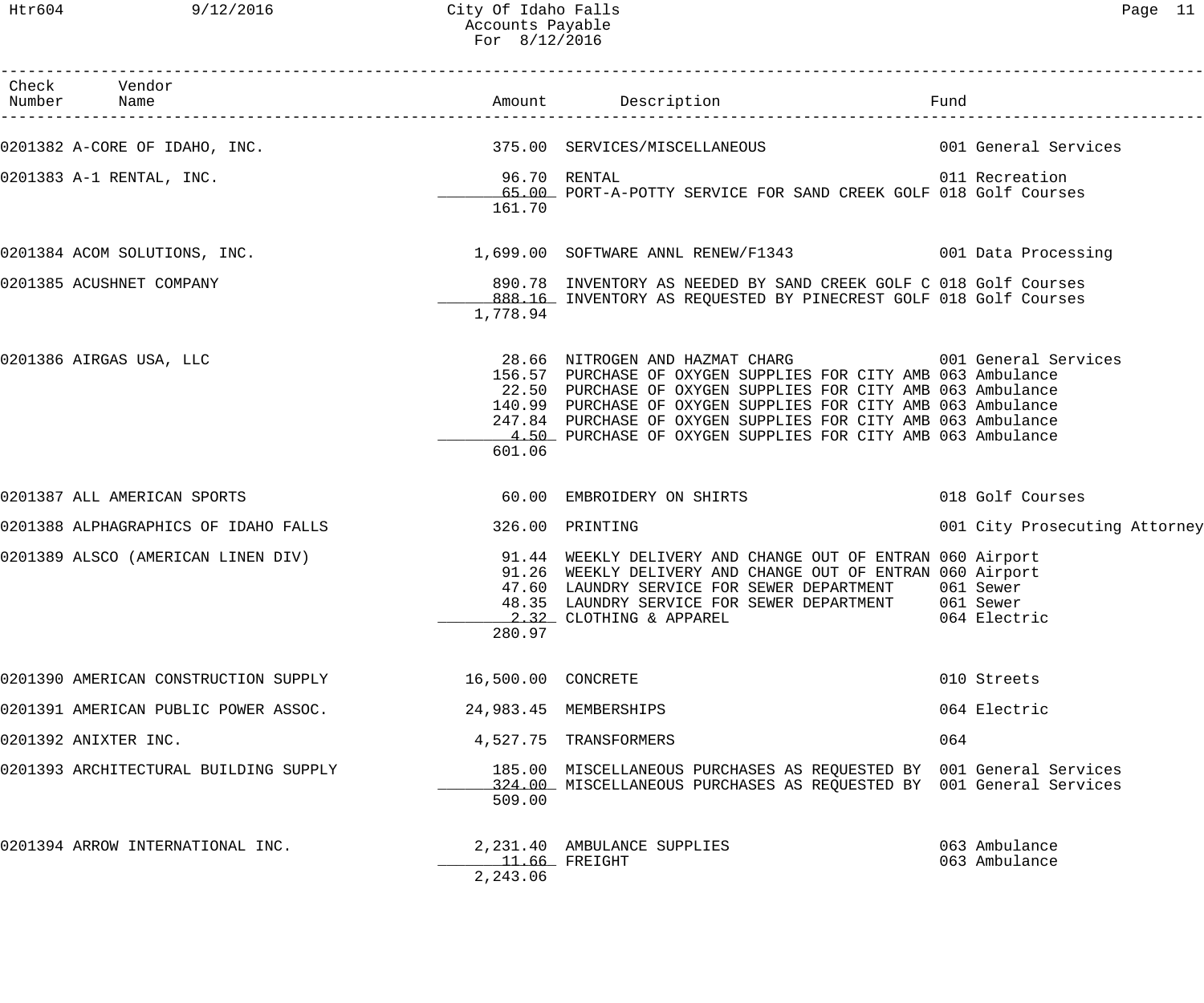| Check Vendor<br>Number Name                                                             |             |                                                                                                                                                                                                                                                                     |                              |
|-----------------------------------------------------------------------------------------|-------------|---------------------------------------------------------------------------------------------------------------------------------------------------------------------------------------------------------------------------------------------------------------------|------------------------------|
|                                                                                         | 675.63      |                                                                                                                                                                                                                                                                     |                              |
| 0201396 AUTOMOTIVE TRAINING AUTHORITY 418.00 TRAINING-PERSONNEL                         |             |                                                                                                                                                                                                                                                                     | 001 General Services         |
| 0201397 BAIRD, JEFF                                                                     |             | 120.00 CONTRACTED OFFICIALS                                                                                                                                                                                                                                         | 011 Recreation               |
| 0201398 BALL STORAGE & ICE, LLC                                                         | 125.00 FOOD |                                                                                                                                                                                                                                                                     | 064 Electric                 |
| 0201399 BARR, BRANDON                                                                   |             | 754.00 CONTRACTED OFFICIALS                                                                                                                                                                                                                                         | 011 Recreation               |
| 0201400 BASLER ELECTRIC COMPANY 29,964.14 PROFESSIONAL/PERSONAL SRV                     |             |                                                                                                                                                                                                                                                                     | 064 Electric                 |
| 0201401 BERRY, RICHARD                                                                  |             | 350.00 CONTRACTED OFFICIALS                                                                                                                                                                                                                                         | 011 Recreation               |
| 0201402 BESERIS, TIM                                                                    |             | 600.00 CONTRACTED OFFICIALS                                                                                                                                                                                                                                         | 011 Recreation               |
| 0201403 BILL ARSENAULT                                                                  |             | 150.68 REIMBUR SUPPLIES WILDFIRE                                                                                                                                                                                                                                    | 063 Ambulance                |
| 0201404 BLACK CANYON TROUT FARM, INC.<br>2,800.00 ELEC/IF POWER (2,800.00 ELEC/IF POWER | 5,600.00    |                                                                                                                                                                                                                                                                     | 064 Electric<br>064 Electric |
|                                                                                         |             | 0201405 BLACK CLOVER USA, LLC (267.68) INVENTORY AS REQUESTED BY PINECREST GOLF 018 Golf Courses                                                                                                                                                                    |                              |
| 0201406 BME FIREFIGHTER SUPPLY, LLC 2,160.00 CLOTHING & APPAREL                         |             |                                                                                                                                                                                                                                                                     | 001 Fire                     |
|                                                                                         |             | 0201407 BONNEVILLE COUNTY SHERIFF 40,295.67 COMPUTERS, DP/WORD PROC. 0001 Police                                                                                                                                                                                    |                              |
|                                                                                         |             | 0201408 BONNEVILLE INDUSTRIAL SUPPLY 18.58 MISCELLANEOUS PURCHASES AS REQUIRED BY S 061 Sewer                                                                                                                                                                       |                              |
| 0201409 BORG, DAVE                                                                      |             | 180.00 CONTRACTED OFFICIALS                                                                                                                                                                                                                                         | 011 Recreation               |
| 0201410 BRADLEY ENGINEERING/CHARTERED                                                   |             | 440.00 PROFESSIONAL/PERSONAL SRV                                                                                                                                                                                                                                    | 001 Parks                    |
| 0201411 BRADY INDUSTRIES LLC                                                            |             | 79.26 CUSTODIAL SUPPLIES/EQUIP                                                                                                                                                                                                                                      | 064 Electric                 |
| 0201412 BRIAN VINCE ANDERSON                                                            |             | 111.50 REIMBURSE CDL TESTING                                                                                                                                                                                                                                        | 001 General Services         |
| 0201413 BROWN, TRACY                                                                    |             | 100.00 CONTRACTED OFFICIALS                                                                                                                                                                                                                                         | 011 Recreation               |
| 0201414 BUDGET YARDSCAPING                                                              |             | 7,174.00 SERVICES/MISCELLANEOUS                                                                                                                                                                                                                                     | 064 Electric                 |
| 0201415 BURNS CONCRETE, INC.                                                            |             | 375.00 5 FULL BLOCKS @ 75.00 EA 6001 Parks<br>90.00 CONCRETE DELIVERY AND SMALL POURS AS REQ 001 Parks<br>103.28 CONCRETE DELIVERY AND SMALL POURS AS REQ 001 Parks<br>105.00 CONCRETE DELIVERY AND SMALL POURS AS REQ 001 Parks<br>56.00 TUB CEMENT, FIBERMESH 150 | 061 Sewer                    |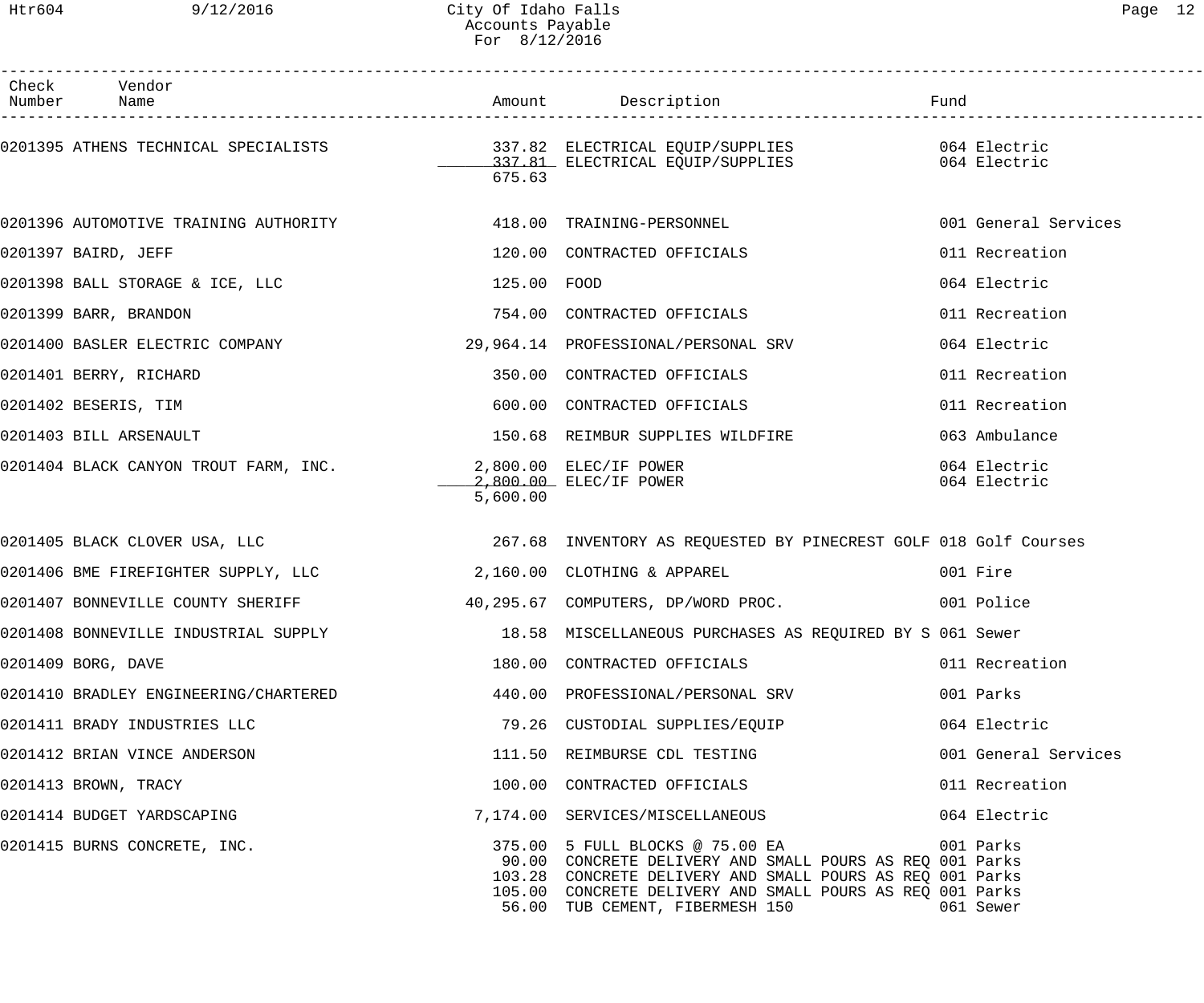Htr604 9/12/2016 City Of Idaho Falls Page 13 Accounts Payable For 8/12/2016

| Check Vendor<br>Number Name                                                                                            |                                                    |                                                                                                                                             |                                 |
|------------------------------------------------------------------------------------------------------------------------|----------------------------------------------------|---------------------------------------------------------------------------------------------------------------------------------------------|---------------------------------|
|                                                                                                                        | 729.28                                             |                                                                                                                                             |                                 |
| 0201416 BUTTARS, BERK                                                                                                  |                                                    | 198.00 CONTRACTED OFFICIALS 6011 Recreation                                                                                                 |                                 |
| 0201417 C & B OPERATIONS, LLC                                                                                          | 628.63                                             | 602.65 PARTS AND MINOR SUBLET REAPIRS AS REQUES 001 General Services<br>25.98 PARTS AND MINOR SUBLET REAPIRS AS REQUES 001 General Services |                                 |
|                                                                                                                        |                                                    |                                                                                                                                             |                                 |
| 0201419 CALLBACK STAFFING SOLUTIONS LLC 227.74 SERVICES FOR STAFFING PROGRAM FOR FIRE D 063 Ambulance                  |                                                    |                                                                                                                                             |                                 |
| 0201420 CELLCO PARTNERSHIP                                                                                             |                                                    | 171.00 VEHICLE AND EQUIP. MAINT. 4001 General Services                                                                                      |                                 |
| 0201421 CLEARESULT CONSULTING, INC. 2,926.00 TRAINING-PERSONNEL                                                        |                                                    |                                                                                                                                             | 064 Electric                    |
| 0201422 COBRA PUMA GOLF, INC.                                                                                          |                                                    | 1,238.76 INVENTORY AS REQUESTED BY PINECREST GOLF 018 Golf Courses                                                                          |                                 |
| 0201423 CODALE ELECTRIC SUPPLY, INC.                                                                                   | 114.80 HARDWARE<br>3,989.68                        | 228.30 FIBER OPTIC MATERIAL<br>835.20 HARDWARE<br>2,624.54 CONDUCTOR<br>186.84 HARDWARE                                                     | 064<br>064<br>064<br>064<br>064 |
| 0201424 COLSON SIGNS                                                                                                   |                                                    | 1,840.00 AUTO/TRK MAINT/ACCESS.                                                                                                             | 063 Ambulance                   |
| 0201425 CONTRERAS, ALEXIS                                                                                              |                                                    | 119.00 CONTRACTED OFFICIALS                                                                                                                 | 011 Recreation                  |
| 0201426 CULLIGAN WATER CONDITIONING                                                                                    |                                                    | 71.00 WATER SOFTENER RENTAL FOR CEMETERY DEPAR 001 Cemeteries                                                                               |                                 |
| 0201427 CURTIS, BENJAMIN                                                                                               |                                                    | 132.00 CONTRACTED OFFICIALS                                                                                                                 | 011 Recreation                  |
| 0201428 CWS SOLUTION/MACKAY MITCHELL                                                                                   | 1,394.25 PRINTING<br>4,022.70 PRINTING<br>5,416.95 |                                                                                                                                             | 001 Treasurer<br>001 Treasurer  |
| 0201429 DAVEY TREE SURGERY COMPANY 25,285.15 CONSTRUCTION JOB/CONTRACT 664 Electric                                    |                                                    |                                                                                                                                             |                                 |
| 0201430 DAWSON, JAKE                                                                                                   |                                                    | 153.00 CONTRACTED OFFICIALS                                                                                                                 | 011 Recreation                  |
| 0201431 DC ELECTRIC, INC.                                                                                              |                                                    | 130.00 MAINTENANCE AS REQUESTED BY AIRPORT MAIN 060 Airport                                                                                 |                                 |
| 0201432 DEVELOPMENT WORKSHOP, INC. 6,380.00 JANITORIAL SERVICES FOR CITY BUILDINGS 001 General Services                |                                                    |                                                                                                                                             |                                 |
| 0201433 DIRECT AUTOMOTIVE DISTRIBUTING THE REALLY 214.82 PARTS AS REQUESTED BY CITY OF IDAHO FALL 001 General Services |                                                    | 70.00- PARTS AS REQUESTED BY CITY OF IDAHO FALL 001 General Services                                                                        |                                 |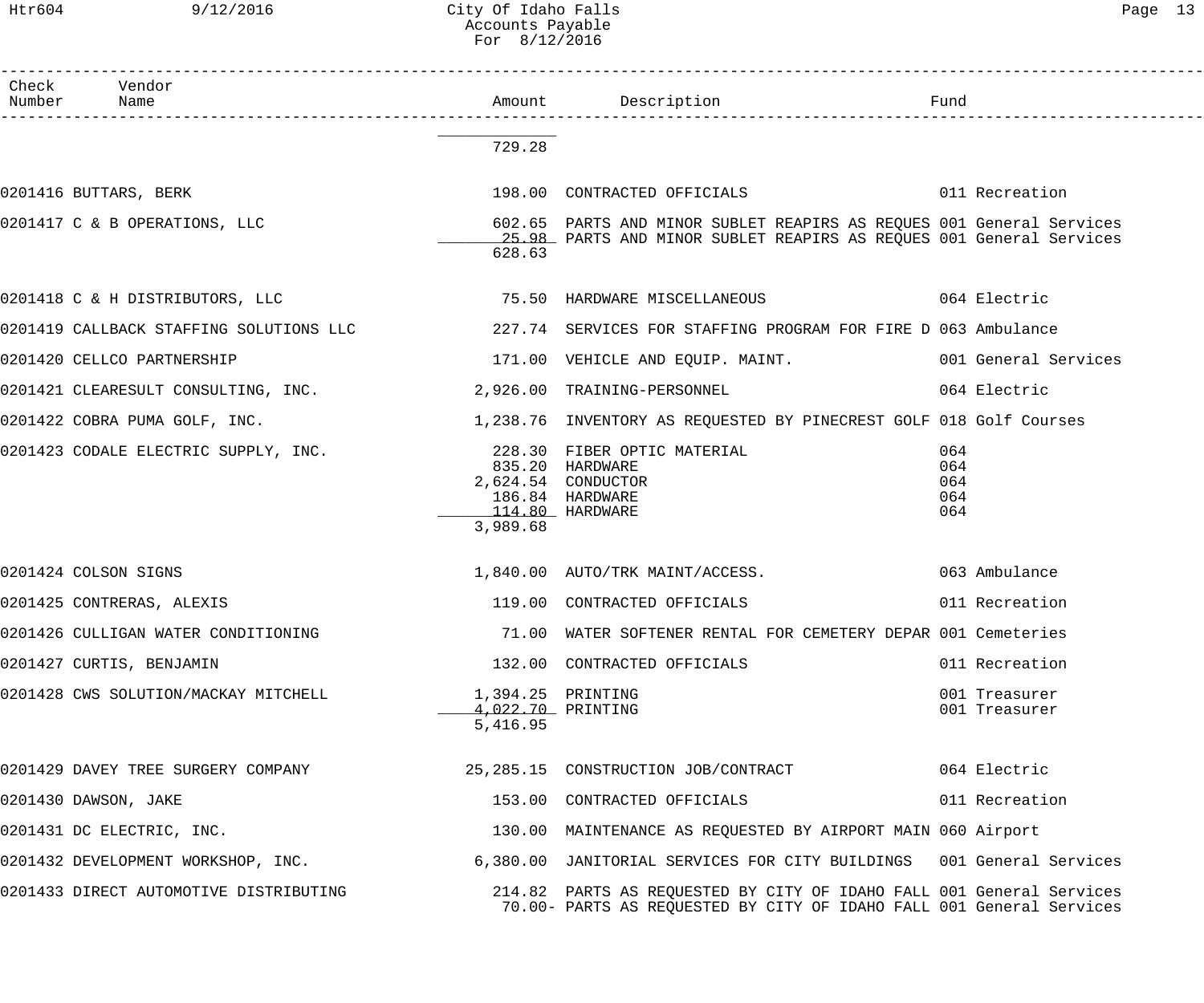# Htr604 9/12/2016 City Of Idaho Falls Page 14 Accounts Payable For 8/12/2016

| Check Vendor<br>Number | Name                                   |          |                                                                                                                                                                                                                                                                   | Fund                                                                                         |
|------------------------|----------------------------------------|----------|-------------------------------------------------------------------------------------------------------------------------------------------------------------------------------------------------------------------------------------------------------------------|----------------------------------------------------------------------------------------------|
|                        |                                        |          |                                                                                                                                                                                                                                                                   |                                                                                              |
|                        |                                        | 144.82   |                                                                                                                                                                                                                                                                   |                                                                                              |
| 0201434 DISH NETWORK   |                                        |          | 117.03 MONTHLY CABLE BILLS FOR THE AIRPORT                                                                                                                                                                                                                        | 060 Airport                                                                                  |
| 0201435 DYNA SYSTEMS   |                                        | 1,344.53 | 474.76 HARDWARE MISCELLANEOUS<br>248.44 HARDWARE MISCELLANEOUS 664 Electric<br>254.70 HARDWARE MISCELLANEOUS 664 Electric<br>250.58 HARDWARE MISCELLANEOUS 6064 Electric<br>104.06 HARDWARE MISCELLANEOUS 64 Electric<br>11.99 HARDWARE MISCELLANEOUS 64 Electric | 064 Electric                                                                                 |
|                        |                                        | 451.44   | 0201436 EAGLE ROCK HYDRAULIC SERVICE 352.54 PARTS AND HYDRAULIC REPAIRS AS REQUESTED 001 General Services<br>98.90 PARTS AND HYDRAULIC REPAIRS AS REOUESTED 001 General Services                                                                                  |                                                                                              |
|                        |                                        | 408.86   | 0201437 EDGE CONSTRUCTION SUPPLY, INC. 137.60 HUSQVARNA QH5 G/P BLADE 60 1 Water<br>271.26 CLOTHING & APPAREL 064 Electr                                                                                                                                          | 064 Electric                                                                                 |
|                        | 0201438 ELECTRIC MOTOR SERVICE COMPANY | 591.00   | 249.00 PUMP REPAIRS AS REQUESTED BY THE SEWER D 061 Sewer<br>342.00 PUMP REPAIRS AS REQUESTED BY THE SEWER D 061 Sewer                                                                                                                                            |                                                                                              |
|                        | 0201439 ELKINS, MICHAEL                |          |                                                                                                                                                                                                                                                                   |                                                                                              |
|                        | 0201440 ENERGY LABORATORIES, INC.      | 590.00   | 140.00 LABORATORY ANALYSIS AT WASTEWATER TREATM 061 Sewer<br>450.00 LABORATORY ANALYSIS AT WASTEWATER TREATM 061 Sewer                                                                                                                                            |                                                                                              |
|                        | 0201441 ENVIRO-CLEAN GROUP, INC.       |          | 255.00 EQ REPAIR AND MAINT                                                                                                                                                                                                                                        | 001                                                                                          |
|                        | 0201442 EVCO HOUSE OF HOSE - IDAHO     | 132.22   | 55.78 PARTS AS REQUESTED BY CITY OF IDAHO FALL 001 General Services<br>20.41 PARTS AS REQUESTED BY CITY OF IDAHO FALL 001 General Services<br>56.03 PARTS AS REQUESTED BY CITY OF IDAHO FALL 001 General Services                                                 |                                                                                              |
|                        | 0201443 EZ-LINER INDUSTRIES            | 509.86   | 195.96 EQ REPAIR AND MAINT<br>16.12 FREIGHT<br>276.71 EQ REPAIR AND MAINT<br>21.07 FREIGHT                                                                                                                                                                        | 001 General Services<br>001 General Services<br>001 General Services<br>001 General Services |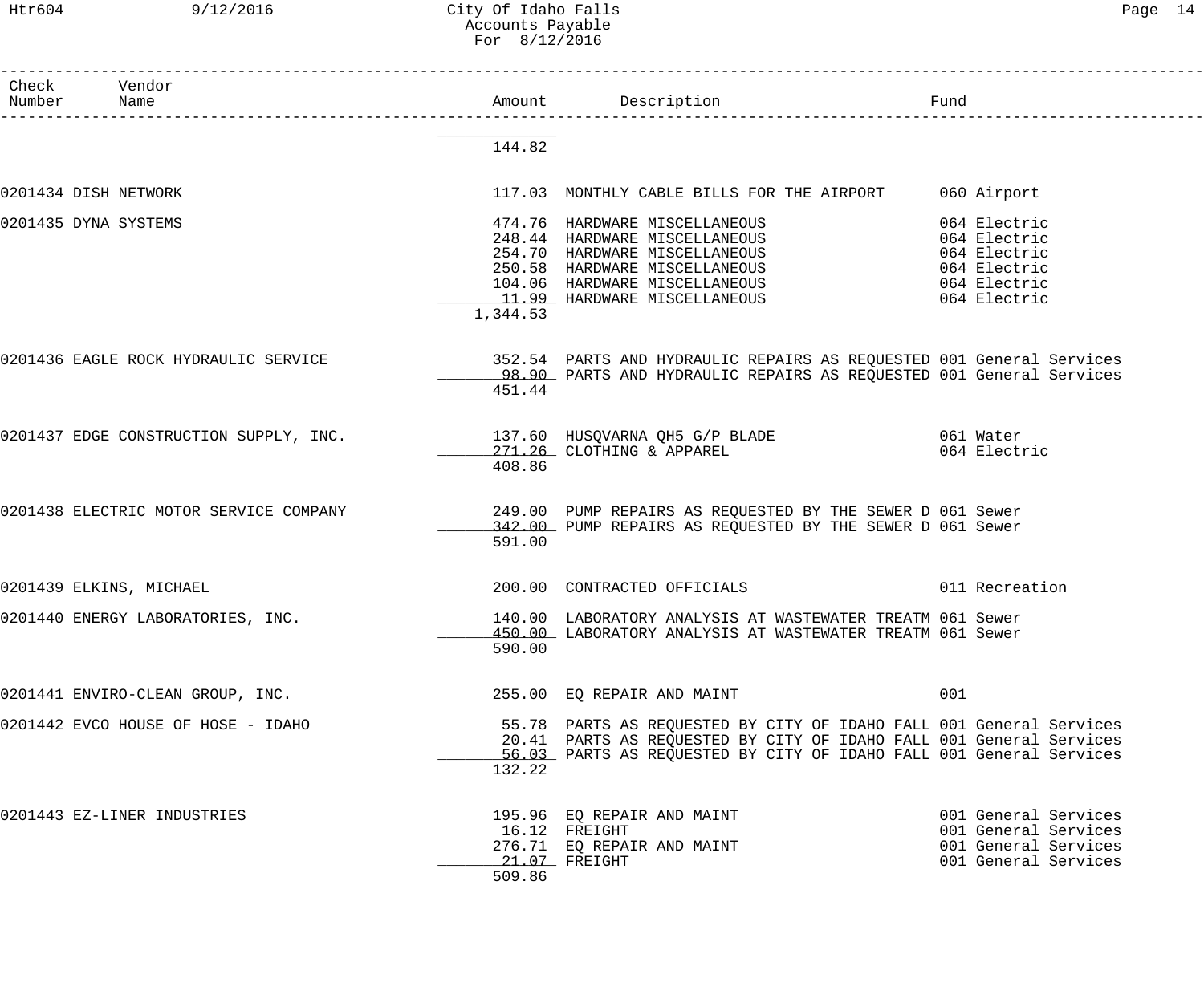# Htr604 9/12/2016 City Of Idaho Falls Page 15 Accounts Payable For 8/12/2016

| Check Vendor<br>Number Name                                                                                                                                                        |           |                                                                                                                                                                                                                                                                                                                                                                      |                                                                                                                         |
|------------------------------------------------------------------------------------------------------------------------------------------------------------------------------------|-----------|----------------------------------------------------------------------------------------------------------------------------------------------------------------------------------------------------------------------------------------------------------------------------------------------------------------------------------------------------------------------|-------------------------------------------------------------------------------------------------------------------------|
| 0201444 FALLS PLUMBING SUPPLY, INC.                                 56.74 PVC PIPE, CLIP CAPS, CEME           001 Parks<br>3.72 REPAIRS AND SUPPLIES AS REQUESTED BY FOR 001 Parks | 296.57    | 119.72 REPAIRS AND SUPPLIES AS REQUESTED BY PAR 001 Parks<br>70.59 REPAIRS AND SUPPLIES AS REQUESTED BY PAR 001 Parks<br>4.04 1/4 PT PVC HOTWELD CEMENT<br>4.13 1/4 PT PVC PRIMER PURPLE<br>14.21 CUTTER PC<br>4.86 3/4 X CLOSE BRASS NIPPLE<br>6.84 3/4 BRASS ST 90<br>11.72 3/8 X 3/4 COMP X FIP UNIO<br>061 Water<br>11.72 3/8 X 3/4 COMP X FIP UNIO<br>061 Water |                                                                                                                         |
| 0201445 FALLS WATER COMPANY                                                                                                                                                        |           | 75.45 WATER SERVICE FOR FIRE STATION #2 001 Fire                                                                                                                                                                                                                                                                                                                     |                                                                                                                         |
| 0201446 FARRER, TOM                                                                                                                                                                |           | 272.00 CONTRACTED OFFICIALS                                                                                                                                                                                                                                                                                                                                          | 011 Recreation                                                                                                          |
| 0201447 FEDERAL EXPRESS CORP                                                                                                                                                       | 2,293.74  | 57.27 EXPRESS MAIL/JUNE 2016<br>38.73 EXPRESS MAIL/JUNE 2016<br>24.53 EXPRESS MAIL/JULY 2016<br>190.36 EXPRESS MAIL/JUNE 2016<br>8.26 EXPRESS MAIL/JUNE 2016<br>28.39 EXPRESS MAIL/JULY 2016<br>1,946.20 EXPRESS MAIL/JULY 2016                                                                                                                                      | 001 Public Works Engineering<br>001 Non Departmental<br>001 Parks<br>001 Parks<br>001 Parks<br>060 Airport<br>061 Sewer |
| 0201448 FERGUSON ENTERPRISES, INC.                        53.74 AIR FILTERS 18 X 18 X 1                 001 General Services                                                       | 216.09    | 162.35 BATTERY CHARGER                                                                                                                                                                                                                                                                                                                                               | 001 General Services                                                                                                    |
| 0201449 FINLEY ENGINEERING COMPANY, INC. 1,844.43 PROFESSIONAL/PERSONAL SRV 064 Electric                                                                                           |           |                                                                                                                                                                                                                                                                                                                                                                      |                                                                                                                         |
| 0201450 FIRST RESPONDERS                                                                                                                                                           |           | 418.00 POLICE EQUIP & SUPPLIES                                                                                                                                                                                                                                                                                                                                       | 001 Police                                                                                                              |
| 0201451 FIRST STREET WELDING, INC.                                                                                                                                                 | 13,764.09 | 6,166.44 EQUIPMENT-LRG & TURF<br>7,597.65 EQUIPMENT-LRG & TURF                                                                                                                                                                                                                                                                                                       | 001 Parks<br>014 Merf                                                                                                   |
| 0201452 FISHER'S TECHNOLOGY                                                                                                                                                        | 665.48    | 340.78 MAINTENANCE CONTRACT-EQ<br>81.18 MAINTENANCE CONTRACT-EQ<br>81.18 MAINTENANCE CONTRACT-EQ<br>32.47 MAINTENANCE CONTRACT-EQ<br>129.87 MAINTENANCE CONTRACT-EQ                                                                                                                                                                                                  | 064 Electric<br>064 Electric<br>064 Electric<br>064 Electric<br>064 Electric                                            |

0201453 FLEETPRIDE, INC. 22.55 PARTS AS REQUESTED BY CITY OF IDAHO FALL 001 General Services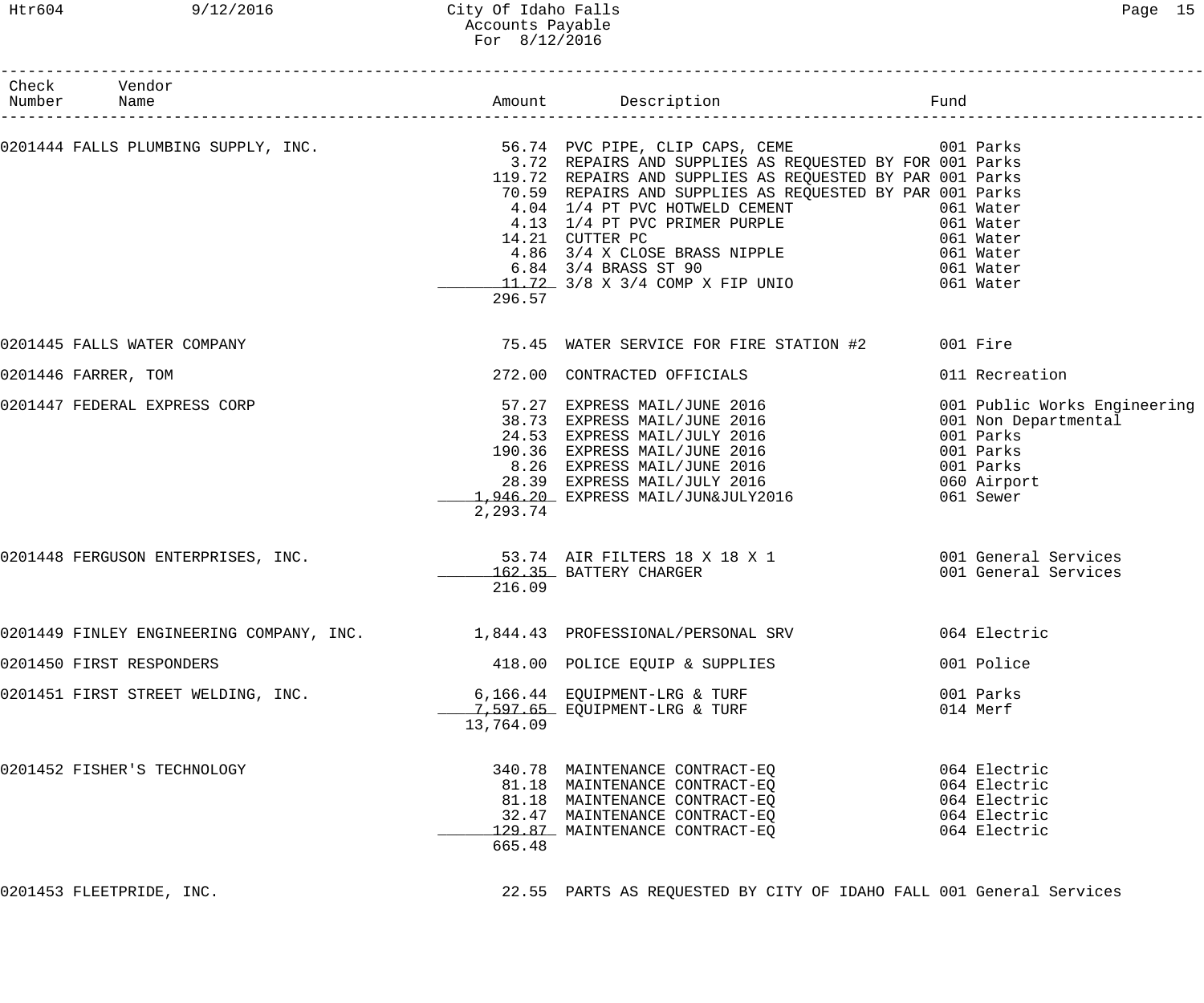| Check Vendor<br>Number Name                                                                              |          |                                                                                                                                                                                                                                                                                                                                                                           |                                             |
|----------------------------------------------------------------------------------------------------------|----------|---------------------------------------------------------------------------------------------------------------------------------------------------------------------------------------------------------------------------------------------------------------------------------------------------------------------------------------------------------------------------|---------------------------------------------|
| 0201454 FLIGHTVIEW, INC.                                                                                 |          | 1,100.00 PROFESSIONAL/PERSONAL SRV 060 Airport                                                                                                                                                                                                                                                                                                                            |                                             |
| 0201455 FLORATINE NORTHWEST, INC. 1,612.00 FERTILIZER/SOIL CONDITION 018 Golf Courses                    |          |                                                                                                                                                                                                                                                                                                                                                                           |                                             |
| 0201456 FOOD SERVICES OF AMERICA THE SERVICE SUPPLIES OF A SERVICES OF AMERICA SUPPLIES FOR ZO 001 Parks | 859.94   | 69.96- ANIMAL FOOD AND REQUIRED SUPPLIES FOR ZO 001 Parks<br>253.36 ANIMAL FOOD AND REQUIRED SUPPLIES FOR ZO 001 Parks<br>50.25 ANIMAL FOOD AND REQUIRED SUPPLIES FOR ZO 001 Parks<br>153.29 ANIMAL FOOD AND REQUIRED SUPPLIES FOR ZO 001 Parks<br>183.29 ANIMAL FOOD AND REQUIRED SUPPLIES FOR ZO 001 Parks<br>127.80 ANIMAL FOOD AND REQUIRED SUPPLIES FOR ZO 001 Parks |                                             |
| 0201457 FREIGHTLINER OF UTAH                                                                             | 203.99   | 136.15 PARTS AS REQUESTED BY CITY OF IDAHO FALL 001 General Services<br>19.84 PARTS AS REQUESTED BY CITY OF IDAHO FALL 001 General Services<br>37.11 PARTS AS REQUESTED BY CITY OF IDAHO FALL 001 General Services<br>10.89 PARTS AS REQUESTED BY CITY OF IDAHO FALL 001 General Services                                                                                 |                                             |
| 0201458 GEISLER GRAPHICS                                                                                 |          | 360.00 MENS SLOW PITCH SHIRTS                                                                                                                                                                                                                                                                                                                                             | 011 Recreation                              |
| 0201459 GODY, MARCOS                                                                                     |          | 220.00 CONTRACTED OFFICIALS                                                                                                                                                                                                                                                                                                                                               | 011 Recreation                              |
| 0201460 GREEN, KERRY                                                                                     |          | 350.00 CONTRACTED OFFICIALS                                                                                                                                                                                                                                                                                                                                               | 011 Recreation                              |
| 0201461 HACH COMPANY, INC.                                                                               |          | 2,733.01 LABORATORY EQUIP/MATERIAL                                                                                                                                                                                                                                                                                                                                        | 061 Sewer                                   |
| 0201462 HARRIS PUBLISHING                                                                                | 1,094.75 | 794.75 PROMOTION ITEMS<br>200.00 ELEC/IF POWER<br>100.00 ELEC/IF POWER                                                                                                                                                                                                                                                                                                    | 060 Airport<br>064 Electric<br>064 Electric |
| 0201463 HD SUPPLY WATERWORKS, LTD                                                                        |          | 7,947.00 MAIN LINE MATERIAL-WATER                                                                                                                                                                                                                                                                                                                                         | 061                                         |
| 0201464 HENDRICKSONS TOWING, INC.                                                                        |          | 125.00 TOW SERVICE - CITY VEHICLES AS REQUESTED 001 General Services                                                                                                                                                                                                                                                                                                      |                                             |
| 0201465 HEWLETT PACKARD COMPANY                                                                          |          | 1,593.66 COMPUTERS, DP/WORD PROC.                                                                                                                                                                                                                                                                                                                                         | 001 Treasurer                               |
| 0201466 HILL'S PET NUTRITION SALES, INC                                                                  |          | 37.90 SHIPPING CHARGES FOR DONATED ANIMAL FOOD 001 Police                                                                                                                                                                                                                                                                                                                 |                                             |
| 0201467 HOME DEPOT                                                                                       | 459.73   | 179.00 LADDER 10'<br>51.73 HINGES, SPRAY PAINT<br>229.00 MAKITA 18V COMPACT DRILL                                                                                                                                                                                                                                                                                         | 001 Parks<br>001 Parks<br>001 Parks         |
| 0201468 HOMER, RANDY                                                                                     |          | 886.00 CONTRACTED OFFICIALS                                                                                                                                                                                                                                                                                                                                               | 011 Recreation                              |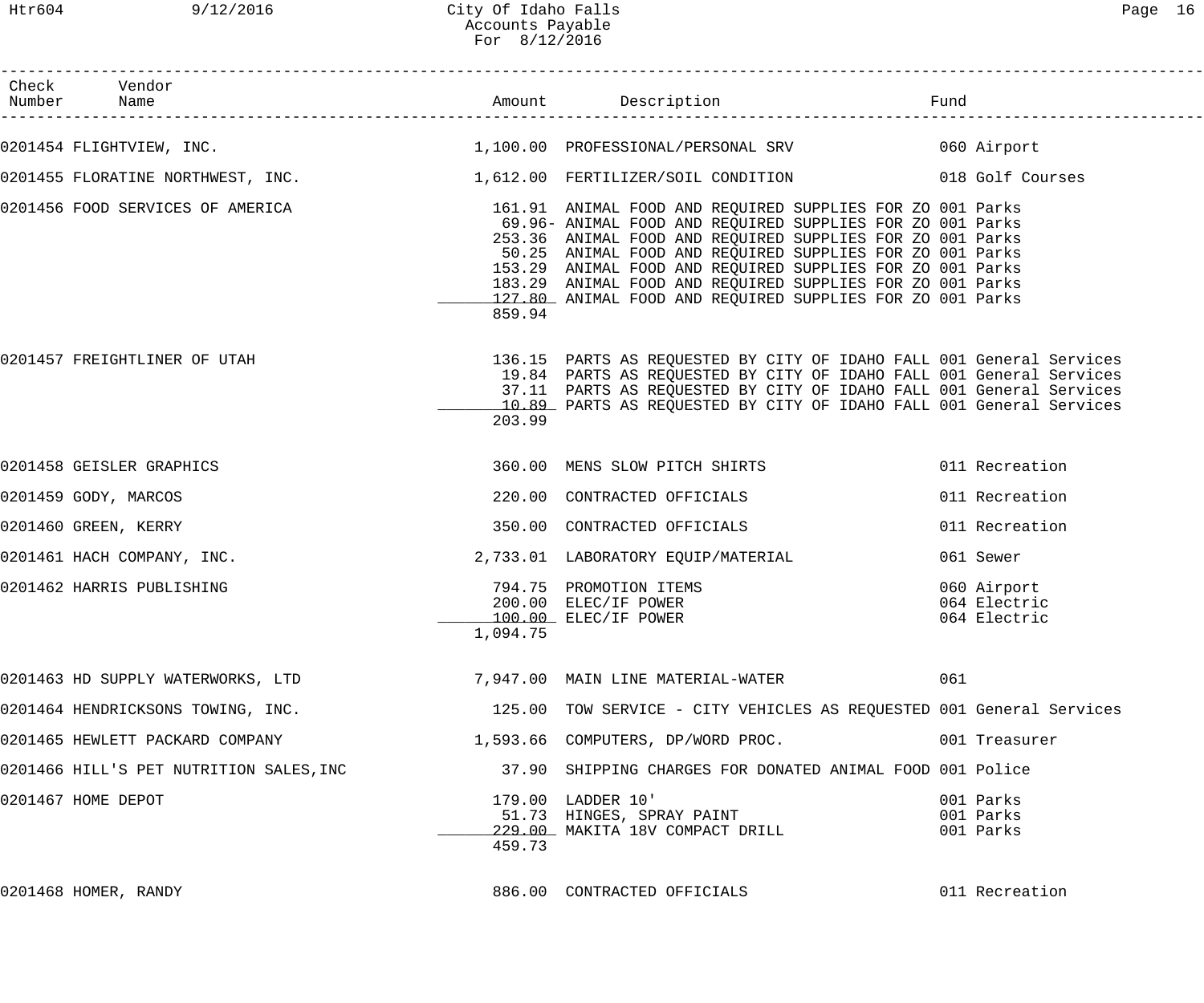| Check Vendor<br>Number Name                                            |        |                                                                                                                                                                                                                                                            |                                                                                              |
|------------------------------------------------------------------------|--------|------------------------------------------------------------------------------------------------------------------------------------------------------------------------------------------------------------------------------------------------------------|----------------------------------------------------------------------------------------------|
| 0201469 HORSLEY, CHRIS                                                 |        | 94.00 CONTRACTED OFFICIALS                                                                                                                                                                                                                                 | 011 Recreation                                                                               |
| 0201470 HUNT DESIGN                                                    |        | 1,425.00 PROFESSIONAL/PERSONAL SRV                                                                                                                                                                                                                         | 064 Electric                                                                                 |
| 0201471 HUNZEKER, HEATHER                                              |        | 400.00 CONTRACTED OFFICIALS                                                                                                                                                                                                                                | 011 Recreation                                                                               |
| 0201472 IDAHO COMMISSION FOR LIBRARIES 100.00 SERVICES/MISCELLANEOUS   |        |                                                                                                                                                                                                                                                            | 012 Library                                                                                  |
| 0201473 IDAHO FALLS MEN'S GOLF ASSC. 300.00 DUES REIMB/PINECREST       | 480.00 | 120.00 DUES REIMB/SAND CREEK<br>60.00 DUES REIMB/SAGE LAKES                                                                                                                                                                                                | 018<br>018<br>018                                                                            |
| 0201474 IDAHO FALLS PETERBILT                                          | 496.66 | 290.74 EQ REPAIR AND MAINT<br>32.00 FREIGHT<br>138.92 EQ REPAIR AND MAINT<br>35.00 FREIGHT                                                                                                                                                                 | 001 General Services<br>001 General Services<br>001 General Services<br>001 General Services |
| 0201475 IDAHO FALLS ROTARY CLUB #1041 175.00 MEMBERSHIPS               | 525.00 | 175.00 MEMBERSHIPS<br>175.00 MEMBERSHIPS                                                                                                                                                                                                                   | 001 Police<br>001 Non Departmental<br>001 Non Departmental                                   |
| 0201476 IDAHO RURAL WATER ASSOCIATION                                  |        | 385.00 MEMBERSHIPS                                                                                                                                                                                                                                         | 061 Water                                                                                    |
| 0201477 IDAHO SOD                                                      | 308.40 | 114.00 SOD FOR COVERING GRAVES AT THE CEMETERY 001 Cemeteries<br>8.00- SOD FOR COVERING GRAVES AT THE CEMETERY 001 Cemeteries<br>116.00 SOD FOR COVERING GRAVES AT THE CEMETERY 001 Cemeteries<br>86.40 PURCHASE OF SOD AS REQUESTED BY WATER DE 061 Water |                                                                                              |
| 0201478 IDAHO STEEL PRODUCTS CO., INC. 389.00 FABRICATION MATERIAL/NEW |        |                                                                                                                                                                                                                                                            | 001 General Services                                                                         |
| 0201479 IES CUSTOM STAFFING, LLC                                       |        | 526.00 PROFESSIONAL/PERSONAL SRV                                                                                                                                                                                                                           | 010 Streets                                                                                  |
| 0201480 INTERMOUNTAIN THERMAL VISION                                   |        | 3,995.00 PROFESSIONAL/PERSONAL SRV                                                                                                                                                                                                                         | 061 Water                                                                                    |
| 0201481 J & S PAINTING                                                 |        | 5,800.00 POLICE EQUIP & SUPPLIES                                                                                                                                                                                                                           | 001 Police                                                                                   |
| 0201482 JC GOLF ACCESSORIES                                            |        | 158.39 INVENTORY AS REQUESTED BY SAND CREEK GOL 018 Golf Courses                                                                                                                                                                                           |                                                                                              |
| 0201483 JEFF PARSON                                                    |        | 558.78 REIMBUR SUPPLIES WILDFIRE                                                                                                                                                                                                                           | 063 Ambulance                                                                                |
| 0201484 JMC INSTRUMENTS & CONTROLS 1,133.64 ELEC/IF POWER              |        |                                                                                                                                                                                                                                                            | 064 Electric                                                                                 |
| 0201485 JOHNSTON, BRYAN                                                |        | 200.00 CONTRACTED OFFICIALS                                                                                                                                                                                                                                | 011 Recreation                                                                               |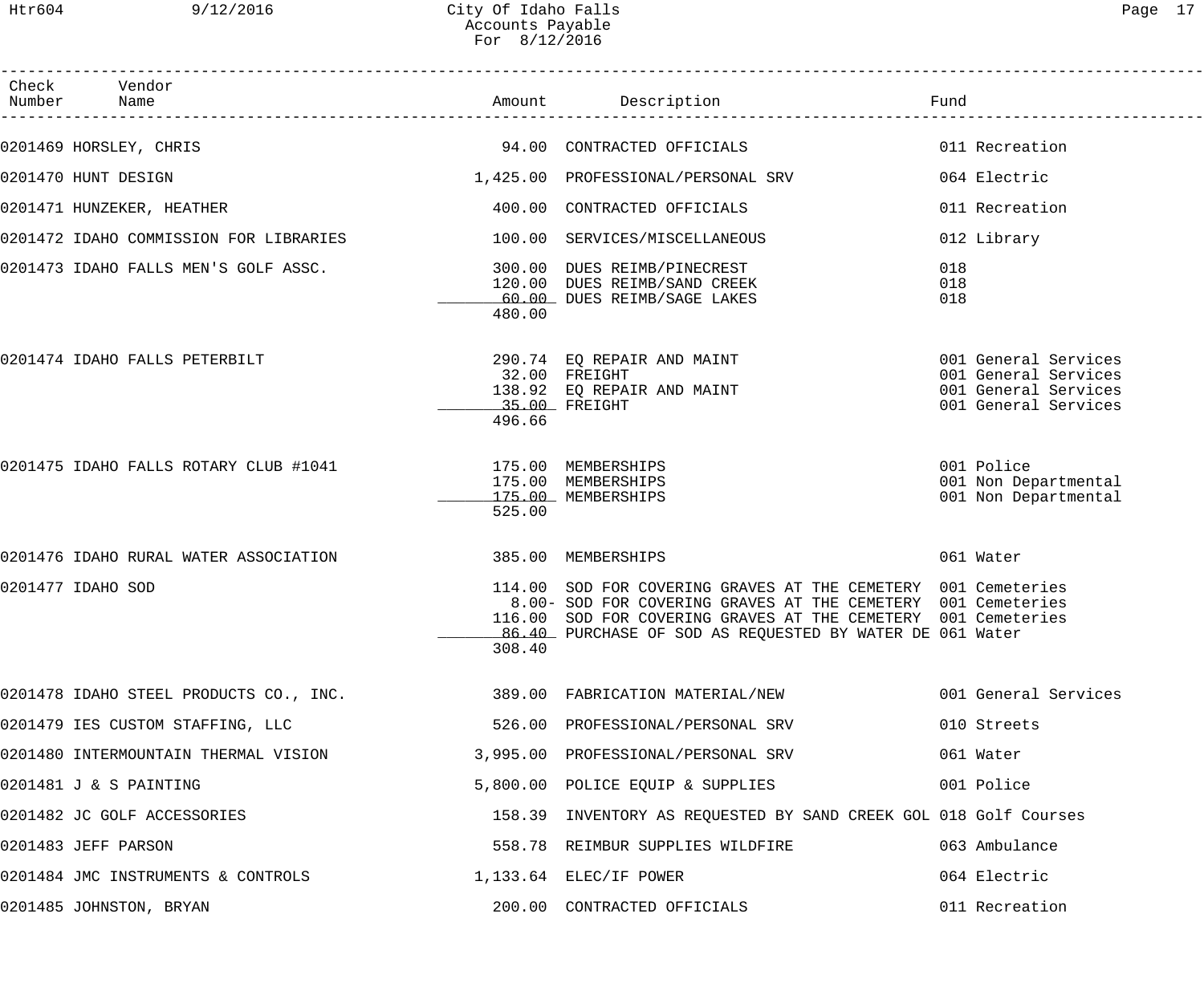# Htr604 9/12/2016 City Of Idaho Falls Page 18 Accounts Payable For 8/12/2016

| Check Vendor<br>Number Name              |        |                                                                                                                                                                                                                                                                                                                                                                                                                                                                                                                                                                                                                                                                                                                                                                 |                         |
|------------------------------------------|--------|-----------------------------------------------------------------------------------------------------------------------------------------------------------------------------------------------------------------------------------------------------------------------------------------------------------------------------------------------------------------------------------------------------------------------------------------------------------------------------------------------------------------------------------------------------------------------------------------------------------------------------------------------------------------------------------------------------------------------------------------------------------------|-------------------------|
|                                          | 792.02 | 0201486 JOHNSTONE SUPPLY, IDAHO FALLS DBA 103.20 MISCELLANEOUS REPAIR PARTS REQUESTED BY 001 General Services<br>140.40 MISCELLANEOUS REPAIR PARTS REQUESTED BY 001 General Services<br>58.02 MISCELLANEOUS REPAIR PARTS REQUESTED BY 001 General Services<br>33.96 MISCELLANEOUS REPAIR PARTS REQUESTED BY 001 General Services<br>119.25 MISCELLANEOUS REPAIR PARTS REQUESTED BY 001 General Services<br>25.64 MISCELLANEOUS REPAIR PARTS REQUESTED BY 001 General Services<br>177.75 MISCELLANEOUS REPAIR PARTS REQUESTED BY 001 General Services<br>58.68 AIR CONDITIONING/HEATING<br>36.24 AIR CONDITIONING/HEATING 601 General Services                                                                                                                   | 001 General Services    |
| 0201487 JVIATION, INC.                   |        |                                                                                                                                                                                                                                                                                                                                                                                                                                                                                                                                                                                                                                                                                                                                                                 |                         |
|                                          |        | 0201488 KENWORTH SALES COMPANY, INC.<br>619.58 PARTS AS REQUESTED BY CITY OF IDAHO FALL 001 General Services                                                                                                                                                                                                                                                                                                                                                                                                                                                                                                                                                                                                                                                    |                         |
| 0201489 KEY-LINE AUTOMOTIVE WAREHOUSE    | 161.11 | 5.50 PARTS AS REQUESTED BY CITY OF IDAHO FALL 001 General Services<br>43.53 PARTS AS REQUESTED BY CITY OF IDAHO FALL 001 General Services<br>31.64 PARTS AS REQUESTED BY CITY OF IDAHO FALL 001 General Services<br>80.44 PARTS AS REQUESTED BY CITY OF IDAHO FALL 001 General Services                                                                                                                                                                                                                                                                                                                                                                                                                                                                         |                         |
| 0201490 KIM'S CUSTOM CLUBS               | 767.00 | 95.00 INVENTORY AS REQUESTED BY PINECREST GOLF 018 Golf Courses<br>140.00 INVENTORY AS REQUESTED BY PINECREST GOLF 018 Golf Courses<br>34.00 INVENTORY AS REQUESTED BY PINECREST GOLF 018 Golf Courses<br>18.00 INVENTORY AS REQUESTED BY PINECREST GOLF 018 Golf Courses<br>244.00 INVENTORY AS REQUESTED BY PINECREST GOLF 018 Golf Courses<br>58.00 INVENTORY AS REQUESTED BY PINECREST GOLF 018 Golf Courses<br>23.00 GOLF CLUB REPAIRS AS REQUESTED BY SAND C 018 Golf Courses<br>82.00 GOLF CLUB REPAIRS AS REQUESTED BY SAND C 018 Golf Courses<br>30.00 GOLF CLUB REPAIRS AS REQUESTED BY SAND C 018 Golf Courses<br>25.00 GOLF CLUB REPAIRS AS REQUESTED BY SAGE L 018 Golf Courses<br>18.00 GOLF CLUB REPAIRS AS REQUESTED BY SAGE L 018 Golf Courses |                         |
| 0201491 KUSHLAN ASSOCIATES, INC.         |        | 3,832.50 PROFESSIONAL/PERSONAL SRV                                                                                                                                                                                                                                                                                                                                                                                                                                                                                                                                                                                                                                                                                                                              | 001 Planning & Building |
| 0201492 L.N. CURTIS & SONS               |        | 105.00 AXE, FIRE HOOKS FA832 #3                                                                                                                                                                                                                                                                                                                                                                                                                                                                                                                                                                                                                                                                                                                                 | 001 Fire                |
| 0201493 LANTERN PRESS                    |        | 367.20 RESALE ITEMS                                                                                                                                                                                                                                                                                                                                                                                                                                                                                                                                                                                                                                                                                                                                             | 001 Parks               |
| 0201494 LEXIS NEXIS RISK DATA MANAGEMENT |        | 50.00 ADVANCE PEOPLE LOCATOR SERVICES FOR POLI 001 Police                                                                                                                                                                                                                                                                                                                                                                                                                                                                                                                                                                                                                                                                                                       |                         |
| 0201495 LOHSE, TIM J.                    |        | 250.00 ATTENDANT FOR PINECREST CLUBHOUSE                                                                                                                                                                                                                                                                                                                                                                                                                                                                                                                                                                                                                                                                                                                        | 018 Golf Courses        |
| 0201496 MCGIMPSEY, JOHN                  |        | 180.00 CONTRACTED OFFICIALS                                                                                                                                                                                                                                                                                                                                                                                                                                                                                                                                                                                                                                                                                                                                     | 011 Recreation          |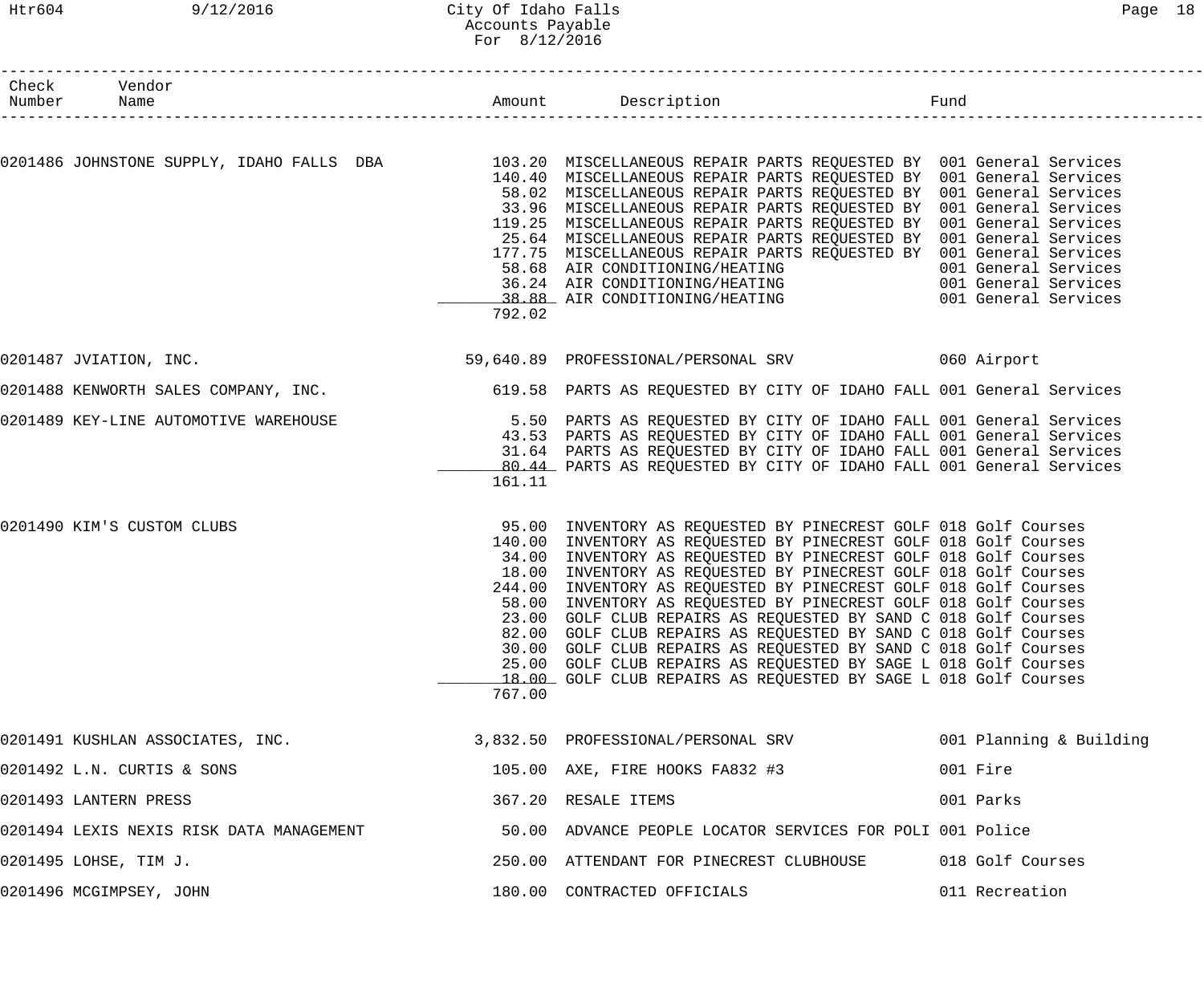| Check Vendor<br>Number Name                                        |                                                     |                                                                                                                                                                                                                                                                                                                                                                                                                                                                                                                                                                                                               |            |                                                                                                                                                                      |
|--------------------------------------------------------------------|-----------------------------------------------------|---------------------------------------------------------------------------------------------------------------------------------------------------------------------------------------------------------------------------------------------------------------------------------------------------------------------------------------------------------------------------------------------------------------------------------------------------------------------------------------------------------------------------------------------------------------------------------------------------------------|------------|----------------------------------------------------------------------------------------------------------------------------------------------------------------------|
|                                                                    |                                                     | 0201497 MEL'S LOCK & KEY (30.00 MAKE KEYS AND REPAIR LOCKS AS REQUESTED 001 General Services                                                                                                                                                                                                                                                                                                                                                                                                                                                                                                                  |            |                                                                                                                                                                      |
| 0201498 MISKIN, KAYLEN                                             |                                                     | 200.00 CONTRACTED OFFICIALS<br>011 Recreation                                                                                                                                                                                                                                                                                                                                                                                                                                                                                                                                                                 |            |                                                                                                                                                                      |
| 0201499 MOUNTAIN FRESH WATER CO. INC. 10.00 MISCELLANEOUS PRODUCTS |                                                     |                                                                                                                                                                                                                                                                                                                                                                                                                                                                                                                                                                                                               |            | 001 Mayor                                                                                                                                                            |
|                                                                    |                                                     | 0201500 MOUNTAIN VALLEY FLOOR MATS LLC 18.40 LAUNDRY SERVICE/MATS FOR STREET DEPARTME 010 Streets                                                                                                                                                                                                                                                                                                                                                                                                                                                                                                             |            |                                                                                                                                                                      |
|                                                                    | 401.50                                              | 0201501 MWI VETERINARY SUPPLY COMPANY 1999 1999 1999 7.43 VETERINARY SUPPLIES FOR TAUTPHAUS PARK Z 001 Parks<br>317.80 VETERINARY SUPPLIES FOR TAUTPHAUS PARK Z 001 Parks<br>79.81- VETERINARY SUPPLIES FOR TAUTPHAUS PARK Z 001 Parks<br>7.21 VETERINARY SUPPLIES FOR TAUTPHAUS PARK Z 001 Parks<br>24.94 VETERINARY SUPPLIES FOR TAUTPHAUS PARK Z 001 Parks<br>14.10 VETERINARY SUPPLIES FOR TAUTPHAUS PARK Z 001 Parks<br>35.30 VETERINARY SUPPLIES FOR TAUTPHAUS PARK Z 001 Parks<br>59.61 VETERINARY SUPPLIES FOR TAUTPHAUS PARK Z 001 Parks<br>14.92 VETERINARY SUPPLIES FOR TAUTPHAUS PARK Z 001 Parks |            |                                                                                                                                                                      |
| 0201502 MYSTERY RANCH LTD                                          | 34.91 FREIGHT<br>1,754.91                           | 1,720.00 FIRE DEPARTMENT MISC. 063 Ambulance                                                                                                                                                                                                                                                                                                                                                                                                                                                                                                                                                                  |            | 063 Ambulance                                                                                                                                                        |
| 0201503 NAPA AUTO PARTS                                            |                                                     | 53.88 HARDWARE                                                                                                                                                                                                                                                                                                                                                                                                                                                                                                                                                                                                | 064        |                                                                                                                                                                      |
| 0201504 NEW IMAGE CAR WASH                                         |                                                     | 262.00 DETAIL & CLEANING OF CITY OF IDAHO FALLS 001 General Services                                                                                                                                                                                                                                                                                                                                                                                                                                                                                                                                          |            |                                                                                                                                                                      |
| 0201505 NIELSON, KEN                                               |                                                     | 221.00 CONTRACTED OFFICIALS 6011 Recreation                                                                                                                                                                                                                                                                                                                                                                                                                                                                                                                                                                   |            |                                                                                                                                                                      |
| 0201506 NORTH AMERICAN COLLECTIONS                                 |                                                     | 1,794.01 COLLECTION SHERVICES FOR AMBULANCE ACCOU 001 Treasurer                                                                                                                                                                                                                                                                                                                                                                                                                                                                                                                                               |            |                                                                                                                                                                      |
| 0201507 NORTHERN POWER EQUIPMENT, LLC                              | 5,640.00 HARDWARE<br>7,170.00 HARDWARE<br>12,810.00 |                                                                                                                                                                                                                                                                                                                                                                                                                                                                                                                                                                                                               | 064<br>064 |                                                                                                                                                                      |
| 0201508 OLD DOMINION FREIGHT LINE, INC                             | 271.94 FREIGHT                                      |                                                                                                                                                                                                                                                                                                                                                                                                                                                                                                                                                                                                               |            | 064 Electric                                                                                                                                                         |
| 0201509 OMNI SECURITY SYSTEMS, INC.                                | 725.00                                              | 75.00 FIRE PROTECT EQ/SUP/MAINT<br>150.00 FIRE PROTECT EQ/SUP/MAINT<br>50.00 FIRE PROTECT EQ/SUP/MAINT<br>125.00 FIRE PROTECT EQ/SUP/MAINT<br>100.00 FIRE PROTECT EQ/SUP/MAINT<br>25.00 FIRE PROTECT EQ/SUP/MAINT<br>200.00 MAINTENANCE CONTRACT-EQ                                                                                                                                                                                                                                                                                                                                                           |            | 001 General Services<br>001 General Services<br>001 General Services<br>001 General Services<br>001 General Services<br>001 General Services<br>001 General Services |
| 0201510 ONE CALL LOCATORS, LTD                                     |                                                     | 10,585.72 SERVICES/MISCELLANEOUS                                                                                                                                                                                                                                                                                                                                                                                                                                                                                                                                                                              |            | 064 Electric                                                                                                                                                         |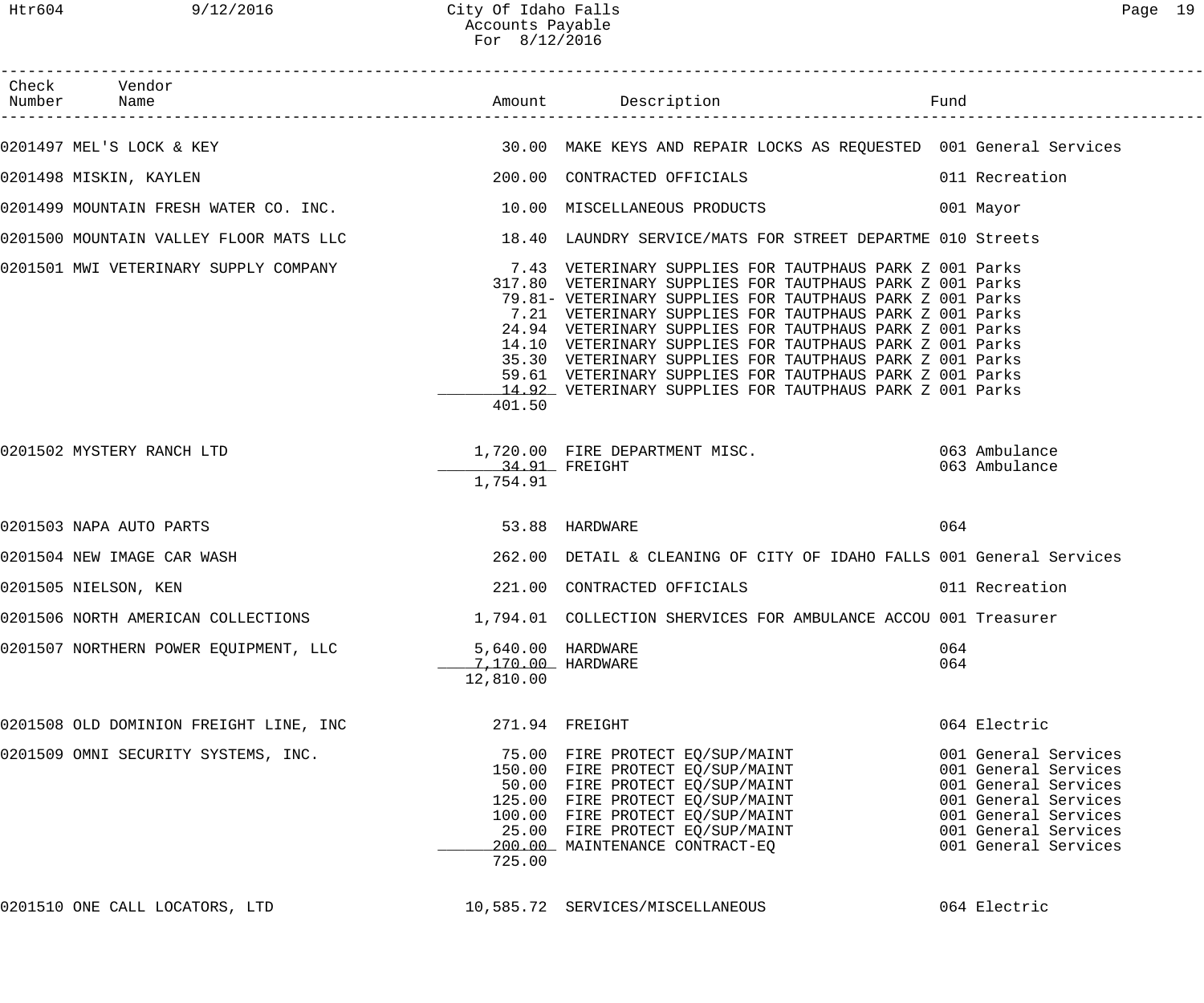| Check Vendor<br>Number Name                                       |           |                                                                                                                                                                                                                                                                                                                                                |                                                                                                                                                                                                 |
|-------------------------------------------------------------------|-----------|------------------------------------------------------------------------------------------------------------------------------------------------------------------------------------------------------------------------------------------------------------------------------------------------------------------------------------------------|-------------------------------------------------------------------------------------------------------------------------------------------------------------------------------------------------|
|                                                                   | 11,244.08 |                                                                                                                                                                                                                                                                                                                                                |                                                                                                                                                                                                 |
| 0201511 PADDILA, PERCY                                            |           | 217.00 CONTRACTED OFFICIALS 6011 Recreation                                                                                                                                                                                                                                                                                                    |                                                                                                                                                                                                 |
| 0201512 PAYPAL, INC.                                              |           | 859.80 SERVICES TO PROCESS CREDIT CARD PAYMENTS 001 Treasurer                                                                                                                                                                                                                                                                                  |                                                                                                                                                                                                 |
| 0201513 PEARPOINT, INC.                                           |           | 960.00 REPAIRS AND PARTS AS REQUESTED BY SEWER 061 Sewer                                                                                                                                                                                                                                                                                       |                                                                                                                                                                                                 |
| 0201514 PEST CONTROL SERVICES, INC. 130.00 SERVICES/MISCELLANEOUS |           |                                                                                                                                                                                                                                                                                                                                                | 064 Electric                                                                                                                                                                                    |
| 0201515 PHYSIO-CONTROL, INC. 2551.20 AMBULANCE SUPPLIES           |           |                                                                                                                                                                                                                                                                                                                                                | 063 Ambulance                                                                                                                                                                                   |
| 0201516 PINCOCK, TYLER                                            |           | 596.00 CONTRACTED OFFICIALS                                                                                                                                                                                                                                                                                                                    | 011 Recreation                                                                                                                                                                                  |
|                                                                   | 1,199.96  | 0201517 PING GOLF COMPANY, INC. The Sample of the Subset of the Sample State of the Sample of the Courses of t<br>291.38 INVENTORY AS REQUESTED BY SAND CREEK GOL 018 Golf Courses                                                                                                                                                             |                                                                                                                                                                                                 |
| 0201518 PIPELOGIX, INC.                                           |           | 1,980.00 SEWER DEPARTMENT                                                                                                                                                                                                                                                                                                                      | 061 Sewer                                                                                                                                                                                       |
| 0201519 POLK CITY DIRECTORIES                                     |           | 450.00 SUBSCRIPTIONS                                                                                                                                                                                                                                                                                                                           | 001 Public Works Engineering                                                                                                                                                                    |
| 0201520 POST REGISTER, THE                                        | 2,940.51  | 73.83 LEGAL NOTICES/JULY 2016<br>467.42 LEGAL NOTICES/JULY 2016<br>132.90 LEGAL NOTICES/JULY 2016<br>1,400.00 LEGAL NOTICES/JULY 2016<br>145.17 LEGAL NOTICES/JULY 2016<br>317.38 LEGAL NOTICES/JULY 2016<br>83.68 LEGAL NOTICES/JULY 2016<br>27.08 LEGAL NOTICES/JULY 2016<br>256.00 LEGAL NOTICES/JULY 2016<br>37.05 LEGAL NOTICES/JULY 2016 | 001 Finance<br>001 Planning & Building<br>001 Police<br>001 Parks<br>001 Public Works Engineering<br>001 Public Works Engineering<br>010 Streets<br>061 Sewer<br>062 Sanitation<br>064 Electric |
| 0201521 PRESTWICH, JAROM                                          |           | 40.00 CONTRACTED OFFICIALS                                                                                                                                                                                                                                                                                                                     | 011 Recreation                                                                                                                                                                                  |
| 0201522 PRO RENTALS/PRO EQUIP, LLC                                | 795.53    | 218.57 REPAIRS AND SUPPLIES AS REQUESTED BY CEM 001 Cemeteries<br>97.92 REPAIRS AND SUPPLIES AS REQUESTED BY CEM 001 Cemeteries<br>100.62 REPAIRS AND SUPPLIES AS REQUESTED BY CEM 001 Cemeteries<br>100.62 REPAIRS AND SUPPLIES AS REQUESTED BY CEM 001 Cemeteries<br>277.80 BLADE REPAIR                                                     | 062 Sanitation                                                                                                                                                                                  |
| 0201523 PSI ENVIRONMENTAL                                         | 87.98     | 57.98 GARBAGE PICKUP FOR FIRE STATION #2<br>30.00 GARBAGE PICKUP FOR FIRE STATION #2                                                                                                                                                                                                                                                           | 001 Fire<br>001 Fire                                                                                                                                                                            |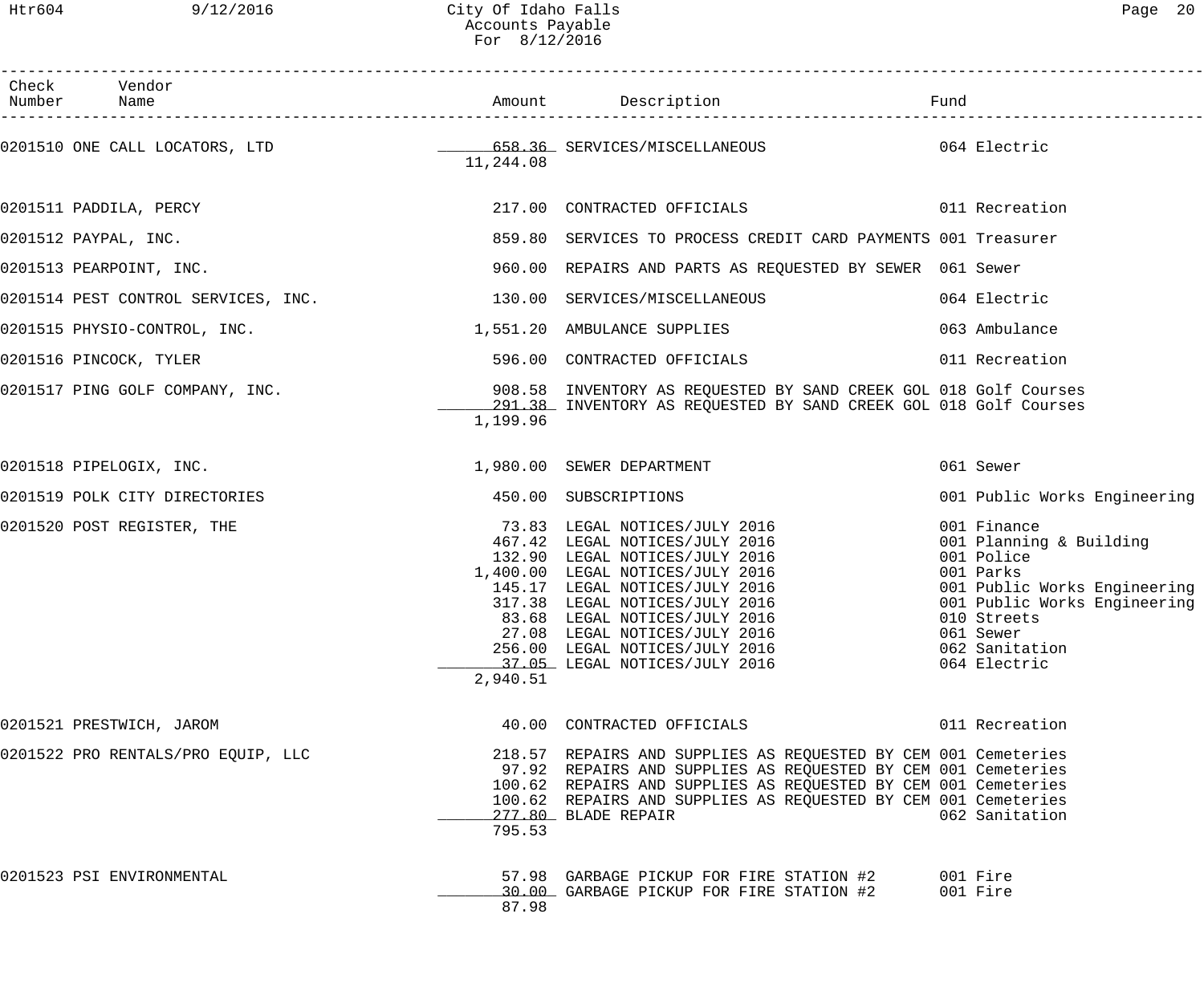# Htr604 9/12/2016 City Of Idaho Falls Page 21 Accounts Payable For 8/12/2016

| Page | 21 |
|------|----|
|      |    |

| Check Vendor<br>Number Name                                                                                     |          |                                                                      |                                              |
|-----------------------------------------------------------------------------------------------------------------|----------|----------------------------------------------------------------------|----------------------------------------------|
|                                                                                                                 |          |                                                                      |                                              |
| 0201524 PUCKETT, ROBERT 600 CONTRACTED OFFICIALS 60 CONTROLLER 11 Recreation                                    |          |                                                                      |                                              |
| 0201525 RAINEY CREEK COUNTRY STORE                                                                              |          | 458.24 FUEL PURCHASES AS REQUESTED BY AMBULANCE 001 General Services |                                              |
| 0201526 REBECCA'S NOVELTY IMPORTER                                                                              | 634.69   | PROMOTION ITEMS                                                      | 012 Library<br>012 Library                   |
|                                                                                                                 |          | 467.38 FREIGHT<br>3,732.09 PROMOTION ITEMS                           | 012 Library                                  |
|                                                                                                                 | 4,834.16 |                                                                      |                                              |
| 0201527 REID, JONATHAN                                                                                          |          | 242.00 CONTRACTED OFFICIALS                                          | 011 Recreation                               |
| 0201528 RIVERBEND COMMUNICATIONS                                                                                |          | 500.00 PROMOTION ITEMS                                               | 060 Airport                                  |
| 0201529 ROCKY MOUNTAIN POWER                                                                                    |          | 724.14 UTILITIES AUGUST 2016                                         | 001 Parks                                    |
| 0201530 ROCKY MOUNTAIN SUPPLY, INC. 4. 1,238.85 PARKS & RECREATION MISC.                                        |          |                                                                      | 001 Parks                                    |
| 0201531 RODDA PAINT COMPANY THE SERVICE RESOLUTION OF A SERVICE RESOLUTION OF SALES AND THE SERVICE STREAM OF S |          |                                                                      | 060 Airport                                  |
| 0201532 RON'S TIRE INC.                                                                                         |          | 2.67 REPAIRS AND SUPPLIES AS REQUESTED BY HOR 001 Parks              |                                              |
| 0201533 RUSH TRUCK CENTERS, INC. THE SAME REARTS AS REQUESTED BY CITY OF IDAHO FALL 001 General Services        |          |                                                                      |                                              |
| 0201534 RUSH'S KITCHEN SUPPLY COMPANY 1,250.00 PARKS & RECREATION MISC.                                         |          |                                                                      | 001 Parks                                    |
| 0201535 S.D. MYERS, INC.                                                                                        |          | 206.00 SERVICES/MISCELLANEOUS                                        | 064 Electric                                 |
| 0201536 S.D.P. MANUFACTURING, INC.                                                                              |          | 149.08 EQ REPAIR AND MAINT<br>$13.00$ FREIGHT                        | 001 General Services<br>001 General Services |
|                                                                                                                 | 162.08   |                                                                      |                                              |
| 0201537 SANT, MIKAYLA                                                                                           |          | 175.00 CONTRACTED OFFICIALS 6011 Recreation                          |                                              |
| 0201538 SAWTOOTH EMERGENCY VEHICLES                                                                             |          | 120.00 PARTS AS REQUESTED BY CITY OF IDAHO FALL 001 General Services |                                              |
|                                                                                                                 | 132.54   | 12.54 PARTS AS REQUESTED BY CITY OF IDAHO FALL 001 General Services  |                                              |
|                                                                                                                 |          |                                                                      |                                              |
| 0201539 SCHNEIDER, ANDREW                                                                                       |          | 40.00 CONTRACTED OFFICIALS                                           | 011 Recreation                               |
| 0201540 SKM, INC.                                                                                               |          | 1,417.20 CONSTRUCTION JOB/CONTRACT                                   | 061 Water                                    |
| 0201541 SMART GRID CONSUMER COLLAB                                                                              |          | 2,500.00 MEMBERSHIPS                                                 | 064 Electric                                 |
| 0201542 SMITH POWER PRODUCTS, INC.                                                                              |          | 677.79 VEHICLE AND EQUIP. MAINT.                                     | 001 General Services                         |
| 0201543 SOAPY'S AUTO WASH                                                                                       |          | 405.15 CAR WASHES FOR CITY OF IDAHO FALLS VEHIC 001 General Services |                                              |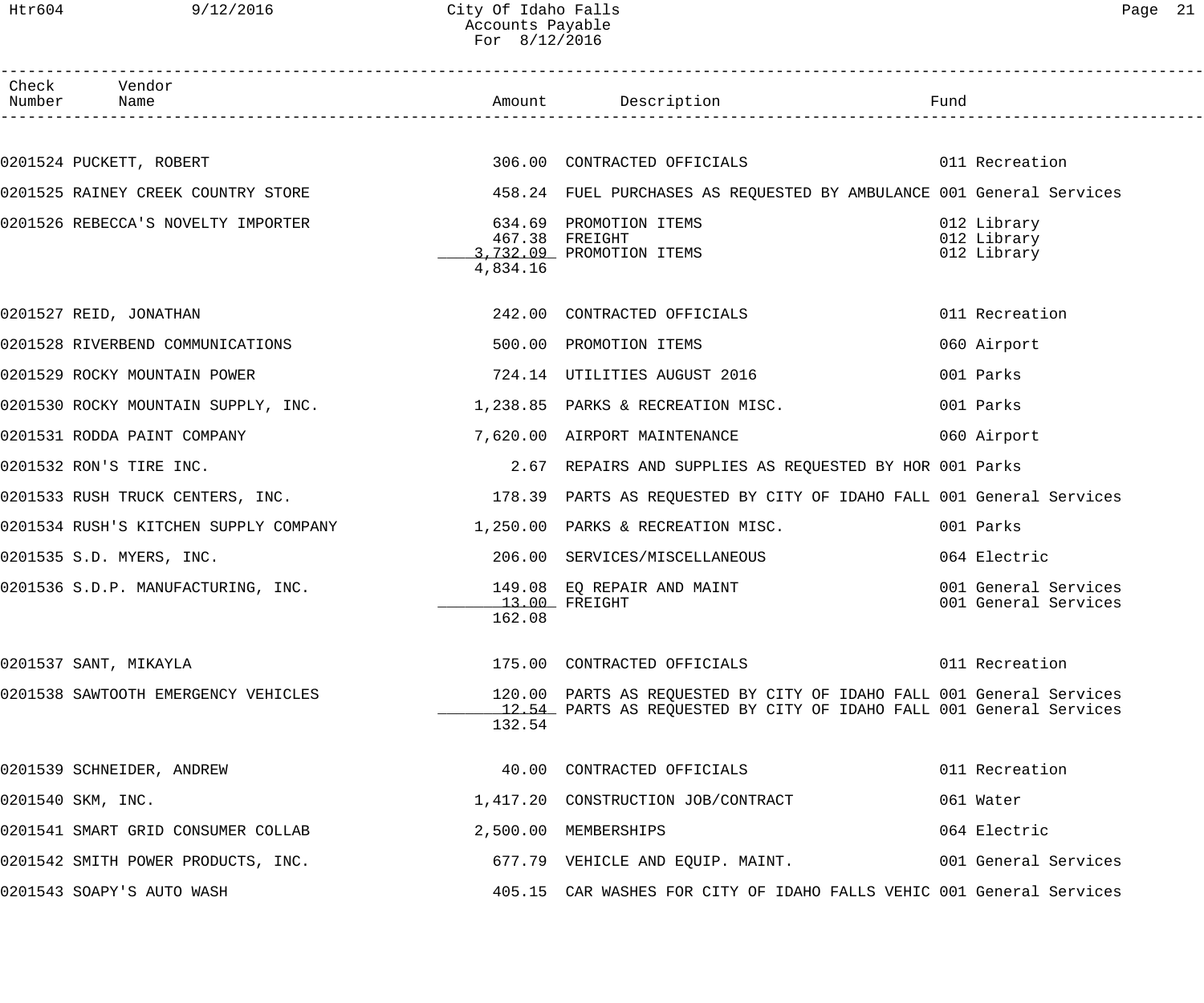| Check Vendor<br>Number Name                                      |           | Amount Description Description Fund                                                                                                                                                                                                                                                                                                   |                                                          |
|------------------------------------------------------------------|-----------|---------------------------------------------------------------------------------------------------------------------------------------------------------------------------------------------------------------------------------------------------------------------------------------------------------------------------------------|----------------------------------------------------------|
|                                                                  | 2,323.89  | 108.32 INVENTORY AS REQUESTED BY SAGE LAKES GOL 018 Golf Courses                                                                                                                                                                                                                                                                      |                                                          |
| 0201545 SPORTSMANS WAREHOUSE                                     |           | 779.93 POLICE EQUIP & SUPPLIES                                                                                                                                                                                                                                                                                                        | 001 Police                                               |
| 0201546 SPRING CREEK ANIMAL HOSPITAL 115.00 SPAY/NEUTER SERVICES | 305.00    | 65.00 SPAY/NEUTER SERVICES<br>85.00 SPAY/NEUTER SERVICES<br>20.00 SPAY/NEUTER SERVICES<br>20.00 SPAY/NEUTER SERVICES                                                                                                                                                                                                                  | 001<br>001<br>001<br>001<br>001                          |
| 0201547 STAPLES STORE                                            | 147.67    | 34.00 JUMP DRIVES, LEXAR 8GB & 001 Planning & Building<br>14.99 BINDER CLIPS & PAPER CLIP<br>12.49 PENTEL PENS & MECHANICAL<br>9.16 PENTEL REFILL LEADS 0.5MM<br>23.56 DUST DESTROYER COMPRESSED<br>16.00 POST-ITS 001 Planning & Building<br>25.99 INK CARTRIDGE, CANON 210X<br>11.48 PUFFS TISSUES & BOUNTY PA 001 Planning & Build | 001 Planning & Building                                  |
| 0201548 STEEL LIFE SCULPTURES                                    |           | 3,976.00 PARKS & RECREATION MISC. 001 Parks                                                                                                                                                                                                                                                                                           |                                                          |
| 0201549 SUN MOUNTAIN SPORTS, INC.                                |           | 15.68 INVENTORY AS REQUESTED BY SAGE LAKES GOL 018 Golf Courses                                                                                                                                                                                                                                                                       |                                                          |
| 0201550 SUNNYSIDE GARDENS                                        | 803.12    | 727.54 NURSERY STOCK & SUPPLIES<br>75.58 NURSERY STOCK & SUPPLIES                                                                                                                                                                                                                                                                     | 064 Electric<br>064 Electric                             |
| 0201551 T & T REPORTING                                          |           | 279.50 PROFESSIONAL/PERSONAL SRV                                                                                                                                                                                                                                                                                                      | 001 City Prosecuting Attorney                            |
| 0201552 T-O ENGINEERS                                            | 17,338.25 | 8,529.60 PROFESSIONAL/PERSONAL SRV<br>1,113.75 PROFESSIONAL/PERSONAL SRV<br>7,094.90 PROFESSIONAL/PERSONAL SRV<br>600.00 PROFESSIONAL/PERSONAL SRV                                                                                                                                                                                    | 060 Airport<br>060 Airport<br>060 Airport<br>060 Airport |
| 0201553 TAYLOR MADE GOLF COMPANY                                 |           | 87.63 INVENTORY AS REQUESTED BY SAGE LAKES GOL 018 Golf Courses                                                                                                                                                                                                                                                                       |                                                          |
| 0201554 TERRY, MATT                                              |           | 75.00 CONTRACTED OFFICIALS                                                                                                                                                                                                                                                                                                            | 011 Recreation                                           |
| 0201555 TETON CLEANERS AND LAUNDRY                               |           | 12.00 LAUNDRY SERVICE FOR CITY OF IDAHO FALLS 062 Sanitation                                                                                                                                                                                                                                                                          |                                                          |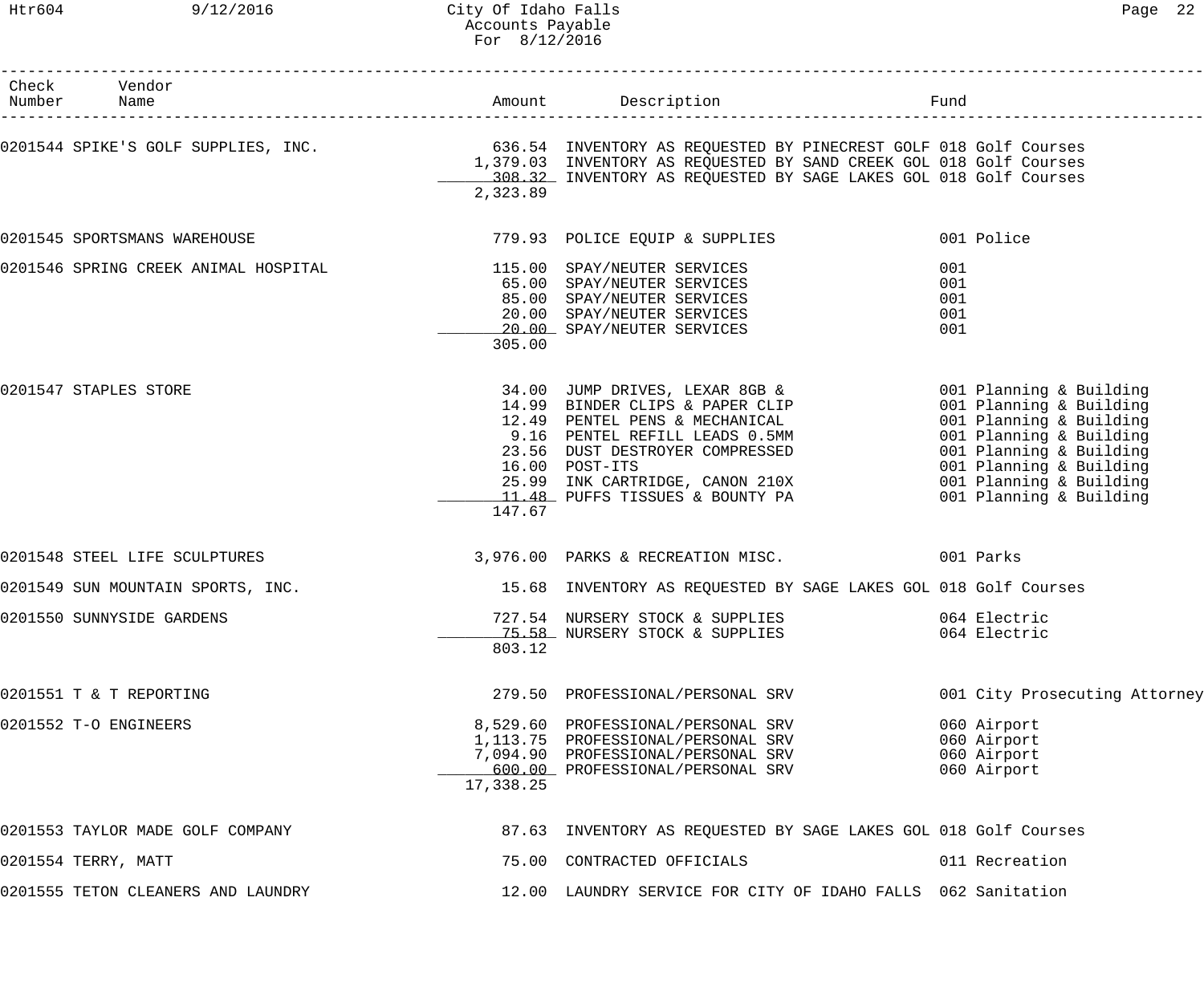| Page |  |
|------|--|
|------|--|

| Check Vendor<br>Number Name<br>0201556 TETON MICROBIOLOGY LAB                                 270.00 LABORATORY ANALYSIS FOR WATER SAMPLES   061 Water<br>54.65 MILEAGE CLAIM/JULY 2016 6018 Golf Courses<br>0201557 TIM REINKE<br>0201558 TRANSUNION<br>25.00 PEOPLE LOCATING AS REQUESTED BY THE POLI 001 Police<br>221.32 BUILDING SUP/REPR/MAINT.<br>0201559 TRI-TECH, INC.<br>001 Police<br>195.15 REIMBUR SUPPLIES WILDFIRE<br>0201560 TYLER WEDDLE<br>063 Ambulance<br>198,730.86 A&G/ESG/INCENTIVE-JUNE16<br>0201561 UAMPS<br>015 Elect Light Public Purp<br>0201562 UNITED PARCEL SERVICE<br>48.62 SHIPPING SERVICE FOR TAUTPHAUS PARK ZOO 001 Parks<br>48.41 SHIPPING SERVICE FOR TAUTPHAUS PARK ZOO 001 Parks<br>140.77 FREIGHT<br>064 Electric<br>237.80<br>11,848.55 BILLING 6/29-7/28/16<br>0201563 VERIZON WIRELESS<br>001<br>0201564 VERIZON WIRELESS<br>2,600.69 BILLING 6/24-7/23/16<br>001<br>31.00 PARTS AS REQUESTED BY CITY OF IDAHO FALL 001 General Services<br>0201565 VERNON STEEL, INC.<br>0201566 WACKERLI AUTO CENTER<br>6.88 PARTS AS REQUESTED BY CITY OF IDAHO FALL 001 General Services<br>88.00 CONTRACTED OFFICIALS<br>0201567 WALDRON, JEFFERY P.<br>011 Recreation |  |
|---------------------------------------------------------------------------------------------------------------------------------------------------------------------------------------------------------------------------------------------------------------------------------------------------------------------------------------------------------------------------------------------------------------------------------------------------------------------------------------------------------------------------------------------------------------------------------------------------------------------------------------------------------------------------------------------------------------------------------------------------------------------------------------------------------------------------------------------------------------------------------------------------------------------------------------------------------------------------------------------------------------------------------------------------------------------------------------------------------------------------------------------------------------------------------------------------------|--|
|                                                                                                                                                                                                                                                                                                                                                                                                                                                                                                                                                                                                                                                                                                                                                                                                                                                                                                                                                                                                                                                                                                                                                                                                         |  |
|                                                                                                                                                                                                                                                                                                                                                                                                                                                                                                                                                                                                                                                                                                                                                                                                                                                                                                                                                                                                                                                                                                                                                                                                         |  |
|                                                                                                                                                                                                                                                                                                                                                                                                                                                                                                                                                                                                                                                                                                                                                                                                                                                                                                                                                                                                                                                                                                                                                                                                         |  |
|                                                                                                                                                                                                                                                                                                                                                                                                                                                                                                                                                                                                                                                                                                                                                                                                                                                                                                                                                                                                                                                                                                                                                                                                         |  |
|                                                                                                                                                                                                                                                                                                                                                                                                                                                                                                                                                                                                                                                                                                                                                                                                                                                                                                                                                                                                                                                                                                                                                                                                         |  |
|                                                                                                                                                                                                                                                                                                                                                                                                                                                                                                                                                                                                                                                                                                                                                                                                                                                                                                                                                                                                                                                                                                                                                                                                         |  |
|                                                                                                                                                                                                                                                                                                                                                                                                                                                                                                                                                                                                                                                                                                                                                                                                                                                                                                                                                                                                                                                                                                                                                                                                         |  |
|                                                                                                                                                                                                                                                                                                                                                                                                                                                                                                                                                                                                                                                                                                                                                                                                                                                                                                                                                                                                                                                                                                                                                                                                         |  |
|                                                                                                                                                                                                                                                                                                                                                                                                                                                                                                                                                                                                                                                                                                                                                                                                                                                                                                                                                                                                                                                                                                                                                                                                         |  |
|                                                                                                                                                                                                                                                                                                                                                                                                                                                                                                                                                                                                                                                                                                                                                                                                                                                                                                                                                                                                                                                                                                                                                                                                         |  |
|                                                                                                                                                                                                                                                                                                                                                                                                                                                                                                                                                                                                                                                                                                                                                                                                                                                                                                                                                                                                                                                                                                                                                                                                         |  |
|                                                                                                                                                                                                                                                                                                                                                                                                                                                                                                                                                                                                                                                                                                                                                                                                                                                                                                                                                                                                                                                                                                                                                                                                         |  |
|                                                                                                                                                                                                                                                                                                                                                                                                                                                                                                                                                                                                                                                                                                                                                                                                                                                                                                                                                                                                                                                                                                                                                                                                         |  |
| 22.43 MOP FRAME, HANDLE AND PAD<br>7.16 WALL DUSTER BRUSH HEADS<br>0201568 WAXIE SANITARY SUPPLY<br>001 General Services<br>001 General Services<br>9.40 CUSTODIAL SUPPLIES/EQUIP<br>060 Airport<br>3,024.39 CUSTODIAL SUPPLIES/EQUIP<br>151.70- TRADE-IN EQUIP/SURPLUS<br>060 Airport<br>060 Airport<br>2,911.68                                                                                                                                                                                                                                                                                                                                                                                                                                                                                                                                                                                                                                                                                                                                                                                                                                                                                       |  |
| 0201569 WEBSEDGE LIMITED<br>001 Fire<br>19,500.00 SERVICES/MISCELLANEOUS                                                                                                                                                                                                                                                                                                                                                                                                                                                                                                                                                                                                                                                                                                                                                                                                                                                                                                                                                                                                                                                                                                                                |  |
| 0201570 WEIDNER & ASSOCIATES<br>8,558.00 WASTE WATER TREATMENT<br>061 Sewer                                                                                                                                                                                                                                                                                                                                                                                                                                                                                                                                                                                                                                                                                                                                                                                                                                                                                                                                                                                                                                                                                                                             |  |
| 0201571 WELDON INC.<br>680.74 FIRE PROTECT EQ/SUP/MAINT<br>001 Fire                                                                                                                                                                                                                                                                                                                                                                                                                                                                                                                                                                                                                                                                                                                                                                                                                                                                                                                                                                                                                                                                                                                                     |  |
| 0201572 WESTERN RECORDS DESTRUCTION, INC.<br>81.00 SHREDDING SERVICES FOR IDAHO FALLS ZOO<br>001 Parks                                                                                                                                                                                                                                                                                                                                                                                                                                                                                                                                                                                                                                                                                                                                                                                                                                                                                                                                                                                                                                                                                                  |  |
| 0201573 WHEELER, DAVID<br>50.00 CONTRACTED OFFICIALS<br>011 Recreation                                                                                                                                                                                                                                                                                                                                                                                                                                                                                                                                                                                                                                                                                                                                                                                                                                                                                                                                                                                                                                                                                                                                  |  |
| 0201574 WILBUR-ELLIS COMPANY<br>018 Golf Courses<br>50.00 FERTILIZER/SOIL CONDITION                                                                                                                                                                                                                                                                                                                                                                                                                                                                                                                                                                                                                                                                                                                                                                                                                                                                                                                                                                                                                                                                                                                     |  |
| 0201575 WILLIAMS, TOM<br>418.00 CONTRACTED OFFICIALS<br>011 Recreation                                                                                                                                                                                                                                                                                                                                                                                                                                                                                                                                                                                                                                                                                                                                                                                                                                                                                                                                                                                                                                                                                                                                  |  |
| 0201576 WOOD ENTERPRISES LLC<br>001 General Services<br>900.00 SERVICES/MISCELLANEOUS                                                                                                                                                                                                                                                                                                                                                                                                                                                                                                                                                                                                                                                                                                                                                                                                                                                                                                                                                                                                                                                                                                                   |  |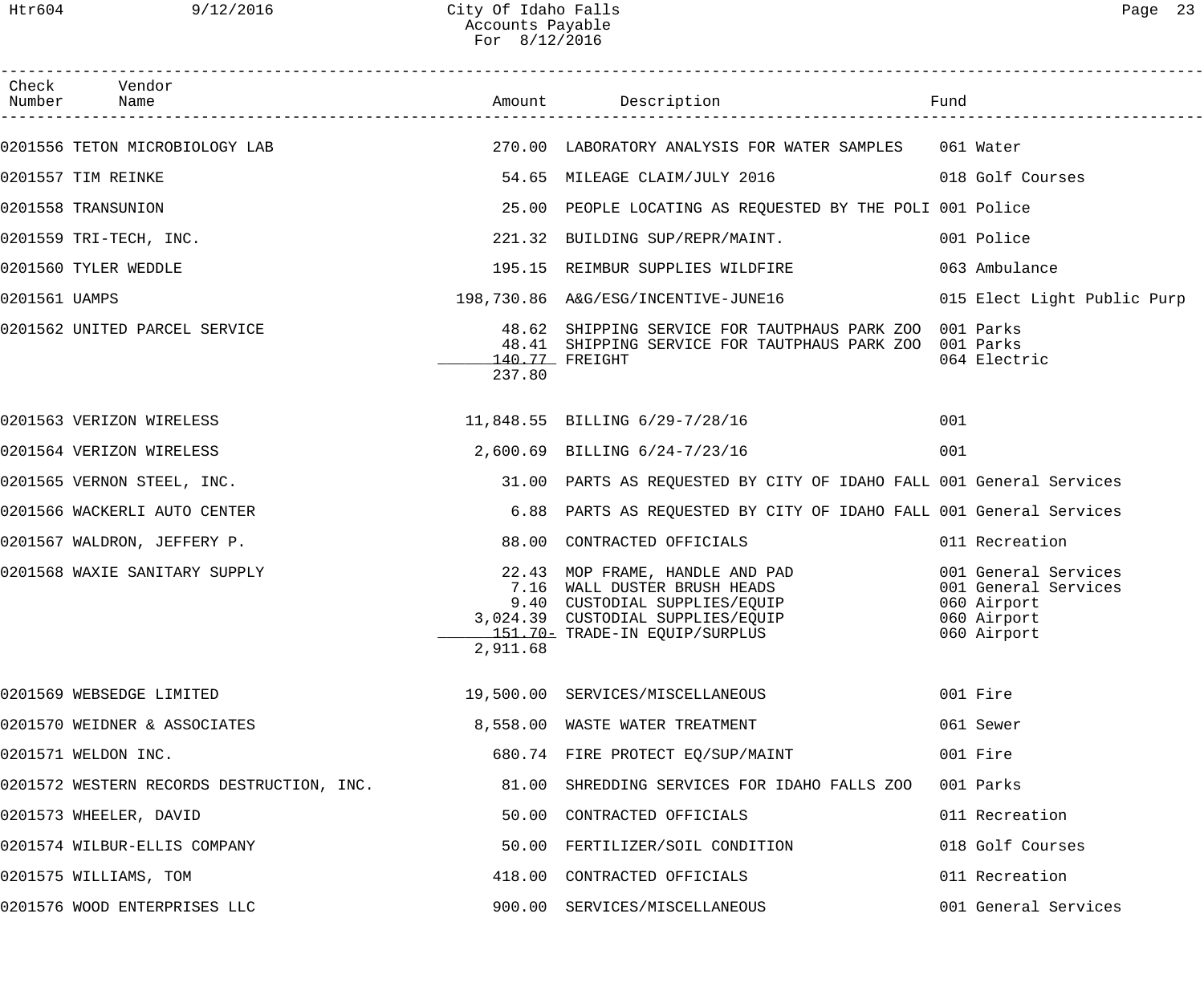| Htr604          |                | 9/12/2016 | City Of Idaho Falls<br>Accounts Payable<br>For $8/12/2016$ |             |      | Page 24 |  |
|-----------------|----------------|-----------|------------------------------------------------------------|-------------|------|---------|--|
| Check<br>Number | Vendor<br>Name |           | Amount                                                     | Description | Fund |         |  |
|                 |                |           |                                                            |             |      |         |  |

0201577 3M LIBRARY SYSTEMS-LJW2559 **7,466.00 MAINTENANCE CONTRACT-EQ** 012 Library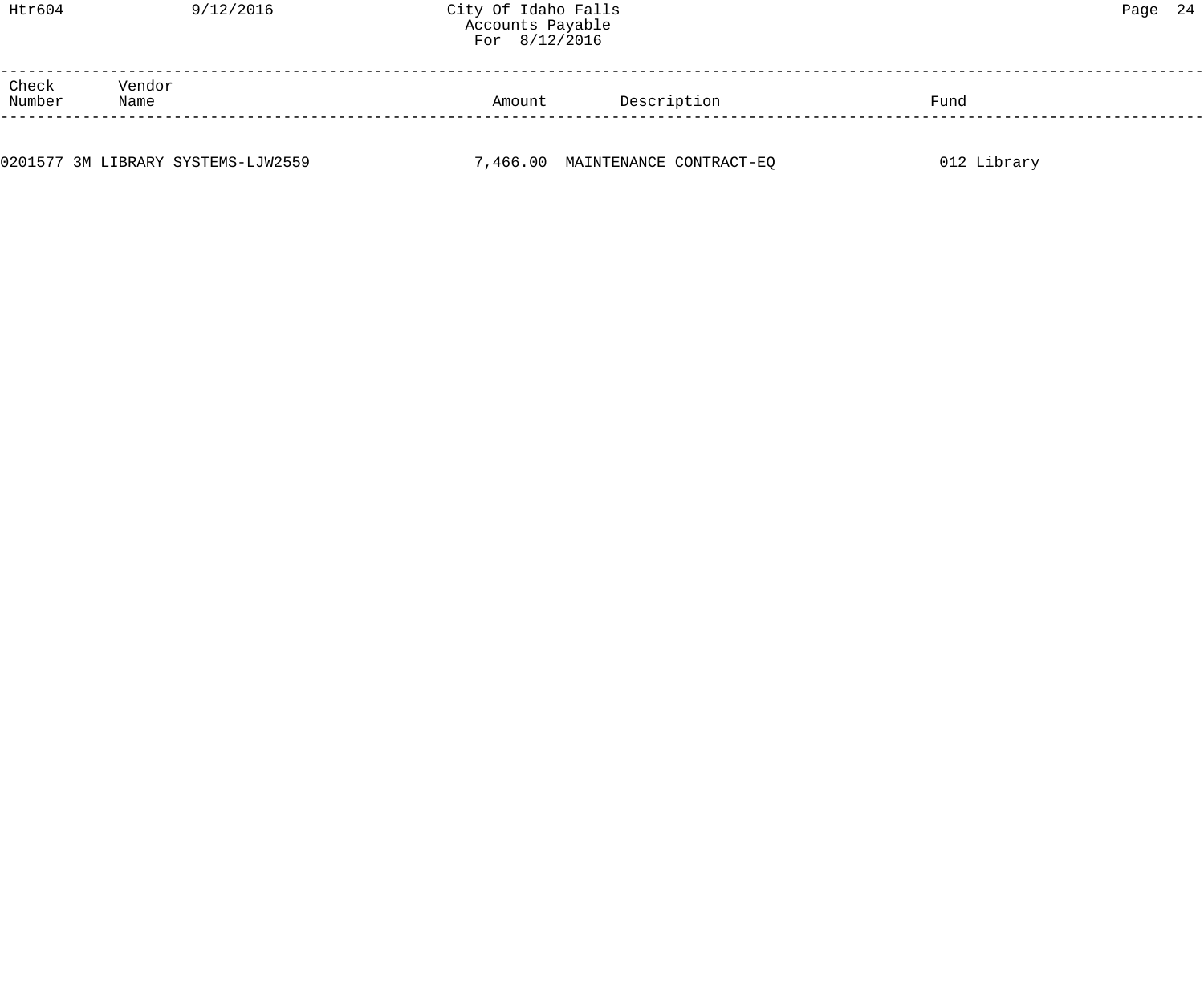| Check Vendor                                                                    |             |                                                                                                                                                                                             |                                     |
|---------------------------------------------------------------------------------|-------------|---------------------------------------------------------------------------------------------------------------------------------------------------------------------------------------------|-------------------------------------|
|                                                                                 |             |                                                                                                                                                                                             |                                     |
| 0201579 AARON CLIBURN                                                           |             | 910.00 EDUCATION REIMBURSEMENT                                                                                                                                                              | 001 Fire                            |
| 0201580 ACTION MOTOR SPORTS                                                     |             | 447.18 DRIVE BELT, FILTER, PS-4 FO 63 Ambulance                                                                                                                                             |                                     |
| 0201581 ACUSHNET COMPANY                                                        | 190.13      | INVENTORY AS NEEDED BY SAND CREEK GOLF C 018 Golf Courses                                                                                                                                   |                                     |
| 0201582 ADVANTAGE EYE CENTERS, INC. 162.00 OPTICAL EQUIP & SUPPLIES 010 Streets |             |                                                                                                                                                                                             |                                     |
| 0201583 AIRGAS USA, LLC                                                         |             | 138.24 WELDING SUPPLIES AS REQUIRED BY SANITATI 062 Sanitation                                                                                                                              |                                     |
| 0201584 ALBERTSON'S #138                                                        |             | 117.66 WATER FOR RODEO                                                                                                                                                                      | 001 Parks                           |
| 0201585 ALL AMERICAN SPORTS                                                     |             | 12.00 EMBROIDERY ON SHIRTS FOR                                                                                                                                                              | 011 Recreation                      |
|                                                                                 | 1,203.00    |                                                                                                                                                                                             | 001 Parks<br>001 Parks<br>001 Parks |
| 0201587 ALPINE PROPANE SALES, INC. 64.48 PROPANE FOR GRANDSTAND                 |             |                                                                                                                                                                                             | 001 Parks                           |
| 0201588 ALSCO (AMERICAN LINEN DIV)                                              | 194.48      | 91.44 WEEKLY DELIVERY AND CHANGE OUT OF ENTRAN 060 Airport<br>47.51 LAUNDRY SERVICE FOR SEWER DEPARTMENT<br>46.25 LAUNDRY SERVICE FOR SEWER DEPARTMENT 061 Sewer<br>9.28 CLOTHING & APPAREL | 061 Sewer<br>064 Electric           |
| 0201589 AMERICAN ASSOC OF AIRPORT EXEC 40 1275.00 MEMBERSHIPS                   |             |                                                                                                                                                                                             | 060 Airport                         |
| 0201590 AMERIGAS PROPANE                                                        |             | 37.38 PROPANE                                                                                                                                                                               | 061 Water                           |
| 0201591 ANIMAL REFERENCE PATHOLOGY                                              |             | 197.20 VETERINARY LABORATORY SERVICES AS REQUES 001 Parks                                                                                                                                   |                                     |
| 0201592 ANTECH DIAGNOSTICS                                                      | 407.69      | 22.50 LAB SERVICES AS REQUESTED BY TAUTPHAUS P 001 Parks<br>385.19 LAB SERVICES AS REQUESTED BY TAUTPHAUS P 001 Parks                                                                       |                                     |
| 0201593 ARCHITECTURAL BUILDING SUPPLY                                           |             | 69.11 MISCELLANEOUS PURCHASES AS REQUESTED BY 001 General Services                                                                                                                          |                                     |
| 0201594 AVID IDENTIFICATION SYSTEMS                                             | 202.22      | 187.50- VET CONSULTING/TREATMENT<br>389.72 VET CONSULTING/TREATMENT                                                                                                                         | 001 Parks<br>001 Parks              |
| 0201595 BALL STORAGE & ICE, LLC                                                 | 158.75 FOOD |                                                                                                                                                                                             | 064 Electric                        |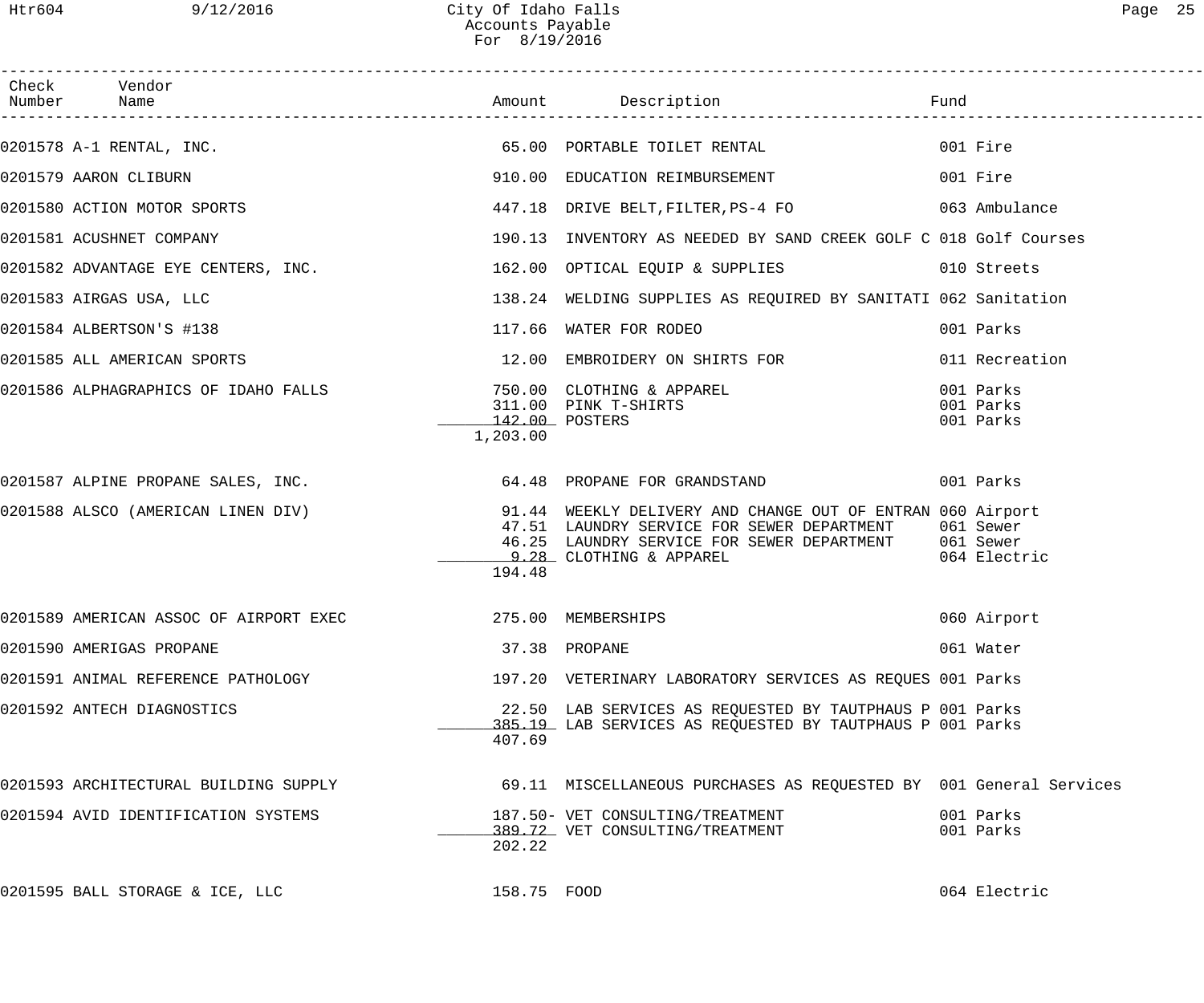------------------------------------------------------------------------------------------------------------------------------------

| Check<br>Number | Vendor<br>Name                                                          |                               | Amount Description                                                                                                                                                                      | Fund                                         |
|-----------------|-------------------------------------------------------------------------|-------------------------------|-----------------------------------------------------------------------------------------------------------------------------------------------------------------------------------------|----------------------------------------------|
|                 | 0201596 BMC WEST BUILDING MATERIALS 60 731.60 LUMBER & RELATED PRODUCTS |                               |                                                                                                                                                                                         | 001 Parks                                    |
|                 | 0201597 BONNEVILLE COUNTY                                               | 550.00                        | IDAHOAN PARKING/AUG 2016                                                                                                                                                                | 001                                          |
|                 | 0201598 BONNEVILLE COUNTY                                               | 89.00                         | FREON REMOVAL AND HAULING OF USED TIRES 062 Sanitation                                                                                                                                  |                                              |
|                 | 0201599 BONNEVILLE INDUSTRIAL SUPPLY                                    | 46.50                         | COLORED KNIT RAGS                                                                                                                                                                       | 061 Water                                    |
|                 | 0201600 BRIDGESTONE GOLF, INC.                                          |                               | 118.11 INVENTORY AS REQUESTED BY SAND CREEK GOL 018 Golf Courses                                                                                                                        |                                              |
|                 | 0201601 BROADWAY FORD, INC.                                             |                               | 107.41 PARTS AND MINOR SUBLET REPAIRS AS REQUES 001 General Services                                                                                                                    |                                              |
|                 | 0201602 BROADWAY VETERINARY CLINIC                                      | 317.86                        | 162.86 VET CONSULTING/TREATMENT<br>30.00 SPAY/NEUTER SERVICES<br>105.00 SPAY/NEUTER SERVICES<br>20.00 SPAY/NEUTER SERVICES                                                              | 001 Parks<br>001<br>001<br>001               |
|                 | 0201603 BURNS CONCRETE, INC.                                            |                               | 90.00 CONCRETE DELIVERY AND SMALL POURS AS REQ 001 Parks                                                                                                                                |                                              |
|                 | 0201604 C & B OPERATIONS, LLC                                           |                               | 43.56 EQ REPAIR AND MAINT                                                                                                                                                               | 001                                          |
|                 | 0201605 C & H DISTRIBUTORS, LLC                                         |                               | 79.92 HARDWARE MISCELLANEOUS                                                                                                                                                            | 064 Electric                                 |
|                 | 0201606 CABLE ONE, INC.                                                 | 329.18                        | 97.28 INTERNET FOR THE IDAHO FALLS PUBLIC LIBR 012 Library<br>158.20 INTERNET FOR THE IDAHO FALLS PUBLIC LIBR 012 Library<br>73.70 INTERNET FOR THE IDAHO FALLS PUBLIC LIBR 012 Library |                                              |
|                 | 0201607 CHANNING BETE COMPANY, INC.                                     | 3,835.20                      | 115.20 FREIGHT<br>3,720.00 PROMOTION ITEMS                                                                                                                                              | 064 Electric<br>064 Electric                 |
|                 | 0201608 CLASSIC TRUCK COLLISION CENTER                                  | 5,381.28                      | 4,840.94 ACCIDENT REPAIRS, FLEET<br>540.34 ACCIDENT REPAIRS, FLEET                                                                                                                      | 001 General Services<br>001 General Services |
|                 | 0201609 CODALE ELECTRIC SUPPLY, INC.                                    | 1,289.38 HARDWARE<br>1,588.76 | 118.82 HARDWARE<br>123.60 TOOLS, HAND POWER/NONPOWER<br>56.96 HARDWARE MISCELLANEOUS                                                                                                    | 064<br>064<br>064 Electric<br>064 Electric   |
|                 | 0201610 CONAN HEATING, INC.                                             |                               | 4,680.00 APPLIANCE PROG/HUNTSINGER                                                                                                                                                      | 015 Elect Light Public Purp                  |
|                 | 0201611 CONSOLIDATED ELECTRICAL DIST.                                   | 270.38 FUSES                  |                                                                                                                                                                                         | 061 Sewer                                    |
|                 |                                                                         |                               |                                                                                                                                                                                         |                                              |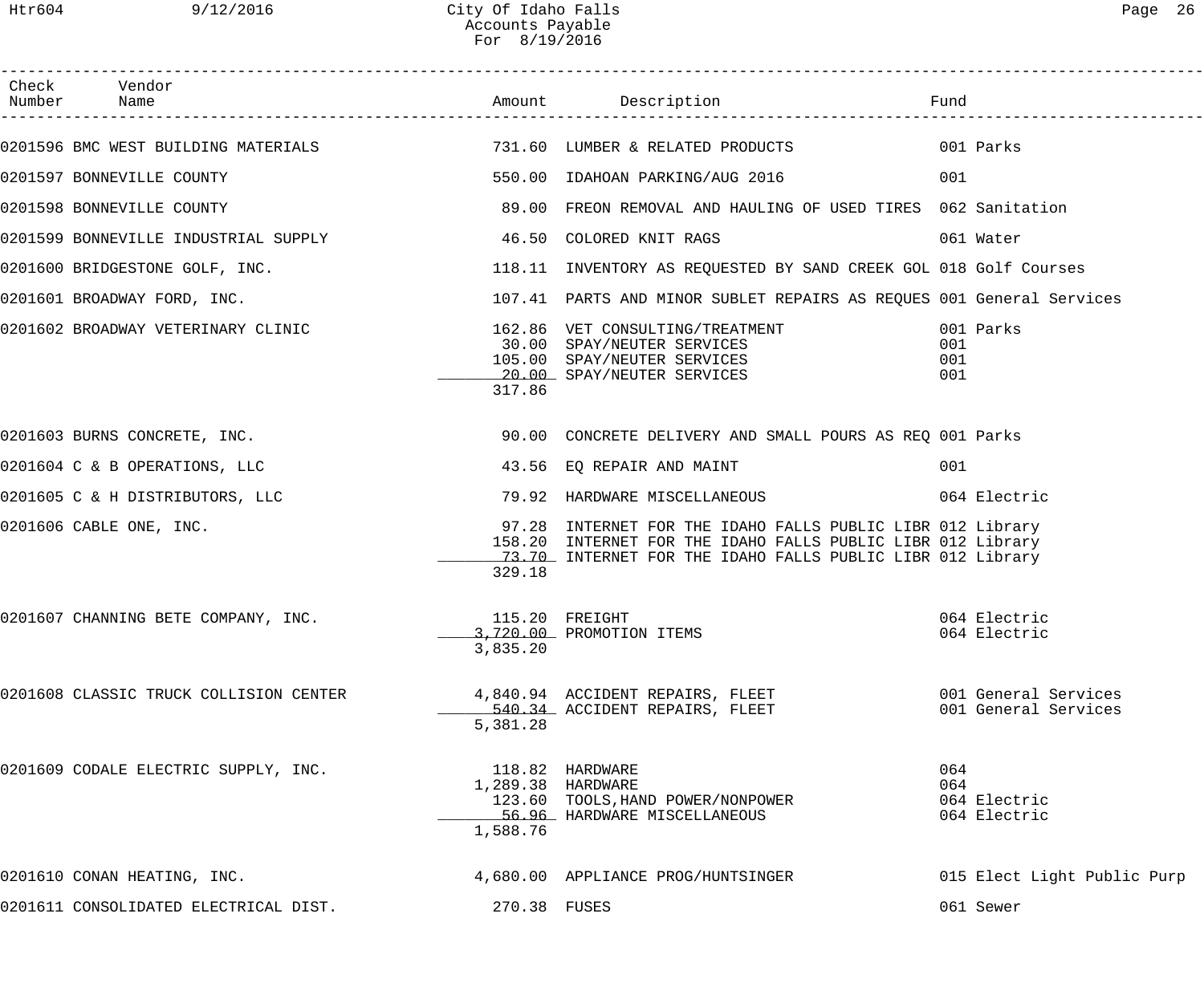# Htr604 9/12/2016 City Of Idaho Falls Page 27 Accounts Payable For 8/19/2016

|              | Check Vendor<br>Number Name                                                                              |          |                                                                                                                                                                                          |            |                                                                              |
|--------------|----------------------------------------------------------------------------------------------------------|----------|------------------------------------------------------------------------------------------------------------------------------------------------------------------------------------------|------------|------------------------------------------------------------------------------|
|              |                                                                                                          |          |                                                                                                                                                                                          |            | 061 Sewer                                                                    |
|              | 0201613 COUNTRYSIDE VET. HOSPITAL PLLC          75.00 SPAY/NEUTER SERVICES<br>65.00 SPAY/NEUTER SERVICES | 140.00   | 65.00 SPAY/NEUTER SERVICES                                                                                                                                                               | 001<br>001 |                                                                              |
|              | $0201614$ CR CLARK CONSTRUCTION, LLC $103,360.70$ WATER DEPARTMENT                                       |          |                                                                                                                                                                                          |            | 061 Water                                                                    |
|              |                                                                                                          |          | 0201615 CROP PRODUCTION SERVICES TERREST TERRILLIZER, CHEMICALS AND ADJUVANTS AS R 001 Parks                                                                                             |            |                                                                              |
|              | 0201616 CROWN TROPHY                                                                                     |          | 656.10 MISCELLANEOUS PRODUCTS                                                                                                                                                            |            | 001 Parks                                                                    |
| 0201617 CRSA |                                                                                                          |          | 2,719.99 CONSTRUCTION JOB/CONTRACT                                                                                                                                                       |            | 001 Fire                                                                     |
|              | 0201618 CULLIGAN WATER CONDITIONING                                                                      | 219.00   | 17.00 WATER SOFTENER RENTAL AND SALT FOR THE Z 001 Parks<br>20.00 WATER SOFTENER RENTAL FOR SAND CREEK GOL 018 Golf Courses<br>182.00 RENTAL OF REVERSE OSMOSIS AND SOFTENER S 061 Sewer |            |                                                                              |
|              | 0201619 DENNINGS SHOWKASE                                                                                | 4,593.88 | 499.00 CHEST FREEZER<br>1,853.94 APPLIANCE PRGM/THERRIAULT 001 Parks<br>740.94 APPLIANCE PRGM/WHITING 015 Elect Light Public Purp<br>1,500.00 APPLIANCES                                 |            | 061 Sewer                                                                    |
|              | 0201620 DESERT MOUNTAIN CORP                                                                             |          | 2,534.38 ROAD/HWY MATERIAL ASPHALT 610 Streets                                                                                                                                           |            |                                                                              |
|              | 0201621 EAGLE ROCK HYDRAULIC SERVICE                                                                     | 262.16   | 80.36 PARTS AND HYDRAULIC REPAIRS AS REQUESTED 001 General Services<br>181.80 PARTS AND HYDRAULIC REPAIRS AS REQUESTED 001 General Services                                              |            |                                                                              |
|              | 0201622 EAGLE ROCK NURSERY                                                                               | 1,215.69 | 616.20 NURSERY STOCK & SUPPLIES<br>161.49 NURSERY STOCK & SUPPLIES<br>310.76 NURSERY STOCK & SUPPLIES<br>25.98 NURSERY STOCK & SUPPLIES<br>101.26 NURSERY STOCK & SUPPLIES               |            | 064 Electric<br>064 Electric<br>064 Electric<br>064 Electric<br>064 Electric |
|              | 0201623 EASTERN IDAHO PUBLIC HEALTH                                                                      | 194.00   | 97.00 PROFESSIONAL/PERSONAL SRV<br>97.00 COMBO HEPATITIS VACC                                                                                                                            |            | 001 General Services<br>061 Sewer                                            |
|              | 0201624 EASTSIDE PET CLINIC                                                                              |          | 690.00 SPAY/NEUTER SERVICES<br>90.37 SPAY AND NEUTER SERVICES FOR THE ANIMAL 001 Police                                                                                                  | 001        |                                                                              |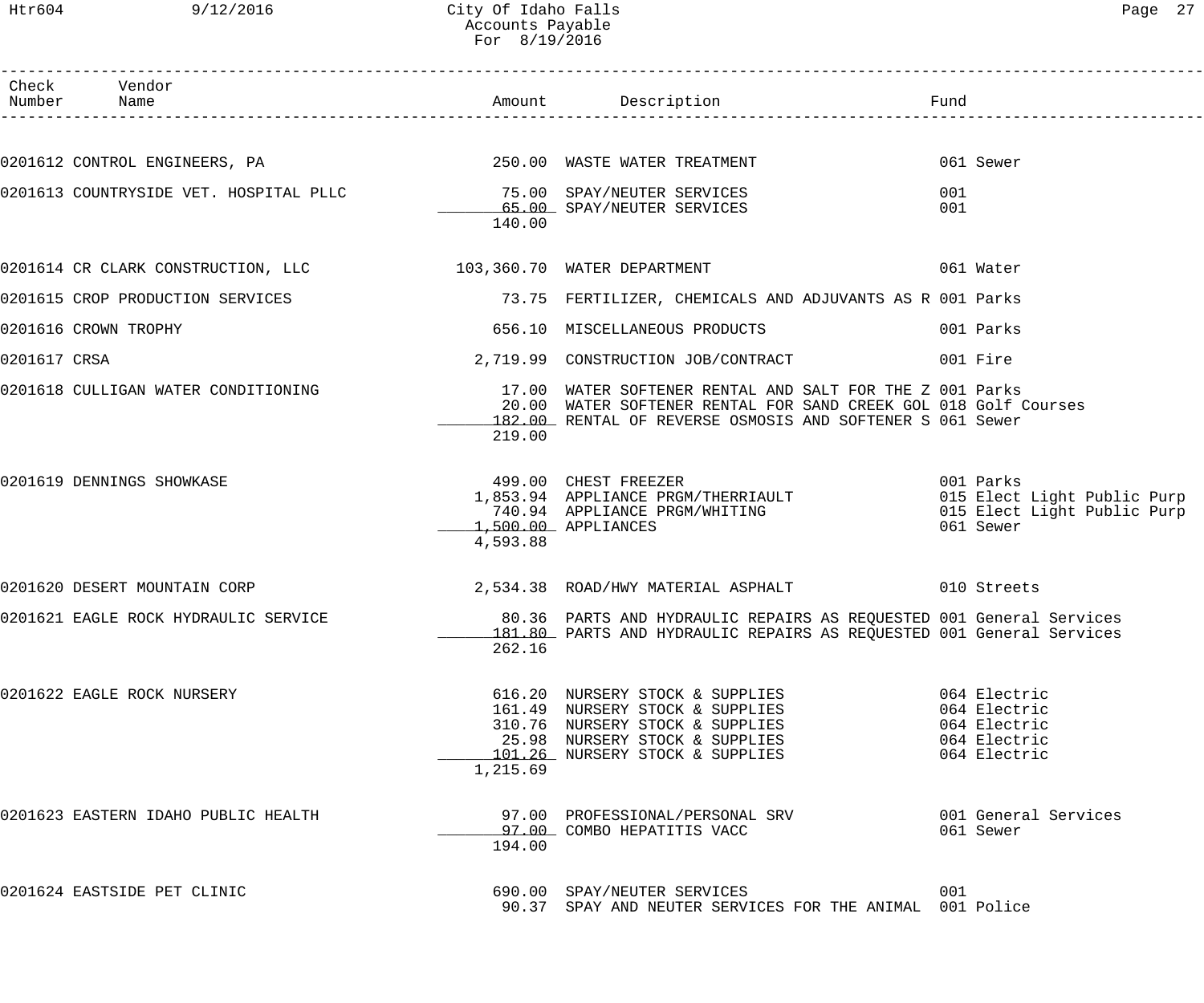Htr604 9/12/2016 City Of Idaho Falls Page 28 Accounts Payable For 8/19/2016

| Check Vendor<br>Number Name        |        |                                                                                                                                                                                                                                                                                                                                                                                                                                                                                                                                                                                                                                                                                                                                                                                                                                                                                                                                                        |                                                                                                                                              |
|------------------------------------|--------|--------------------------------------------------------------------------------------------------------------------------------------------------------------------------------------------------------------------------------------------------------------------------------------------------------------------------------------------------------------------------------------------------------------------------------------------------------------------------------------------------------------------------------------------------------------------------------------------------------------------------------------------------------------------------------------------------------------------------------------------------------------------------------------------------------------------------------------------------------------------------------------------------------------------------------------------------------|----------------------------------------------------------------------------------------------------------------------------------------------|
|                                    | 780.37 |                                                                                                                                                                                                                                                                                                                                                                                                                                                                                                                                                                                                                                                                                                                                                                                                                                                                                                                                                        |                                                                                                                                              |
| 0201625 EILENE HORNE               |        | 777.50 REIMBURSE SCHOOL/E. HORNE 1999 1001 Human Resources                                                                                                                                                                                                                                                                                                                                                                                                                                                                                                                                                                                                                                                                                                                                                                                                                                                                                             |                                                                                                                                              |
| 0201626 ENERGY LABORATORIES, INC.  | 247.00 | 102.00 LABORATORY ANALYSIS AT WASTEWATER TREATM 061 Sewer<br>145.00 LABORATORY ANALYSIS AT WASTEWATER TREATM 061 Sewer                                                                                                                                                                                                                                                                                                                                                                                                                                                                                                                                                                                                                                                                                                                                                                                                                                 |                                                                                                                                              |
| 0201627 EVCO HOUSE OF HOSE - IDAHO | 583.35 | 19.04 PARTS AS REQUESTED BY CITY OF IDAHO FALL 001 General Services<br>145.92 PARTS AS REQUESTED BY CITY OF IDAHO FALL 001 General Services<br>48.84 PARTS AS REQUESTED BY CITY OF IDAHO FALL 001 General Services<br>147.20 PARTS AS REQUESTED BY CITY OF IDAHO FALL 001 General Services<br>3.46 PARTS AS REQUESTED BY CITY OF IDAHO FALL 001 General Services<br>9.72 PARTS AS REQUESTED BY CITY OF IDAHO FALL 001 General Services<br>88.27 PARTS AS REQUESTED BY CITY OF IDAHO FALL 001 General Services<br>35.57 PARTS AS REQUESTED BY CITY OF IDAHO FALL 001 General Services<br>13.80 PARTS AS REQUESTED BY CITY OF IDAHO FALL 001 General Services<br>7.98 PARTS AS REQUESTED BY CITY OF IDAHO FALL 001 General Services<br>13.42 PARTS AS REQUESTED BY CITY OF IDAHO FALL 001 General Services<br>13.29 PARTS AS REQUESTED BY CITY OF IDAHO FALL 001 General Services<br>36.84 PARTS AS REQUESTED BY CITY OF IDAHO FALL 001 General Services |                                                                                                                                              |
| 0201628 EVERGREEN SERVICES, INC.   |        | 160.89 SPRINKLER REPAIR                                                                                                                                                                                                                                                                                                                                                                                                                                                                                                                                                                                                                                                                                                                                                                                                                                                                                                                                | 001 Fire                                                                                                                                     |
|                                    | 316.66 | 0201629 FALLS PLUMBING SUPPLY, INC. 48.88 MISCELLANEOUS PLUMBING SUPPLIES FOR BLDG 001 General Services<br>26.58 REPAIRS AND SUPPLIES AS REQUESTED BY CEM 001 Cemeteries<br>128.58 MISCELLANEOUS PLUMBING SUPPLIES FOR BLDG 001 General Services<br>39.29 MISCELLANEOUS PLUMBING SUPPLIES FOR BLDG 001 General Services<br>19.63 MISCELLANEOUS PLUMBING SUPPLIES FOR BLDG 001 General Services<br>128.58- MISCELLANEOUS PLUMBING SUPPLIES FOR BLDG 001 General Services<br>4.65 MISCELLANEOUS PLUMBING SUPPLIES FOR BLDG 001 General Services<br>31.86 3 BLACK THREADED COMP FLA<br>23.32 3 GALV T/C PIPE SCH 40<br>11.00 3 PIPE CUT<br>22.00 3 PIPE THREADING<br>81.49 1 1/2 FIP ANDLGE W/FC VAL<br>7.18 4 WAY SILCOCK KEY<br>.78 1 1/2 INSERT MALE ADAPTER                                                                                                                                                                                           | 061 Water<br>061 Water<br>061 Water<br>061 Water<br>061 Water<br>061 Water<br>061 Water                                                      |
| 0201630 FASTENAL COMPANY           |        | 238.62 AIR CONDITIONING/HEATING<br>33.28 AIR CONDITIONING/HEATING<br>85.43 AIR CONDITIONING/HEATING<br>65.98 AIR CONDITIONING/HEATING<br>50.35 AIR CONDITIONING/HEATING<br>25.71 AIR CONDITIONING/HEATING                                                                                                                                                                                                                                                                                                                                                                                                                                                                                                                                                                                                                                                                                                                                              | 001 General Services<br>001 General Services<br>001 General Services<br>001 General Services<br>001 General Services<br>001 General Services |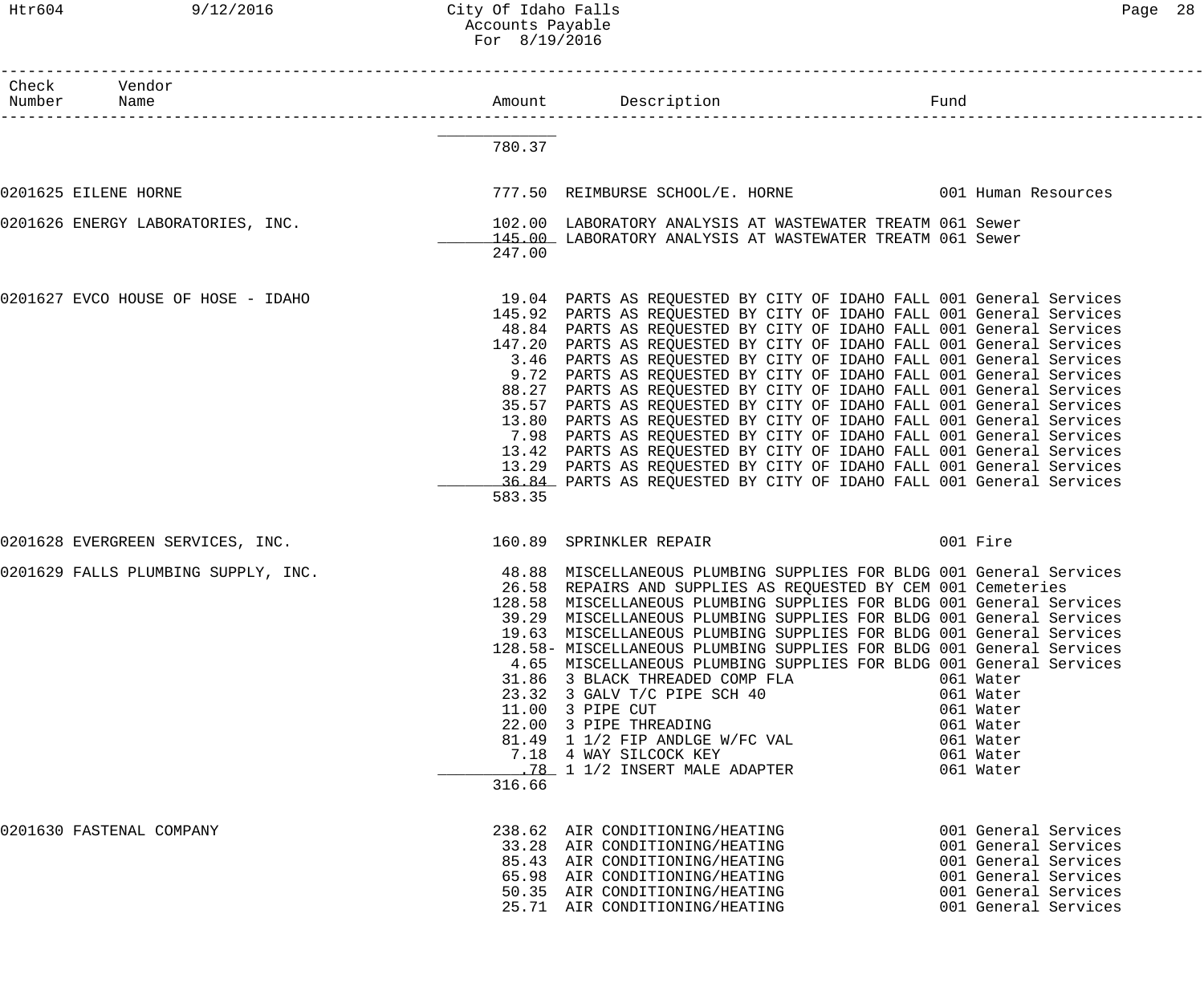# Htr604 9/12/2016 City Of Idaho Falls Page 29 Accounts Payable For 8/19/2016

| Check Vendor<br>Number Name        |          |                                                                                                                                                                                                                                                                                                                                                                                                                                       | Fund                                                                                                                                                                                         |  |
|------------------------------------|----------|---------------------------------------------------------------------------------------------------------------------------------------------------------------------------------------------------------------------------------------------------------------------------------------------------------------------------------------------------------------------------------------------------------------------------------------|----------------------------------------------------------------------------------------------------------------------------------------------------------------------------------------------|--|
| 0201630 FASTENAL COMPANY           | 1,044.43 | 25.18 AIR CONDITIONING/HEATING 001 General Services<br>133.12 AIR CONDITIONING/HEATING 001 General Services<br>291.71 AIR CONDITIONING/HEATING 001 General Services<br>61.37 AIR CONDITIONING/HEATING 001 General Services<br>001 General Services<br>001 General Services<br>25.18 AIR CONDITIONING/HEATING<br>8.50 ALUMINUM FLAT BAR                                                                                                | 061 Sewer                                                                                                                                                                                    |  |
|                                    |          | 0201631 FERGUSON ENTERPRISES, INC. 540.00 MAIN LINE MATERIAL-WATER 661 Water                                                                                                                                                                                                                                                                                                                                                          |                                                                                                                                                                                              |  |
| 0201632 FERGUSON ENTERPRISES, INC. |          | 210.00 MAIN LINE MATERIAL-WATER                                                                                                                                                                                                                                                                                                                                                                                                       | 061 Water                                                                                                                                                                                    |  |
| 0201633 FERGUSON ENTERPRISES, INC. | 651.96   | 475.92 MISCELLANEOUS PLUMBING SUPPLIES FOR BLDG 001 General Services<br>19.99 MISCELLANEOUS PLUMBING SUPPLIES FOR BLDG 001 General Services<br>25.92 MISCELLANEOUS PLUMBING SUPPLIES FOR BLDG 001 General Services<br>130.13 MISCELLANEOUS PLUMBING SUPPLIES FOR BLDG 001 General Services                                                                                                                                            |                                                                                                                                                                                              |  |
| 0201634 FIRST RESPONDERS           | 417.45   | 320.00 BUILDING SUP/REPR/MAINT. 001 Police<br>6.00 ALTERATIONS AND/OR EMBROIDERY TO POLICE 001 Police<br>16.00 ALTERATIONS AND/OR EMBROIDERY TO POLICE 001 Police<br>17.85 ALTERATIONS AND/OR EMBROIDERY TO POLICE 001 Police<br>17.85 ALTERATIONS AND/OR EMBROIDERY TO POLICE 001 Police<br>19.75 ALTERATIONS AND/OR EMBROIDERY TO POLICE 001 Police                                                                                 |                                                                                                                                                                                              |  |
| 0201635 FIRST STREET WELDING, INC. |          | 566.44 PARTS AND MINOR SUBLET REPAIRS AS REQUES 001 General Services                                                                                                                                                                                                                                                                                                                                                                  |                                                                                                                                                                                              |  |
| 0201636 FLEETPRIDE, INC.           | 124.47   | 13.04 PARTS AS REQUESTED BY CITY OF IDAHO FALL 001 General Services<br>10.00 PARTS AS REQUESTED BY CITY OF IDAHO FALL 001 General Services<br>10.00 PARTS AS REQUESTED BY CITY OF IDAHO FALL 001 General Services<br>18.22 PARTS AS REQUESTED BY CITY OF IDAHO FALL 001 General Services<br>1.54 PARTS AS REQUESTED BY CITY OF IDAHO FALL 001 General Services<br>71.67 PARTS AS REQUESTED BY CITY OF IDAHO FALL 001 General Services |                                                                                                                                                                                              |  |
| 0201637 FREIGHTLINER OF UTAH       | 1,677.69 | 4.69- EQ REPAIR AND MAINT<br>153.82- EQ REPAIR AND MAINT<br>1,995.00- EQ REPAIR AND MAINT<br>2,859.28 EQ REPAIR AND MAINT<br>112.00 FREIGHT<br>504.36 EQ REPAIR AND MAINT<br>15.00 EQ REPAIR AND MAINT<br>340.56 EQ REPAIR AND MAINT                                                                                                                                                                                                  | 001 General Services<br>001 General Services<br>001 General Services<br>001 General Services<br>001 General Services<br>001 General Services<br>001 General Services<br>001 General Services |  |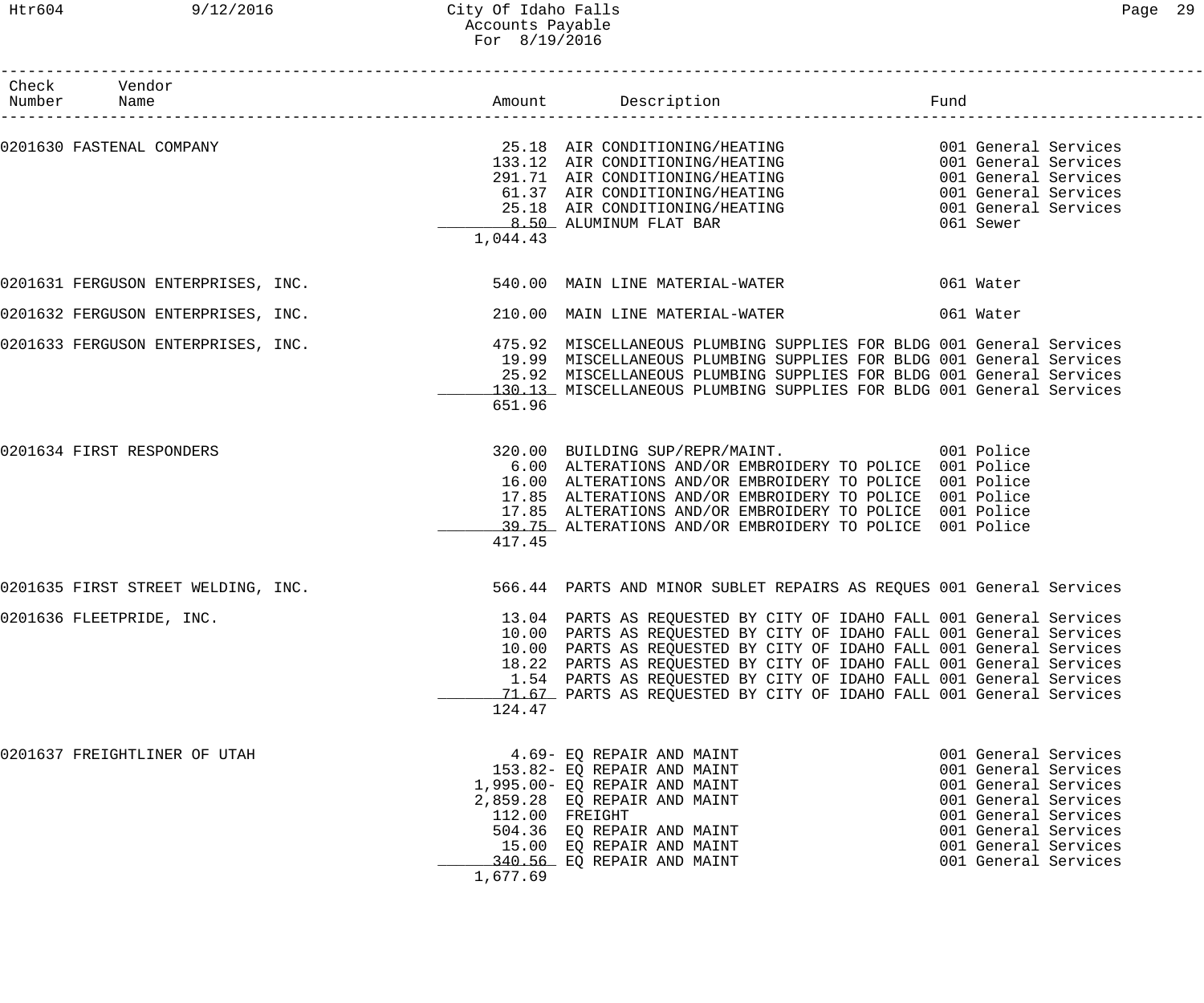| Page | 30 |
|------|----|
|      |    |

| Check Vendor<br>Number Name                                       |          |                                                                                                                                                                                                                                                                                                                            | Fund |                                           |
|-------------------------------------------------------------------|----------|----------------------------------------------------------------------------------------------------------------------------------------------------------------------------------------------------------------------------------------------------------------------------------------------------------------------------|------|-------------------------------------------|
| 0201638 GARY ALLAN                                                |          |                                                                                                                                                                                                                                                                                                                            |      |                                           |
| 0201639 GIRL SCOUTS OF SILVER SAGE 101.10 AUDIOVISUAL/PUBLICATION |          |                                                                                                                                                                                                                                                                                                                            |      | 012 Library                               |
| 0201640 GOVERNMENT FINANCE OFFICERS 600 100 SGR/GAAFR NEWSLETTER  |          |                                                                                                                                                                                                                                                                                                                            |      | 001 Finance                               |
| 0201641 GREEN, CASSIDY J.                                         |          | 200.00 PROFESSIONAL/PERSONAL SRV 011 Recreation                                                                                                                                                                                                                                                                            |      |                                           |
|                                                                   | 89.99    | 0201642 GUSTAVE A. LARSON COMPANY (29.98 HVAC SUPPLIES AS REQUESTED BY BUILDING M 001 General Services<br>35.52 HVAC SUPPLIES AS REQUESTED BY BUILDING M 001 General Services<br>20.69 HVAC SUPPLIES AS REQUESTED BY BUILDING M 001 General Services<br>3.80 HVAC SUPPLIES AS REQUESTED BY BUILDING M 001 General Services |      |                                           |
|                                                                   |          | 0201643 HILL'S PET NUTRITION SALES, INC 107.40 SHIPPING CHARGES FOR DONATED ANIMAL FOOD 001 Police                                                                                                                                                                                                                         |      |                                           |
|                                                                   |          | 0201644 HOLDEN, KIDWELL, HAHN & CRAPO 4,984.25 PROFESSIONAL/PERSONAL SRV 061 Water                                                                                                                                                                                                                                         |      |                                           |
| 0201645 HOME DEPOT                                                | 175.66   | 115.82 TOTES AND TIES<br>59.84 4X8 SHEATHING PLY, SCREWS                                                                                                                                                                                                                                                                   |      | 001 Parks<br>061 Sewer                    |
| 0201646 HOWARD EQUIPMENT & SUPPLY                                 | 1,802.57 | 53.34 PURCHASE OF ANIMAL FOOD AND SUPPLIES FOR 001 Parks<br>1,749.23 PURCHASE OF ANIMAL FOOD AND SUPPLIES FOR 001 Parks                                                                                                                                                                                                    |      |                                           |
| 0201647 HUGHES FIRE EQUIPMENT, INC.                               | 71.33    | 56.45 PARTS AS REQUESTED BY CITY OF IDAHO FALL 001 General Services<br>14.88 PARTS AS REQUESTED BY CITY OF IDAHO FALL 001 General Services                                                                                                                                                                                 |      |                                           |
| 0201648 HUNTER INDUSTRIES, INC.                                   |          | 1,800.00 PARKS & RECREATION MISC.                                                                                                                                                                                                                                                                                          |      | 001 Parks                                 |
| 0201649 IDAHO BUREAU CRIMINAL IDENT.                              |          | 1,908.00 FINGERPRINT PROCESSING FOR BUSINESS LICE 001 City Clerk                                                                                                                                                                                                                                                           |      |                                           |
| 0201650 IDAHO DEPT OF HEALTH & WELFARE                            |          | 180.00 JENSON, BENSON, BARRY, NEWTO                                                                                                                                                                                                                                                                                        |      | 063 Ambulance                             |
| 0201651 IDAHO DIV. OF BUILDING SAFETY                             | 675.00   | 225.00 MAINTENANCE CONTRACT-EQ<br>225.00 MAINTENANCE CONTRACT-EQ<br>225.00 MAINTENANCE CONTRACT-EQ                                                                                                                                                                                                                         |      | 060 Airport<br>060 Airport<br>060 Airport |
| 0201652 IDAHO FALLS ROTARY CLUB #1041                             |          | 199.00 MEMBERSHIPS                                                                                                                                                                                                                                                                                                         |      | 001 Parks                                 |
| 0201653 IDAHO SOD                                                 | 350.00   | 228.00 1200 SQ FT SOD<br>122.00 600 SQ FT OF SOD                                                                                                                                                                                                                                                                           |      | 001 Parks<br>001 Parks                    |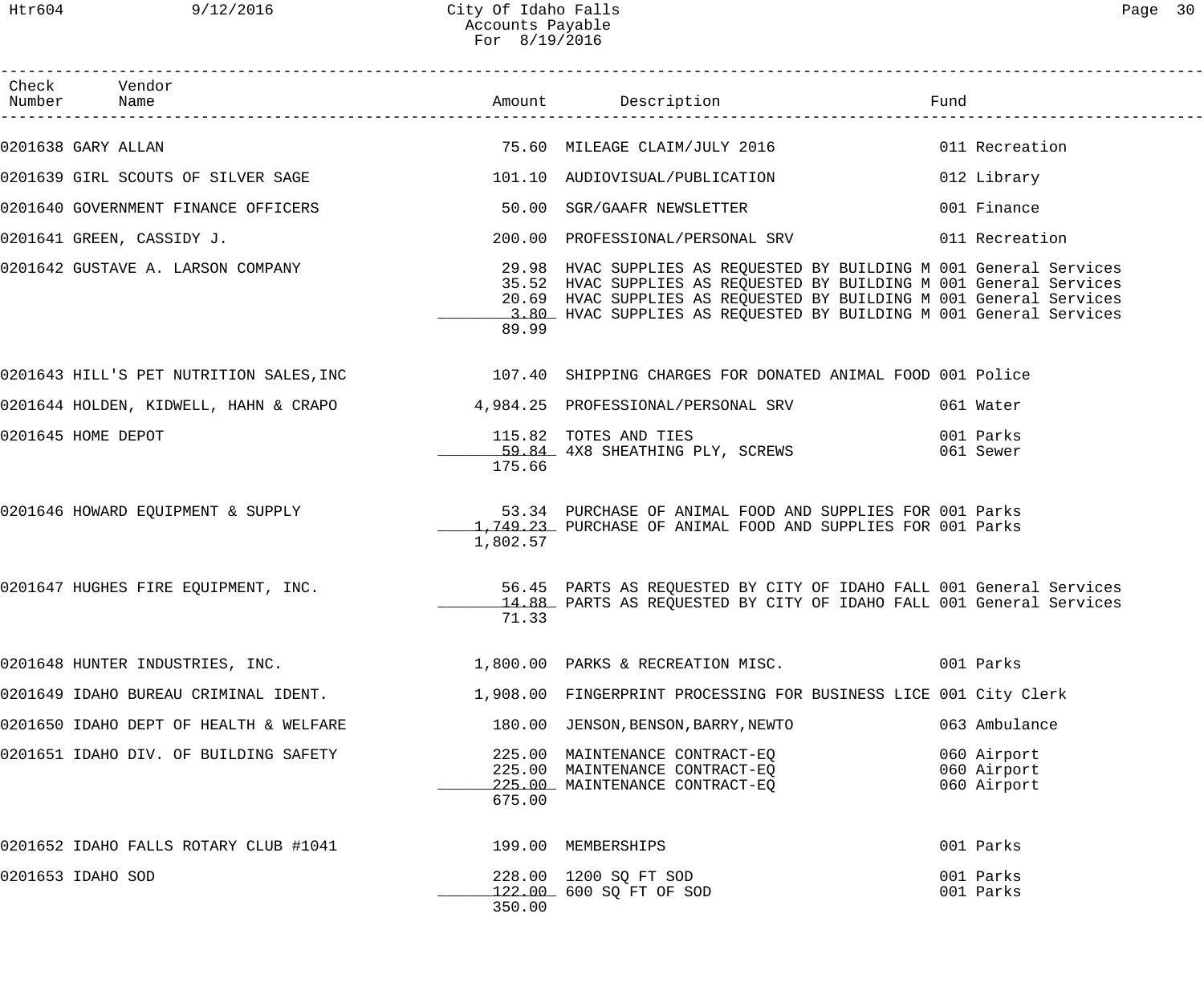------------------------------------------------------------------------------------------------------------------------------------

| Check  | Vendor       |        |                |         |  |
|--------|--------------|--------|----------------|---------|--|
| Number | $ -$<br>Name | Amount | ، ص د ۱<br>.on | $F$ una |  |

Amount Description **Example Amount** Pund

| 0201654 IDEAL SOLUTIONS, INC. 14,153.00 REIMBURSEMENTS                                      |          |                                                                                                                                                                                                                                             | 001 Planning & Building |
|---------------------------------------------------------------------------------------------|----------|---------------------------------------------------------------------------------------------------------------------------------------------------------------------------------------------------------------------------------------------|-------------------------|
| 0201655 IES CUSTOM STAFFING, LLC 60 CONNECTES 545.60 PROFESSIONAL/PERSONAL SRV 6010 Streets |          |                                                                                                                                                                                                                                             |                         |
| 0201656 INTERMOUNTAIN GAS COMPANY                                                           |          | 5.00 PRIMERIPHES ANGUST 2015<br>1993-2018 (PUILITIES ANGUST 2015<br>273.205 UTILITIES ANGUST 2015<br>2.006 UTILITIES ANGUST 2015<br>2.006 UTILITIES ANGUST 2015<br>2.006 UTILITIES ANGUST 2015<br>2.006 UTILITIES ANGUST 2015<br>2.006 UTIL |                         |
|                                                                                             |          |                                                                                                                                                                                                                                             |                         |
|                                                                                             |          |                                                                                                                                                                                                                                             |                         |
|                                                                                             |          |                                                                                                                                                                                                                                             |                         |
|                                                                                             |          |                                                                                                                                                                                                                                             |                         |
|                                                                                             |          |                                                                                                                                                                                                                                             |                         |
|                                                                                             |          |                                                                                                                                                                                                                                             |                         |
|                                                                                             |          |                                                                                                                                                                                                                                             |                         |
|                                                                                             |          |                                                                                                                                                                                                                                             |                         |
|                                                                                             |          |                                                                                                                                                                                                                                             |                         |
|                                                                                             |          |                                                                                                                                                                                                                                             |                         |
|                                                                                             |          |                                                                                                                                                                                                                                             |                         |
|                                                                                             |          |                                                                                                                                                                                                                                             |                         |
|                                                                                             |          |                                                                                                                                                                                                                                             |                         |
|                                                                                             |          |                                                                                                                                                                                                                                             |                         |
|                                                                                             |          |                                                                                                                                                                                                                                             |                         |
|                                                                                             |          |                                                                                                                                                                                                                                             |                         |
|                                                                                             |          |                                                                                                                                                                                                                                             |                         |
|                                                                                             |          |                                                                                                                                                                                                                                             |                         |
|                                                                                             |          |                                                                                                                                                                                                                                             |                         |
|                                                                                             |          |                                                                                                                                                                                                                                             |                         |
|                                                                                             |          |                                                                                                                                                                                                                                             |                         |
|                                                                                             |          |                                                                                                                                                                                                                                             |                         |
|                                                                                             |          |                                                                                                                                                                                                                                             |                         |
|                                                                                             |          |                                                                                                                                                                                                                                             |                         |
|                                                                                             |          |                                                                                                                                                                                                                                             |                         |
|                                                                                             |          |                                                                                                                                                                                                                                             |                         |
|                                                                                             |          | 11.07 UTILITIES AUGUST 2015 11.07 061 Water                                                                                                                                                                                                 |                         |
|                                                                                             | 2,639.65 |                                                                                                                                                                                                                                             |                         |
| 0201657 INTERMOUNTAIN SALES                                                                 |          | 905.00 EQ REPAIR AND MAINT                                                                                                                                                                                                                  | 001 General Services    |
|                                                                                             |          | $15.00$ FREIGHT                                                                                                                                                                                                                             | 001 General Services    |
|                                                                                             | 920.00   |                                                                                                                                                                                                                                             |                         |
|                                                                                             |          |                                                                                                                                                                                                                                             |                         |
| 0201658 JAMES LARSEN                                                                        |          | 50.00 REIMBURS LIC/JAMES LARSEN 661 Sewer                                                                                                                                                                                                   |                         |
| 0201659 KEY-LINE AUTOMOTIVE WAREHOUSE                                                       |          | 9.92 PARTS AS REQUESTED BY CITY OF IDAHO FALL 001 General Services                                                                                                                                                                          |                         |
|                                                                                             |          | 66.26 PARTS AS REQUESTED BY CITY OF IDAHO FALL 001 General Services                                                                                                                                                                         |                         |
|                                                                                             |          | 76.61 PARTS AS REQUESTED BY CITY OF IDAHO FALL 001 General Services                                                                                                                                                                         |                         |
|                                                                                             |          | 290.20 PARTS AS REQUESTED BY CITY OF IDAHO FALL 001 General Services                                                                                                                                                                        |                         |
|                                                                                             |          | 37.15 PARTS AS REQUESTED BY CITY OF IDAHO FALL 001 General Services                                                                                                                                                                         |                         |
|                                                                                             |          | 23.11 PARTS AS REQUESTED BY CITY OF IDAHO FALL 001 General Services                                                                                                                                                                         |                         |
|                                                                                             |          | 9.56 PARTS AS REQUESTED BY CITY OF IDAHO FALL 001 General Services                                                                                                                                                                          |                         |
|                                                                                             |          | 35.86 PARTS AS REQUESTED BY CITY OF IDAHO FALL 001 General Services                                                                                                                                                                         |                         |
|                                                                                             |          |                                                                                                                                                                                                                                             |                         |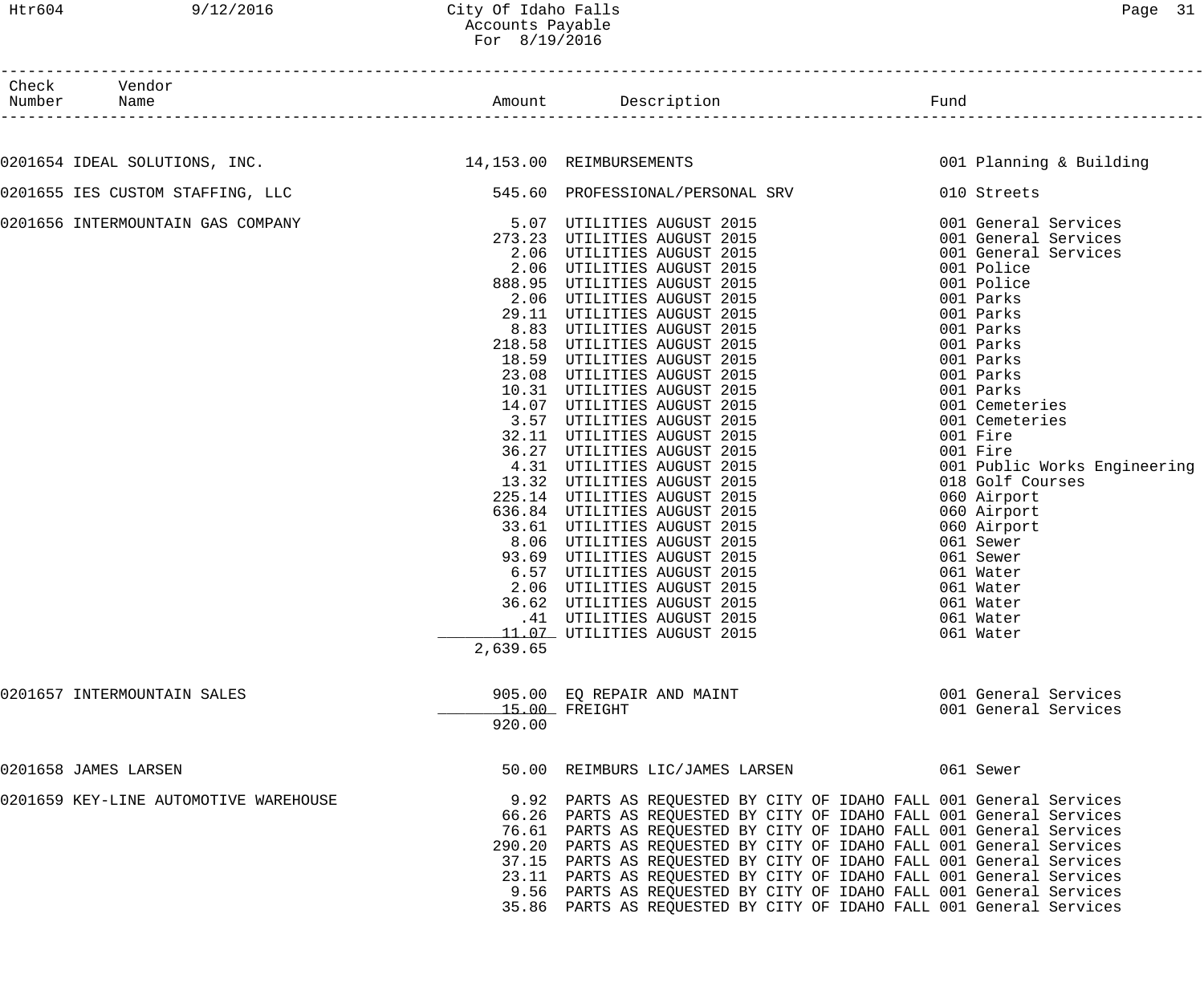# Htr604 9/12/2016 City Of Idaho Falls Page 32 Accounts Payable For 8/19/2016

| Check Vendor<br>Number Name           |                           | Amount Description                                                                                                                                                                                     | Fund                                                                                                                                                                                   |
|---------------------------------------|---------------------------|--------------------------------------------------------------------------------------------------------------------------------------------------------------------------------------------------------|----------------------------------------------------------------------------------------------------------------------------------------------------------------------------------------|
|                                       | 657.78                    | 10.72 PARTS AS REQUESTED BY CITY OF IDAHO FALL 001 General Services<br>11.55 PARTS AS REQUESTED BY CITY OF IDAHO FALL 001 General Services                                                             |                                                                                                                                                                                        |
| 0201660 L.N. CURTIS & SONS            |                           | 204.00 EQ REPAIR AND MAINT                                                                                                                                                                             | 001                                                                                                                                                                                    |
| 0201661 LANDMARK SIGNS                | 106.41                    | 74.01 POLICE EQUIP & SUPPLIES<br>5.40 SAFETY EQUIPMENT<br>6.75 SAFETY EQUIPMENT<br>5.40 SAFETY EQUIPMENT<br>9.45 SAFETY EQUIPMENT<br>5.40 SAFETY EQUIPMENT<br>16.41                                    | 001 Police<br>001 Public Works Engineering<br>010 Streets<br>061 Water<br>061 Sewer<br>062 Sanitation                                                                                  |
| 0201662 LIFELOC TECHNOLOGIES, INC.    | 75.00 FREIGHT<br>2,500.45 | 2,425.45 BUILDING SUP/REPR/MAINT.                                                                                                                                                                      | 001 Police<br>001 Police                                                                                                                                                               |
| 0201663 LOWE'S COMMERCIAL SERVICES    | 56.88 CABLE TIES          |                                                                                                                                                                                                        | 001 Parks                                                                                                                                                                              |
| 0201664 LOWE'S-CONSERVATION LOAN ACCT | 4,371.42                  | 804.60 APPLIANCE PROG/MADSEN<br>653.55 APPLIANCE PROG/ALLBRIGHT<br>603.20 APPLIANCE PROG/ROMERO<br>1,158.05 APPLIANCE PROG/PETERSON<br>427.98 APPLIANCE PROG/AHLSTROM<br>724.04 APPLIANCE PROG/TOMASKO | 015 Elect Light Public Purp<br>015 Elect Light Public Purp<br>015 Elect Light Public Purp<br>015 Elect Light Public Purp<br>015 Elect Light Public Purp<br>015 Elect Light Public Purp |
| 0201665 MAGIC T-SHIRTS                | 960.47                    | 66.47 FREIGHT<br>894.00 RESALE ITEMS                                                                                                                                                                   | 001 Parks<br>001 Parks                                                                                                                                                                 |
| 0201666 MAGIC VALLEY LABS, INC.       |                           | 1,057.00 LAB ANALYSIS AS REQUESTED BY SEWER DIVIS 061 Sewer                                                                                                                                            |                                                                                                                                                                                        |
| 0201667 MIKE'S PHARMACY               |                           | 2,755.00 PURCHASE OF DRUGS AND SUPPLIES FOR CITY 063 Ambulance                                                                                                                                         |                                                                                                                                                                                        |
| 0201668 MIZUNO USA, INC.              |                           | 187.24 INVENTORY AS REQUESTED BY SAND CREEK GOL 018 Golf Courses                                                                                                                                       |                                                                                                                                                                                        |
| 0201669 MOUNTAIN FOODS                |                           | 500.00 PARKS & RECREATION MISC.                                                                                                                                                                        | 001 Parks                                                                                                                                                                              |
| 0201670 MOUNTAIN RIVER VET HOSPITAL   | 295.00                    | 65.00 SPAY/NEUTER SERVICES<br>105.00 SPAY/NEUTER SERVICES<br>105.00 SPAY/NEUTER SERVICES<br>20.00 SPAY/NEUTER SERVICES                                                                                 | 001<br>001<br>001<br>001                                                                                                                                                               |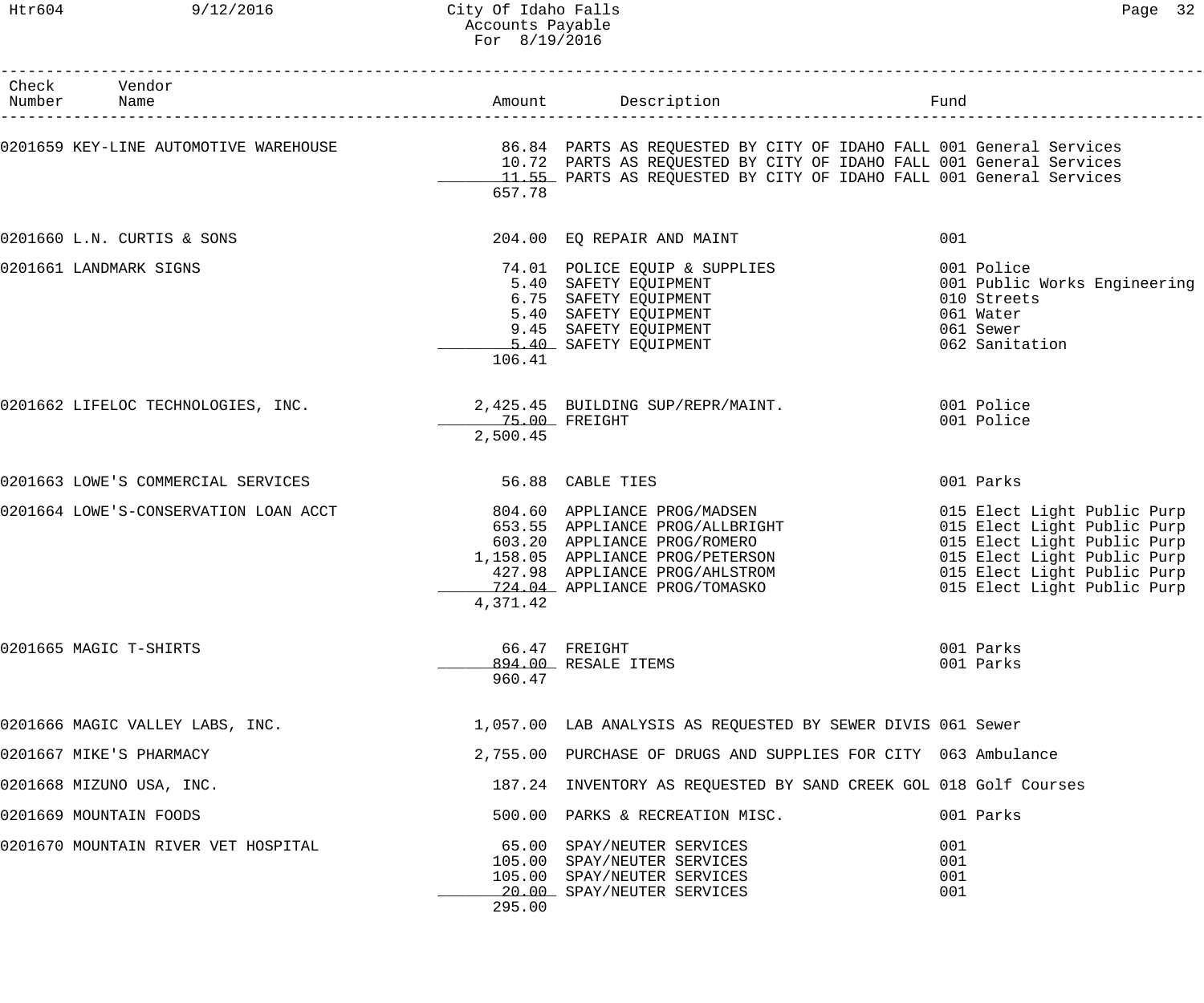# Htr604 9/12/2016 City Of Idaho Falls Page 33 Accounts Payable For 8/19/2016

| Check Vendor<br>Number Name |                                                                                                            |                                                                    | Amount Description <b>Example 1</b> Fund                             |                      |  |
|-----------------------------|------------------------------------------------------------------------------------------------------------|--------------------------------------------------------------------|----------------------------------------------------------------------|----------------------|--|
|                             |                                                                                                            |                                                                    |                                                                      |                      |  |
|                             | 0201671 MOUNTAIN VALLEY FLOOR MATS LLC 34.85 LAUNDRY SERVICE/MATS FOR BUILDING MAINTE 001 General Services |                                                                    |                                                                      |                      |  |
|                             |                                                                                                            |                                                                    | 6.00 LAUNDRY SERVICE/MATS FOR BUILDING MAINTE 001 General Services   |                      |  |
|                             |                                                                                                            |                                                                    | 24.25 LAUNDRY SERVICE/MATS FOR BUILDING MAINTE 001 General Services  |                      |  |
|                             |                                                                                                            |                                                                    | 50.90 LAUNDRY SERVICE/MATS FOR BUILDING MAINTE 001 General Services  |                      |  |
|                             |                                                                                                            |                                                                    | 34.85 LAUNDRY SERVICE/MATS FOR BUILDING MAINTE 001 General Services  |                      |  |
|                             |                                                                                                            |                                                                    | 6.00 LAUNDRY SERVICE/MATS FOR BUILDING MAINTE 001 General Services   |                      |  |
|                             |                                                                                                            |                                                                    | 24.25 LAUNDRY SERVICE/MATS FOR BUILDING MAINTE 001 General Services  |                      |  |
|                             |                                                                                                            |                                                                    | 50.90 LAUNDRY SERVICE/MATS FOR BUILDING MAINTE 001 General Services  |                      |  |
|                             |                                                                                                            |                                                                    | 24.25 LAUNDRY SERVICE/MATS FOR BUILDING MAINTE 001 General Services  |                      |  |
|                             |                                                                                                            |                                                                    | 50.90 LAUNDRY SERVICE/MATS FOR BUILDING MAINTE 001 General Services  |                      |  |
|                             |                                                                                                            |                                                                    | 18.40 LAUNDRY SERVICE/MATS FOR SANITATION DEPA 062 Sanitation        |                      |  |
|                             |                                                                                                            |                                                                    | 18.40 LAUNDRY SERVICE/MATS FOR SANITATION DEPA 062 Sanitation        |                      |  |
|                             |                                                                                                            | 343.95                                                             |                                                                      |                      |  |
|                             |                                                                                                            |                                                                    |                                                                      |                      |  |
|                             | 0201673 MUSSELMAN EQUIPMENT CO., INC. 106.37 PARTS AND MINOR SUBLET REPAIRS AS REQUES 001 General Services |                                                                    |                                                                      |                      |  |
| 0201674 NAPA AUTO PARTS     |                                                                                                            | 7.49 PARTS AS REQUESTED BY CITY OF IDAHO FALL 001 General Services |                                                                      |                      |  |
|                             |                                                                                                            |                                                                    | 2.79 PARTS AS REQUESTED BY CITY OF IDAHO FALL 001 General Services   |                      |  |
|                             |                                                                                                            |                                                                    | 8.49 PARTS AS REQUESTED BY CITY OF IDAHO FALL 001 General Services   |                      |  |
|                             |                                                                                                            |                                                                    | 224.00 GARAGE SHOP SUPPLIES                                          | 001 General Services |  |
|                             |                                                                                                            |                                                                    | 18.51- PARTS AS REQUESTED BY CITY OF IDAHO FALL 001 General Services |                      |  |
|                             |                                                                                                            | 9.49                                                               | PARTS AS REQUESTED BY CITY OF IDAHO FALL 001 General Services        |                      |  |
|                             |                                                                                                            |                                                                    | 4.29 PARTS AS REQUESTED BY CITY OF IDAHO FALL 001 General Services   |                      |  |
|                             |                                                                                                            |                                                                    | 49.58 PARTS AS REQUESTED BY CITY OF IDAHO FALL 001 General Services  |                      |  |
|                             |                                                                                                            |                                                                    | 6.98 PARTS AS REQUESTED BY CITY OF IDAHO FALL 001 General Services   |                      |  |
|                             |                                                                                                            | 13.08                                                              | PARTS AS REQUESTED BY CITY OF IDAHO FALL 001 General Services        |                      |  |
|                             |                                                                                                            | 4.29                                                               | PARTS AS REQUESTED BY CITY OF IDAHO FALL 001 General Services        |                      |  |
|                             |                                                                                                            | 5.69                                                               | PARTS AS REQUESTED BY CITY OF IDAHO FALL 001 General Services        |                      |  |
|                             |                                                                                                            |                                                                    | 20.28 PARTS AS REQUESTED BY CITY OF IDAHO FALL 001 General Services  |                      |  |
|                             |                                                                                                            |                                                                    | 159.69 PARTS AS REQUESTED BY CITY OF IDAHO FALL 001 General Services |                      |  |
|                             |                                                                                                            |                                                                    | 3.29 PARTS AS REQUESTED BY CITY OF IDAHO FALL 001 General Services   |                      |  |
|                             |                                                                                                            |                                                                    | 92.29 PARTS AS REQUESTED BY CITY OF IDAHO FALL 001 General Services  |                      |  |
|                             |                                                                                                            |                                                                    | 11.48 PARTS AS REQUESTED BY CITY OF IDAHO FALL 001 General Services  |                      |  |
|                             |                                                                                                            |                                                                    | 8.99 PARTS AS REQUESTED BY CITY OF IDAHO FALL 001 General Services   |                      |  |
|                             |                                                                                                            |                                                                    | 152.84 PARTS AS REQUESTED BY CITY OF IDAHO FALL 001 General Services |                      |  |
|                             |                                                                                                            | 766.52                                                             |                                                                      |                      |  |
|                             | 0201675 NORTHGATE VETERINARY HOSPITAL                                                                      |                                                                    | 105.00 SPAY/NEUTER SERVICES                                          | 001                  |  |
|                             |                                                                                                            |                                                                    | 95.00 SPAY/NEUTER SERVICES                                           | 001                  |  |
|                             |                                                                                                            |                                                                    | 85.00 SPAY/NEUTER SERVICES                                           | 001                  |  |
|                             |                                                                                                            |                                                                    | 85.00 SPAY/NEUTER SERVICES                                           | 001                  |  |
|                             |                                                                                                            |                                                                    | 30.00 SPAY/NEUTER SERVICES                                           | 001                  |  |
|                             |                                                                                                            |                                                                    | 30.00 SPAY/NEUTER SERVICES                                           | 001                  |  |
|                             |                                                                                                            |                                                                    | 6.00 SPAY AND NEUTER SERVICES FOR THE ANIMAL 001 Police              |                      |  |
|                             |                                                                                                            |                                                                    | 20.00 SPAY AND NEUTER SERVICES FOR THE ANIMAL 001 Police             |                      |  |
|                             |                                                                                                            |                                                                    | 9.00 SPAY AND NEUTER SERVICES FOR THE ANIMAL 001 Police              |                      |  |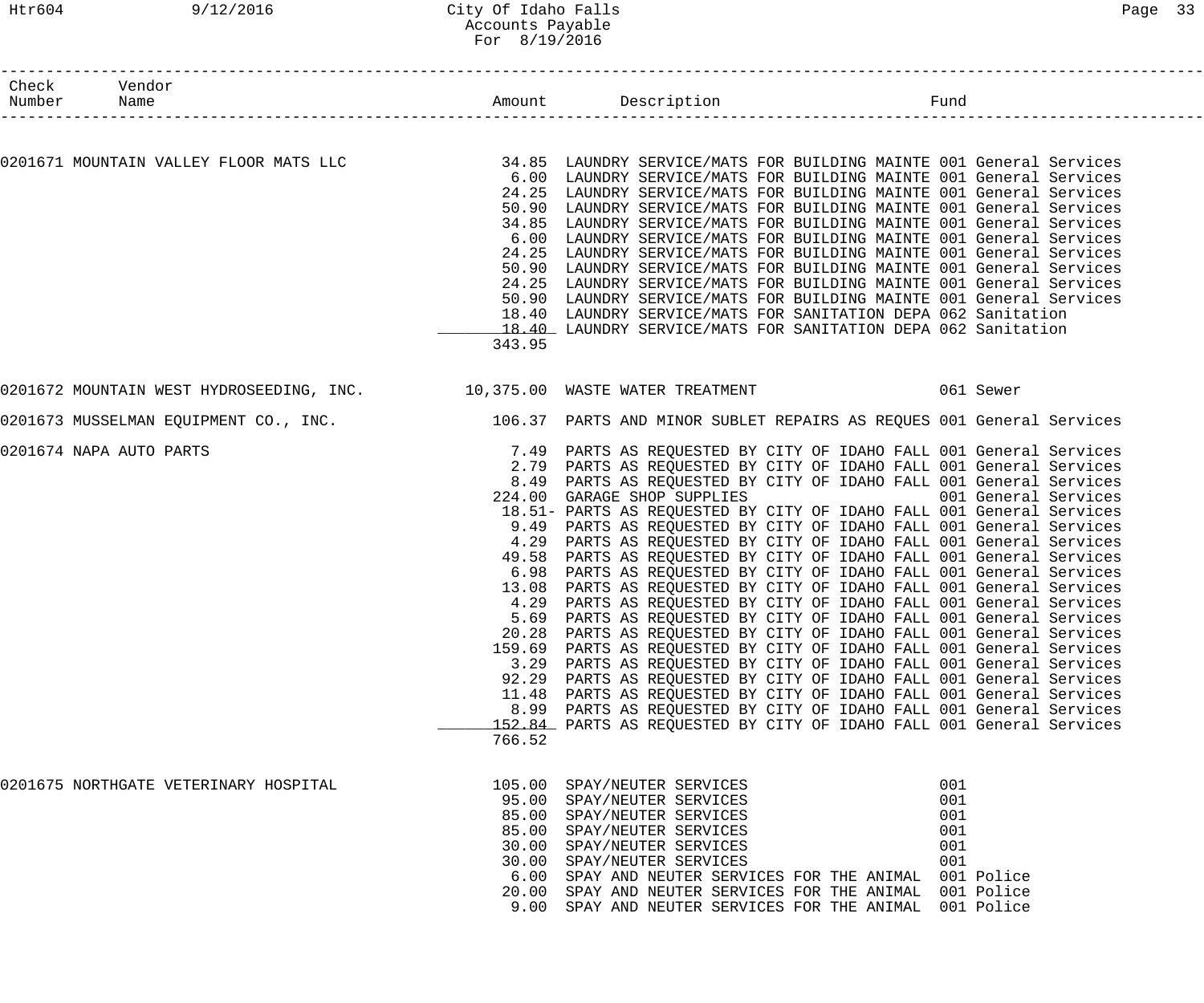| Check Vendor<br>Number Name                                      |          | Amount Description <b>Example 1</b> Fund                                                                                                                                                                                                                                            |                                       |
|------------------------------------------------------------------|----------|-------------------------------------------------------------------------------------------------------------------------------------------------------------------------------------------------------------------------------------------------------------------------------------|---------------------------------------|
|                                                                  | 627.00   | 0201675 NORTHGATE VETERINARY HOSPITAL (51.00 SPAY AND NEUTER SERVICES FOR THE ANIMAL 001 Police<br>28.00 SPAY AND NEUTER SERVICES FOR THE ANIMAL 001 Police<br>28.00 SPAY AND NEUTER SERVICES FOR THE ANIMAL 001 Police<br>45.00 SPAY AND NEUTER SERVICES FOR THE ANIMAL 001 Police |                                       |
|                                                                  |          | 0201676 O'REILLY AUTO PARTS NE SAN SERIES AS REQUESTED BY CITY OF IDAHO FALL 001 General Services                                                                                                                                                                                   |                                       |
| 0201677 OCLC, INC.                                               |          | 5,600.00 SERVICES/MISCELLANEOUS                                                                                                                                                                                                                                                     | 012 Library                           |
| 0201678 OLD DOMINION FREIGHT LINE, INC 194.59 FREIGHT            |          |                                                                                                                                                                                                                                                                                     | 064 Electric                          |
| 0201679 OLDCASTLE PRECAST / AMCOR, INC. 498.00 24"X6" GRADE RING | 170.00   | 42.00 24"X4" GRADE RING<br>40.00 24"X3" GRADE RING                                                                                                                                                                                                                                  | 061 Water<br>061 Water<br>061 Water   |
| 0201680 OMEGA RAIL MANAGEMENT, INC. 1,950.00 MEMBERSHIPS         |          |                                                                                                                                                                                                                                                                                     | 064 Electric                          |
| 0201681 PAYPAL, INC.                                             |          | 850.90 SERVICES TO PROCESS CREDIT CARD PAYMENTS 001 Treasurer                                                                                                                                                                                                                       |                                       |
|                                                                  |          | 0201682 PEST CONTROL SERVICES, INC. 40 195.00 PEST CONTROL SERVICE AS REQUESTED BY BLD 001 General Services                                                                                                                                                                         |                                       |
| 0201683 PHYSIO-CONTROL, INC.                                     | 1,915.74 | 957.87 AMBULANCE SUPPLIES<br>957.87 AMBULANCE SUPPLIES                                                                                                                                                                                                                              | 063 Ambulance<br>063 Ambulance        |
| 0201684 PIONEER EQUIPMENT COMPANY                                |          | 85.90 2.5" SWEEP, GRADE 8 AND G 600 001 Parks                                                                                                                                                                                                                                       |                                       |
| 0201685 PIPECO, INC.                                             |          | 318.29 IRRIGATION EQUIP/SUPPLIES                                                                                                                                                                                                                                                    | 001 Parks                             |
| 0201686 PRO RENTALS/PRO EQUIP, LLC                               | 296.28   | 67.86 MISC FILTERS, VENT, GRMT, PL<br>105.00 LABOR 1.5 HR @ \$70<br>123.42 WEED TRIMMER SPOOL PARTS                                                                                                                                                                                 | 001 Parks<br>001 Parks<br>010 Streets |
| 0201687 R & S DISTRIBUTING                                       |          | 49.16 WINDOW CLEANER, TOWELS, B                                                                                                                                                                                                                                                     | 001 Cemeteries                        |
| 0201688 R S & I                                                  |          | 1,275.00 AIRPORT MAINTENANCE                                                                                                                                                                                                                                                        | 060 Airport                           |
| 0201689 RAIN FOR RENT IDAHO FALLS                                |          | 2,092.78 PUMPS & ACCESSORIES                                                                                                                                                                                                                                                        | 001 Parks                             |
| 0201690 RECREATION TODAY OF IDAHO, LLC                           | 3,135.00 | 925.00 FREIGHT<br>2,210.00 PARK, PLAYGROUND, REC EQ.                                                                                                                                                                                                                                | 001 Parks<br>001 Parks                |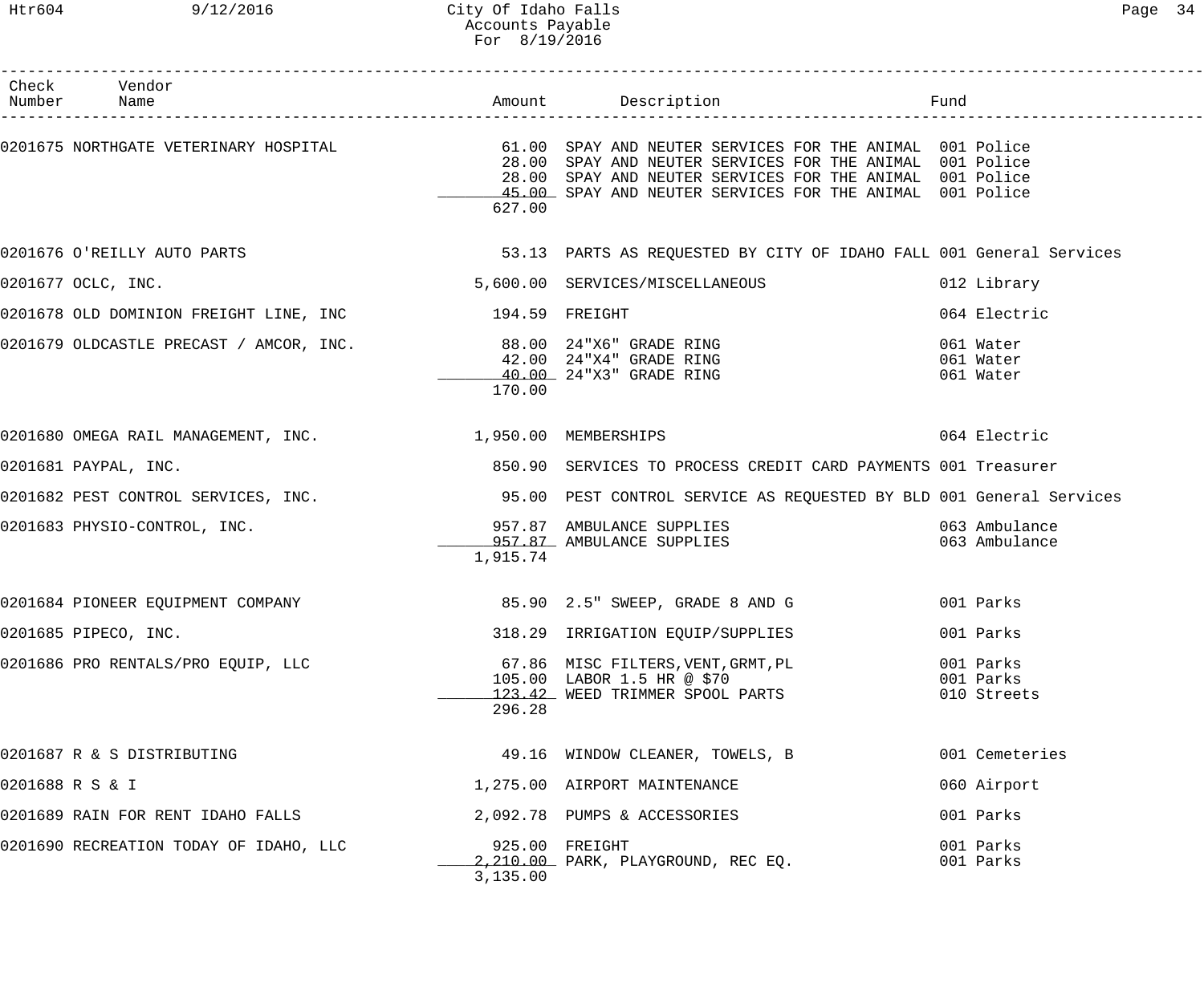| Check Vendor<br>Number Name                                               |          |                                                                                                                                                                                                                                                                                                                                                                   | Fund                     |                                                                                                                                             |
|---------------------------------------------------------------------------|----------|-------------------------------------------------------------------------------------------------------------------------------------------------------------------------------------------------------------------------------------------------------------------------------------------------------------------------------------------------------------------|--------------------------|---------------------------------------------------------------------------------------------------------------------------------------------|
|                                                                           |          | 0201691 RLS CONSTRUCTION SUPPLY 3,320.91 HARDWARE MISCELLANEOUS 010 Streets                                                                                                                                                                                                                                                                                       |                          |                                                                                                                                             |
| 0201692 ROCKY MOUNTAIN ELECTRIC, INC. 48,468.22 CONSTRUCTION JOB/CONTRACT |          |                                                                                                                                                                                                                                                                                                                                                                   |                          | 001 Parks                                                                                                                                   |
| 0201693 RODDA PAINT COMPANY                                               |          | 861.29 FREIGHT                                                                                                                                                                                                                                                                                                                                                    |                          | 060 Airport                                                                                                                                 |
| 0201694 RON SAYER DODGE, INC.                                             | 473.63   | 58.44 PARTS AND MINOR SUBLET REPAIRS AS REQUES 001 General Services<br>45.00 PARTS AND MINOR SUBLET REPAIRS AS REQUES 001 General Services<br>30.94 PARTS AND MINOR SUBLET REPAIRS AS REQUES 001 General Services<br>120.50 PARTS AND MINOR SUBLET REPAIRS AS REQUES 001 General Services<br>218.75 PARTS AND MINOR SUBLET REPAIRS AS REQUES 001 General Services |                          |                                                                                                                                             |
| 0201695 RUBY TAYLOR                                                       |          | 204.00 REIMBURS SCH/R TAYLOR                                                                                                                                                                                                                                                                                                                                      |                          | 001 Finance                                                                                                                                 |
|                                                                           |          |                                                                                                                                                                                                                                                                                                                                                                   |                          | 001 General Services                                                                                                                        |
| 0201697 S.D. MYERS, INC.                                                  |          | 64.00 SERVICES/MISCELLANEOUS                                                                                                                                                                                                                                                                                                                                      |                          | 064 Electric                                                                                                                                |
|                                                                           | 128.38   | 0201698 SAWTOOTH EMERGENCY VEHICLES THE SERIE SERIES AS REQUESTED BY CITY OF IDAHO FALL 001 General Services<br>12.54 PARTS AS REQUESTED BY CITY OF IDAHO FALL 001 General Services                                                                                                                                                                               |                          |                                                                                                                                             |
|                                                                           |          |                                                                                                                                                                                                                                                                                                                                                                   |                          | 064 Electric                                                                                                                                |
| 0201700 SEARLE, KYLE R.                                                   |          | 1,200.00 FEED/BEDDING (ANIMALS)                                                                                                                                                                                                                                                                                                                                   |                          | 001 Parks                                                                                                                                   |
| 0201701 SEARS ROEBUCK & COMPANY                                           |          | 1,335.53 APPLIANCE PROG/STENZEL                                                                                                                                                                                                                                                                                                                                   |                          | 015 Elect Light Public Purp                                                                                                                 |
| 0201702 SHELLEY VETERINARY HOSPITAL                                       |          | 305.00 SPAY/NEUTER SERVICES                                                                                                                                                                                                                                                                                                                                       | 001                      |                                                                                                                                             |
| 0201703 SHERWIN-WILLIAMS COMPANY                                          | 5,882.13 | 1,639.75 PAINTING-EQUIP & PRODUCTS<br>1,059.75 FAINTING-EQUIP & PRODUCTS<br>1,240.00 PAINTING-EQUIP & PRODUCTS<br>1,511.56 PARKS & RECREATION MISC.<br>30.31 PAINTING-EQUIP & PRODUCTS<br>594.39 PAINTING-EQUIP & PRODUCTS<br>11.05 PARKS & RECREATION MISC.<br>495.05 PAINTING-EQUIP<br>123.24 RES EXT GL VV YEL<br>54.98 4" CHIP BRUSH                          |                          | 001 Parks<br>001 Parks<br>001 Parks<br>001 Parks<br>001 Parks<br>001 Parks<br>001 Parks<br>001 Parks<br>001 Parks<br>061 Water<br>061 Water |
| 0201704 SKYLINE ANIMAL HOSPITAL                                           |          | 95.00 SPAY/NEUTER SERVICES<br>105.00 SPAY/NEUTER SERVICES<br>200.00 SPAY/NEUTER SERVICES<br>85.00 SPAY/NEUTER SERVICES                                                                                                                                                                                                                                            | 001<br>001<br>001<br>001 |                                                                                                                                             |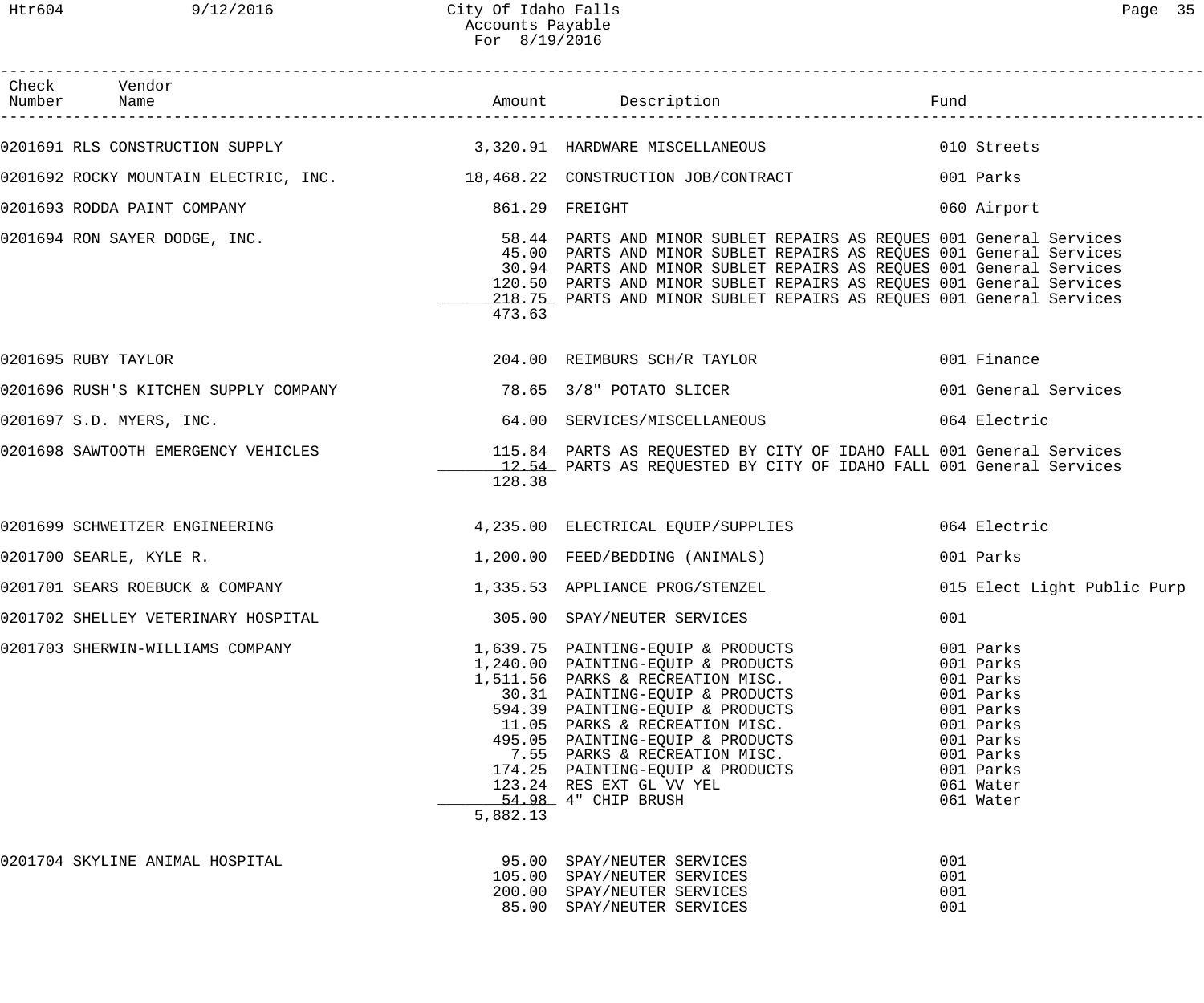| Check Vendor<br>Number Name                                               |        |                                                                                                   | Fund                         |
|---------------------------------------------------------------------------|--------|---------------------------------------------------------------------------------------------------|------------------------------|
|                                                                           | 525.00 | 20.00 SPAY/NEUTER SERVICES                                                                        | 001<br>001                   |
| 0201705 SMITH FORD MERCURY                                                |        | 640.00 EQ REPAIR AND MAINT                                                                        | 001 General Services         |
| 0201706 SOUTH FORK ANIMAL CLINIC, LLC 600 SS5.00 SPAY/NEUTER SERVICES     |        |                                                                                                   | 001                          |
| 0201707 STAPLES ADVANTAGE                                                 | 363.34 | 273.90 OFFICE SUPPLIES, GENERAL<br>89.44 OFFICE SUPPLIES, GENERAL                                 | 001 Police<br>001 Police     |
|                                                                           |        | 0201708 STATE OF ID FED SURPLUS PROP 1999 10:00 LAPTOP CASES (4) 201708 STATE OF 1063 Ambulance   |                              |
| 0201709 STATE TRAILER SUPPLY                                              |        | 11.24 PARTS AS REQUESTED BY CITY OF IDAHO FALL 001 General Services                               |                              |
|                                                                           |        | 0201710 SUN MOUNTAIN SPORTS, INC. 21.16 INVENTORY AS REQUESTED BY SAND CREEK GOL 018 Golf Courses |                              |
| 0201711 SUNGARD PUBLIC SECTOR, INC.                                       |        | 800.00 PROFESSIONAL/PERSONAL SRV 664 Electric                                                     |                              |
| 0201712 SUNNYSIDE VETERINARY CLINIC PA. 20.00 SPAY/NEUTER SERVICES        | 200.00 | 75.00 SPAY/NEUTER SERVICES<br>105.00 SPAY/NEUTER SERVICES                                         | 001<br>001<br>001            |
| 0201713 SUPERIOR PRINTING AND DESIGN THE RESOLUTION OF CLOTHING & APPAREL |        |                                                                                                   | 001 Parks                    |
| 0201714 SWAGIT PRODUCTIONS, LLC                                           |        | 935.00 COMPUTERS, DP/WORD PROC. 001 Data Processing                                               |                              |
| 0201715 T-O ENGINEERS                                                     |        | 16,818.31 PROFESSIONAL/PERSONAL SRV                                                               | 060 Airport                  |
| 0201716 TETON MICROBIOLOGY LAB                                            |        | 270.00 LABORATORY ANALYSIS FOR WATER SAMPLES 061 Water                                            |                              |
| 0201717 TETON TOYOTA                                                      |        | 31.85 PARTS AND MINOR SUBLET REPAIRS AS REQUES 001 General Services                               |                              |
| 0201718 TRIAXIS ENGINEERING, INC. 2, 210.00 PROFESSIONAL/PERSONAL SRV     |        |                                                                                                   | 064 Electric                 |
| 0201719 TXTWIRE COMMUNICATIONS, INC.                                      |        | 349.00 PROFESSIONAL/PERSONAL SRV                                                                  | 001 Non Departmental         |
| 0201720 UNITED PARCEL SERVICE                                             | 52.21  | 11.43 SHIPPING SERVICE FOR TAUTPHAUS PARK ZOO 001 Parks<br>30.43 FREIGHT<br>10.35 FREIGHT         | 064 Electric<br>064 Electric |
| 0201721 UPPER VALLEY VETERINARY CLINIC                                    |        | 75.00 SPAY/NEUTER SERVICES<br>105.00 SPAY/NEUTER SERVICES<br>105.00 SPAY/NEUTER SERVICES          | 001<br>001<br>001            |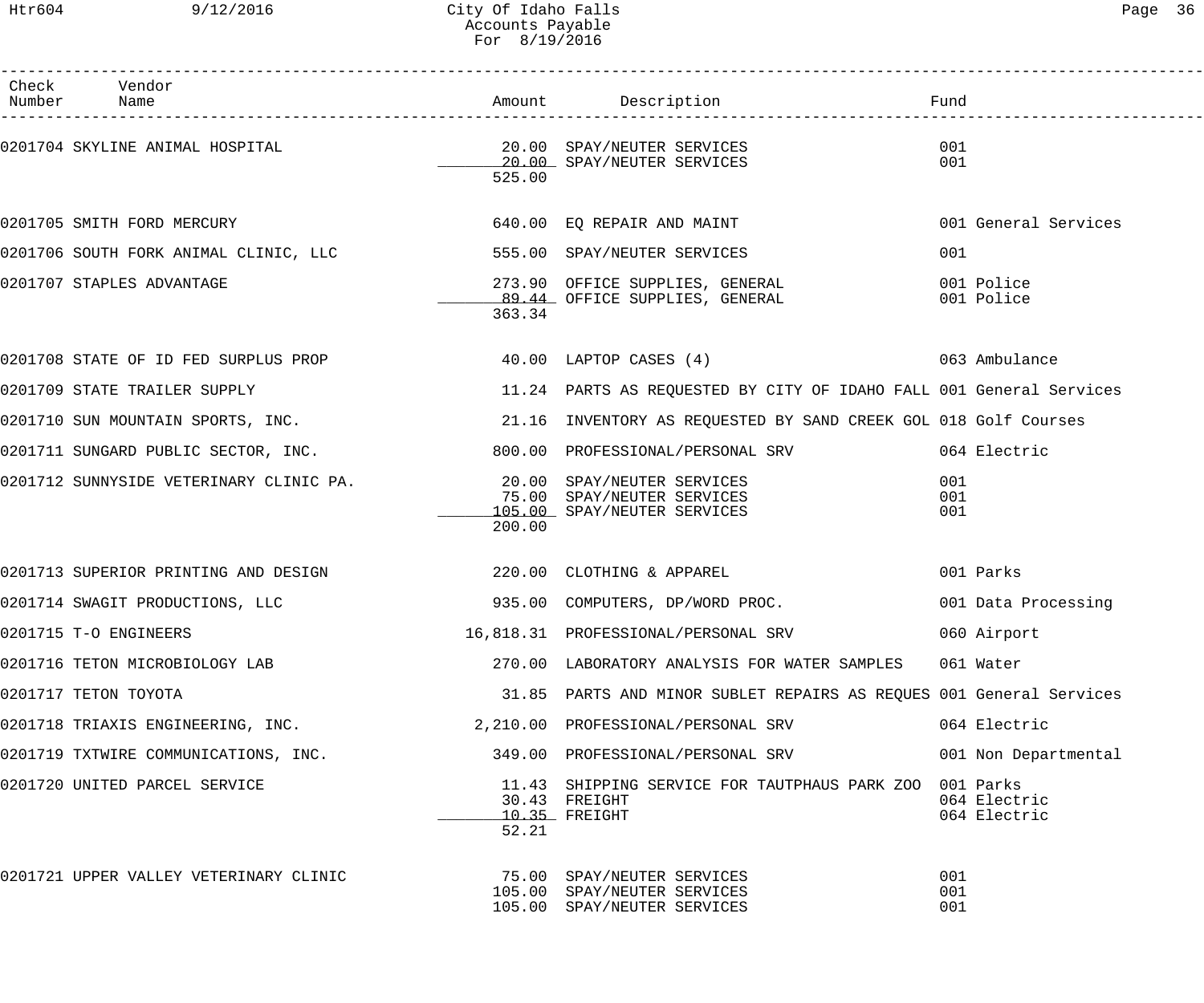# Htr604 9/12/2016 City Of Idaho Falls Page 37 Accounts Payable For 8/19/2016

| Check Vendor<br>Number Name                          |          |                                                                                                                                                                                                                                                                                                                                                          |                      |
|------------------------------------------------------|----------|----------------------------------------------------------------------------------------------------------------------------------------------------------------------------------------------------------------------------------------------------------------------------------------------------------------------------------------------------------|----------------------|
|                                                      | 285.00   |                                                                                                                                                                                                                                                                                                                                                          |                      |
| 0201722 UPS STORE #2271                              | 55.61    | 17.38 SHIPPING SERVICES FOR IDAHO FALLS POLICE 001 Police<br>10.31 SHIPPING SERVICES FOR IDAHO FALLS POLICE 001 Police<br>9.17 SHIPPING SERVICES FOR IDAHO FALLS POLICE 001 Police<br>9.18 SHIPPING SERVICES FOR IDAHO FALLS POLICE 001 Police<br>9.57 SHIPPING SERVICES FOR IDAHO FALLS POLICE 001 Police                                               |                      |
| 0201723 VALLEY AGRONOMICS, LLC 3,666.95 INSECTICIDES |          |                                                                                                                                                                                                                                                                                                                                                          | 061 Sewer            |
| 0201724 VERIZON WIRELESS                             |          | 200.05 BILLING 7/2/16-8/1/16                                                                                                                                                                                                                                                                                                                             | 063 Ambulance        |
| 0201725 VERNON STEEL, INC.                           |          | 195.00 1/4 FLOOR PLATE 32 X 32                                                                                                                                                                                                                                                                                                                           | 064 Electric         |
| 0201726 WACKERLI AUTO CENTER                         |          | 81.72 EQ REPAIR AND MAINT                                                                                                                                                                                                                                                                                                                                | 001                  |
|                                                      |          | 0201727 WATSON ROTO-ROOTER FIRST CLASS 449.00 PORTABLE TOILETS AS NEEDED BY PARKS DEPA 001 Parks                                                                                                                                                                                                                                                         |                      |
| 0201728 WAXIE SANITARY SUPPLY                        |          | 50.84 VACUUM PARTS                                                                                                                                                                                                                                                                                                                                       | 001 General Services |
| 0201729 WESTERN WHOLESALE INSTALLED                  | 2,586.00 | 100.00 OVERHEAD DOOR PARTS AND LABOR AS REQUEST 001 General Services<br>450.00 OVERHEAD DOOR PARTS AND LABOR AS REQUEST 001 General Services<br>26.00 OVERHEAD DOOR PARTS AND LABOR AS REQUEST 001 General Services<br>1,710.00 BUILDING SUP/REPR/MAINT. 1.10.00 BUILDING SUP/REPR/MAINT.<br>100.00 BUILDING SUP/REPR/MAINT. 1.1000 001 General Services |                      |
|                                                      | 530.00   | 0201730 WILLOWCREEK ANIMAL HOSPITAL PC 350.00 VET CONSULTING/TREATMENT 601 Parks<br>95.00 SPAY/NEUTER SERVICES<br>85.00 SPAY/NEUTER SERVICES                                                                                                                                                                                                             | 001<br>001           |
| 0201731 2M COMPANY, INC.                             |          | 260.25 IRRIGATION EQUIP/SUPPLIES 001 Parks                                                                                                                                                                                                                                                                                                               |                      |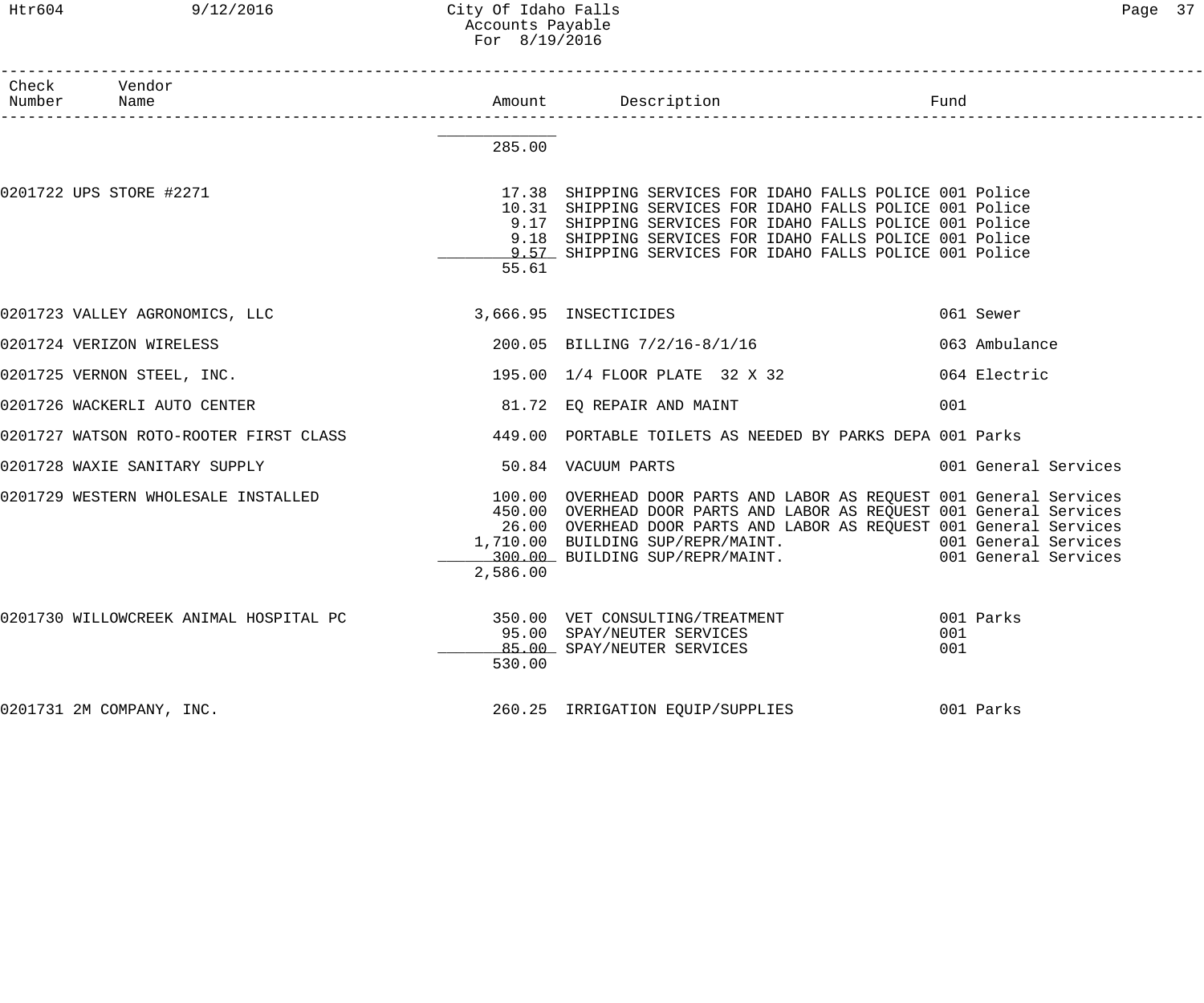Htr604 9/12/2016 City Of Idaho Falls Page 38 Accounts Payable For 8/26/2016

| Check Vendor<br>Number Name                                                      |                                                                                                                                                        |                                                                                                                                                                                                                                                                                                                                                                                                                                                                                                                                                                                                                                                                                                                                                                                                                                                                    |                                                                                                                                                                                                                      |
|----------------------------------------------------------------------------------|--------------------------------------------------------------------------------------------------------------------------------------------------------|--------------------------------------------------------------------------------------------------------------------------------------------------------------------------------------------------------------------------------------------------------------------------------------------------------------------------------------------------------------------------------------------------------------------------------------------------------------------------------------------------------------------------------------------------------------------------------------------------------------------------------------------------------------------------------------------------------------------------------------------------------------------------------------------------------------------------------------------------------------------|----------------------------------------------------------------------------------------------------------------------------------------------------------------------------------------------------------------------|
| 0201732 A-1 RENTAL, INC.                                                         |                                                                                                                                                        | 70.00 RENTAL FEE                                                                                                                                                                                                                                                                                                                                                                                                                                                                                                                                                                                                                                                                                                                                                                                                                                                   | 011 Recreation                                                                                                                                                                                                       |
| 0201733 AAAA NORTHSTAR FLAG & FLAGPOLE CO. 28.97 FREIGHT                         | 1,121.87                                                                                                                                               | 49.90 PROFESSIONAL/PERSONAL SRV<br>$1,043.00$ FLAGS, BANNERS, ACCESS.                                                                                                                                                                                                                                                                                                                                                                                                                                                                                                                                                                                                                                                                                                                                                                                              | 001 Parks<br>001 Parks<br>001 Parks                                                                                                                                                                                  |
| 0201734 ACE POWDER COATING                                                       |                                                                                                                                                        | 300.00 VEHICLE AND EQUIP. MAINT. 001 General Services                                                                                                                                                                                                                                                                                                                                                                                                                                                                                                                                                                                                                                                                                                                                                                                                              |                                                                                                                                                                                                                      |
| 0201735 ACUSHNET COMPANY                                                         |                                                                                                                                                        | 449.52 INVENTORY AS NEEDED BY SAND CREEK GOLF C 018 Golf Courses                                                                                                                                                                                                                                                                                                                                                                                                                                                                                                                                                                                                                                                                                                                                                                                                   |                                                                                                                                                                                                                      |
| 0201736 ADVANTAGE EYE CENTERS, INC. 192.00 OPTICAL EQUIP & SUPPLIES 064 Electric |                                                                                                                                                        |                                                                                                                                                                                                                                                                                                                                                                                                                                                                                                                                                                                                                                                                                                                                                                                                                                                                    |                                                                                                                                                                                                                      |
| 0201737 AIRGAS USA, LLC                                                          | 256.49                                                                                                                                                 | 123.09 PURCHASE OF OXYGEN SUPPLIES FOR CITY AMB 063 Ambulance<br>133.40 PURCHASE OF OXYGEN SUPPLIES FOR CITY AMB 063 Ambulance                                                                                                                                                                                                                                                                                                                                                                                                                                                                                                                                                                                                                                                                                                                                     |                                                                                                                                                                                                                      |
| 0201738 ALDERSON, KARST & MITRO                                                  |                                                                                                                                                        | 577.50 PROFESSIONAL/PERSONAL SRV 001 General Services                                                                                                                                                                                                                                                                                                                                                                                                                                                                                                                                                                                                                                                                                                                                                                                                              |                                                                                                                                                                                                                      |
| 0201739 ALL AMERICAN SPORTS                                                      |                                                                                                                                                        | 450.00 CLOTHING                                                                                                                                                                                                                                                                                                                                                                                                                                                                                                                                                                                                                                                                                                                                                                                                                                                    | 001 Parks                                                                                                                                                                                                            |
| 0201740 ALPHAGRAPHICS OF IDAHO FALLS                                             | 1,014.10 PRINTING<br>453.41 PRINTING<br>276.25 LANYARDS<br>2,903.93                                                                                    | 513.59 PRINTING<br>242.38 PRINTING<br>404.20 PRINTING                                                                                                                                                                                                                                                                                                                                                                                                                                                                                                                                                                                                                                                                                                                                                                                                              | 001 Parks<br>001 Parks<br>001 Parks<br>001 Parks<br>001 Parks<br>001 Parks                                                                                                                                           |
| 0201741 ALSCO (AMERICAN LINEN DIV)                                               | 30.08<br>56.08<br>84.43<br>57.73<br>57.94<br>33.21<br>28.94<br>66.15<br>61.10<br>63.24<br>56.60<br>51.41<br>45.58<br>24.11<br>100.87<br>93.98<br>18.00 | 33.76 LAUNDRY SUPPLY AND SERVICE FOR THE FIRE 001 Fire<br>LAUNDRY SUPPLY AND SERVICE FOR THE FIRE<br>LAUNDRY SUPPLY AND SERVICE FOR THE FIRE<br>LAUNDRY SUPPLY AND SERVICE FOR THE FIRE<br>LAUNDRY SUPPLY AND SERVICE FOR THE FIRE<br>55.51 LAUNDRY SUPPLY AND SERVICE FOR THE FIRE<br>LAUNDRY SUPPLY AND SERVICE FOR THE FIRE<br>LAUNDRY SUPPLY AND SERVICE FOR THE FIRE<br>LAUNDRY SUPPLY AND SERVICE FOR THE FIRE<br>LAUNDRY SUPPLY AND SERVICE FOR THE FIRE<br>LAUNDRY SUPPLY AND SERVICE FOR THE FIRE<br>LAUNDRY SUPPLY AND SERVICE FOR THE FIRE<br>LAUNDRY SUPPLY AND SERVICE FOR THE FIRE<br>LAUNDRY SUPPLY AND SERVICE FOR THE FIRE<br>LAUNDRY SUPPLY AND SERVICE FOR THE FIRE<br>LAUNDRY SUPPLY AND SERVICE FOR THE FIRE<br>LAUNDRY SUPPLY AND SERVICE FOR THE FIRE<br>LAUNDRY SUPPLY AND SERVICE FOR THE FIRE<br>LAUNDRY SUPPLY AND SERVICE FOR THE FIRE | 001 Fire<br>001 Fire<br>001 Fire<br>001 Fire<br>001 Fire<br>001 Fire<br>001 Fire<br>001 Fire<br>001 Fire<br>001 Fire<br>001 Fire<br>001 Fire<br>001 Fire<br>001 Fire<br>001 Fire<br>001 Fire<br>001 Fire<br>001 Fire |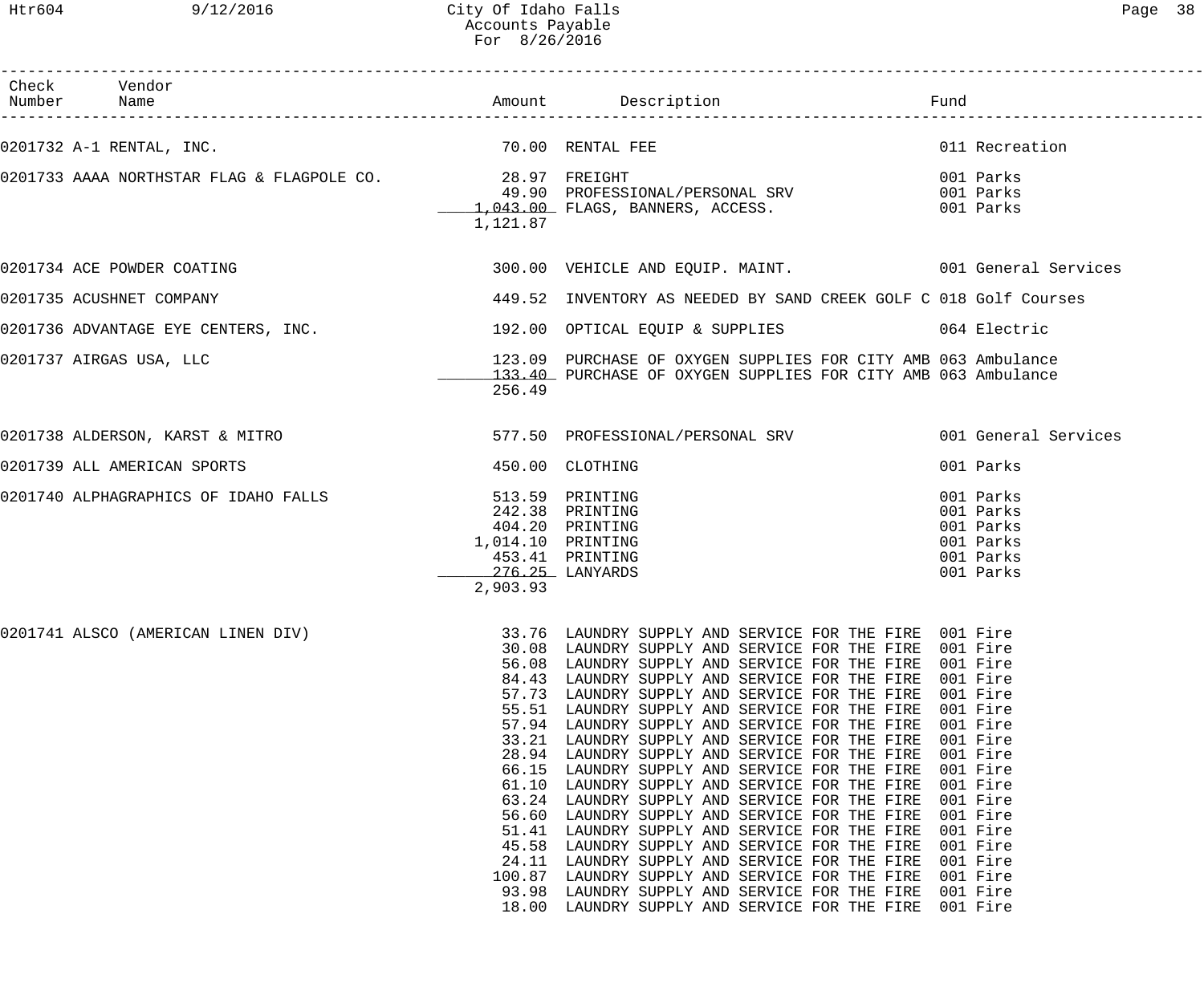| Check Vendor<br>Number Name                                                                                                                                                             |          |                                                                                                                                                                                                                                                                                                                                                                                                                                                                                                                                                                                                                                                                                                                                                                                                                                                     |                                                                      |
|-----------------------------------------------------------------------------------------------------------------------------------------------------------------------------------------|----------|-----------------------------------------------------------------------------------------------------------------------------------------------------------------------------------------------------------------------------------------------------------------------------------------------------------------------------------------------------------------------------------------------------------------------------------------------------------------------------------------------------------------------------------------------------------------------------------------------------------------------------------------------------------------------------------------------------------------------------------------------------------------------------------------------------------------------------------------------------|----------------------------------------------------------------------|
| --------------------<br>0201741 ALSCO (AMERICAN LINEN DIV)             57.28 LAUNDRY SUPPLY AND SERVICE FOR THE FIRE 001 Fire<br>63.38 LAUNDRY SUPPLY AND SERVICE FOR THE FIRE 001 Fire |          | 63.38 LAUNDRY SUPPLY AND SERVICE FOR THE FIRE 001 Fire<br>43.85 LAUNDRY SUPPLY AND SERVICE FOR THE FIRE 001 Fire<br>30.67 LAUNDRY SUPPLY AND SERVICE FOR THE FIRE<br>52.61 LAUNDRY SUPPLY AND SERVICE FOR THE FIRE<br>62.75 LAUNDRY SUPPLY AND SERVICE FOR THE FIRE<br>87.55 LAUNDRY SUPPLY AND SERVICE FOR THE FIRE 001 Fire<br>54.88 LAUNDRY SUPPLY AND SERVICE FOR THE FIRE 001 Fire<br>4.16 LAUNDRY SUPPLY AND SERVICE FOR THE FIRE<br>58.16 LAUNDRY SUPPLY AND SERVICE FOR THE FIRE<br>55.14 LAUNDRY SUPPLY AND SERVICE FOR THE FIRE<br>28.48 LAUNDRY SUPPLY AND SERVICE FOR THE FIRE 001 Fire<br>18.39 SUPPLIES AS REQUESTED BY PINECREST GOLF 018 Golf Courses<br>91.44 WEEKLY DELIVERY AND CHANGE OUT OF ENTRAN 060 Airport<br>46.25 LAUNDRY SERVICE FOR SEWER DEPARTMENT 061 Sewer<br>47.51 LAUNDRY SERVICE FOR SEWER DEPARTMENT 061 Sewer | 001 Fire<br>001 Fire<br>001 Fire<br>001 Fire<br>001 Fire<br>001 Fire |
| 0201742 AMAZON.COM - CITY PURCHASES                                                                                                                                                     | 1,821.22 |                                                                                                                                                                                                                                                                                                                                                                                                                                                                                                                                                                                                                                                                                                                                                                                                                                                     |                                                                      |
|                                                                                                                                                                                         | 3,186.69 | 907.84 OFFICE MACHINES & ACCESS.<br>127.80 PHOTOGRAPHIC EQ/SUPPLIES 001 Human Resources<br>59.98 COMPUTERS, DP/WORD PROC. 001 Mayor<br>69.97 COMPUTERS, DP/WORD PROC. 001 Police<br>188.97 BUILDING SUP/REPR/MAINT. 001 Police<br>7.95 F<br>7.95 FREIGHT<br>7.95 FREIGHT<br>34.44 PARKS & RECREATION MISC.<br>11.36 PARKS & RECREATION MISC.<br>251.96 POLICE EQUIP & SUPPLIES<br>210.12 MAINTENANCE CONTRACT-EQ<br>139.00 COMPUTERS, DP/WORD PROC.<br>329.79 OFFICE MACHINES & ACCESS.<br>371.70 BUILDI<br>21.99 COMPUTERS, DP/WORD PROC.<br>607.92 COMPUTERS, DP/WORD PROC.<br>175.92 COMPUTERS, DP/WORD PROC.<br>69.98 ELEC/IF POWER                                                                                                                                                                                                             | 001 Parks<br>014 Merf<br>014 Merf<br>014 Merf<br>064 Electric        |
| 0201743 AMERICAN INSURANCE SERVICE                                                                                                                                                      | 694.50   | 325.50 PROFESSIONAL/PERSONAL SRV<br>369.00 PROFESSIONAL/PERSONAL SRV                                                                                                                                                                                                                                                                                                                                                                                                                                                                                                                                                                                                                                                                                                                                                                                | 001 Non Departmental<br>001 Human Resources                          |
| 0201744 AMERICAN PLANNING ASSOCIATION                                                                                                                                                   | 1,058.00 | 653.00 MEMBERSHIPS<br>405.00 MEMBERSHIPS                                                                                                                                                                                                                                                                                                                                                                                                                                                                                                                                                                                                                                                                                                                                                                                                            | 001 Planning & Building<br>001 Planning & Building                   |
| 0201745 AMERIGAS PROPANE                                                                                                                                                                |          | 19.82 PROPANE FOR GAS FIRE PITS                                                                                                                                                                                                                                                                                                                                                                                                                                                                                                                                                                                                                                                                                                                                                                                                                     | 001 Parks                                                            |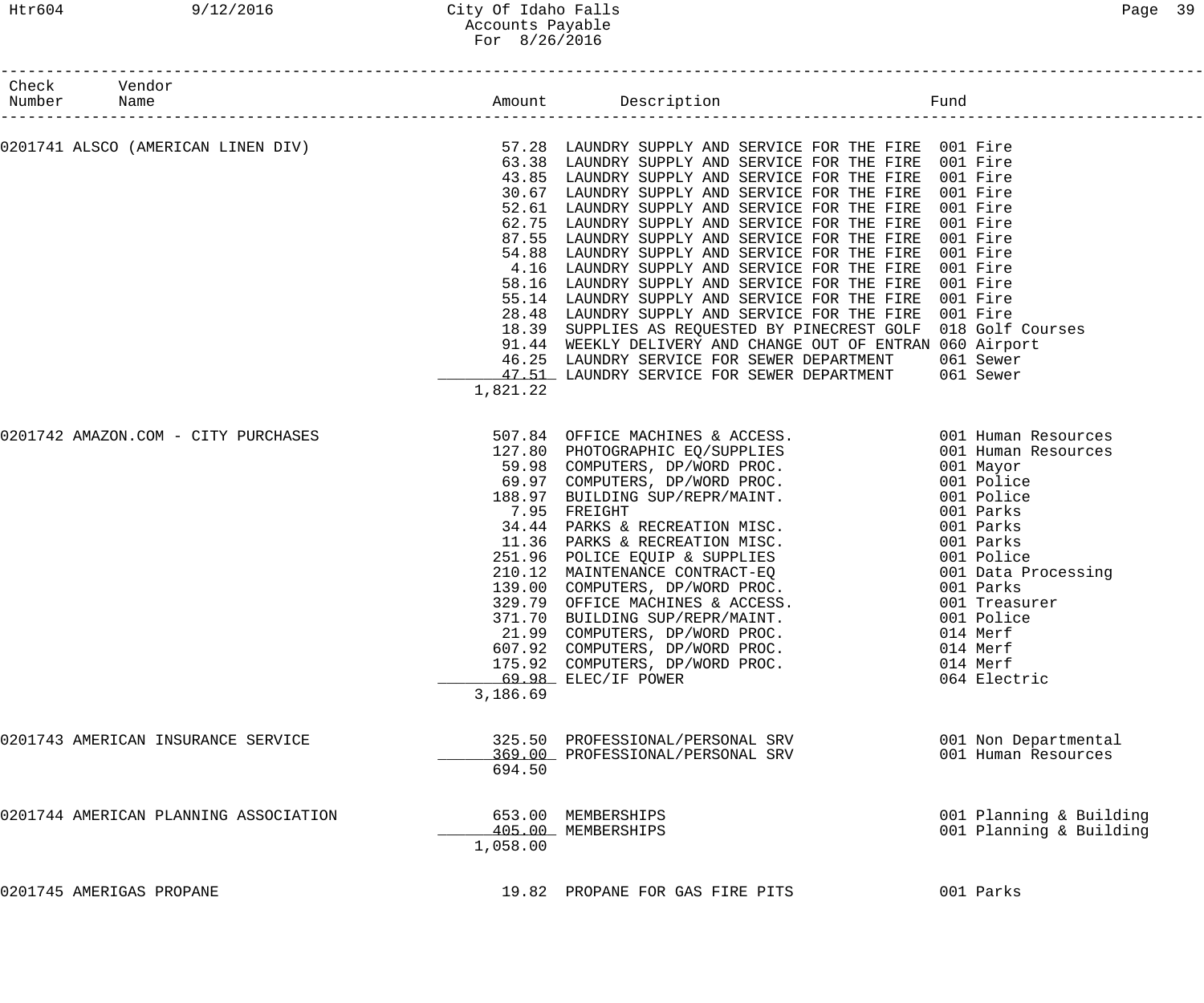| Page | 40 |
|------|----|
|      |    |

| Check Vendor<br>Number Name                                                                          |          |                                                                                                                                                                                                                                                                                       |                                     |
|------------------------------------------------------------------------------------------------------|----------|---------------------------------------------------------------------------------------------------------------------------------------------------------------------------------------------------------------------------------------------------------------------------------------|-------------------------------------|
| 0201746 ANIMAL HEALTH CLINIC $\begin{array}{r} 85.00 \\ -105.00 \\ \end{array}$ SPAY/NEUTER SERVICES | 190.00   |                                                                                                                                                                                                                                                                                       | 001<br>001                          |
|                                                                                                      |          |                                                                                                                                                                                                                                                                                       | 062                                 |
|                                                                                                      |          | 0201748 ARCHITECTURAL BUILDING SUPPLY 125.00 EQ REPAIR AND MAINT 120 1001 Police                                                                                                                                                                                                      |                                     |
|                                                                                                      |          | 0201749 AUTOMOTIVE SPRINGS & OVERLOAD (413.90) PARTS AND MINOR SUBLET REPAIRS AS REQUES 001 General Services                                                                                                                                                                          |                                     |
| 0201750 BEI SENSORS                                                                                  |          | 3,632.00 ELECTRICAL EQUIP/SUPPLIES 064 Electric                                                                                                                                                                                                                                       |                                     |
|                                                                                                      |          | 0201751 BELMONT PROPERTIES, LLC 64 028, 65 REIMBURS WATER MAIN AGREE                                                                                                                                                                                                                  |                                     |
|                                                                                                      |          | 0201752 BONNEVILLE COUNTY THE SERVING SERVING SERVING A STRAIN AND REQUESTED BY THE SEWER 061 Sewer                                                                                                                                                                                   |                                     |
|                                                                                                      | 373.76   | 0201753 BONNEVILLE INDUSTRIAL SUPPLY 36.68 TUFF GLOVES ONE BOX 001 Parks<br>134.27 SS BANDING 060 Airport<br>13.46 BLK/BLUE MIRROR ET SERVER 13.46 BLK/BLUE MIRROR EXEMPLISE 175.00 SLYDE FLASHLIGHT AND WORK 060 Airport<br>14.35 MISCELLANEOUS PURCHASES AS REQUIRED BY S 061 Sewer |                                     |
|                                                                                                      |          | 0201754 BRIDGESTONE GOLF, INC.<br>1,038.66 INVENTORY AS REQUESTED BY SAND CREEK GOL 018 Golf Courses                                                                                                                                                                                  |                                     |
|                                                                                                      |          |                                                                                                                                                                                                                                                                                       | 011 Recreation                      |
| 0201756 BROADWAY FORD, INC.                                                                          |          | 67.46 PARTS AND MINOR SUBLET REPAIRS AS REQUES 001 General Services                                                                                                                                                                                                                   |                                     |
| 0201757 C & B OPERATIONS, LLC                                                                        |          | 5.75 PARTS AND MINOR SUBLET REAPIRS AS REQUES 001 General Services                                                                                                                                                                                                                    |                                     |
| 0201758 C I ACTUATION                                                                                | 3,066.41 | 56.41 FREIGHT<br>3,010.00 PUMPS & ACCESSORIES                                                                                                                                                                                                                                         | 061 Water<br>061 Water              |
| 0201759 CABLE ONE ADVERISING, INC.                                                                   | 545.00   | 225.00 PROMOTION ITEMS<br>95.00 PROMOTION ITEMS<br>225.00 PROMOTION ITEMS                                                                                                                                                                                                             | 001 Parks<br>001 Parks<br>001 Parks |
| 0201760 CHAMBER OF COMMERCE                                                                          |          | 450.00 TRAINING-PERSONNEL                                                                                                                                                                                                                                                             | 011 Recreation                      |
| 0201761 CODALE ELECTRIC SUPPLY, INC.                                                                 |          | 537.60 HARDWARE<br>63.14 HARDWARE<br>166.46 HARDWARE<br>57.40 HARDWARE                                                                                                                                                                                                                | 064<br>064<br>064<br>064<br>064     |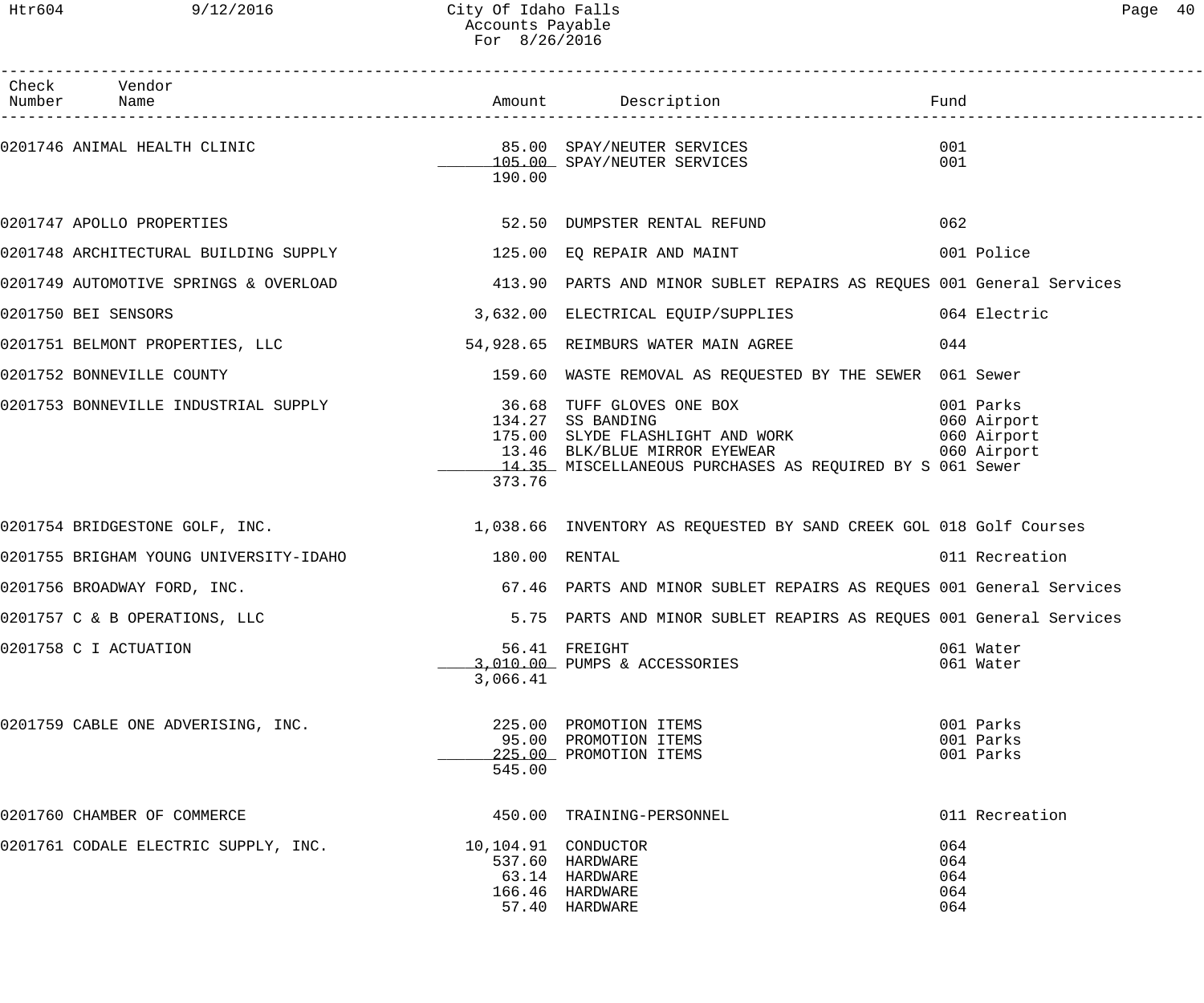# Htr604 9/12/2016 City Of Idaho Falls Page 41 Accounts Payable For 8/26/2016

| Check Vendor<br>Number Name                                              |                                                       | Amount Description <b>Example 1</b> Fund                                                                                                                                                                                                                                                   |                                                                                                          |
|--------------------------------------------------------------------------|-------------------------------------------------------|--------------------------------------------------------------------------------------------------------------------------------------------------------------------------------------------------------------------------------------------------------------------------------------------|----------------------------------------------------------------------------------------------------------|
|                                                                          | 30,524.70 CONDUCTOR<br>3,032.00 HARDWARE<br>52,062.28 | 643.40 HARDWARE<br>85.67 HARDWARE<br>278.46 HARDWARE<br>4,368.54 CONDUCTOR<br>1,250.00 HARDWARE MISCELLANEOUS<br>35.00 TOOLS, HAND POWER/NONPOWER                                                                                                                                          | 064<br>064<br>064<br>064 Electric<br>064 Electric<br>064 Electric<br>064<br>064 Electric<br>064 Electric |
| 0201762 CODEHANDBOOK.COM                                                 | 822.00                                                | 780.00 AUDIOVISUAL/PUBLICATION 064 Electric<br>$42.00$ FREIGHT                                                                                                                                                                                                                             | 064 Electric                                                                                             |
| 0201763 CONSERVATION BASICS LLC                                          |                                                       | 2,500.00 PROFESSIONAL/PERSONAL SRV                                                                                                                                                                                                                                                         | 001 Parks                                                                                                |
| 0201764 CROP PRODUCTION SERVICES                                         |                                                       | 140.00 5 GALLONS OF ALL CLEAR TA                                                                                                                                                                                                                                                           | 018 Golf Courses                                                                                         |
| 0201765 CROWN TROPHY                                                     |                                                       | 136.00 TROPHIES                                                                                                                                                                                                                                                                            | 011 Recreation                                                                                           |
| 0201766 CULLIGAN WATER CONDITIONING                                      |                                                       | 42.00 WATER SOFTENER RENTAL AT THE RECREATION 011 Recreation                                                                                                                                                                                                                               |                                                                                                          |
| 0201767 DALLAS ZOO MANAGEMENT                                            | 164.06                                                | ANIMALS                                                                                                                                                                                                                                                                                    | 001 Parks                                                                                                |
| 0201768 DELL COMPUTER CORPORATION, DBA $298.72$ COMPUTERS, DP/WORD PROC. |                                                       |                                                                                                                                                                                                                                                                                            | 001 Non Departmental                                                                                     |
| 0201769 DELTA AIR LINES, INC.                                            |                                                       | 171.06 ANIMALS                                                                                                                                                                                                                                                                             | 001 Parks                                                                                                |
| 0201770 DITCH WITCH OF THE ROCKIES                                       | 268.57                                                | 252.04 EQ REPAIR AND MAINT<br>$16.53$ FREIGHT                                                                                                                                                                                                                                              | 001 General Services<br>001 General Services                                                             |
| 0201771 DIVERSIFIED STORAGE CONTAINERS 600 150.00 ELEC/IF POWER          |                                                       |                                                                                                                                                                                                                                                                                            | 064 Electric                                                                                             |
| 0201772 DOMINO'S PIZZA - DBA                                             |                                                       | 67.77 PIZZA AND DELIVERY CHARGES FOR BIRTHDAY 011 Recreation                                                                                                                                                                                                                               |                                                                                                          |
| 0201773 EAGLE ROCK HYDRAULIC SERVICE                                     |                                                       | 374.43 REPAIR TAMPER                                                                                                                                                                                                                                                                       | 064 Electric                                                                                             |
| 0201774 EAGLE ROCK NURSERY                                               | 3,453.80                                              | 32.98 NURSERY STOCK & SUPPLIES<br>870.70 NORSERY STOCK & SUPPLIES<br>132.00 NURSERY STOCK & SUPPLIES<br>138.45 PURCHASE OF TREES, PLANTS AND SHRUBS AS 001 Parks<br>875.84 PURCHASE OF TREES, PLANTS AND SHRUBS AS 001 Parks<br>1,403.83 PURCHASE OF TREES, PLANTS AND SHRUBS AS 001 Parks | 001 Parks<br>001 Parks<br>001 Parks                                                                      |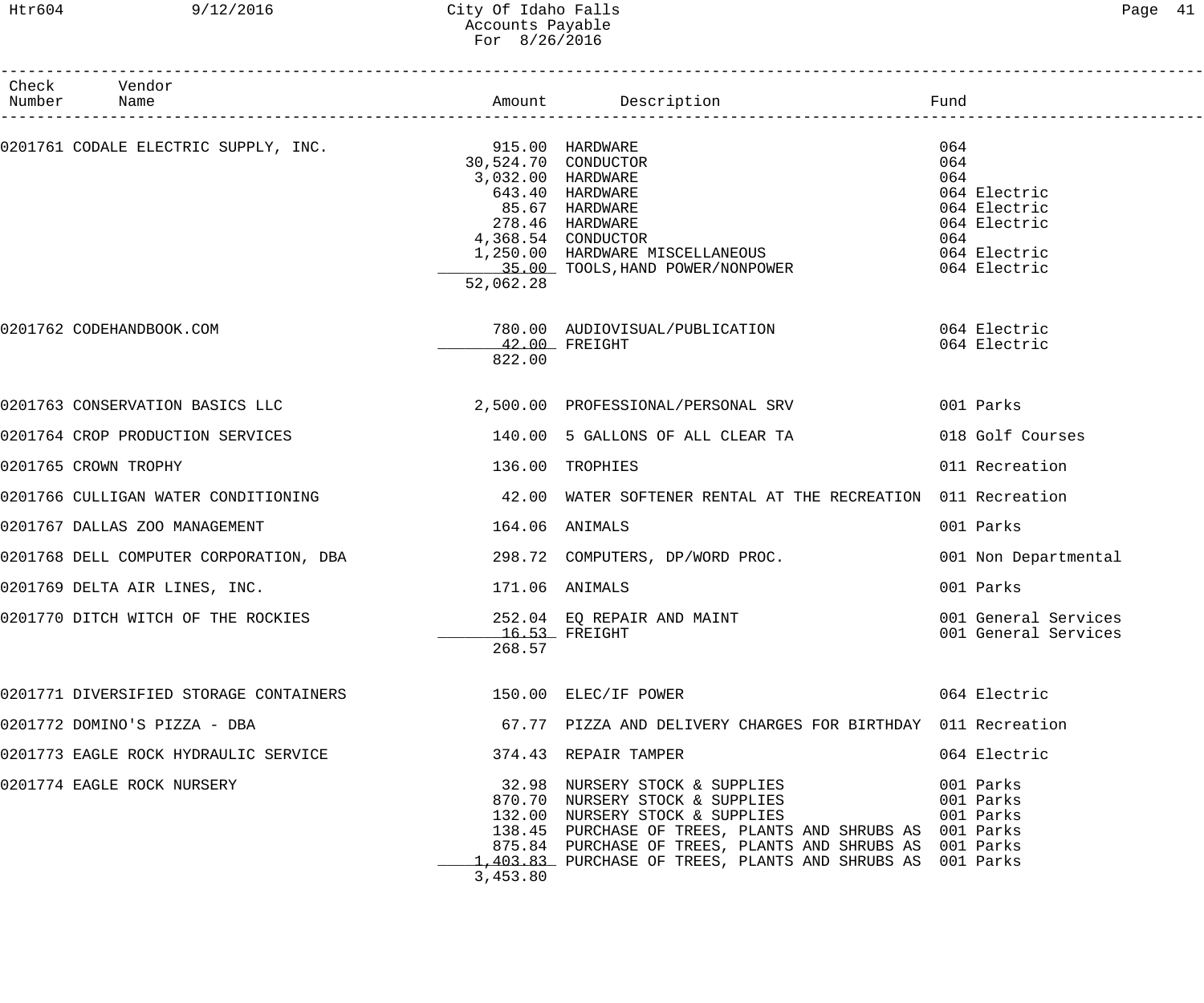Htr604 9/12/2016 City Of Idaho Falls Page 42 Accounts Payable For 8/26/2016

| 602.00                                                                                 | 0201775 EDGE CONSTRUCTION SUPPLY, INC. 191.52 KRYLON FLUOR PAINT 6061 Sewer<br>0201776 EGAN MACHINE & FABRICATION INC. 162.00 VEHICLE AND EQUIP. MAINT. 001 General Services<br>0201777 ENERGY LABORATORIES, INC. THE SERVICE SERVICE SERVICE OF LABORATORY ANALYSIS AT WASTEWATER TREATM 061 Sewer<br>450.00 LABORATORY ANALYSIS AT WASTEWATER TREATM 061 Sewer | Fund                                                                                                                                                                                                                                                                                                                                                                                                                                       |                                                                                                                                                                                                                                                                                                                                                                                                                                                                                                       |
|----------------------------------------------------------------------------------------|------------------------------------------------------------------------------------------------------------------------------------------------------------------------------------------------------------------------------------------------------------------------------------------------------------------------------------------------------------------|--------------------------------------------------------------------------------------------------------------------------------------------------------------------------------------------------------------------------------------------------------------------------------------------------------------------------------------------------------------------------------------------------------------------------------------------|-------------------------------------------------------------------------------------------------------------------------------------------------------------------------------------------------------------------------------------------------------------------------------------------------------------------------------------------------------------------------------------------------------------------------------------------------------------------------------------------------------|
|                                                                                        |                                                                                                                                                                                                                                                                                                                                                                  |                                                                                                                                                                                                                                                                                                                                                                                                                                            |                                                                                                                                                                                                                                                                                                                                                                                                                                                                                                       |
|                                                                                        |                                                                                                                                                                                                                                                                                                                                                                  |                                                                                                                                                                                                                                                                                                                                                                                                                                            |                                                                                                                                                                                                                                                                                                                                                                                                                                                                                                       |
|                                                                                        |                                                                                                                                                                                                                                                                                                                                                                  |                                                                                                                                                                                                                                                                                                                                                                                                                                            |                                                                                                                                                                                                                                                                                                                                                                                                                                                                                                       |
|                                                                                        |                                                                                                                                                                                                                                                                                                                                                                  |                                                                                                                                                                                                                                                                                                                                                                                                                                            |                                                                                                                                                                                                                                                                                                                                                                                                                                                                                                       |
| 100.75                                                                                 |                                                                                                                                                                                                                                                                                                                                                                  |                                                                                                                                                                                                                                                                                                                                                                                                                                            |                                                                                                                                                                                                                                                                                                                                                                                                                                                                                                       |
|                                                                                        |                                                                                                                                                                                                                                                                                                                                                                  |                                                                                                                                                                                                                                                                                                                                                                                                                                            | 001 Parks                                                                                                                                                                                                                                                                                                                                                                                                                                                                                             |
|                                                                                        |                                                                                                                                                                                                                                                                                                                                                                  |                                                                                                                                                                                                                                                                                                                                                                                                                                            | 061 Water                                                                                                                                                                                                                                                                                                                                                                                                                                                                                             |
| 171.90                                                                                 |                                                                                                                                                                                                                                                                                                                                                                  |                                                                                                                                                                                                                                                                                                                                                                                                                                            | 001 Police                                                                                                                                                                                                                                                                                                                                                                                                                                                                                            |
|                                                                                        |                                                                                                                                                                                                                                                                                                                                                                  |                                                                                                                                                                                                                                                                                                                                                                                                                                            | 014 Merf                                                                                                                                                                                                                                                                                                                                                                                                                                                                                              |
|                                                                                        |                                                                                                                                                                                                                                                                                                                                                                  | 001                                                                                                                                                                                                                                                                                                                                                                                                                                        |                                                                                                                                                                                                                                                                                                                                                                                                                                                                                                       |
|                                                                                        |                                                                                                                                                                                                                                                                                                                                                                  |                                                                                                                                                                                                                                                                                                                                                                                                                                            |                                                                                                                                                                                                                                                                                                                                                                                                                                                                                                       |
| 42.18<br>37.66<br>37.66<br>37.66<br>41.18<br>38.20<br>41.02<br>40.60<br>40.36<br>40.36 | SEPARATELY BILLED LINES<br>SEPARATELY BILLED LINES<br>SEPARATELY BILLED LINES<br>SEPARATELY BILLED LINES<br>SEPARATELY BILLED LINES<br>SEPARATELY BILLED LINES<br>SEPARATELY BILLED LINES<br>SEPARATELY BILLED LINES<br>SEPARATELY BILLED LINES<br>SEPARATELY BILLED LINES                                                                                       |                                                                                                                                                                                                                                                                                                                                                                                                                                            | 001 General Services<br>001 Police<br>001 Police<br>001 Parks<br>001 Parks<br>001 Parks<br>001 Parks<br>001 Parks<br>001 Parks<br>001 Cemeteries<br>018 Golf Courses<br>018 Golf Courses<br>018 Golf Courses<br>060 Airport<br>064 Electric<br>064 Electric<br>064 Electric<br>064 Electric                                                                                                                                                                                                           |
|                                                                                        | 760.78                                                                                                                                                                                                                                                                                                                                                           | 0201780 FALLS PLUMBING SUPPLY, INC. 43.00 FITTINGS PER INV 672084<br>135.90 POLICE EQUIP & SUPPLIES<br>145.10 EQ REPAIR AND MAINT<br>40.36 SEPARATELY BILLED LINES<br>41.02 SEPARATELY RILLED LINES<br>41.02 SEPARATELY BILLED LINES<br>40.36 SEPARATELY BILLED LINES<br>40.36 SEPARATELY BILLED LINES<br>40.36 SEPARATELY BILLED LINES<br>40.36 SEPARATELY BILLED LINES<br>40.36 SEPARATELY BILLED LINES<br>40.36 SEPARATELY BILLED LINES | 0201778 EVCO HOUSE OF HOSE - IDAHO<br>25.39 DARTS AS REQUESTED BY CITY OF IDAHO FALL 001 General Services<br>25.28 PARTS AS REQUESTED BY CITY OF IDAHO FALL 001 General Services<br>12.13 PARTS AS REQUESTED BY CITY OF IDAHO FALL 001 General Services<br>0201779 FALLS FERTILIZER, INC. 4, 129.55 FERTILIZER/SOIL CONDITION<br>36.00 ALTERATIONS AND/OR EMBROIDERY TO POLICE 001 Police<br>353.60 PLUMBING REPAIRS AS REQUESTED BY AIRPORT 060 Airport<br>40.36 SEPARATELY BILLED LINES 6001 Police |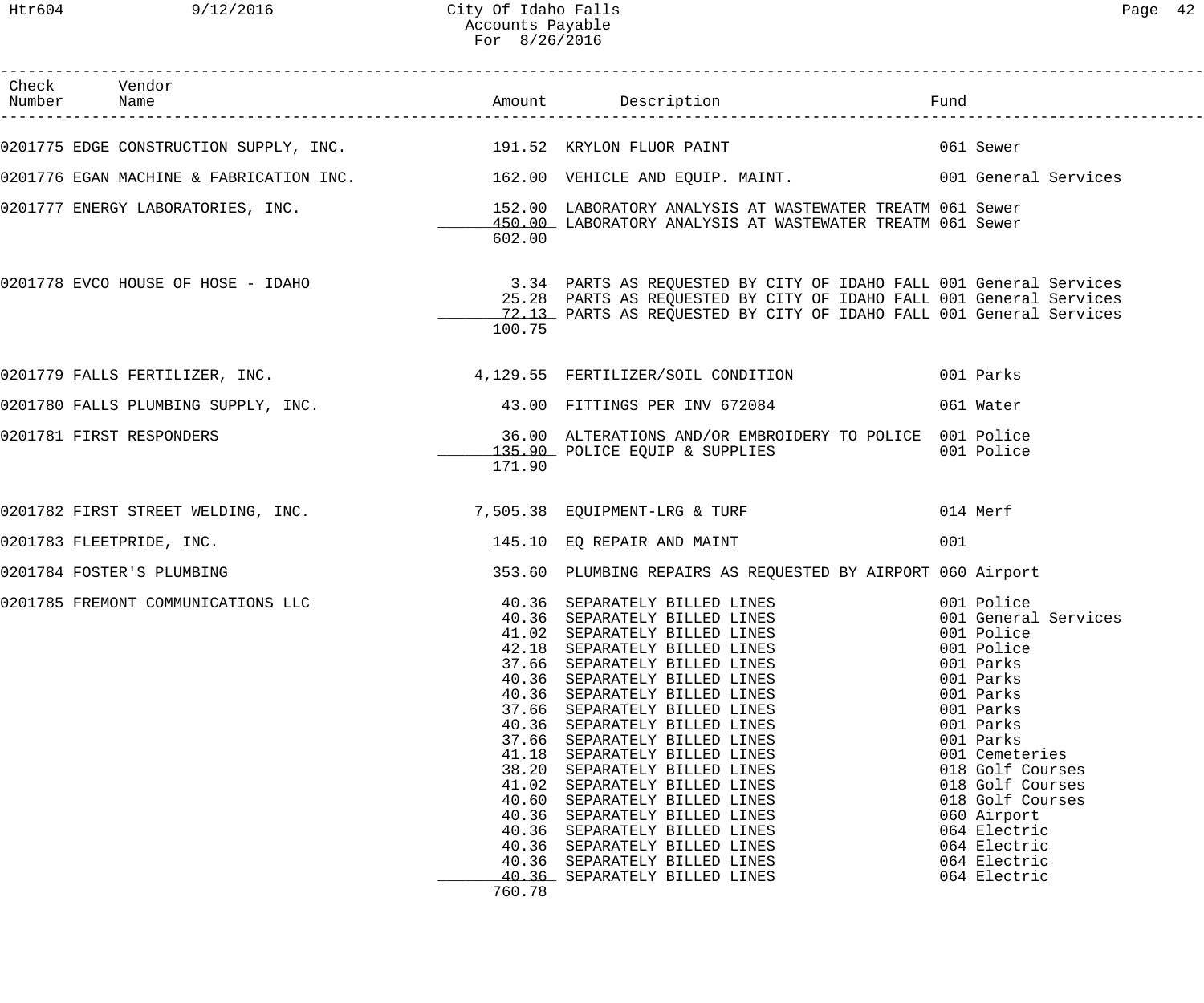| Check Vendor<br>Number Name                                                |                   |                                                                                                                                                                                                                                                                                                                                                                                                                              |                                                                                                                                                                            |
|----------------------------------------------------------------------------|-------------------|------------------------------------------------------------------------------------------------------------------------------------------------------------------------------------------------------------------------------------------------------------------------------------------------------------------------------------------------------------------------------------------------------------------------------|----------------------------------------------------------------------------------------------------------------------------------------------------------------------------|
|                                                                            |                   |                                                                                                                                                                                                                                                                                                                                                                                                                              |                                                                                                                                                                            |
| 0201786 GAYLEN DENNING                                                     |                   | 93.96 MONTHLY MILEAGE/JULY 2016 018 Golf Courses                                                                                                                                                                                                                                                                                                                                                                             |                                                                                                                                                                            |
|                                                                            |                   |                                                                                                                                                                                                                                                                                                                                                                                                                              | 001 Parks                                                                                                                                                                  |
| 0201788 GOLF CARTS UNLIMITED                                               | 3,357.18          | 204.00 INVENTORY AS REQUESTED BY PINECREST GOLF 018 Golf Courses<br>612.00 INVENTORY AS REQUESTED BY PINECREST GOLF 018 Golf Courses<br>2,396.23 GOLF CART REPAIRS AS REQUESTED BY SAND C 018 Golf Courses<br>144.95 GOLF CLUB REPAIRS AS REQUESTED BY SAGE L 018 Golf Courses                                                                                                                                               |                                                                                                                                                                            |
| 0201789 GRIMES HORTICULTURE, INC.                                          | 1,145.27          | 848.91 MISCELLANEOUS PLANTS, PLUGS AND SEEDS AS 001 Parks<br>12.97 MISCELLANEOUS PLANTS, PLUGS AND SEEDS AS 001 Parks<br>283.39 MISCELLANEOUS PLANTS, PLUGS AND SEEDS AS 001 Parks                                                                                                                                                                                                                                           |                                                                                                                                                                            |
| 0201790 GUSTAVE A. LARSON COMPANY (257.28 HARDWARE                         |                   |                                                                                                                                                                                                                                                                                                                                                                                                                              | 064                                                                                                                                                                        |
| 0201791 HD SUPPLY WATERWORKS, LTD 1,162.95 MAIN LINE MATERIAL-WATER        |                   |                                                                                                                                                                                                                                                                                                                                                                                                                              | 061                                                                                                                                                                        |
| 0201792 HILTON GARDEN INN, IDAHO FALLS 1,131.89 RENTAL                     |                   |                                                                                                                                                                                                                                                                                                                                                                                                                              | 011 Recreation                                                                                                                                                             |
| 0201793 HOME DEPOT                                                         | 11.97<br>1,699.23 | 1,049.39 PARKS & RECREATION MISC.<br>133.61 PARKS & RECREATION MISC.<br>41.97 HOSES, ALL KINDS<br>11.97 TOOLS, HAND POWER/NONPOWER<br>23.92 PARKS & RECREATION MISC.<br>PARKS & RECREATION MISC.<br>2.34 PARKS & RECREATION MISC.<br>119.93 PAINTING-EQUIP & PRODUCTS<br>50.68 PARKS & RECREATION MISC.<br>47.94 BANNER STORAGE BINS<br>25.47 GROUT, MORTAR MIX<br>123.70 HOSES TAPE WIRE<br>56.34 PAINT SUPPLIES FLOOR REFI | 001 Parks<br>001 Parks<br>001 Parks<br>001 Parks<br>001 Parks<br>001 Parks<br>001 Parks<br>001 Parks<br>001 Parks<br>001 Parks<br>001 Parks<br>001 Parks<br>011 Recreation |
| 0201794 HYDRO CONSULTING AND MAINTENANCE                                   |                   | 907,675.29 CONSTRUCTION JOB/CONTRACT                                                                                                                                                                                                                                                                                                                                                                                         | 064 Electric                                                                                                                                                               |
| 0201795 IDAHO ASSOC OF BLDG OFFICIALS                                      |                   | 20.00 TRAINING-PERSONNEL                                                                                                                                                                                                                                                                                                                                                                                                     | 001 Planning & Building                                                                                                                                                    |
| 0201796 IDAHO DEPT ENVIRONMENT QUALITY 65,292.53 1ST PMT WSTEWTR TREATMENT | 1,079,622.52      | 314, 329.99 1ST PMT WSTEWTR TREATMENT                                                                                                                                                                                                                                                                                                                                                                                        | 061 Sewer<br>061 Sewer                                                                                                                                                     |
| 0201797 IDAHO FALLS CIVITAN CLUB                                           |                   | 100.00 MEMBERSHIPS                                                                                                                                                                                                                                                                                                                                                                                                           | 011 Recreation                                                                                                                                                             |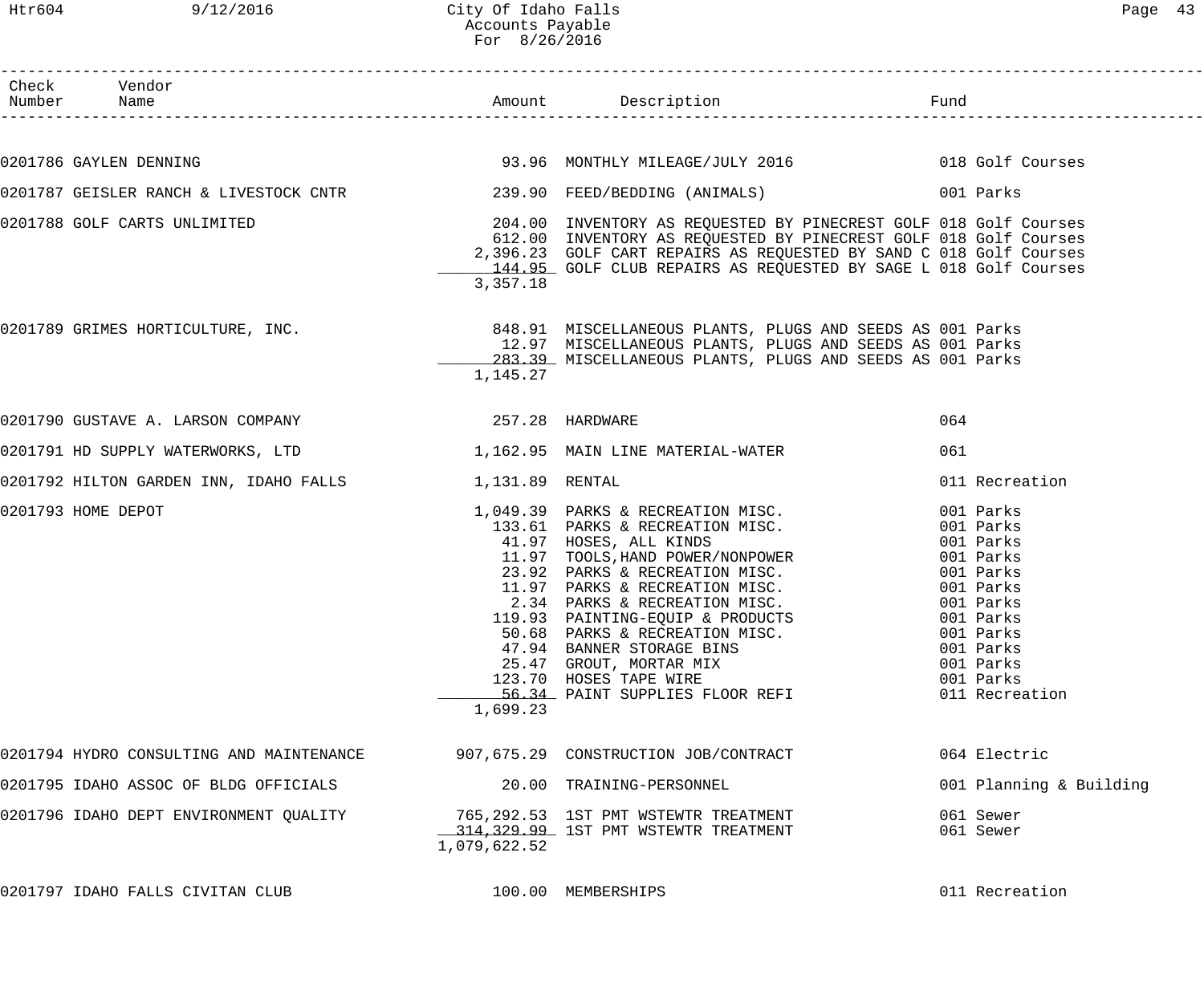Htr604 9/12/2016 City Of Idaho Falls Page 44 Accounts Payable For 8/26/2016

| Check Vendor<br>Number Name    |                                                          |        |                                                                                                                                                                                                                                                                                                                                |     |                                     |
|--------------------------------|----------------------------------------------------------|--------|--------------------------------------------------------------------------------------------------------------------------------------------------------------------------------------------------------------------------------------------------------------------------------------------------------------------------------|-----|-------------------------------------|
|                                |                                                          |        |                                                                                                                                                                                                                                                                                                                                | 001 |                                     |
|                                | 0201799 IDAHO FALLS ROTARY CLUB #1041 175.00 MEMBERSHIPS |        |                                                                                                                                                                                                                                                                                                                                |     | 001 Planning & Building             |
|                                |                                                          | 516.25 | 0201800 IDAHO FALLS VETERINARY (28 SHOT MERGENCY SERVICES FOR POLICE DEPARTMENT 1001 Police  <br>65.00 EMERGENCY SERVICES FOR POLICE DEPARTMENT 001 Police<br>65.00 EMERGENCY SERVICES FOR POLICE DEPARTMENT 001 Police                                                                                                        |     |                                     |
|                                |                                                          |        | 0201801 IDAHO STATE UNIVERSITY SCHOOL 600 00 TRAINING-PERSONNEL                                                                                                                                                                                                                                                                |     | 001 Police                          |
|                                |                                                          |        | 0201802 IES CUSTOM STAFFING, LLC 60 7805.60 PROFESSIONAL/PERSONAL SRV 662 Sanitation                                                                                                                                                                                                                                           |     |                                     |
| 0201803 INGRAM LIBRARY SERVICE |                                                          |        | 8,190.06 PURCHASE OF MATERIALS FOR THE I.F. PUBLI 012 Library                                                                                                                                                                                                                                                                  |     |                                     |
| 0201804 JOHN BARKSDALE III     |                                                          |        | 2,160.00 REIMB TUITION                                                                                                                                                                                                                                                                                                         |     | 064 Electric                        |
|                                |                                                          | 817.81 | 0201805 KASSMO PRODUCTS INCORPORATED 139.81 PARKS & RECREATION MISC. 011 Recreation 139.81 PARKS & RECREATION MISC.                                                                                                                                                                                                            |     |                                     |
|                                | 0201806 KEY-LINE AUTOMOTIVE WAREHOUSE                    | 326.93 | 81.37- PARTS AS REQUESTED BY CITY OF IDAHO FALL 001 General Services<br>212.76 PARTS AS REQUESTED BY CITY OF IDAHO FALL 001 General Services<br>56.95 PARTS AS REQUESTED BY CITY OF IDAHO FALL 001 General Services<br>138.59 PARTS AS REQUESTED BY CITY OF IDAHO FALL 001 General Services                                    |     |                                     |
| 0201807 KONE, INC.             |                                                          |        | 365.21 SERVICES/MISCELLANEOUS                                                                                                                                                                                                                                                                                                  |     | 012 Library                         |
|                                |                                                          | 435.84 | 0201808 LOWE'S COMMERCIAL SERVICES 6 17.44 PARKS & RECREATION MISC.<br>435.84 PARKS & RECREATION MISC.<br>47.44- PARKS & RECREATION MISC.                                                                                                                                                                                      |     | 001 Parks<br>001 Parks<br>001 Parks |
| 0201809 MARISSA LORDS          |                                                          |        | 200.00 SCHOLARSHIP                                                                                                                                                                                                                                                                                                             |     | 064 Electric                        |
| 0201810 MEGGER COMPANY         |                                                          | 704.00 | 300.00 ELECTRONIC EQUIPMENT<br>404.00 TOOLS, HAND POWER/NONPOWER                                                                                                                                                                                                                                                               |     | 064 Electric<br>064 Electric        |
|                                | 0201811 MOUNTAIN VALLEY FLOOR MATS LLC                   | 129.20 | 18.40 LAUNDRY SERVICE/MATS FOR STREET DEPARTME 010 Streets<br>30.40 FLOOR MAT SERVICE FOR THE AQUATIC CENTER 011 Recreation<br>19.60 FLOOR MAT SERVICE FOR THE AQUATIC CENTER 011 Recreation<br>30.40 FLOOR MAT SERVICE FOR THE AQUATIC CENTER 011 Recreation<br>30.40 FLOOR MAT SERVICE FOR THE AQUATIC CENTER 011 Recreation |     |                                     |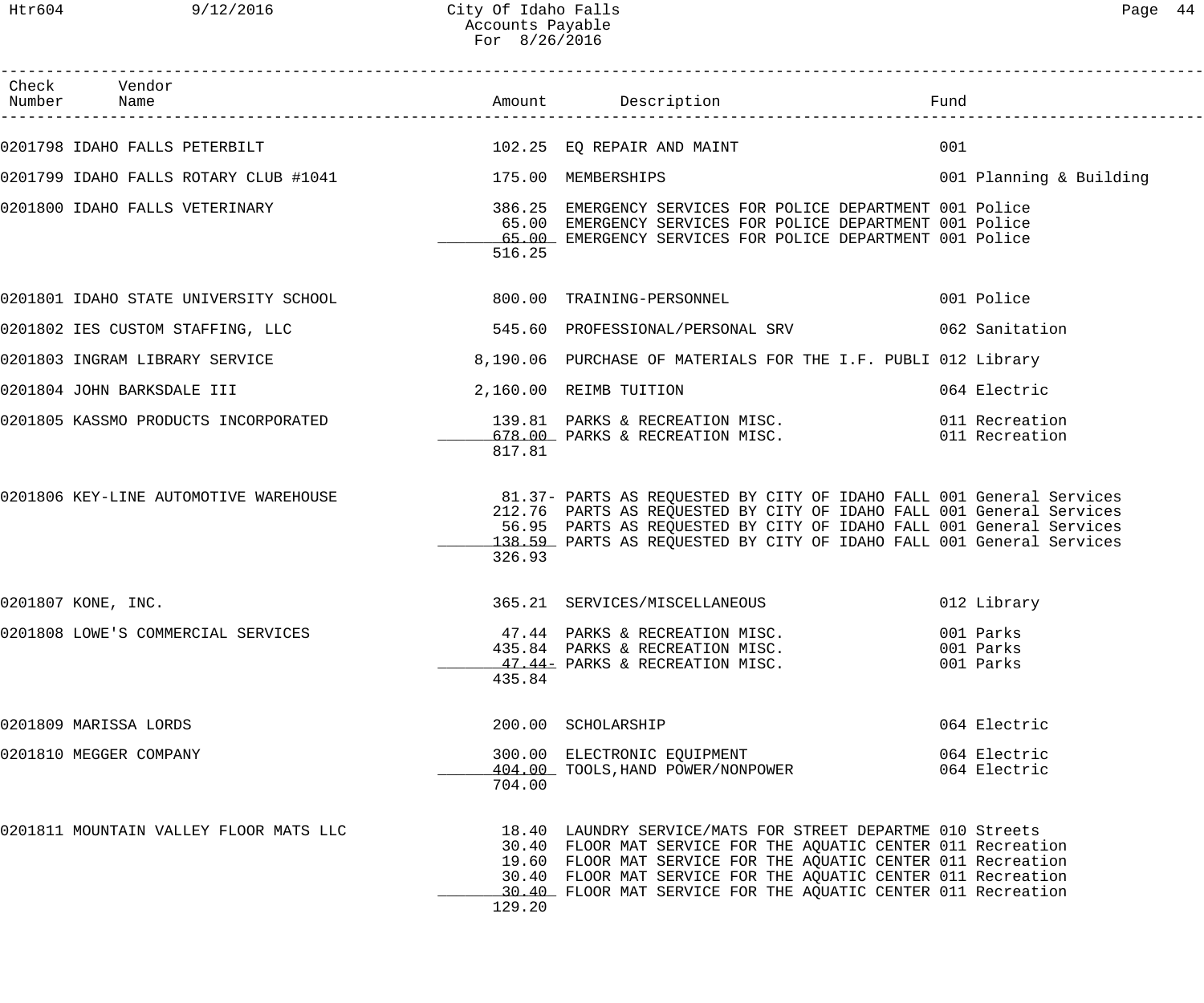## Htr604 9/12/2016 City Of Idaho Falls Page 45 Accounts Payable For 8/26/2016

| Check Vendor<br>Number Name                                    |          |                                                                                                                                                                                                                                                                                                                                                                                                                                                                     |                          |
|----------------------------------------------------------------|----------|---------------------------------------------------------------------------------------------------------------------------------------------------------------------------------------------------------------------------------------------------------------------------------------------------------------------------------------------------------------------------------------------------------------------------------------------------------------------|--------------------------|
|                                                                |          |                                                                                                                                                                                                                                                                                                                                                                                                                                                                     |                          |
|                                                                |          | 0201812 MUSSELMAN EQUIPMENT CO., INC. 25 20 PARTS AND MINOR SUBLET REPAIRS AS REQUES 001 General Services                                                                                                                                                                                                                                                                                                                                                           |                          |
| 0201813 MWI VETERINARY SUPPLY COMPANY                          | 2,314.81 | 24.90 VETERINARY SUPPLIES FOR TAUTPHAUS PARK Z 001 Parks<br>71.60 VETERINARY SUPPLIES FOR TAUTPHAUS PARK Z 001 Parks<br>250.43 VETERINARY SUPPLIES FOR TAUTPHAUS PARK Z 001 Parks<br>1,835.40 VACCINES FOR IDAHO FALLS SHELTER ANIMALS 001 Police<br>132.48 VACCINES FOR IDAHO FALLS SHELTER ANIMALS 001 Police                                                                                                                                                     |                          |
| 0201814 NATIONAL ANIMAL CARE & CONTROL ASSC 425.00 MEMBERSHIPS | 160.00   | 35.00 MEMBERSHIPS                                                                                                                                                                                                                                                                                                                                                                                                                                                   | 001 Police<br>001 Police |
|                                                                |          |                                                                                                                                                                                                                                                                                                                                                                                                                                                                     | 011 Recreation           |
| 0201816 O'REILLY AUTO PARTS                                    | 356.94   | 85.43 PARTS AS REQUESTED BY CITY OF IDAHO FALL 001 General Services<br>247.77 PARTS AS REQUESTED BY CITY OF IDAHO FALL 001 General Services<br>23.74 PARTS AS REQUESTED BY CITY OF IDAHO FALL 001 General Services                                                                                                                                                                                                                                                  |                          |
|                                                                |          | 0201817 PACIFIC STEEL & RECYCLING $117.17$ 5 EA $3/4$ " TUBING X 21' BL $001$ Parks                                                                                                                                                                                                                                                                                                                                                                                 |                          |
|                                                                |          | 0201818 PENTAIR AQUATIC ECO-SYSTEMS 1,655.82 LIGHTING EQUIPMENT 1991 1992 011 Recreation                                                                                                                                                                                                                                                                                                                                                                            |                          |
| 0201819 PEST CONTROL SERVICES, INC.                            | 373.50   | 48.00 INTERIOR RODENT CONTROL AT TAUTPHAUS PAR 011 Recreation<br>15.00 MONTHLY PEST CONTROL SERVICES FOR AQUATI 011 Recreation<br>70.00 MONTHLY PEST CONTROL SERVICES FOR AQUATI 011 Recreation<br>48.00 INTERIOR RODENT CONTROL AT TAUTPHAUS PAR 011 Recreation<br>70.00 MONTHLY PEST CONTROL SERVICES FOR AQUATI 011 Recreation<br>52.50 MONTHLY PEST CONTROL SERVICES FOR AQUATI 011 Recreation<br>70.00 MONTHLY PEST CONTROL SERVICES FOR AQUATI 011 Recreation |                          |
| 0201820 PING GOLF COMPANY, INC.                                | 817.06   | 139.62 INVENTORY AS REQUESTED BY PINECREST GOLF 018 Golf Courses<br>525.57 INVENTORY AS REQUESTED BY SAND CREEK GOL 018 Golf Courses<br>151.87 INVENTORY AS REQUESTED BY PINECREST GOLF 018 Golf Courses                                                                                                                                                                                                                                                            |                          |
| 0201821 PLATT ELECTRIC / REXEL, INC.                           | 47.60    | 14.42 MISCELLANEOUS ELECTRICAL SUPPLIES FOR BL 001 General Services<br>7.61 MISCELLANEOUS ELECTRICAL SUPPLIES FOR BL 001 General Services<br>5.59 MISCELLANEOUS ELECTRICAL SUPPLIES FOR BL 001 General Services<br>19.98 BATTERIES AA & AAA                                                                                                                                                                                                                         | 001 Parks                |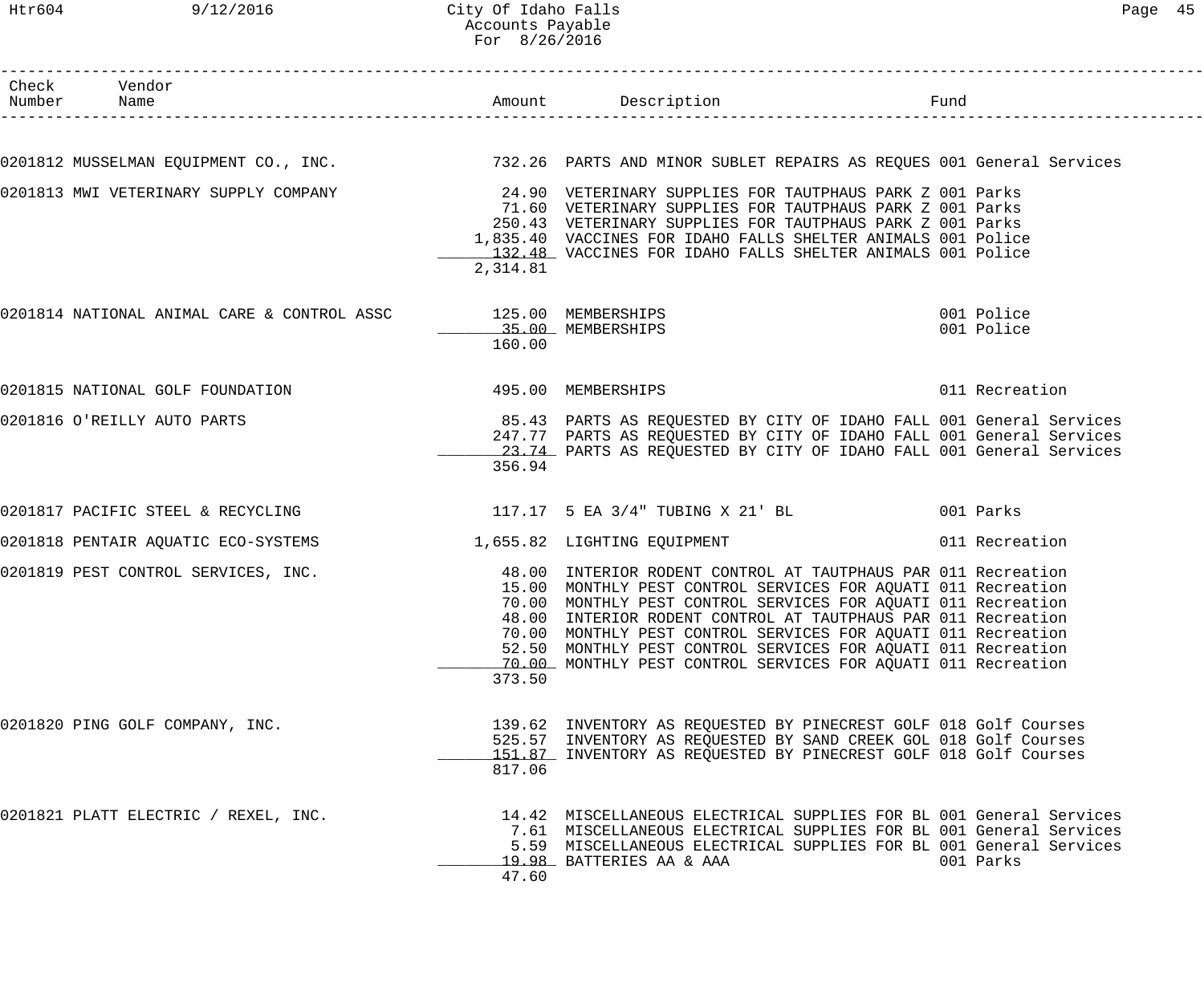| Check Vendor                                                                                    |               |                                                                                                                                                                                                                              |                            |
|-------------------------------------------------------------------------------------------------|---------------|------------------------------------------------------------------------------------------------------------------------------------------------------------------------------------------------------------------------------|----------------------------|
| 0201822 PRO RENTALS/PRO EQUIP, LLC 3.95 REPAIRS AND SUPPLIES AS REQUESTED BY CEM 001 Cemeteries |               |                                                                                                                                                                                                                              |                            |
| 0201823 QUALITY AUTO BODY                                                                       |               | 1,385.49 ACCIDENT REPAIRS, FLEET 6001 General Services                                                                                                                                                                       |                            |
| 0201824 R & S DISTRIBUTING                                                                      | 661.11        | 427.75 JANITORIAL ITEMS FOR THE AQUATIC CENTER 011 Recreation<br>204.17 JANITORIAL ITEMS FOR THE AQUATIC CENTER 011 Recreation<br>13.84 FINISH APPLICATOR<br>15.35 FLOOR REFINISHING SUPPLIE 15.35 FLOOR REFINISHING SUPPLIE |                            |
| 0201825 RED LINE CONSTRUCTION, LLC 3,450.00 CONCRETE                                            |               |                                                                                                                                                                                                                              | 001 Parks                  |
| 0201826 RESOURCE ACTION PROGRAMS, LLC 6,802.00 ELEC/IF POWER                                    |               |                                                                                                                                                                                                                              | 064 Electric               |
|                                                                                                 | 101.47        | 22.17 PUMPS & ACCESSORIES                                                                                                                                                                                                    | 012 Library<br>012 Library |
| 0201828 SAWTOOTH EMERGENCY VEHICLES 136.56 EQ REPAIR AND MAINT                                  |               |                                                                                                                                                                                                                              | 001                        |
| 0201829 SNAKE RIVER PETERSEN PROPERTIES 306.27 DUMPSTER RENTAL REFUND                           |               |                                                                                                                                                                                                                              | 062                        |
| 0201830 SR TROUT, LLC                                                                           |               | 44.00 FEED/BEDDING (ANIMALS)                                                                                                                                                                                                 | 001 Parks                  |
| 0201831 STATE INSURANCE FUND                                                                    | 763.74        | 180.00 REFUND PAYMENT ERROR<br>583.74 REFUND PAYMENT ERROR                                                                                                                                                                   | 063<br>063                 |
| 0201832 STEAM STORE ROCKY MOUNTAIN INC                                                          | 870.16        | 593.31 EQ REPAIR AND MAINT<br>276.85 EQUIPMENT-LRG & TURF                                                                                                                                                                    | 001 Parks<br>001 Parks     |
| 0201833 SUNNYSIDE GARDENS                                                                       | 170.12        | 26.28 PURCHASE OF TREES, PLANTS AND SHRUBS AS 001 Parks<br>66.96 PURCHASE OF TREES, PLANTS AND SHRUBS AS 001 Parks<br>84.64- PURCHASE OF TREES, PLANTS AND SHRUBS AS 001 Parks<br>161.52 ANNUALS PLANTS68 EACH               | 001 Parks                  |
| 0201834 T-&-T'S DYNAMITE DOGS                                                                   | 3,500.00 FOOD |                                                                                                                                                                                                                              | 064 Electric               |
| 0201835 Tiki Hut Hawaiian Shave Ice                                                             |               | 98.00 SHAVE ICE-98 TEEN SUMMER                                                                                                                                                                                               | 012 Library                |
| 0201836 TETON MICROBIOLOGY LAB                                                                  |               | 270.00 LABORATORY ANALYSIS FOR WATER SAMPLES                                                                                                                                                                                 | 061 Water                  |
| 0201837 THOMPSON, REBECCA                                                                       |               | 280.00 PROFESSIONAL/PERSONAL SRV                                                                                                                                                                                             | 001 Planning & Building    |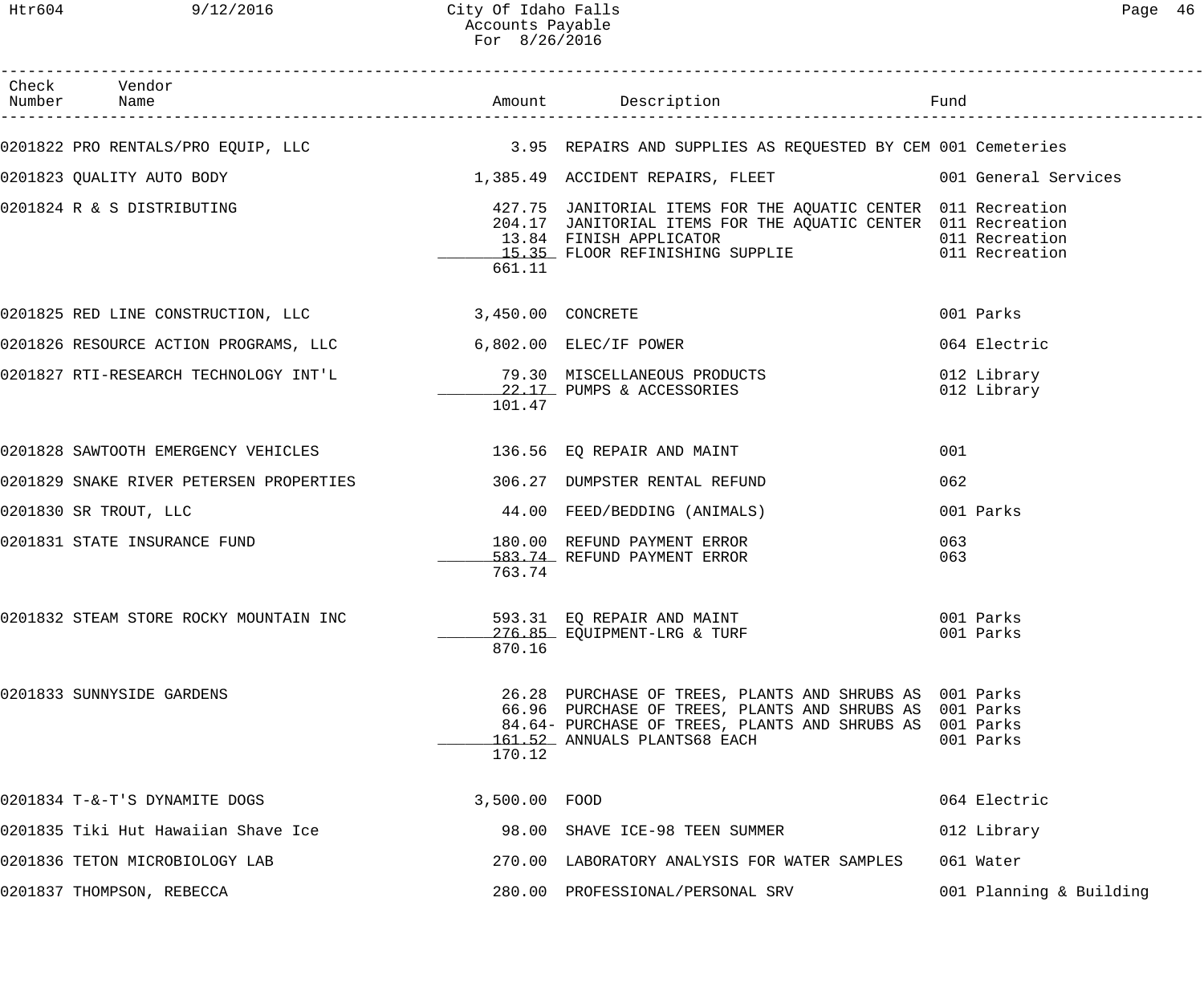|               | Check Vendor<br>Number Name                                                                                                                                                                |                 |                                                                                                                                                                                                        |     |                                                                                                                                                                 |
|---------------|--------------------------------------------------------------------------------------------------------------------------------------------------------------------------------------------|-----------------|--------------------------------------------------------------------------------------------------------------------------------------------------------------------------------------------------------|-----|-----------------------------------------------------------------------------------------------------------------------------------------------------------------|
|               | 0201838 THOMSON REUTERS WEST <b>113.33</b> MONTHLY WESTLAW SUBSCRIPTION AND BOOKS F 001 City Prosecuting Attorney                                                                          | 743.31          | 629.98 MONTHLY WESTLAW SUBSCRIPTION AND BOOKS F 001 City Attorney                                                                                                                                      |     |                                                                                                                                                                 |
|               | 0201839 TURF EQUIP & IRRIGATION, INC.          640.00 TURF DC PARTS AS REQUESTED BY CITY OF IF 001 General Services<br>12.36 TURF DC PARTS AS REQUESTED BY CITY OF IF 001 General Services | 652.36          |                                                                                                                                                                                                        |     |                                                                                                                                                                 |
|               | 0201840 TYNDALE COMPANY, INC.                                                                                                                                                              | 383.00          | 183.00 CLOTHING & APPAREL<br>135.20 CLOTHING & APPAREL<br>64.80 CLOTHING & APPAREL                                                                                                                     |     | 064 Electric<br>064 Electric<br>064 Electric                                                                                                                    |
|               | 0201841 UNITED PARCEL SERVICE                                                                                                                                                              | 150.88          | 10.61 SHIPPING SERVICE FOR TAUTPHAUS PARK ZOO 001 Parks<br>140.27 FREIGHT                                                                                                                              |     | 064 Electric                                                                                                                                                    |
|               | 0201842 UPHOLSTERY CENTER, THE                                                                                                                                                             | 414.50          | 219.50 PARTS AS REQUESTED BY CITY OF IDAHO FALL 001 General Services<br>195.00 PARTS AS REQUESTED BY CITY OF IDAHO FALL 001 General Services                                                           |     |                                                                                                                                                                 |
|               | 0201843 UTICOM SYSTEMS, INC.                                                                                                                                                               |                 | 338.85 HARDWARE MISCELLANEOUS                                                                                                                                                                          |     | 064 Electric                                                                                                                                                    |
|               | 0201844 VALLEY OFFICE SYSTEMS                                                                                                                                                              | 1,055.86        | 150.00 MAINTENANCE CONTRACT-EQ<br>99.40 MAINTENANCE CONTRACT-EQ<br>99.41 MAINTENANCE CONTRACT-EQ<br>121.25 MAINTENANCE CONTRACT-EQ<br>292.90 MAINTENANCE CONTRACT-EQ<br>292.90 MAINTENANCE CONTRACT-EO |     | 001 Non Departmental<br>001 General Services<br>001 General Services<br>001 Public Works Engineering<br>001 Planning & Building<br>001 Public Works Engineering |
|               | 0201845 VERNON STEEL, INC.                                                                                                                                                                 |                 | 35.96 PARTS AS REQUESTED BY CITY OF IDAHO FALL 001 General Services                                                                                                                                    |     |                                                                                                                                                                 |
|               | 0201846 WACKERLI AUTO CENTER                                                                                                                                                               | 75.15           | 21.98 PARTS AS REQUESTED BY CITY OF IDAHO FALL 001 General Services<br>53.17 PARTS AS REQUESTED BY CITY OF IDAHO FALL 001 General Services                                                             |     |                                                                                                                                                                 |
|               | 0201847 WATER GEAR, INC.                                                                                                                                                                   |                 | 689.96 MISCELLANEOUS SUPPLIES FOR THE AQUATIC C 011 Recreation                                                                                                                                         |     |                                                                                                                                                                 |
|               | 0201848 WATSON ROTO-ROOTER FIRST CLASS                                                                                                                                                     | 1,075.00 RENTAL |                                                                                                                                                                                                        |     | 001 Parks                                                                                                                                                       |
| 0201849 WESCO |                                                                                                                                                                                            |                 | 5,454.60 HARDWARE                                                                                                                                                                                      | 064 |                                                                                                                                                                 |
|               | 0201850 WESTERN STATES RENTAL STORE                                                                                                                                                        |                 | 750.00 EQ REPAIR AND MAINT                                                                                                                                                                             | 001 |                                                                                                                                                                 |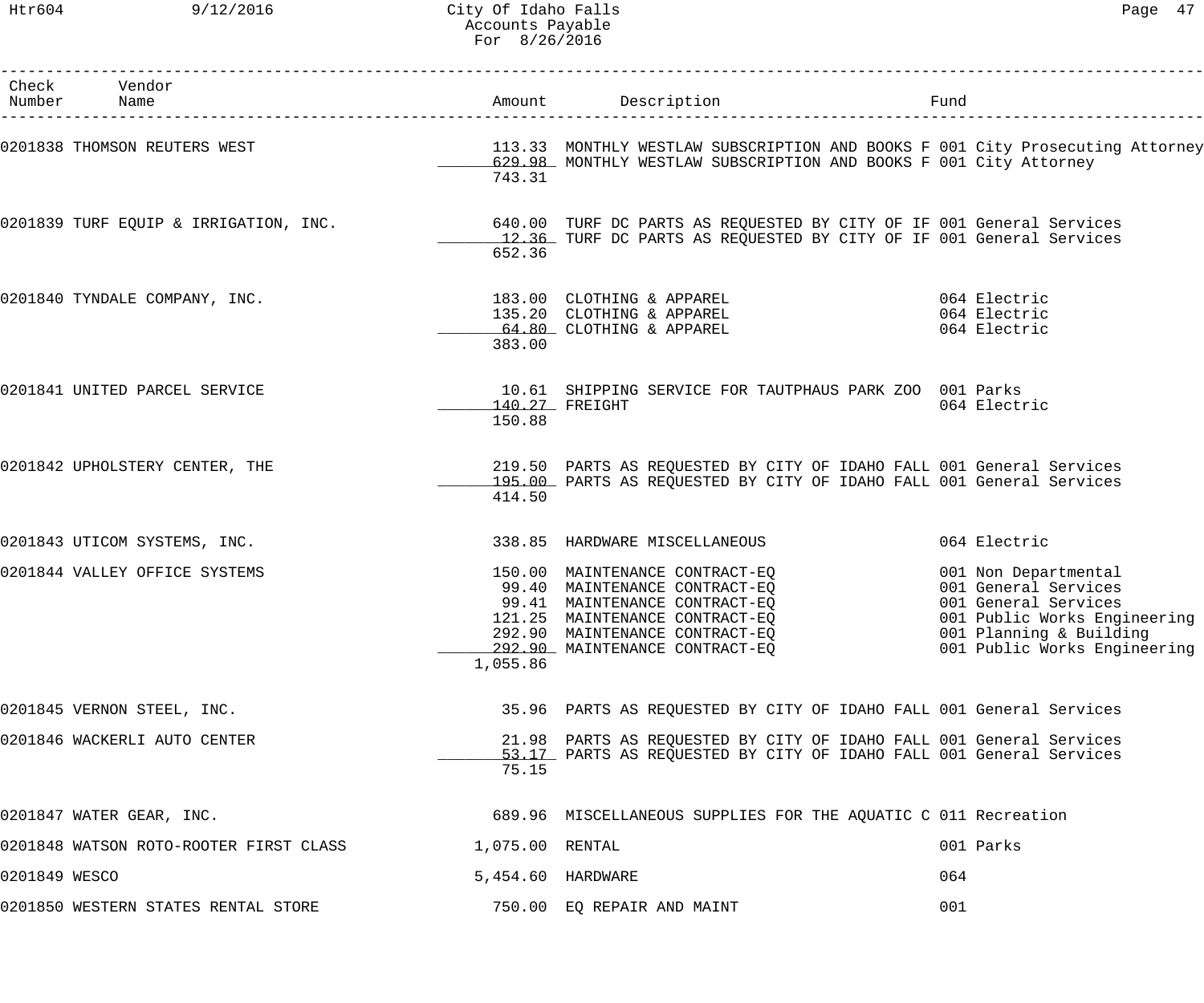## Htr604 9/12/2016 City Of Idaho Falls Page 48 Accounts Payable For 8/26/2016

| Check<br>Number | Vendor<br>Name                         | Amount                                          | Description                                                                                                                                                                                     | Fund              |                                        |
|-----------------|----------------------------------------|-------------------------------------------------|-------------------------------------------------------------------------------------------------------------------------------------------------------------------------------------------------|-------------------|----------------------------------------|
|                 | 0201851 WILLOWCREEK ANIMAL HOSPITAL PC | 115.00<br>20.00<br>165.00                       | SPAY/NEUTER SERVICES<br>SPAY/NEUTER SERVICES<br>30.00 SPAY/NEUTER SERVICES                                                                                                                      | 001<br>001<br>001 |                                        |
|                 | 0201852 YOUNG ELECTRIC SIGN COMPANY    | 16,130.00 SIGNS<br>16,130.00 SIGNS<br>32,260.00 |                                                                                                                                                                                                 |                   | 001 Parks<br>041 Municipal Capital Imp |
|                 | 0201853 ZIP PRINT                      | 91.60                                           | 16.20 PHOTOCOPIES AND POSTERS AS NEEDED BY AQU 011 Recreation<br>64.90 PHOTOCOPIES AND POSTERS AS NEEDED BY AQU 011 Recreation<br>10.50 PHOTOCOPIES AND POSTERS AS NEEDED BY AQU 011 Recreation |                   |                                        |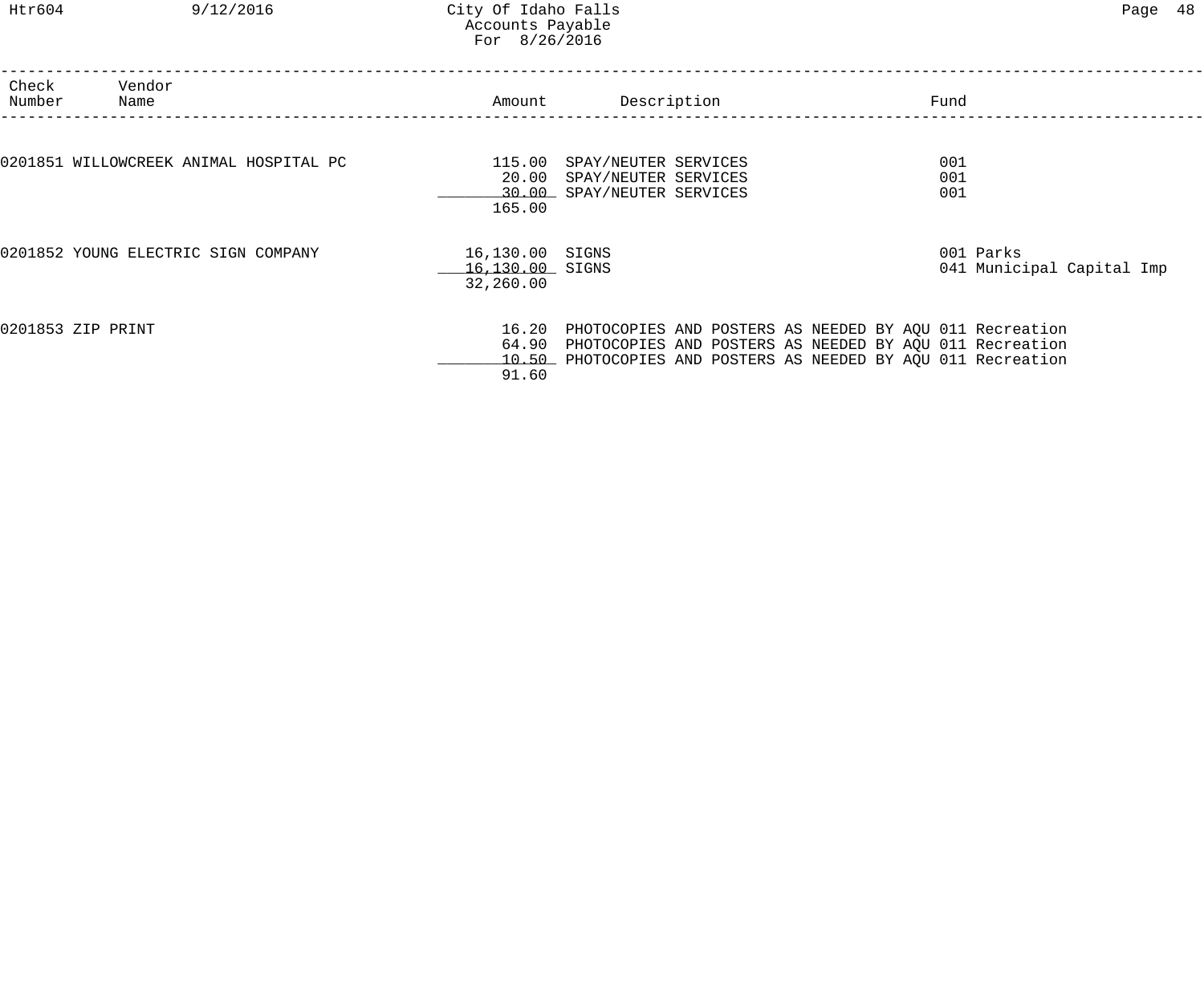## City Of Idaho Falls Summary of Accounts Payable By Fund From 8/01/2016 To 8/31/2016 ------------------------------------------------------------------------------------------------------------------------------------

| 001 | General Fund            | 383,746.90   |
|-----|-------------------------|--------------|
| 010 | Street Fund             | 24,358.97    |
| 011 | Recreation Fund         | 16,375.55    |
| 012 | Library Fund            | 27,515.18    |
| 014 | MERF Fund               | 41,051.26    |
| 015 | EL Public Purpose Fund  | 211,712.69   |
| 018 | Golf Fund               | 27,568.37    |
| 019 | Self-Insurance Fund     | 4,800.00     |
| 041 | Municipal Capital Imp F | 35,042.51    |
| 044 | Water Capital Imp Fund  | 54,928.65    |
| 060 | Airport Fund            | 123, 203.82  |
| 061 | Water & Sewer Fund      | 1,305,056.99 |
| 062 | Sanitation Fund         | 1,719.61     |
| 063 | Ambulance Fund          | 92,323.83    |
| 064 | Electric Light Fund     | 1,150,125.78 |
|     |                         | 3,499,530.11 |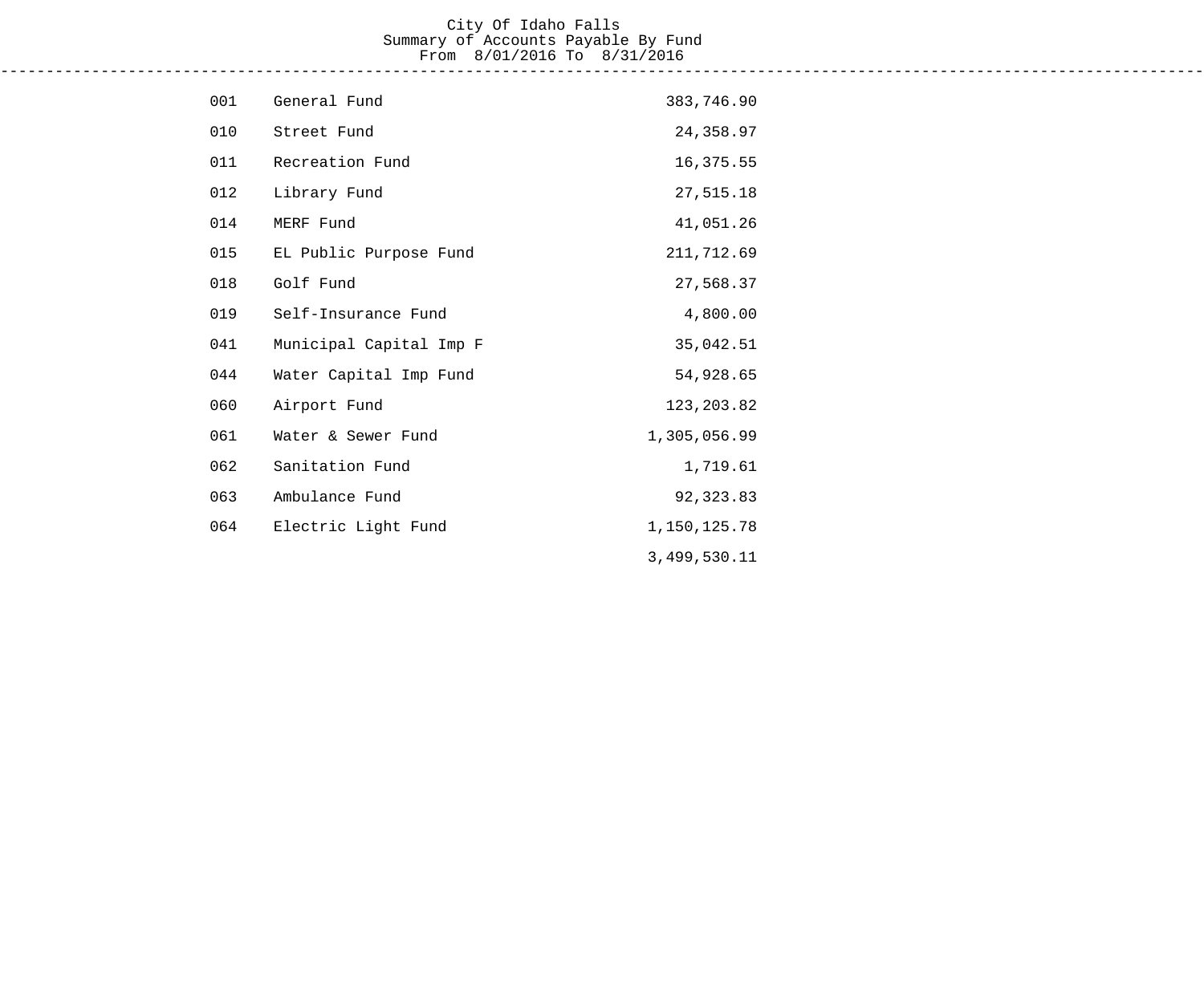Htr607 9/12/2016 City Of Idaho Falls Page 1 E-Payables For 8/05/2016

| Check<br>Number | Vendor<br>Name                         | Amount         | Description                                                                            | Fund                                                                |  |
|-----------------|----------------------------------------|----------------|----------------------------------------------------------------------------------------|---------------------------------------------------------------------|--|
|                 | 0001448 ALLDATA, LLC                   |                | 1,500.00 GARAGE SHOP SUPPLIES                                                          | 001 General Services                                                |  |
|                 | 0001449 IDAHO TRANSPORTATION DEPT-BOIS |                |                                                                                        | 23.46 LICENSE PLATE RENEWALS, TRANSFERS AND NE 001 General Services |  |
|                 | 0001450 MISSOURI TURF PAINT            | 4,347.80       | 39.80 FREIGHT<br>3,999.00 PAINTING-EQUIP & PRODUCTS<br>309.00 PARKS & RECREATION MISC. | 001 Parks<br>001 Parks<br>001 Parks                                 |  |
|                 | 0001451 STAPLES ADVANTAGE              | 16.99<br>55.27 | FILE FOLDERS<br>38.28 NAME TAGS FOR CITY PICNIC                                        | 001 Human Resources<br>001 Non Departmental                         |  |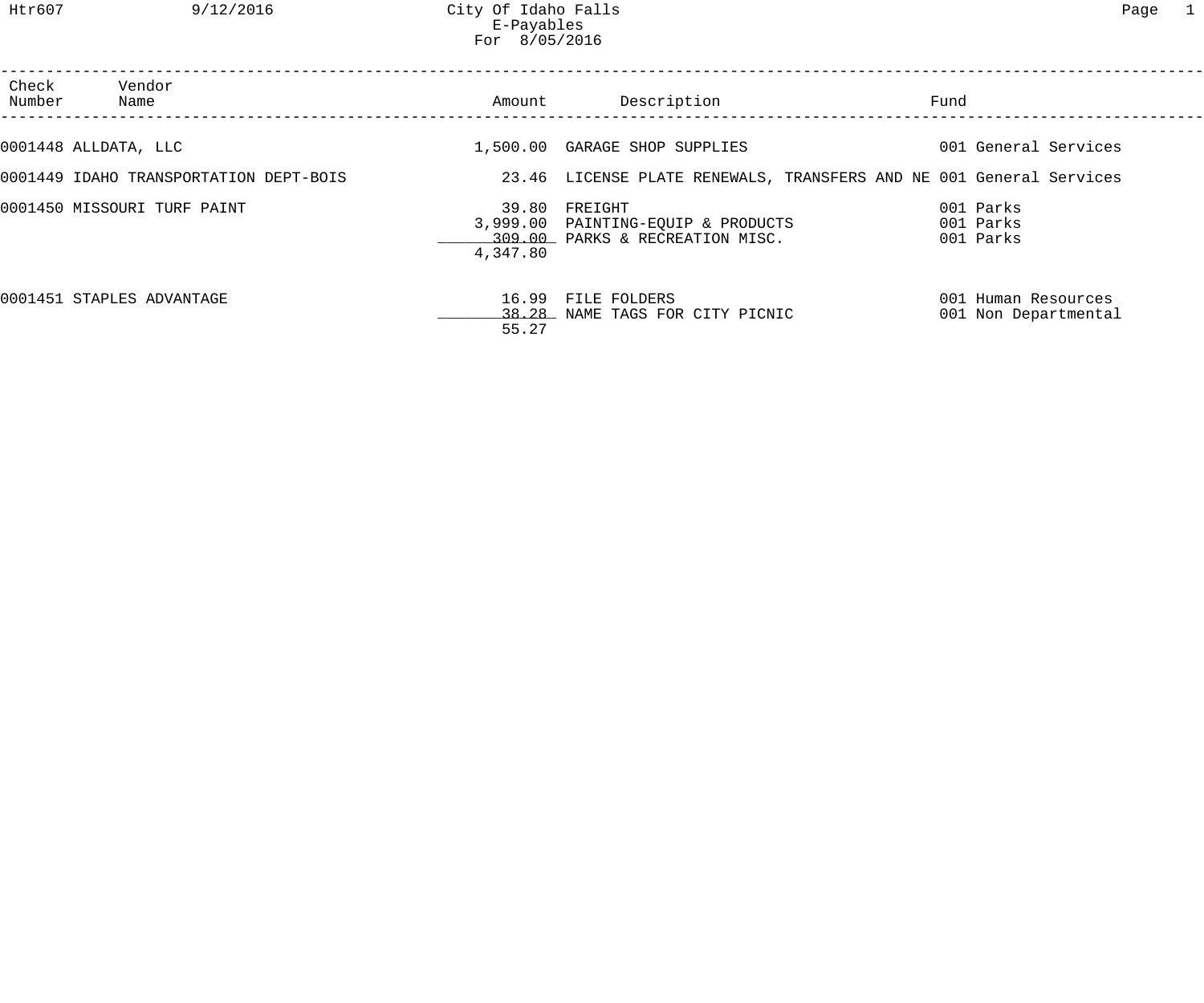| Check<br>Number | Vendor<br>Name                         | Amount                                         | Description                                                                                                                               | Fund       |  |
|-----------------|----------------------------------------|------------------------------------------------|-------------------------------------------------------------------------------------------------------------------------------------------|------------|--|
|                 | 0001452 CAXTON PRINTERS LTD., THE      |                                                | 1,821.49 FLAGS, BANNERS, ACCESS.                                                                                                          | 001        |  |
|                 | 0001453 IDAHO TRANSPORTATION DEPT-BOIS | 38.76                                          | 33.66 LICENSE PLATE RENEWALS, TRANSFERS AND NE 001 General Services<br>5.10 LICENSE PLATE RENEWALS, TRANSFERS AND NE 001 General Services |            |  |
|                 | 0001454 SAFETY SUPPLY & SIGN CO., INC. | 6,485.50 SIGNS<br>$1,106.00$ SIGNS<br>7,591.50 |                                                                                                                                           | 001<br>001 |  |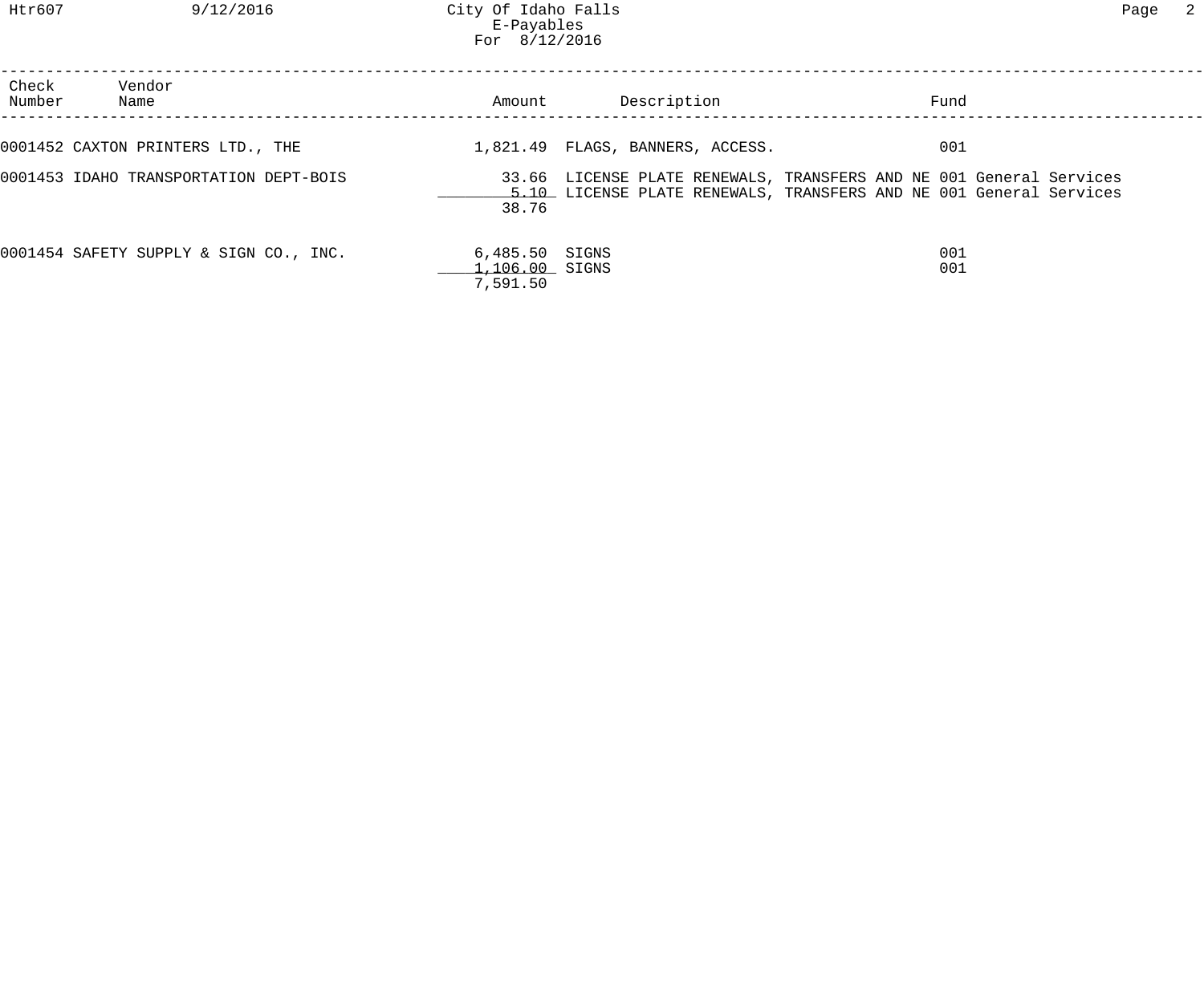Htr607 9/12/2016 City Of Idaho Falls Page 3 E-Payables For 8/19/2016

| Check<br>Number | Vendor<br>Name                           | Amount | Description                       | Fund                 |  |
|-----------------|------------------------------------------|--------|-----------------------------------|----------------------|--|
|                 | 0001455 COMPUNET, INC.                   |        | 5,883.04 COMPUTERS, DP/WORD PROC. | 001 Data Processing  |  |
|                 | 0001456 SUNRISE ENVIRONMENTAL SCIENTIFIC |        | 235.30 CUSTODIAL SUPPLIES/EQUIP   | 001 General Services |  |
|                 | 0001457 UTILITY MANAGEMENT SYSTEMS INC   |        | 1,026.00 LIFT STATIONS            | 061 Sewer            |  |
|                 | 0001458 WESTERN ELECT COORDINATING       |        | 1,751.50 MEMBERSHIPS              | 064 Electric         |  |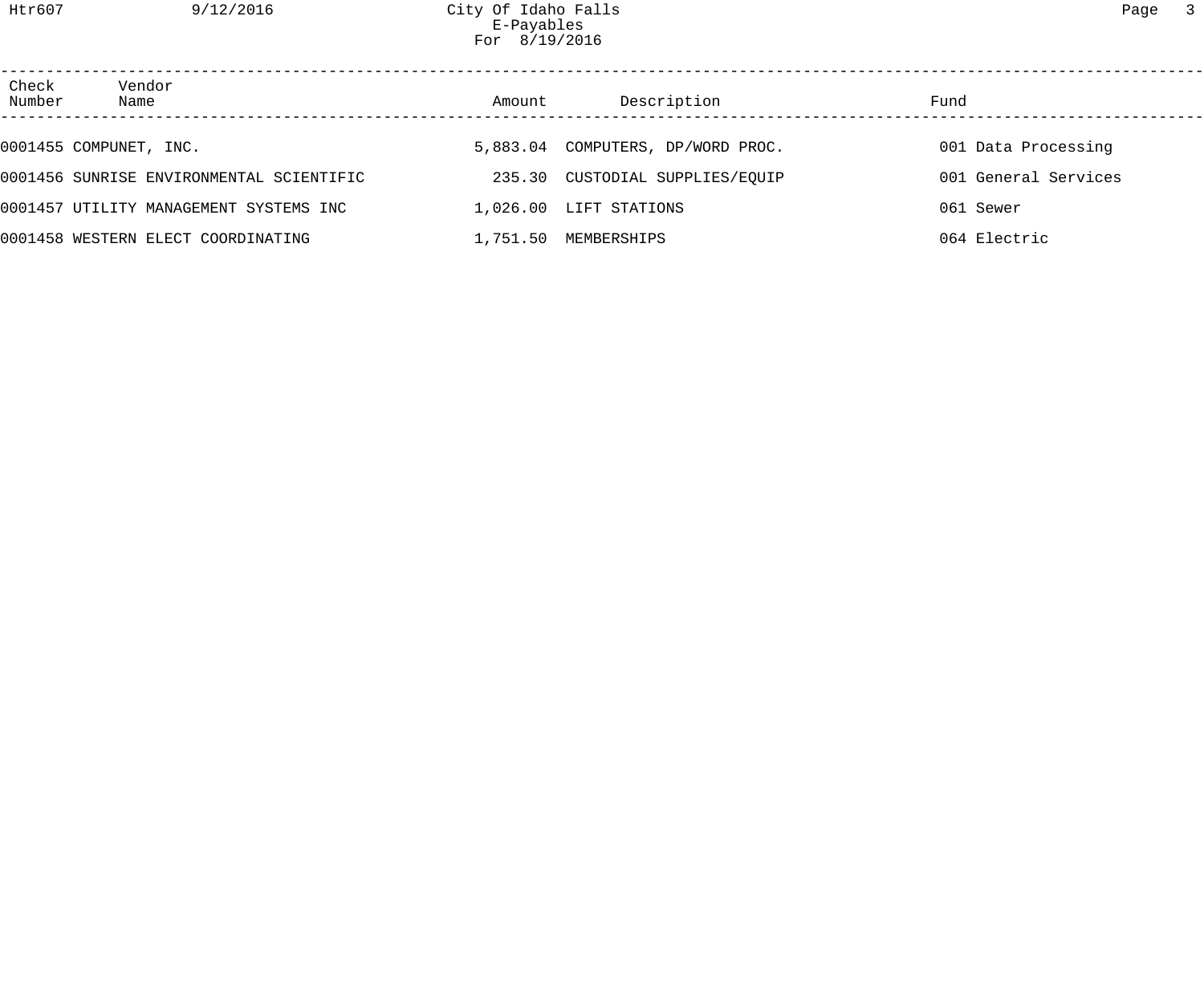| Check<br>Number | Vendor<br>Name                       | Amount                                                     | Description                                                                                   | Fund                                                                                   |  |
|-----------------|--------------------------------------|------------------------------------------------------------|-----------------------------------------------------------------------------------------------|----------------------------------------------------------------------------------------|--|
|                 | 0001459 AMERICAN LIBRARY ASSOCIATION | 119.00<br>190.00<br>259.00<br>334.00<br>269.00<br>1,430.00 | MEMBERSHIPS<br>MEMBERSHIPS<br>MEMBERSHIPS<br>MEMBERSHIPS<br>MEMBERSHIPS<br>259.00 MEMBERSHIPS | 012 Library<br>012 Library<br>012 Library<br>012 Library<br>012 Library<br>012 Library |  |
|                 | 0001460 B & H PHOTO-VIDEO-PRO AUDIO  | 489.65                                                     | COMPUTERS, DP/WORD PROC.                                                                      | 014 Merf                                                                               |  |